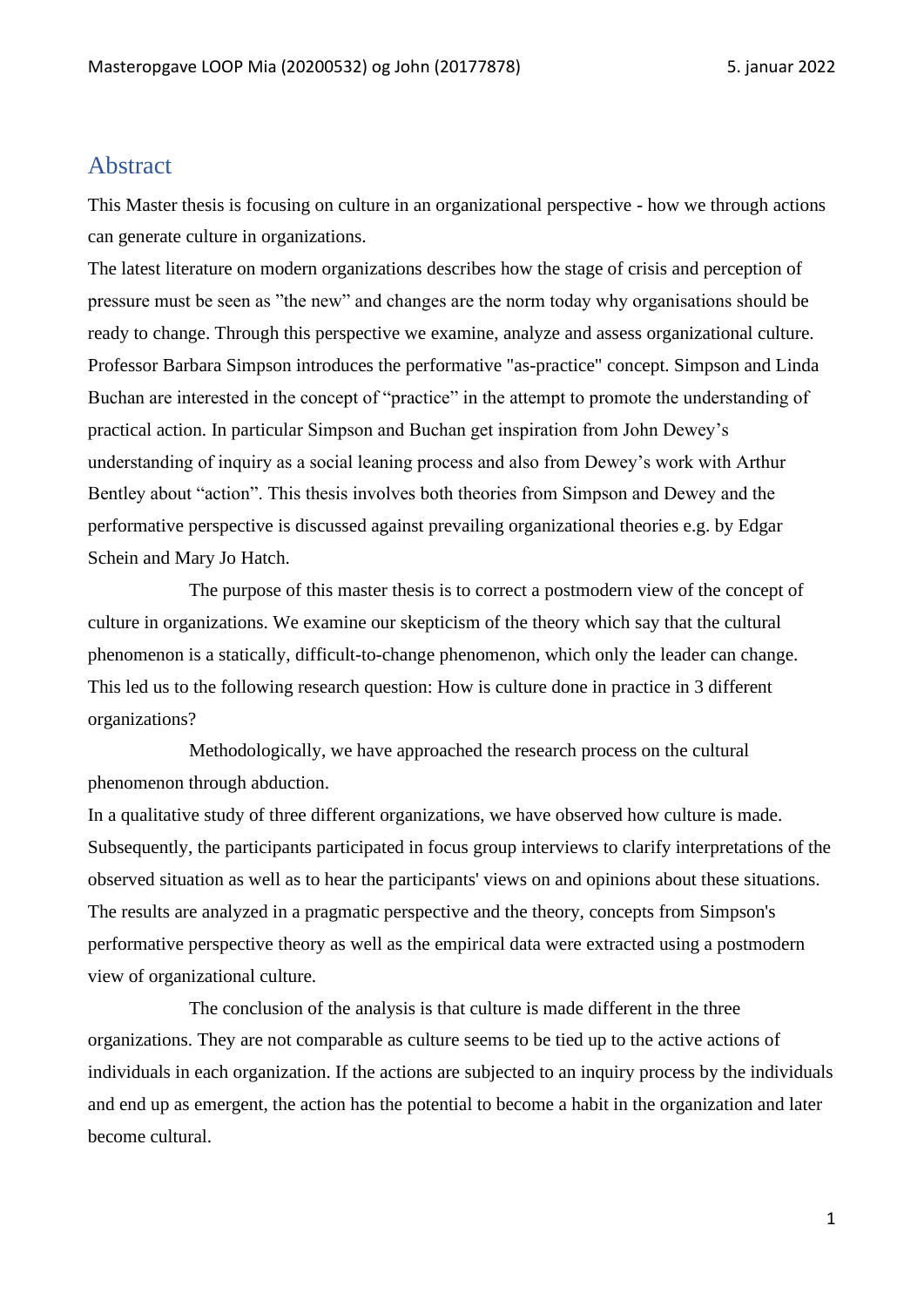We find the thesis relevant to today's focus on sustainable management. From this point of view, it will be interesting to dive further into the concepts used in our "culture as practice" model, to become wiser about what it takes to work actively with them in an organization. We do also question the time perspective in culture changes because we see the possibilities to make changes over a shorter period of time than earlier assumed, but further study are needed to conclude this.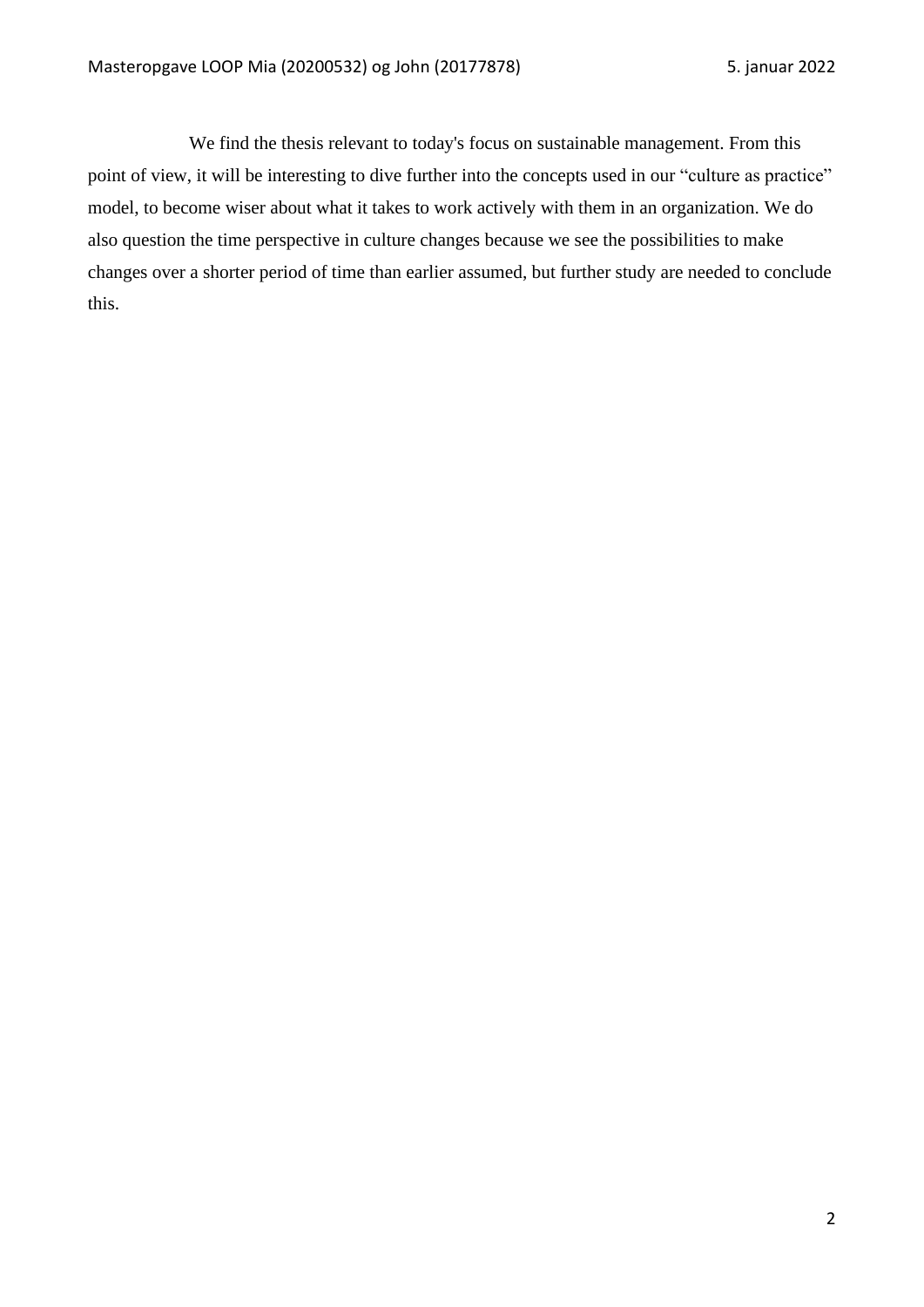# **Indholdsfortegnelse**

| 1.0.   |  |
|--------|--|
| 1.1.   |  |
| 1.2.   |  |
| 1.3.   |  |
|        |  |
| 2.0.   |  |
| 2.1.   |  |
| 2.2.   |  |
| 3.0.   |  |
| 3.1.   |  |
| 3.2.   |  |
|        |  |
| 4.0.   |  |
| 4.1.   |  |
| 4.1.1. |  |
| 4.1.2. |  |
| 4.1.3. |  |
| 4.1.4. |  |
| 4.2.   |  |
| 4.3.   |  |
| 5.0.   |  |
|        |  |
| 5.2.   |  |
| 5.3.   |  |
| 5.4.   |  |
| 6.0.   |  |
|        |  |
| 7.0.   |  |
| 7.1.   |  |
| 8.0.   |  |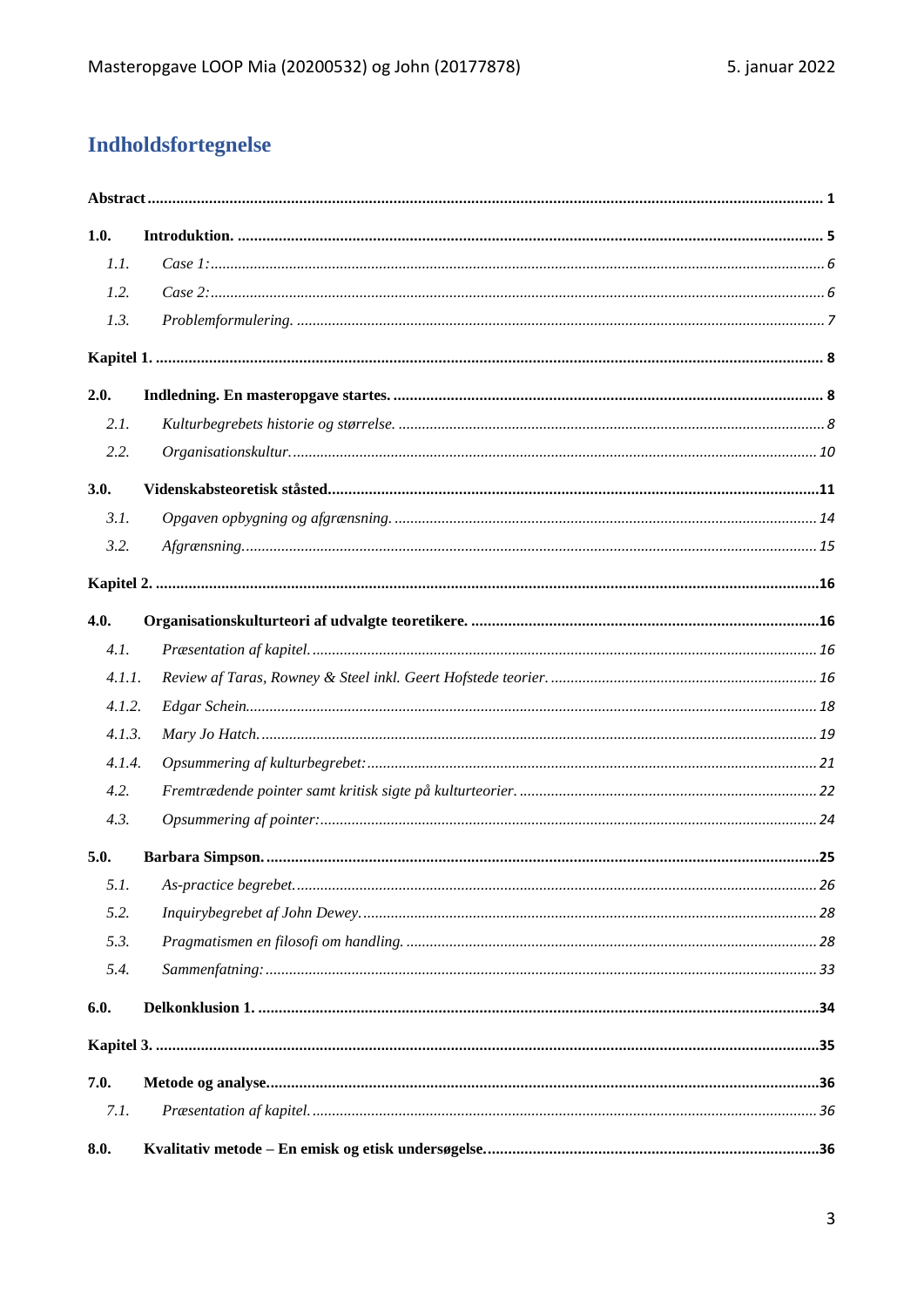| 8.1.1.   |          |  |
|----------|----------|--|
| 8.1.2.   |          |  |
| 8.1.3.   |          |  |
| 8.1.4.   |          |  |
| 8.1.5.   |          |  |
|          | 8.1.5.1. |  |
| 8.1.5.2. |          |  |
|          | 8.1.5.3. |  |
| 9.0.     |          |  |
| 9.1.     |          |  |
| 9.1.1.   |          |  |
| 9.1.2.   |          |  |
|          | 9.1.2.1. |  |
|          | 9.1.2.2. |  |
|          | 9.1.2.3. |  |
| 9.2.     |          |  |
| 9.2.1.   |          |  |
| 9.2.2.   |          |  |
| 9.2.3.   |          |  |
| 10.0.    |          |  |
|          |          |  |
| 11.0.    |          |  |
| 11.1.    |          |  |
|          |          |  |
| 12.0.    |          |  |
| 12.1.    |          |  |
| 12.2.    |          |  |
| 13.0.    |          |  |
| 14.0.    |          |  |
| 15.0.    |          |  |
|          |          |  |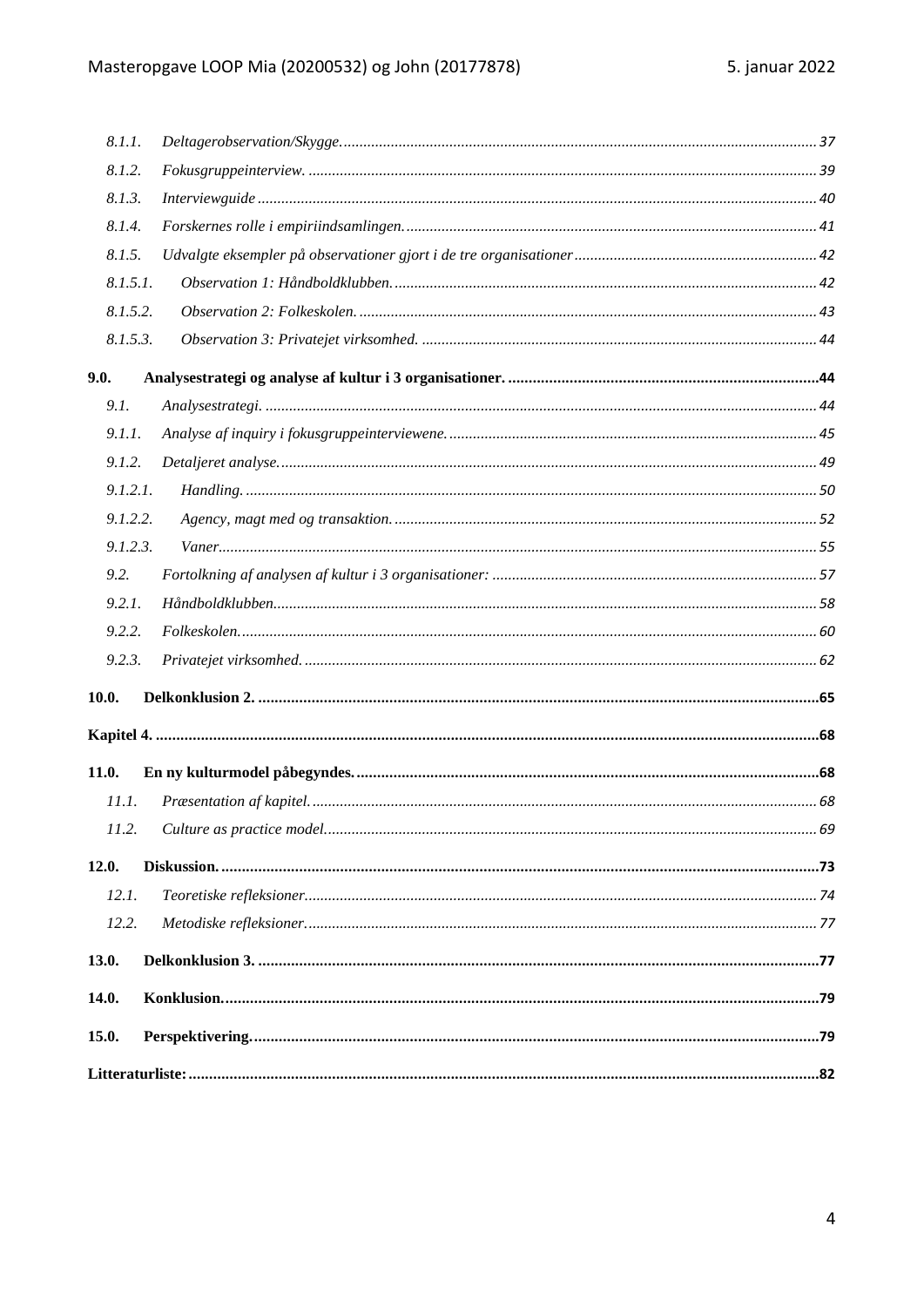### <span id="page-4-0"></span>1.0. Introduktion.

Dette masterprojekt omhandler kultur i et pragmatisk perspektiv. Hvordan vi gennem handling kan gøre kultur i organisationer. Vores interesse for emnet udspringer fra egne erfaringer i organisationer, både private og offentlige, samt gennem vores forløb på LOOP, hvor der er sket en øget opmærksomhed på og viden om de kulturelle diskurser, generaliseringer og selvfølgeligheder, der foreligger i vores dagligdag.

I dag møder man kulturbegrebet i mange forskellige sammenhænge, og udfordringen er ofte at definere præcist, hvad kultur er. En fælles livsform, hvor mennesker fra samme kultur har nogenlunde samme syn på omverdenen - et kulturelt fællesskab hvor individer er forskellige, men hvor kulturen alligevel bestemmer måden der leves, tænkes osv.

Hvordan forholder det sig, når vi kaster blikket på kultur i organisationer og den verden vi i organisationer er omgivet af. Vores interesse for emnet er muligvis startet i en provokation i forhold til, at vi lever i en tid, hvor forandring er et ord i centrum. Hvor organisationer skal være forandringsparate, men kultur synes at være statisk og svær foranderlig. Kultur i både positiv og negativ forstand, da begrebet på den ene side er en kollektiv størrelse, som individer er med til at udvikle over tid, men på den anden side påvirker det enkelte individ og opfattelsen af egen praksis. Kulturen opfattes som organisationsgrundlæggerens overbevisninger, værdinormer og antagelser, organisationsmedlemmernes efterhånden tillærte erfaringer, samt at kulturen overføres til hver ny generation i organisationen.

Der er i kulturhistorien sket forandringer i forståelsen af begrebet. Hvad ligger der bag disse forandringer, hvordan er forandringerne startet og hvad har gjort, at disse forandringer er blevet opfattet som kultur? Og hvis forandringer sker, kan vi så overhovedet tale om, at kultur er et bestemmende statisk fænomen? Denne undring i et metaperspektiv på kulturbegrebet er påbegyndelsen på dette speciale, hvorefter vi dykker ned i organisationskultur. Hvordan organisationskultur dannes eller ændres og overleveres til nye medlemmer i organisationen.

Et review af Taras, Rowney & Steel, omhandlende en omfattende forskning på området, danner i opgaven grundlag for en nærmere kulturdefinition, men gør samtidig opmærksom på udfordringer i præcise målinger af kultur, da grænser i kultur er svære at definere og adskille. Forskere og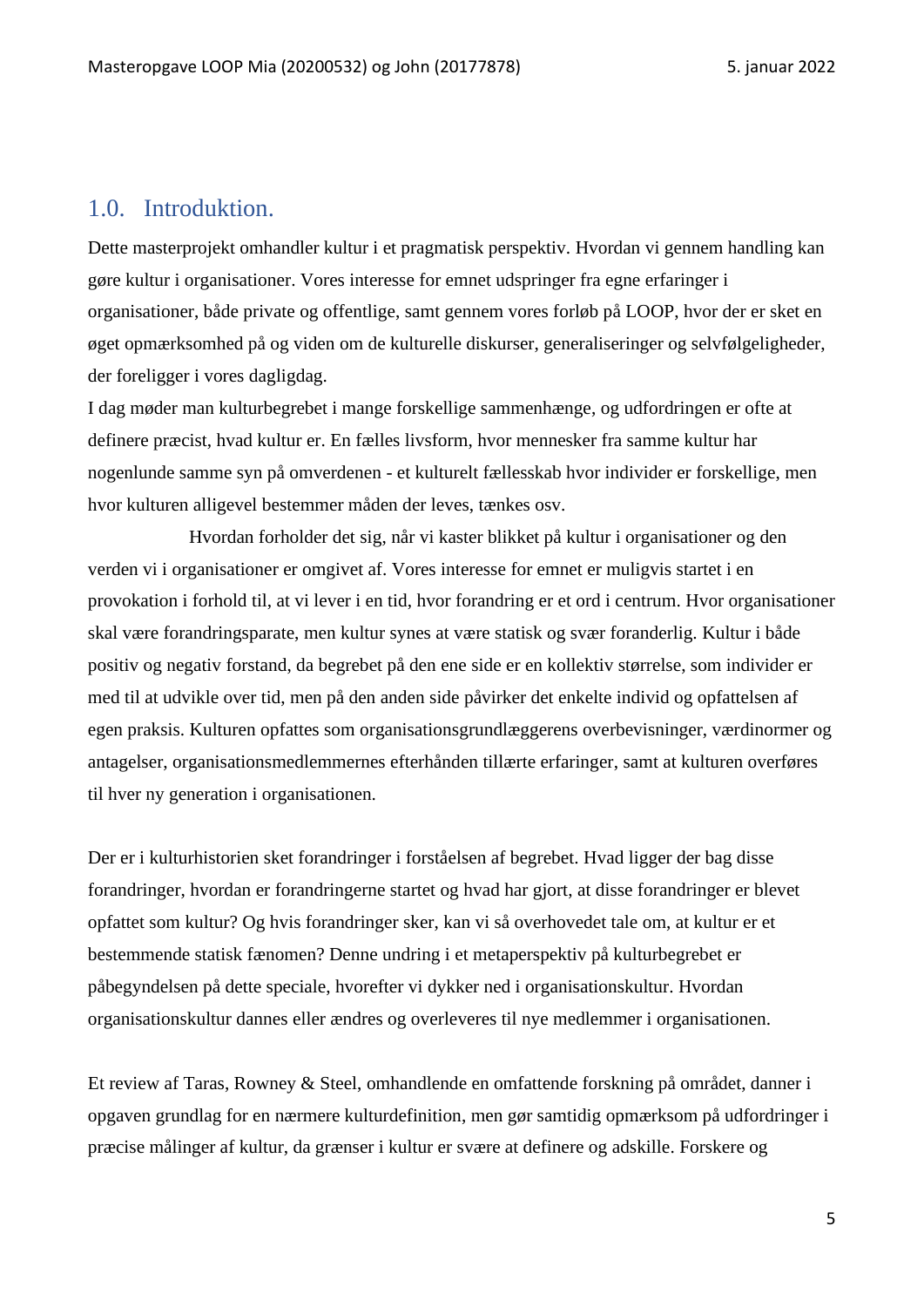forfattere Edgar Schein og Mary Jo Hatch inddrages i opgaven, da især Scheins teorier hersker i forståelsen af organistionskultur i dag. I begges organisationsteorier understøttes ledere i at skabe og ændre organisationskultur. Vores nedenstående cases viser et undrende billede af netop dette element i teorierne:

#### <span id="page-5-0"></span>1.1. Case 1:

Skolereformen er blevet en realitet på alle folkeskoler i landet. Dette betyder bl.a. at lærerne har længere og mere faste arbejdstider samt, at de på skolerne har fået en fast arbejdsplads, hvor de kan lave deres forberedelser til undervisning mm. På en folkeskole i Jylland har ovenstående ligeledes betydet, at lærerne bl.a. spiser deres frokost ved deres plads og ikke i fællesrummet, som de tidligere har gjort. Det sociale er med tiden blevet mindre og mindre, og lærerne oplever mindre kendskab til kollegaer og større "snak i krogene", som der ikke tidligere har været.

Reformen vedtog ikke, at lærere skulle spise deres frokost på pladserne. Lederne besluttede ikke dette. En handling blev gjort af lærerne, som blev en kulturel opfattelse efter noget tid.

#### <span id="page-5-1"></span>1.2. Case 2:

En ny spiller i håndboldklubben i St. Gallen har undret sig over, at det sociale mellem truppens spillere er mindre end hvad, hun tidligere har oplevet i andre klubber. Hun bager kage og medbringer drikkelse til en hjemmebanekamp, som holdet kan nyde i omklædningsrummet efter kamp. Hun har derudover lavet en playliste med musik fra de forskellige lande, som holdets piger kommer fra. Det bliver modtaget med stor succes af de andre piger på holdet og til næste kamp er der en anden af pigerne, som bager og tager drikkelse med. Dette gøres efter hver hjemmebanekamp og en følelse af større sammenhold er kommet – måske som resultat af denne handling fra denne spiller.

Ingen leder vedtog ovenstående og ingen kendte konsekvenserne af denne handling, da den første gang blev gjort. Handlingen blev af de resterende modtaget med succes og enighed om, at dette skulle efterfølgende gøres igen og igen.

Disse situationer er blot to nedskrevne situationer, som danner et billede af vores undring i forhold til, om det blot er ledere, der kan påvirke kulturen i en organisation eller om ledere overhovedet har mulighed for dette. Ord som autonomi, kreativitet, udfordring, relationer mm. synes at påvirke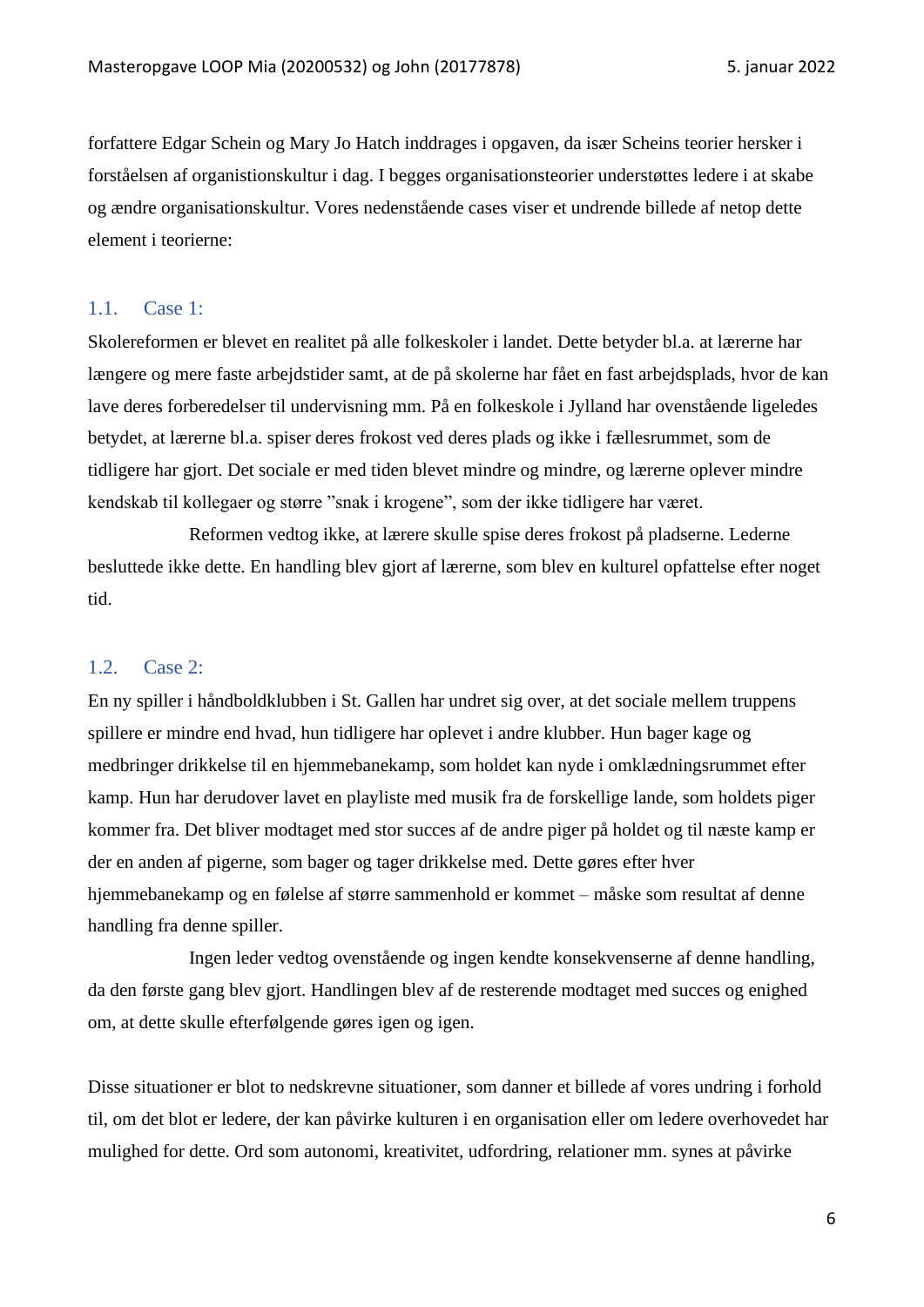nutidens idealer af en god arbejdsplads, og disse begreber hænger efter vores opfattelse ikke sammen med, at det kun er ledere, der kan påvirke kulturen i en organisation.

Det statiske syn på kultur udfordrer os ligeledes. Tydeligt eksempel er de sidste par års Covid19, som har betydet at mange virksomheder og organisationer pga. nedlukning og ændrede omstændigheder har måtte ændre kulturen og nærmest gøre dette fra den ene dag til den anden. Og det lykkedes med bl.a. hjemmearbejdsdage, online undervisninger, afstandstagen mm. og tiden vil vise, hvor meget dette forbliver i fremtiden, og hvilke konsekvenser disse tiltag har haft på kulturen. Vi er overbeviste om, at disse handlinger (hos ledere eller medarbejdere) vil få konsekvenser for kulturen. Derfor forsøger vi igennem denne opgave at undersøge begrebet "at gøre kultur", hvordan vi gennem aktiv handling kan gøre kultur.

Professor Barbara Simpson præsenterer os for det dynamiske "as practice" begreb. Et begreb vi dykker længere ned i og som vil stå som et begreb i centrum for vores empiriindsamling i projektet. Vi vil på skuldrene af Simpson argumentere for, at vi i kulturforståelse bør fokusere på praksis i et performativt perspektiv. Dette er gældende for ledere, såvel som erfarne og uerfarne individer i organisationen. Vi fokuserer på praksis for at belyse handlingens kraft i interaktionen og relationerne mellem mennesker. Med dette fokus er det interessant "hvordan" kultur bliver gjort samt at give en anden forståelse af kulturbegrebet som noget man gør, et valg og ikke som noget vi har.

Vi vil i opgaven følge tre forskellige organisationer. En elite damehåndboldklub i Schweiz (NGO), en folkeskole (offentlig) i Jylland samt en virksomhed (privat) i Nordjylland. En triangulering af organisationer som derved understøtter vores validitet af emnet samt giver et praksisorienteret helhedsbillede.

Vi kommet frem til følgende problemformulering:

#### <span id="page-6-0"></span>1.3. Problemformulering.

Hvordan gøres kultur i praksis i tre forskellige organisationer? Et sigte på kulturbegrebet i et pragmatisk performativt perspektiv, som katalysator for en ny organisatorisk "Culture as practice" kulturmodel.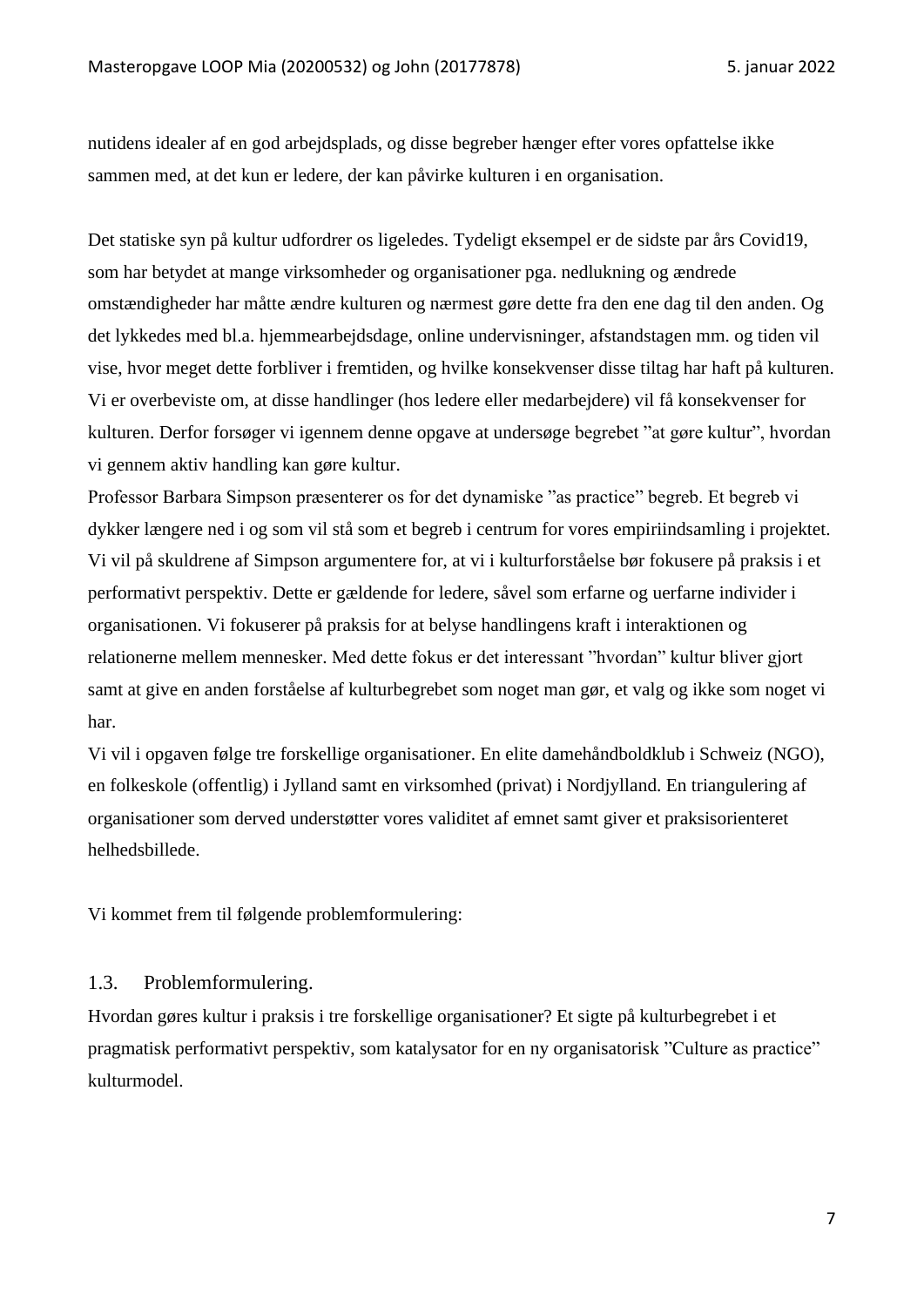### <span id="page-7-0"></span>Kapitel 1.

Vi starter opgaven med en indledende del. Denne indeholder et metaperspektiv på fokusbegrebet for opgaven, nemlig kultur, hvorefter vi fokuserer på kultur i organisationer, som er fokusemnet i opgaven. Kapitlet indeholder derudover en beskrivelse af opgavens videnskabsteoretiske ståsted samt et overordnet overblik over opgavens indhold.

## <span id="page-7-1"></span>2.0. Indledning. En masteropgave startes.

I dette afsnit leder vi læseren ind på kulturbegrebet i et kort historisk perspektiv, begrebets størrelse samt hvordan kultur i forhold til denne opgave defineres. Vi ønsker at tydeliggøre fokusbegrebet for opgaven, hvorfor vi først definere begrebet kultur og derefter forståelsen af organisationskultur som det bærende element i opgaven. Efterfølgende præsenteres læseren for opgavens videnskabsteoretiske ståsted og sidst opgavens opbygning og afgrænsning.

#### <span id="page-7-2"></span>2.1. Kulturbegrebets historie og størrelse.

Kulturens historie, "kulturhistorie" spores i Danmark helt tilbage til slutningen af 1700-tallet, hvor denne blev forstået som kunstarternes historie. Siden 1980'erne har "Nyere kulturhistorie" bredt kulturfeltet ud i forhold til emner, genrer og tilgange, samtidig arbejdedes der på et klarere begreb i forhold til, hvordan kultur konstrueres, udøves og ændres igennem kropslig praksis og i relation til de materielle omgivelser. En konstruktivistisk forståelse af kultur præsenteret af antropologen Clifford Geertz<sup>1</sup>, der indså, at man fortolkede den virkelighed, man studerede. Kultur blev set som det, der lå til grund for måden livet blev levet, og der skete derved en ændring fra at undersøge kultur fra et makroperspektiv til nu at undersøge fænomenet i et mikroperspektiv (Jensen, 2018, s. 141-221).

Antropologer har bevæget sig fra "det beskrivende kulturbegreb" til "det komplekse kulturbegreb". "Det beskrivende kulturbegreb" er kendetegnet ved, at kultur betragtes som en afgrænset enhed, der ofte følger nationale grænser. Kulturelle træk har betydning for menneskers adfærd, hvorfor menneskers adfærd kan forklares ved at have viden om den kulturelle baggrund, og man vil kunne komme med gæt på, hvordan fremtidige situationer vil udspilles. "Det komplekse kulturbegreb" anerkender ikke generaliseringer og faste rammer og grænser. Mennesker tilhører

<sup>1</sup> Clifford Geertz (23.08.1926-30.10.2006). Amerikansk social- og kulturantropolog.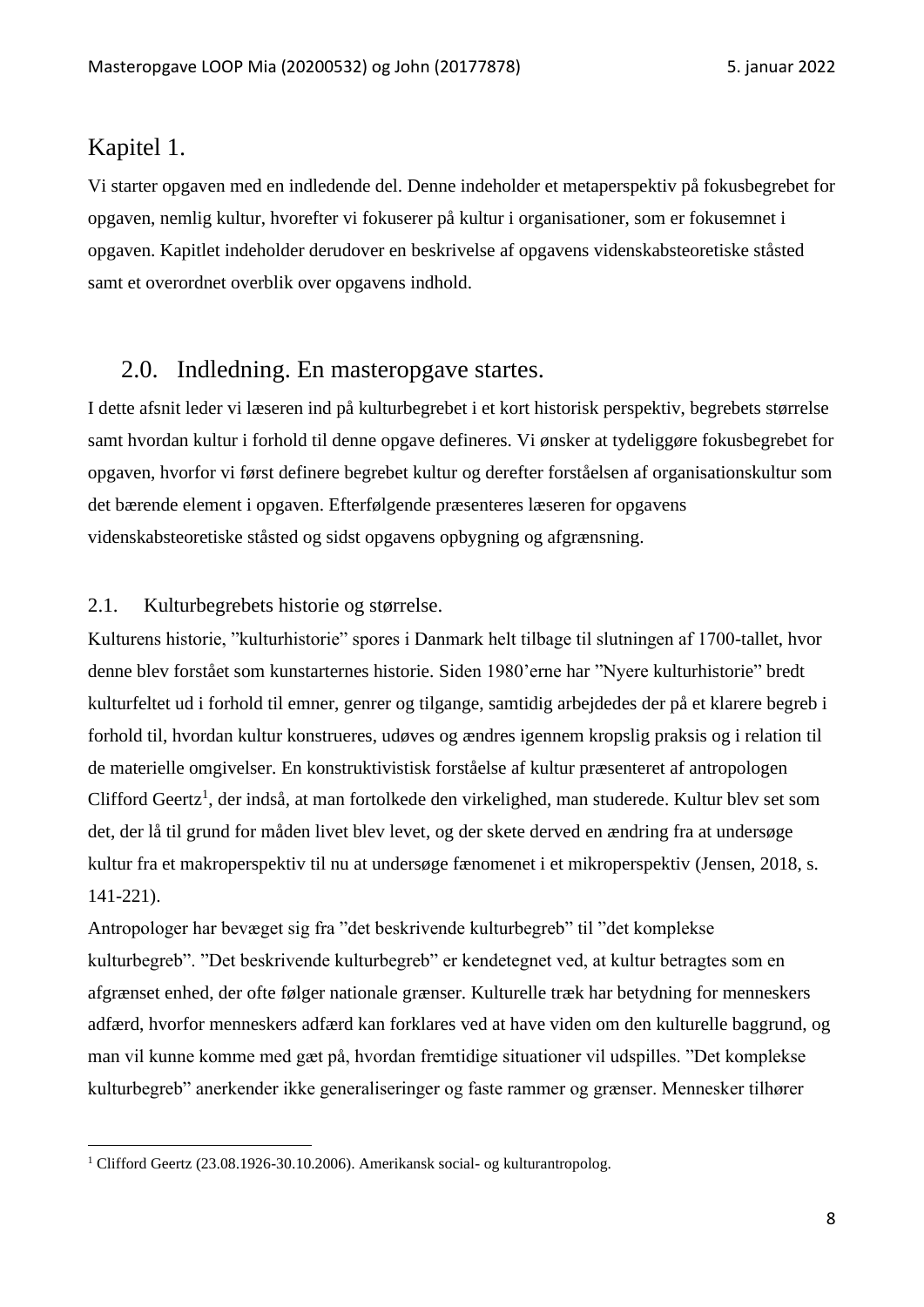ikke kun én afgrænset kultur, som overodnet og usynligt styrer menneskers adfærd. Begrebet er mere situationsbestemt. Geertz definerede kultur som et net af betydninger og i arbejdet med dette, interesserer man sig for at undersøge, hvordan mennesker skaber mening og betydning i hverdagen. I etnografiske beskrivelser peges der på sammenhængende betydningssystemer – noget kan fx betragtes som dansk kultur, men samtidig kan man være dansk på mange måder (Jensen, 2018). Mennesker vælger i situationer aktivt en bestemt kultur (subkultur), som de mener har betydning for personlig kulturel adfærd og selvforståelse. En undersøgelse med udgangspunkt i det komplekse kulturbegreb trækker derfor på menneskers kulturelle praksis, altså måden kulturen i situationer kommer til udtryk på via vores handlinger og adfærd (Jensen, 2002).

Kulturbegrebet blev tidligere beskrevet som symbolsystemer, der formede forskellige gruppers verdenssyn og livsform. Ofte var det ubevidste forestillinger – tankemønstre, mentaliteter, kosmologier – men også konkrete erfaringer og handlingsmønstre, der afgjorde, hvordan fortidens mennesker var til stede i og forstod deres verden. Forståelsen af symbolsystemer er nyere kulturhistorie kritiske overfor. Især efter årtusindskiftet er emner debatteret som tidligere kulturhistorie har afgrænset sig fra. Emner om hvorledes økonomiske og politiske forhold samt køn og følelser også er kulturskabte og kulturskabende størrelser (Schriver, 2021).

Kultur er lært ved overlevering fra den ene generation til den næste. Det har været et aksiom i mange kulturstudier og er mest eksplicit formuleret indenfor den kulturelle antropologi: "Culture is an historically transmitted pattern of meanings embodied in symbols, a system of inherited conceptions expressed in symbolic forms" (Geertz, 1973, s. 89). "Culture is the collective programming of mind which distinguishes the members of one category of people from another" (Hofstede, Culture's Consequences in work related values, 1980, s. 21). På trods af, at der også indenfor antropologien er sket en bevægelse i kulturforståelse, ses kulturbegrebet endnu som dybereliggende grunde, et altforklarende begreb - kultur er altså noget, vi har: "A culture, like and individual, is more or less consistent pattern of thought and action" (Benedict, 1934, s. 46). Ifølge antropologer er kultur en helhed, som er større end summen af delene, og det er tilmed usynligt. Ikke desto mindre strukturerer (og determinerer) kultur individers rolle i fællesskabet. Kultur er altså et alt-forklarende begreb – et begreb hvor alt kan forklares med henvisning til denne ikkeobserverbare, dybere grund. Dette forklarer ligeledes det sidste gennemgående træk i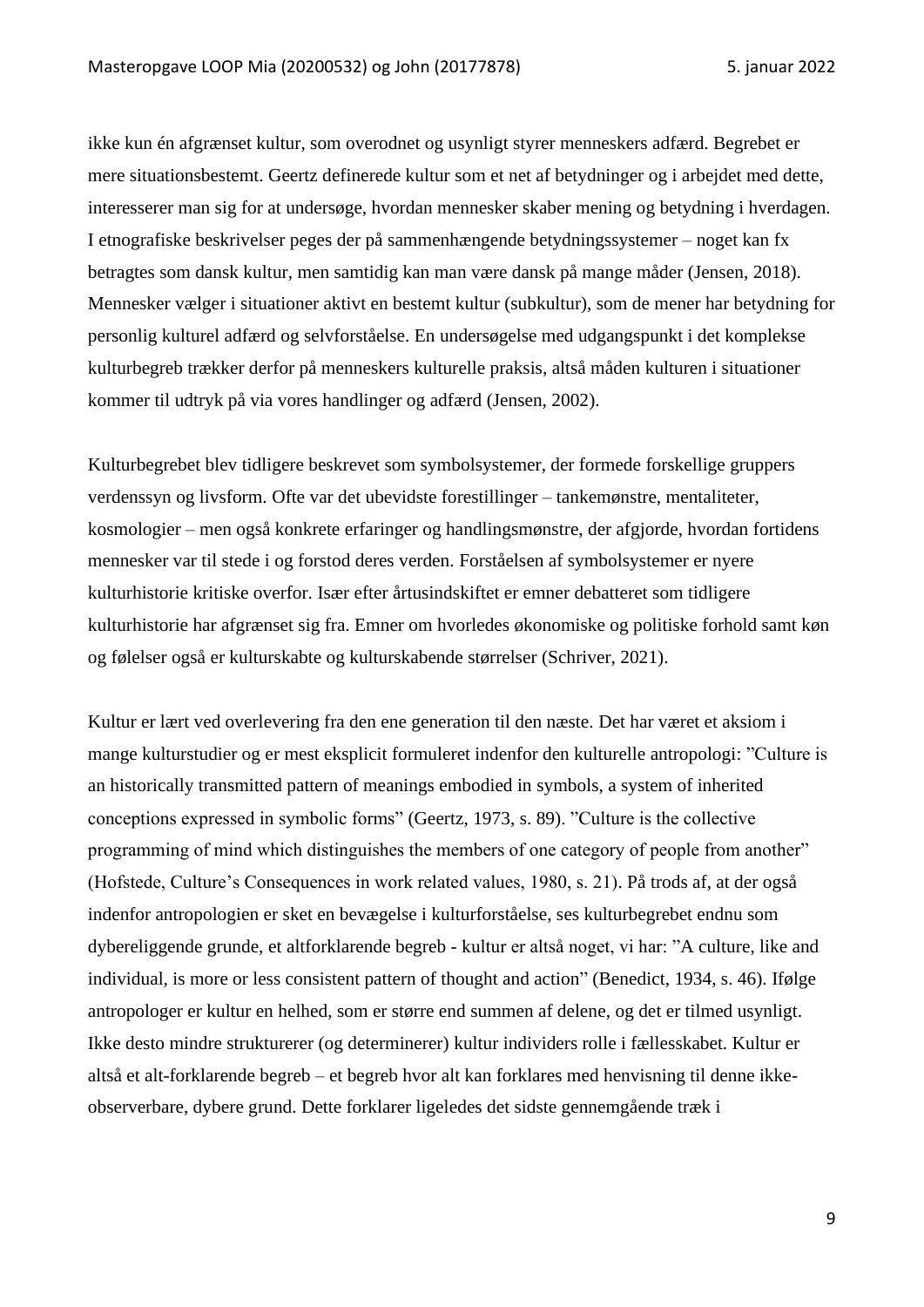kulturforståelsen, at der i teorierne er enighed om, at kultur kan forandres, men at forandringen er langvarig (Jensen, 2002).

#### <span id="page-9-0"></span>2.2. Organisationskultur.

I de sidste årtier er kulturbegrebet blevet brugt af organisatoriske forskere og ledere til at henvise til det klima og den praksis, som organisationer udvikler omkring håndtering af mennesker eller til beskrivelse af værdier, som ledere forsøger at indprente i deres organisationer. Forskere har støttet dette og rapporterer at visse former for kulturer hænger sammen med økonomisk præstation (Schein, 2004). Kultur er et fænomen som omgiver individet og indføres samt skabes af interaktionen med andre individer, og kultur er formet af ledelsesadfærd – et sæt af strukturer, rutiner, regler og normer. Når kultur bringes til organisationsniveau og endda ned til grupper i organisationen, kan man se, hvordan kultur skabes, indlejres, udvikles og i sidste ende manipuleres samt på samme tid hvordan kulturen begrænser, stabiliserer og giver struktur og mening til gruppemedlemmerne. Disse processer fortæller, at ledelse og kultur er to sider af samme sag. Forsker og forfatter Edgar Schein mener, at kulturer begynder med ledere, der påtvinger en gruppe lederens egne værdier og antagelser. Hvis disse af organisationsmedlemmerne bliver taget for givet, har vi en kultur, der vil definere senere generationer af medlemmer i organisationen. Kulturen definerer nu ledelse (Schein, 2004).

Hvis dynamikken i kulturen forstås, vil der være mindre tilbøjelighed til forvirring, irritation og ængstelighed, når ukendt og irrationel adfærd hos individer i organisationen mødes. Der vil være en dybere forståelse for forskellene i grupper af mennesker og i organisationer, samt hvorfor det er svært at ændre dem (Schein, 2004).

I anvendelse af kulturbegrebet på organisationer er Schein sikker på begrebsmæssig og semantisk forvirring, fordi sådanne sociale fænomener i sig selv er svære at definere entydigt. Han mener, at en fælles historie blandt individer i en organisation vil have udviklet en kultur. Denne afhænger af længden på gruppens eksistens, stabiliteten af gruppens medlemmer og den følelsesmæssige intensitet af de historiske oplevelser (Schein, 2004).

Schein definerer organisationskultur som følgende:

"As a pattern of shared basic assumptions that was learned by a group as solved its problems of external adaptation and internal integration, that has worked well enough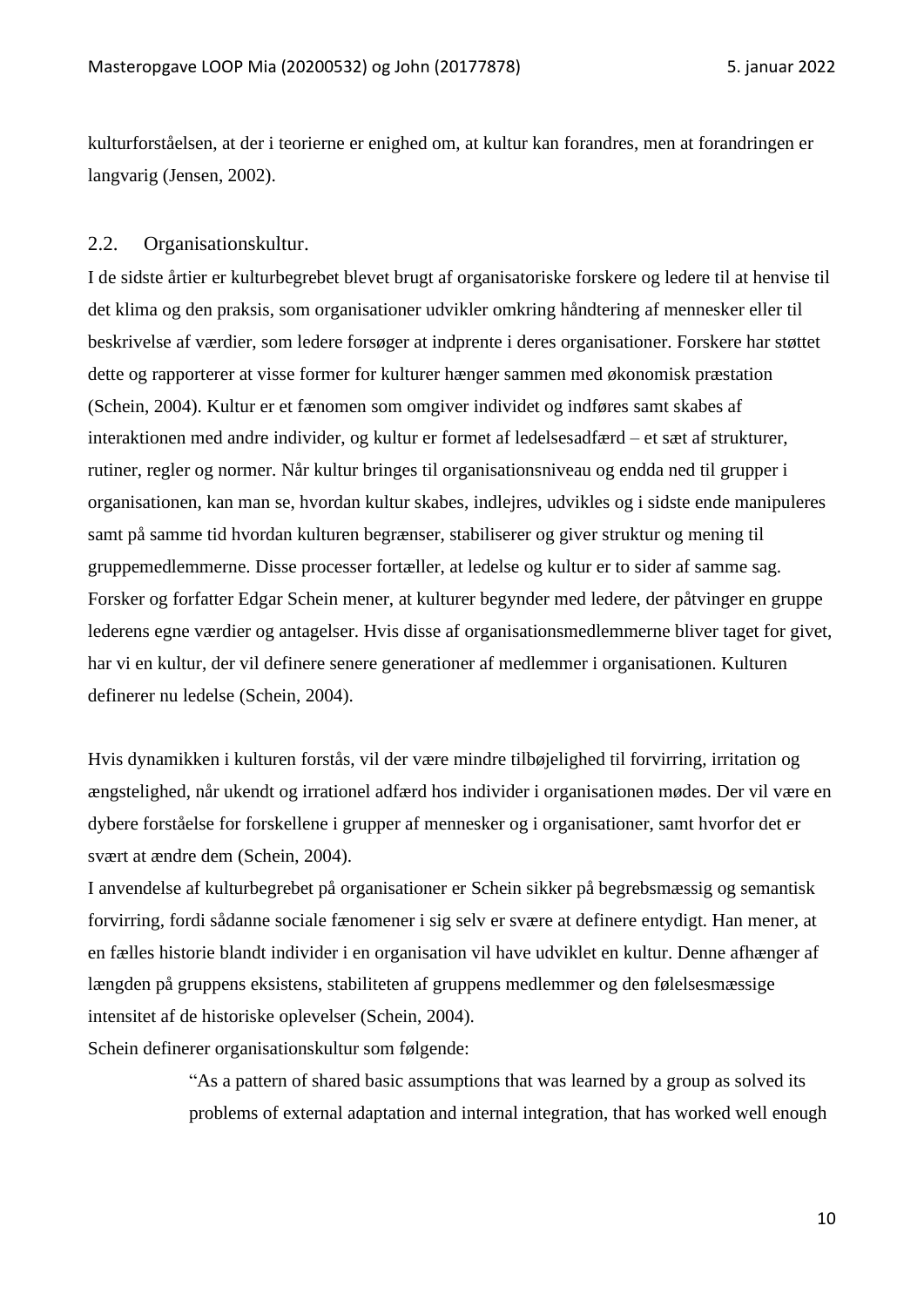to be considered valid and therefore to be taught to new members as the correct way to perceive, think and feel in relation to those problems". (Schein, 2004, s. 17).

Citatet lægger vægt på kulturbegrebet som delte læringserfaringer, der igen fører til delte, taget for givet grundlæggende antagelser, som medlemmerne i en gruppe har. Når først en gruppes fælles antagelser er blevet taget for givet, bestemmer det meget af gruppens adfærd. Regler og normer læres til nytilkomne i en socialiseringsproces, der i sig selv er en afspejling af kultur (Schein, 2004). Kulturelt antyder, at noget er delt og stabilt. Det definerer gruppen. Kultur overlever selv, når nogle medlemmer forlader organisationen. Kultur er den dybeste, ofte ubevidste del af en gruppe og er gennemgående, når det først er udviklet i organisationen. Det påvirker alle aspekter af, hvordan en organisation håndterer sin primære opgave, dens forskellige miljøer og dens interne drift og antyder på en eller anden måde, at ritualer, klima, værdier og adfærd bindes sammen til en sammenhængende helhed. Denne mønsterdannelse eller integration er essensen af, hvad der menes med organisationskultur (Schein, 2004).

Sammenfattende kan vi tænke på organisationskultur "som den akkumulerede delte læring af en given gruppe, der dækker adfærdsmæssige og kognitive elementer af gruppemedlemmernes samlede psykologiske funktion" (egen oversættelse) (Schein, 2004, s. 17).

## <span id="page-10-0"></span>3.0. Videnskabsteoretisk ståsted.

Opgavens videnskabsteoretiske ståsted er i Pragmatismen, da udforskning af teori og praksis i pragmatisk tænkning har et tydeligt engagement i handling, relationernes indbyrdes konstituerede karakter og afvisning af dualisme, hvilket er passende for at kunne besvare denne opgaves problemformulering. Med udgangspunkt i John Dewey<sup>2</sup>, som var en af pragmatismens ledende filosoffer, baner denne tilgang vejen til metodevalg og overvejelser igennem forskningsprocessen. Særligt John Dewey og George H. Mead<sup>3</sup> var grundlæggende interessereret i menneskers forståelse og handlinger i forhold til de faktiske problemstillinger, de møder gennem livet. Gennem eksperimenterende og refleksiv engagement individer imellem, samt de sociale verdener individer

<sup>2</sup> Pragmatismen er grundlagt i 1870'erne af C.S. Peirce, hvilken udvikledes til en generel teori om menneskelig erkendelse af Peirce og hans elever William James, John Dewey og F.C.S. Schiller.

<sup>3</sup> George Herbert Mead (27.02.1863-26.04.1931): Amerikansk filosof, sociolog og psykolog. Hans perspektiv er menneskets udvikling fra biologisk individ til samfundsindivid.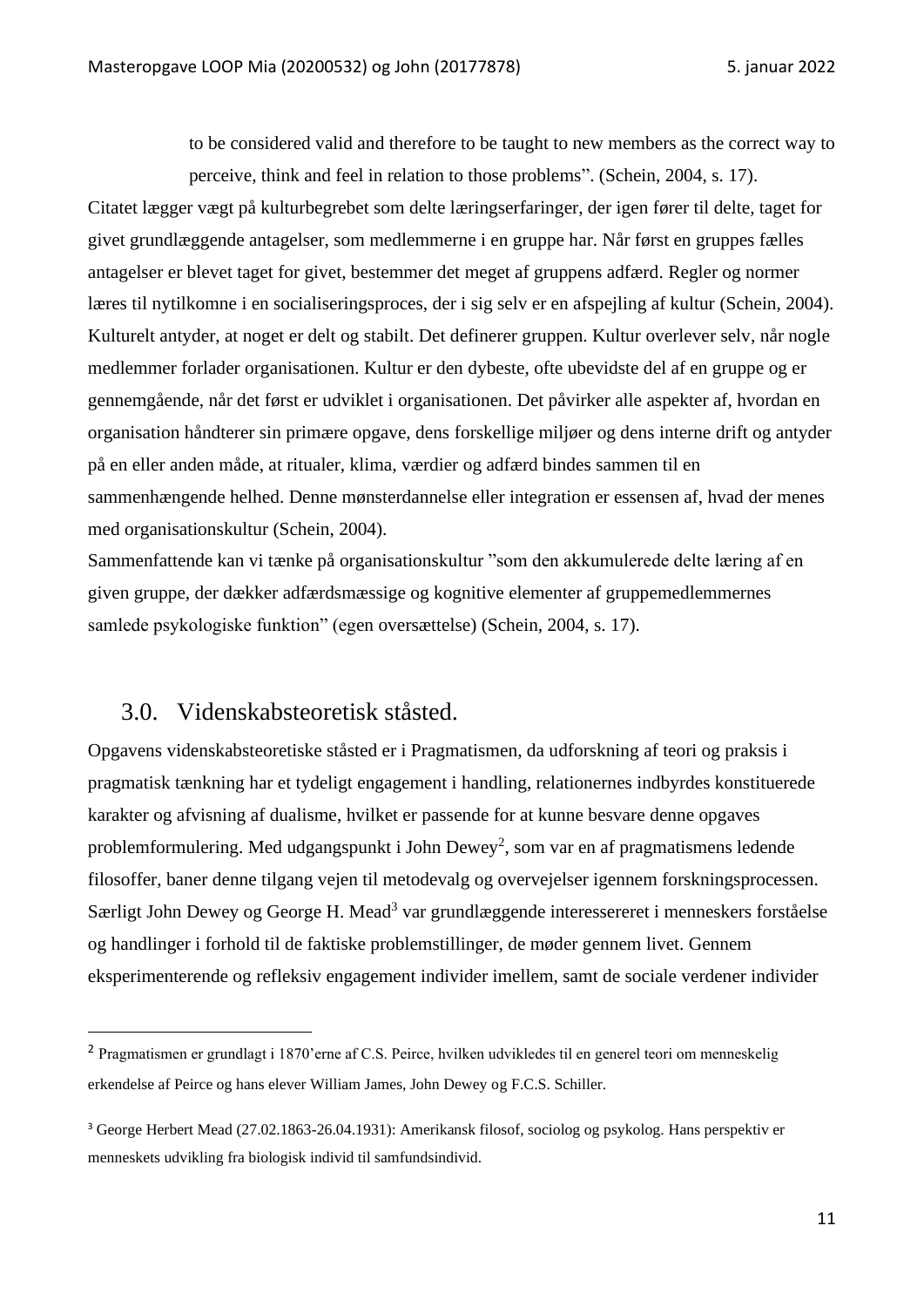tager del i, skabes vaner og nye forståelser samt viden, der kan guide fremtidig adfærd. Sociale interaktioner skal altså både ses som vaner og kreative improvisatoriske processer af ny meningsskabelse.

Den pragmatiske tilgang, som vi har taget her, er blot en af mange typer procesteori<sup>4</sup>. At skabe i sociale processer betyder, at læring er interaktiv og social og forekommer som en del af vores aktive leven i verden. Viden og handling går i pragmatismen hånd i hånd. Mennesker er aktive deltagere i verden – vi påvirker og påvirkes af konteksten. Handling er ifølge Dewey adgangen til erkendelse og denne udvikles individuelt som socialt. "Learning by doing" er omdrejningspunktet for erfaringsdannelse, som ifølge Dewey indeholder vigtigheden af samtale i dialog og fremhæver, at dette skaber rekonstruktion af tidligere erfaringer samt af kreativitet. Svend Brinkmann citerer Dewey for at udtale: "vores basale vanemæssige viden lever i musklerne, ikke i bevidstheden" (Brinkmann & Tanggaard, 2020, s. 107). Med tiden kan erfaringer sætte sig som kropslige og mentale vaner og mister derved deres refleksive karakter. Læring er altså en løbende performativ bedrift, der generes gennem vores handlinger i dagligdags situationer, og viden er inkorporeret i vores løbende erfaringer, der skaber og genskaber vores opfattelser og handlinger i forhold til fremtidige situationer, der opstår. På den måde er pragmatismen en såkaldt "procesteori", der på en eller anden måde beskæftiger sig med de performative dimensioner af en "tilblivelse" ontologi og kaldes praksisnære tilgange til teori ved hjælp af en eksplicit praksisteori (Buchan & Simpson, 2020).

Pragmatismen har først og fremmest sit engagement i her og nu, hvorfor det altid er interessant at spørge "hvis dette er situationen, hvordan skal vi nu gå videre?" For det andet har pragmatismen et formbart og flydende syn på sandheder eller berettigede påståelser, som kan kasseres, når de ikke længere giver tilstrækkelig vejledning om, hvordan der handles i den nuværende situation. Dewey kaldte sandhedsbegrebet "betragter-teorien om viden" (Whyte, 1999). Der er ingen absolutte sandheder, hvorfor pragmatismen for nogen passer til det postmoderne samfund, hvor sandhed ikke findes, da pragmatisk erkendelse er sand, hvis den er hensigtsmæssig.

For det tredje er pragmatisme social, idet man erkender, at forandring kommer ud af transaktionens relationelle dynamik. Det er disse kvaliteter, som gør Pragmatisme unikt egnet som et filosofisk

<sup>4</sup> Proces teori: teori der søger at give svar på, hvordan og hvorfor menneskers adfærd styres imod faktisk adfærd. Teorierne undersøger sammenhænge mellem de faktorer, der fører til motivation og fokuserer på, hvordan medarbejderne tænker, når de skal bedømme om et arbejde er motiverende eller ej.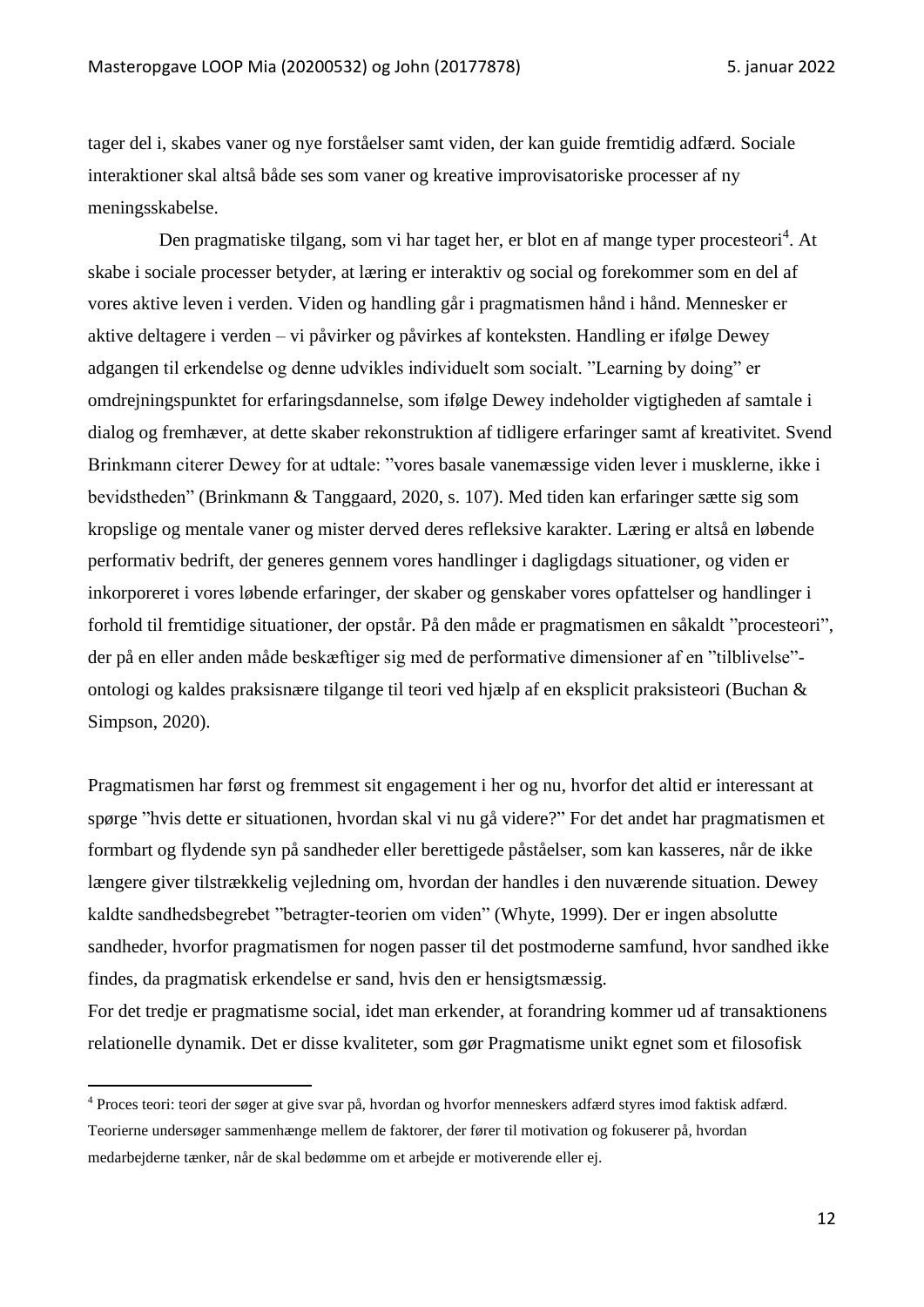fundament for at bringe teori og praksis sammen (Simpson, 2018). Den henviser os til at arbejde sammen og have et fremtidsorienteret positivt syn, f.eks. forstod Dewey tænkningen som et værktøj, hvor al erfaring er et resultat, der opstår i en problematisk situation mellem individet og konteksten.

Det er et uundgåeligt træk ved pragmatismen, at der aldrig er et klart defineret start- eller slutpunkt for sociale processer; der er snarere en endeløs kontinuitet i at blive.

Erfaringsdannelsen for Dewey er en organisk cirkel, hvor han ser tænkning og handling i et. Læring er livslang og forstås også som en ikke-kognitiv proces. At leve og samle erfaringer samt at lære ubevidst af disse, hænger uløseligt sammen. Frihed er for Dewey lig med nye måder at forholde sig intelligent til egen aktivitet. "Den eneste adgang, vi har til virkeligheden, er gennem vores praktiske aktive deltagelse i den…" (Brinkmann, 2006, s. 184).

Pragmatismen er mere interesseret i at undersøge, hvad organisering kan udrette end at finde ud af, hvad organisationer er (Simpson & Den Hond, 2021). Kultur har i pragmatismen ikke en ontologisk status, da kultur ikke kan afgrænses og iagttages som en ting. Det pragmatiske kulturbegreb er noget, der får os til "at se". Kultur er epistemologisk – det får os til at erkende (Jantzen, 2013). Derudover accepterer Pragmatismen muligheden for, at viden er fejlbarlig, men også eftertrykkeligt orienteret mod at mobilisere kreativitet og fantasi for at forbedre den nuværende situation. Christian Jantzen<sup>5</sup> mener, at i tråd med brugen af pragmatismen, bør kultur i stedet for at ses som et abstrakt fænomen, der overføres fra en generation til den næste, bør kultur ses som et erfaringsbegreb, hvor kultur er konkret og baseret på handlinger fra det enkeltes individs erfaringer (Jantzen, 2013). En praksis kan aldrig udføres uden brug af kroppen, og krop og bevidsthed er uadskillelige og kan ikke forstås isoleret fra eller i modsætning til hinanden. "Som vist er praksisser organiserede forbindelser mellem handlinger. Det betyder, at det man gør og det man siger i udførelsen af disse forbindelser er knyttet til hinanden" (Jensen, 2017, s. 20).

<sup>5</sup> Christian Jantzen; Dansk professor og forfatter. Institutleder, Institut for kommunikation og psykologi. Forsker i markedskommunikation og kulturanalyse.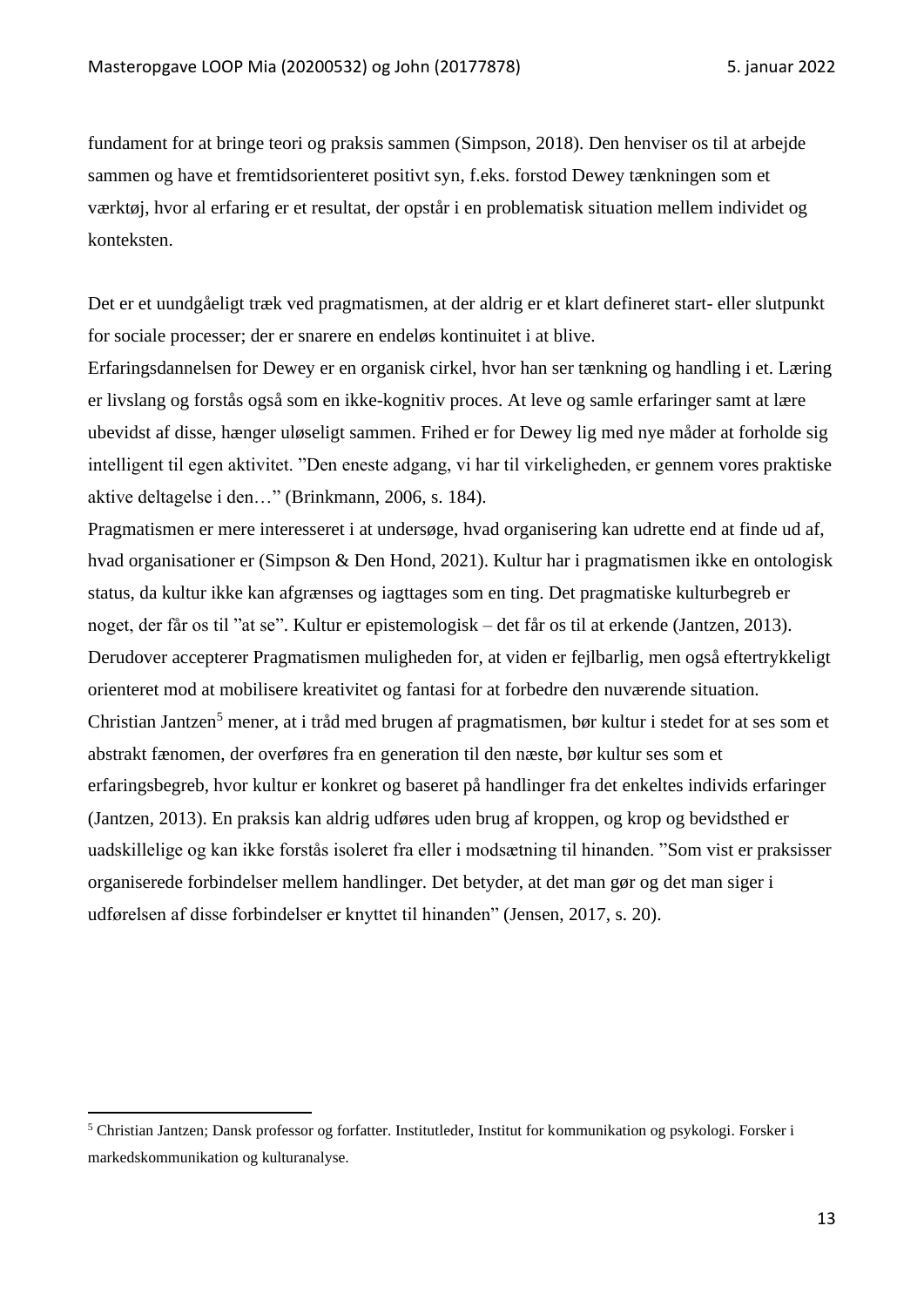#### <span id="page-13-0"></span>3.1. Opgaven opbygning og afgrænsning.

I opgavens introduktion blev læseren præsenteret for opgavens fokus, hvordan interessen for feltet er opstået samt eks. på cases, der har skabt undring hos os i forhold til kulturdefinitionen. Derudover blev læseren præsenteret for opgavens problemformulering. I kapitel 1 har vi introduceret kulturteori i et makro- og mesoperspektiv samt opgavens videnskabsteoretiske ståsted.

Beskrivelse af kultur i et mikroperspektiv starter med opgavens kapitel 2, hvor den teoretiske del begynder. Vi gennemgår et større review af den kulturforskning, som har fundet sted de seneste år. Dette gør vi for at afdække, hvad forskningen på området har bidraget med til vores problemfelt. Herefter tager vi fat på organisationsteorier af Edgar Schein, da han er en af de første, som arbejdede med kultur i et organisatorisk perspektiv og stadig er den herskende på området. Efterfølgende bevæger vi os videre i teorier af Mary Jo Hatch, som i sine teorier fra 00'erne og 10'erne lader sig inspirere af Schein, men udvikler en nyere teori om organisationskultur og dannelse af kultur i organisationer.

Sidst i kapitel 2 laver vi en opsummering af kulturbegrebet på baggrund af de introducerede teoretikere, hvilket inkluderer et kritisk sigte på kulturteorierne og munder ud i en opsummering af pointerne fra denne kritik. Sidstnævnte giver læseren et kort overblik af første del af det teoretiske udgangspunkt for opgaven samt, hvad vi fra teorierne bringer videre med os i forskningsprocessen.

Vi bringer derefter Barbara Simpson og hendes "as practice" begreb ind i opgaven, fordi vi er interesserede i at udforske den dynamiske proces samt tidsperspektivet i; fra en handling foretages til, at noget omtales som en kulturel antagelse. Dette syn er passende med vores pragmatiske ståsted for opgaven. Simpson er optaget af at undersøge aktive handlinger, og hvordan disse har indvirkning på vores nutid. Menneskets handlinger og praksis er centrale begreber og konsekvenser for handlinger er pragmatisk erkendelsesinteresse.

En sammenfatning af Simpsons teorier, hvor en model vises for kultur set ud fra 3 forskellige praksisperspektiver, danner et overblik over teorien. Herefter konkluderer vi på teorien i delkonklusion 1, som også afslutter opgavens teoretiske del.

Opgavens kapitel 3 starter med en beskrivelse af undersøgelsesmetoden. Denne er abduktion, hvilket adskiller sig fra den klassiske deduktion og induktion. Teori og empiri gives et ligeligt fokus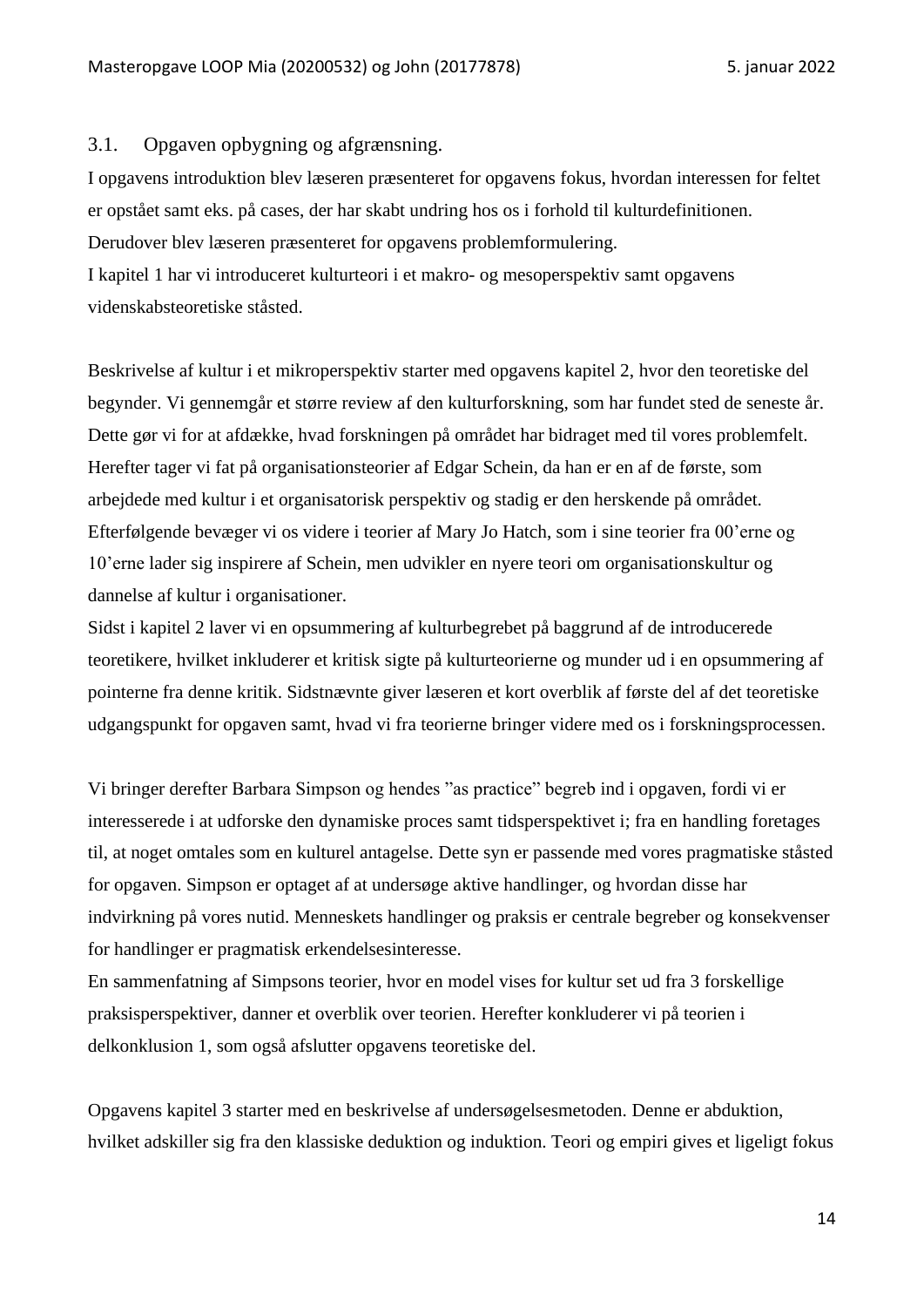i processen og den abduktive proces giver os mulighed for at undersøge et hverdagsfænomen samtidig med, at vi formulerer hypoteser og udvikler teori. I abduktion må vi betragte os selv, som en del af feltet, hvilket vi mener understøtter vores undersøgelse af kultur.

Afsnittet leder videre til beskrivelse af de kvalitative forskningsmetoder, vi benyttede. Forskningen startede ud med deltagerobservation i de tre organisationer efterfulgt af fokusgruppeinterview. Disse beskrives for læseren. I afsnittet finder læseren også en interviewguide og sidst etiske overvejelser om os som forskere. Opgavens kapitel 3 giver altså en dybdegående beskrivelse af vores forskning i praksis, og leder læseren videre til afsnittet "analysestrategi og analyse", hvor vi introducerer fund fra forskningen samt vores fortolkning af fundene. Fortolkningsprocessen falder i 3. underafsnit:

- 8.1.1. En elite håndboldklub i Schweiz
- 8.1.2. En folkeskole i Jylland, Danmark
- 8.1.3. En privatejet virksomhed, Danmark

Delkonklusion 2 indbefatter fund af begreber, som vi tolker vigtige for brug videre i opgaven og lukker for opgavens kapitel 3.

4. del af opgaven, inkluderer vores "kvalificerede gæt" på en ny kulturmodel for at gøre kultur i praksis. Kapitlet starter med fremstillingen af en "Culture as practice model" og denne forklares for læseren. Efterfølgende bliver modellen diskuteret op imod teorien samt empirien, og læseren får en gennemgående konklusion af kapitel 4 i afsnittet "Delkonklusion 3", inden læseren præsenteres for den overordnede konklusion på opgaven og deri svar på problemformuleringen. Opgaven sluttes med et perspektiveringsafsnit som bl.a. indeholder vores forslag til fremtidig forskning.

#### <span id="page-14-0"></span>3.2. Afgrænsning.

Begrebet "identitet" forbindes ofte med kultur. Identitet forbindes med individers karakter og personlighed – hvad er det, der gør en person til den, han/hun er? Antropologer, sociologer og kulturforskere taler om social eller kulturel identitet snarere end blot kultur. Mennesker har hver individuelle praksisser, som dannes af konteksten, de sociale og kulturelle fællesskaber. Identitet og kultur ligger derfor i definitioner meget tæt op ad hinanden. I opgaven forholder vi os ikke til identitetsbegrebet og holder derfor identitet og kultur adskilt.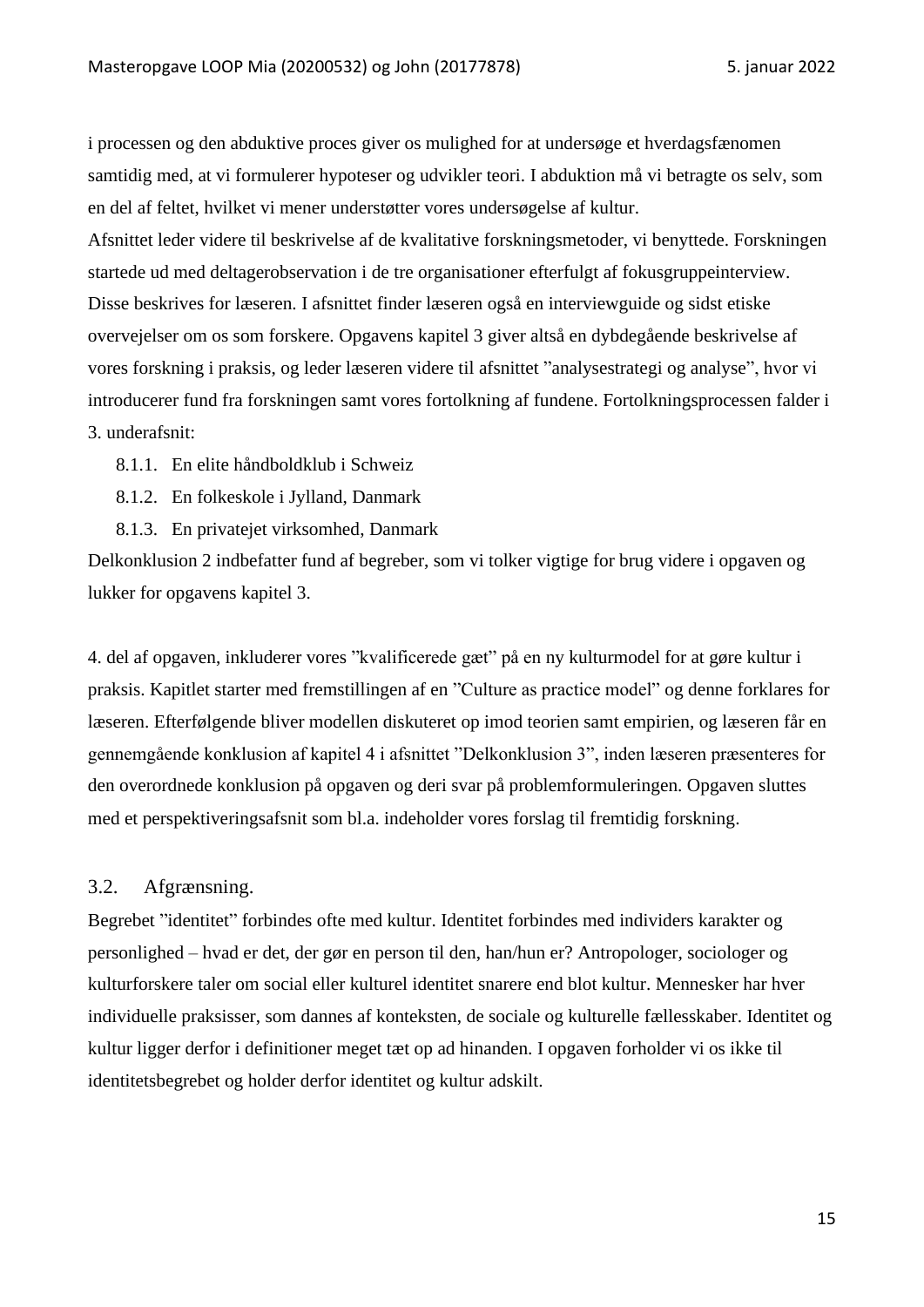### <span id="page-15-0"></span>Kapitel 2.

Kapitel 2 indeholder den teoretiske del af opgaven. Læseren præsenteres for teorier indenfor organisationskultur fra udvalgte teoretikere. Opgaven tager afsæt i den i forvejen eksisterende forskning på området, men tager et kritisk sigte på teorien og praksisforståelsen af kultur.

### <span id="page-15-1"></span>4.0. Organisationskulturteori af udvalgte teoretikere.

#### <span id="page-15-2"></span>4.1. Præsentation af kapitel.

Vi tager udgangspunkt i et review fra 2009 af eksisterende forskning på kulturområdet, som ligeledes indbefatter eksempler af Geert Hofstedes<sup>6</sup> kulturteorier, da han var en vigtig kulturanalytiker, som fremhæves i reviewet, og hans teorier stadig skildres i måden at definere kulturteori i dag.

Efterfølgende gennemgår vi Edgar Scheins kulturteori, som er den mest dominerende på området indenfor organisationskultur pt. I vores afdækning af organisationskultur er interessen ligeledes faldet på Professor Mary Jo Hatch, som i sine kulturteorier er inspireret af Schein, men lukker et mere postmoderne perspektiv ind. Der findes mange teoretikere på området, men ud fra problemformulering og formål er valget faldet på disse teoretikere. Vi vil i dette afsnit præsentere et udgangspunkt for at tale om og definere organisationskultur. Dette giver os mulighed for at stå på skuldrene af anerkendte organisationskulturteoretikere samt forholde os kritiske overfor herskende teorier på området.

Vi opsummerer pointer fra teorierne, som vi tager med videre eller udelukker i vores videre forskning i praksis, inden vi i afsnit 5 inkluderer Professor Barbara Simpson i opgaven og hendes begreb "as practice". Hendes teorier bringer os tættere på et performativt perspektiv for opgaven, og hendes teorier bidrager ligeledes med begreber, som vi trækker med videre i opgaven. Afsnit 6, Delkonklusion 1 er sidste afsnit i kapitlet og konkluderer på kapitel 2 samt danner overblik over, hvad vi tager med fra kapitlet videre i opgaven.

### <span id="page-15-3"></span>4.1.1. Review af Taras, Rowney & Steel inkl. Geert Hofstede teorier.

Et review fra den eksisterende kulturforskning: *Half a century of measuring culture: Review of approaches, challenges, and limitations based on the analysis of 121 instruments for quantifying* 

<sup>6</sup>Geert Hofstede (02.10.1928-12.02.2020). Professor, antropolog og en fremtrædende kulturanalytiker.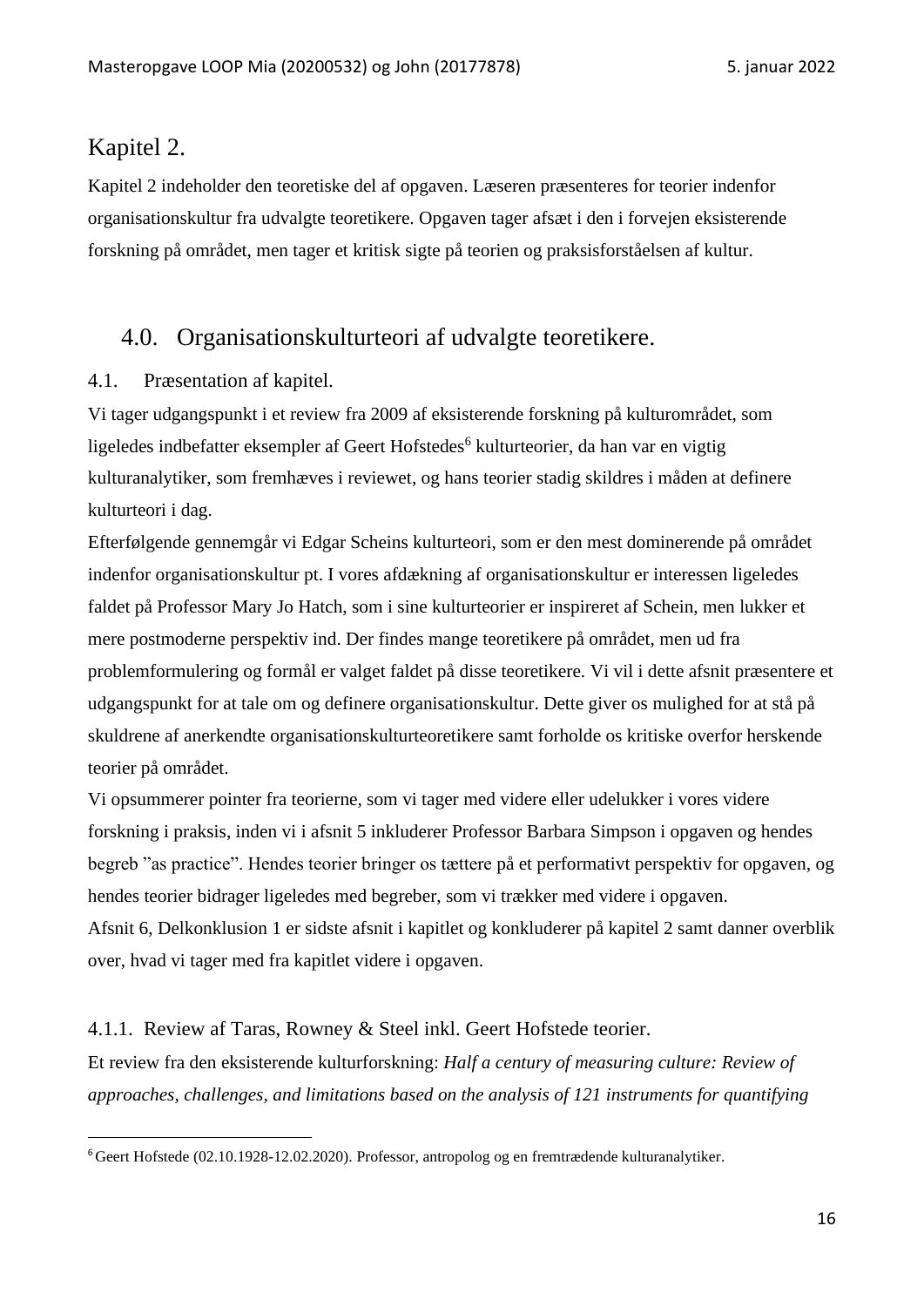*culture* (Taras, Rowney, & Steel, 2009), baseres analysen i reviewet på definitionerne af kultur som findes. Selvom der eksisterer hundredevis af definitioner og de eksisterende definitioner af kultur varierer meget, er der ifølge reviewet flere fælles elementer til stede i stort set alle typer af kulturmodeller. De fælles elementer er: 1. Der generelt er enighed i definitionen om, at kultur er en kompleks konstruktion på flere niveauer (Taras et al., 2009). Dette skildres ofte ved hjælp af Geert Hofstedes "løg"-diagram<sup>7</sup> med grundlæggende antagelser og værdier, der repræsenterer kulturens kerne. Praksis, symboler og artefakter, der repræsenterer de ydre lag af "løg"-konstruktionen (Hofstede, 2005).



Hofstede beskriver desuden 6 universelle kulturelle dimensioner<sup>8</sup>, et "overordnet kulturelt landkort" som kan hjælpe inden mødet med en fremmed kultur.

2. Kultur adskiller sig fra personlighed eller individuelle tilstande (Taras et al., 2009), forstået på den måde at kultur deles mellem individer, der tilhører en gruppe eller et samfund og 3. Kultur dannes over en relativt lang periode og er samtidig relativt stabil (Taras et al., 2009).

Taras et al. gennemførte en omfattende litteraturgennemgang for eksisterende måleredskaber af kultur og disses underliggende teoretiske modeller. Søgningen omfattede alle tilgængelige kilder, herunder videnskabelige tidsskrifter, bøger, elektroniske databaser, teser, konferencepræsentationer og personlige arkiver, og var ikke begrænset til bestemte tidsskrifter eller studieretninger. Deres

<sup>7</sup> Hofstedes Løg-diagram viser at menneskers kulturelle handlinger er styret af værdier, som deles med andre indenfor samme kultur. Et kompas til at hjælpe til at forstå, hvordan vores kultur forholder sig til f.eks. Godt, ondt, grimt, smukt. Grundlæggende værdier, der ikke er synlige og som vi sjældent taler om. Kulturel praksis kan undersøges på tre forskellige niveauer: Symbol-, helte- og ritualniveauet.

<sup>8</sup> De seks kulturelle dimensioner: 1. Magtdistance. 2. Individualisme/kollektivisme. 3. Maskulinitet/femininitet. 4. Usikkerhedsundvigelse. 5. Lantidsorientering/korttidsorientering. 6. Overbærenhed/selvbeherskelse.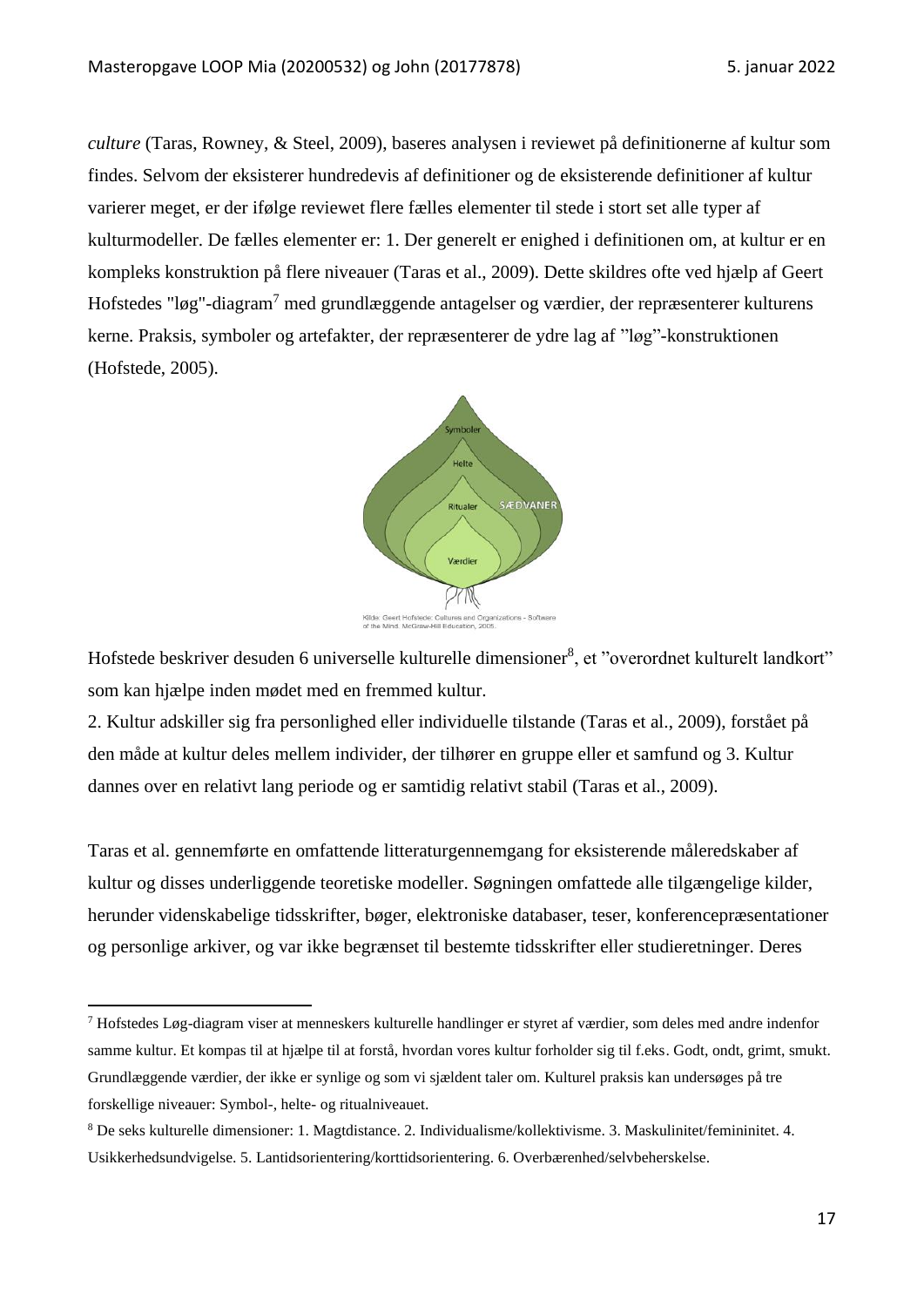litteraturgennemgang identificerede 121 forskellige kvantitative måleredskaber af kultur og en analyse af disse identificerede de 26 mest populære aspekter af kultur (Taras et al., 2009). Om konstruktionen er en facet af kultur eller om den er kulturbundet, fandtes der ingen underbyggende empiriske undersøgelser på, hvorfor spørgsmålet blev belyst ved ekspertudtalelser fra 28 forskere. Resultaterne gav en afspejling af subjektive muligheder, som kan være af interesse for udvikling af ny kvantificering af kultur (Taras et al., 2009).

I reviewet konkluderes at en præcis måling af en konstruktion som kultur er umulig uden at have en klar idé om, hvad den præcist udgør, og at en differentiering kan være svær at afgøre, ift. hvilke værdier, der er mest relevante. I reviewet skriver de desuden, at det desværre har vist sig meget udfordrende at definere grænser i kultur og adskille den fra lignende konstruktioner.

#### <span id="page-17-0"></span>4.1.2. Edgar Schein

Edgar Schein er en fremtrædende skikkelse, når vi bevæger os over i feltet organisationskultur. Han var en af de første indenfor organisationsteori til at låne ideer direkte fra kulturel antropologi<sup>9</sup>. Han lånte følgende syv antropologiske antagelser, der er blevet bærende for hans teorier. Disse er; 1. organisationens relation til dets miljø, 2. arten af menneskelig aktivitet, 3. virkelighedens og sandhedens natur, 4. tidens natur, 5. den menneskelige natur, 6. arten af menneskelige relationer og 7. homogenitet kontra mangfoldighed (Schein, 1988). Schein udtrykker vigtigheden af kultur, fordi det er et kraftfuldt, tavst og ofte ubevidst sæt af kræfter, der bestemmer både vores individuelle og kollektive adfærd, værdier og tankemønstre. Schein sammenligner i sit hovedværk organisationskultur med et isbjerg, hvor kun den lille del, artefakter er synlige for omverdenen, hvorimod værdier og grundlæggende antagelser befinder sig under overflader og umiddelbart ikke er synlige (Schein, 1988), (Schein, 2010).



<sup>9</sup> Schein lånte bl.a. fra F.R. Kluckhohn og F.L. Strodtbeck. "Variations in value orientations", 1961.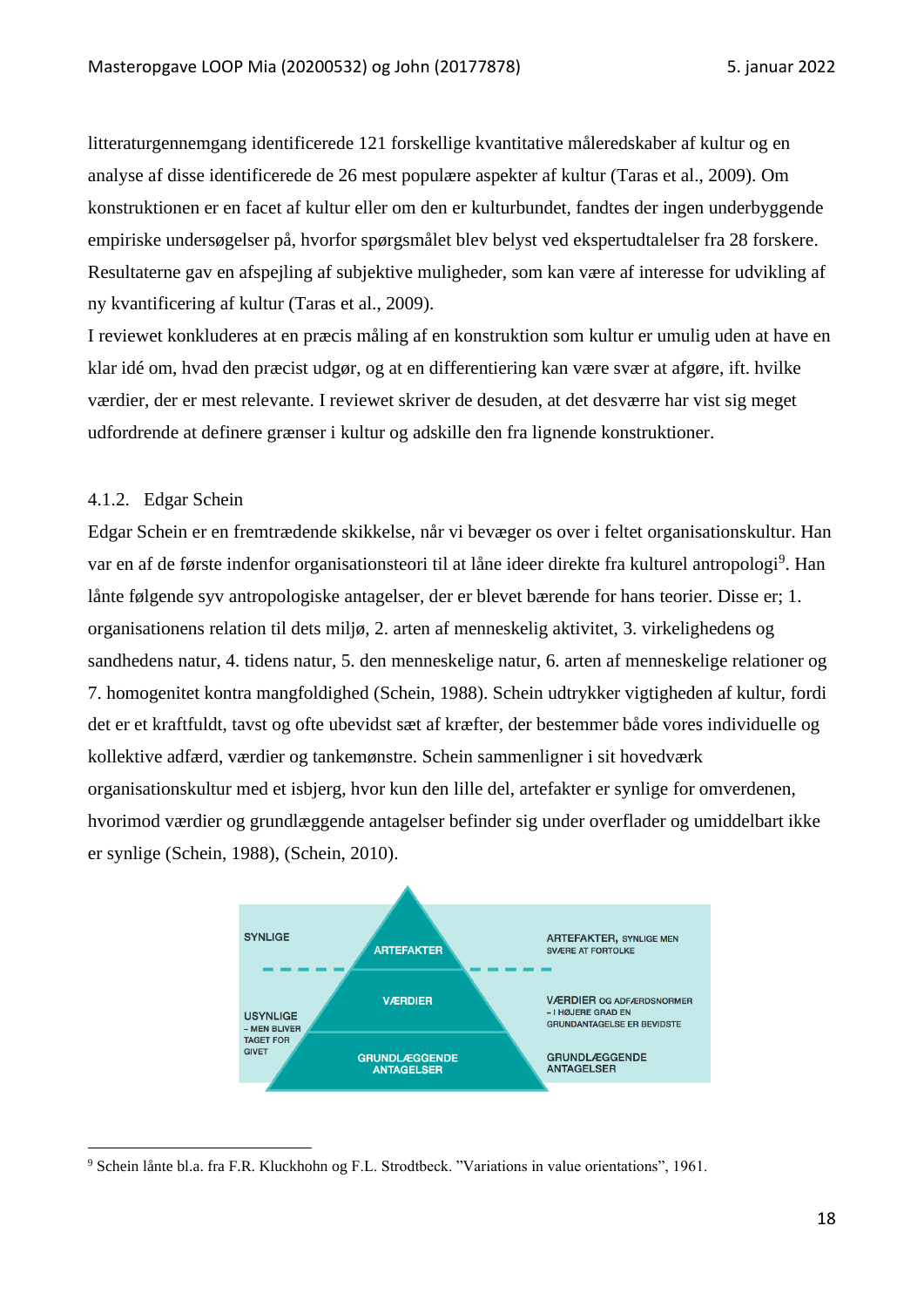Artefakter er ifølge Schein manifestationer af værdier, og værdier er manifestationer af grundlæggende antagelser. Ud fra en undersøgelse af de to øverste niveauer, kan man analysere sig frem til det nederste niveau. Schein mener derudover, at kulturer er stabile, indtil ledere handler for at ændre den (Schein, 1988). Ledere ændrer kulturen ved at ændre på værdierne i organisationen. Når værdierne er accepteret i organisationen og blevet gjort til en del af hverdagen, vil denne blive en "taget for givet" (grundlæggende) antagelse og har altså nået det sidste kulturniveau (Schein, 1988).

Ifølge Schein bliver man ofte først opmærksom på de grundlæggende antagelser i en situation, hvor en medarbejder opfører sig på en måde, der er i uoverensstemmelse med dem (Schein, 1988). Når organisationskulturen er udpeget, kan udvikling og ændringer ske. Schein opstiller et ændringsforløb med tre trin: Motivation, Vision og Implementering. Først skabes motivation for at foretage ændringen f.eks. ved at tydeliggøre en given problemstilling. Visionen (ideer og opfattelser) om ændringen skal alle ansatte forstå og acceptere for, at ændringen kan lykkes, og sidst skal der ske en implementering af de nye ideer og opfattelser, så de bliver en vane og senere en del af de grundlæggende antagelser i organisationens kultur (Schein, 1988), (Schein, 2010).

Fra teorier af Schein, bevæger vi os videre i forskning af organisationskulturer ved Mary Jo Hatch og et mere postmoderne perspektiv, som åbner forskningen mod og bygger bro til vores interessefelt.

#### <span id="page-18-0"></span>4.1.3. Mary Jo Hatch.

Mary Jo Hatch's tanker om organisationer er, at disse er dynamiske fænomener, som bevarer og understøtter en stadig forandringstilstand præget af værdier såvel oppe- som nedefra i organisationen.

I sin bog; "Organisationer: en meget kort introduktion" (Hatch, 2012) kommer hun med en kort historisk gennemgang af nogle vigtige pointer, der forbindes med organisationer i dag: samarbejde, konkurrence, mål, vækst, størrelse, kompleksitet, differentiering, økonomi, globalisering, struktur, magt, institution og kultur. Med disse pointer i baghovedet undersøger hun begrebet "organisationer" og dets fælles begreber organisation og organisering. Ifølge Hatch bør man i processer, der skaber strukturer og kultur, fokusere på en dynamisk forståelse af organisering. Historisk set har ledere og organistionsforskere foretrukket resultatbaserede definitioner, da disse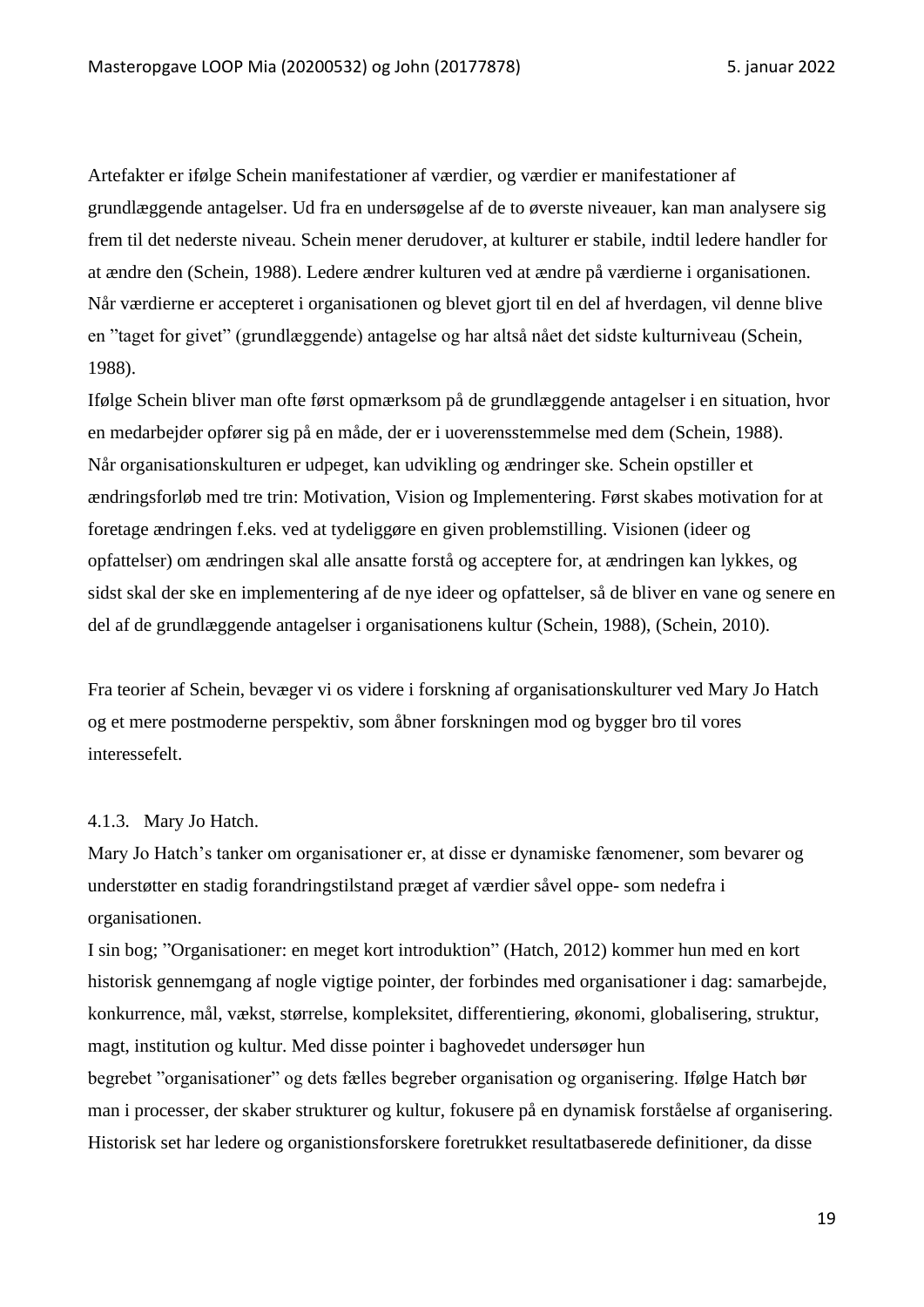egner sig til objektiv måling og understøtter kontrol (Hatch, 2012). Men efterhånden i kølvandet af globaliseringen og de teknologiske forandringer, bliver det i stigende grad vigtigt at have procesviden. Kompleksiteten gør det umuligt at beskrive og forudsige en organisation endeligt, men ved at forbedre organiseringsprocesserne øges chancen for succes (Hatch, 2012).

Hartch er bl.a. inspireret af antropologen M. Herskovits<sup>10</sup>, som forbandt både stabilitet og forandringer med kultur. "You wil never find cultures that move at the same rate over the whole front" (Hatch, 2004, s. 192), hvilket åbnede for det dynamiske aspekt i kulturforståelsen. Dele af kultur kan forandres, mens andre forbliver stabile. Derudover læner Hatch sig op af sociologen M. Weber's<sup>11</sup> teori om karisma. "New ideas introduces by charismatic individuals constitute culture change but are also transformed (routinized) by that very process (via systematization and accommodation)" (Hatch, 2004, s. 192). Transformationen sker, fordi individer ønsker at deltage i den karismatiske persons verdenssyn, samt at individer ønsker materiel sikkerhed. Hvorfor Weber mener, at en karismatisk person giver materiel sikkerhed, er ikke fuldt beskrevet (Hatch, 2004).



Hatch har udarbejdet ovenstående dynamiske kulturmodel (Hatch, 2004), der beskriver kultur som en proces inkluderende både kulturændring og stabilitet. Denne model er inspireret af Scheins model, men adskiller sig ved at definere begreberne forskelligt. Værdier beskrives som et udtryk for det, organisationen gerne vil, hvilket realiseres i artefakter, som det organisationen kan (aktiviteter affødt af værdierne) samt antagelser, som er gentagne aktiviteter, der gentages succesfuldt og giver mening og resulterer i en bestemt adfærd. Endvidere tilføjer Hatch modellen den "symbolske"

 $10$  Melville J Herskovits (10.09.1895-25.02.1963. Amerikansk antropolog. Kendt for sine kulturelle studier fra afrikansk kulturer udtrykt i afroamerikanske samfund. Inspireret af kulturantropologerne R.Linton (1893-1953) og H.Barnett (1906-1985).

<sup>11</sup> Maximilian Carl Emil "Max" Weber (21.04.1864-14.06.1920). Tysk økonom og sociolog. Sociologiens grundlægger.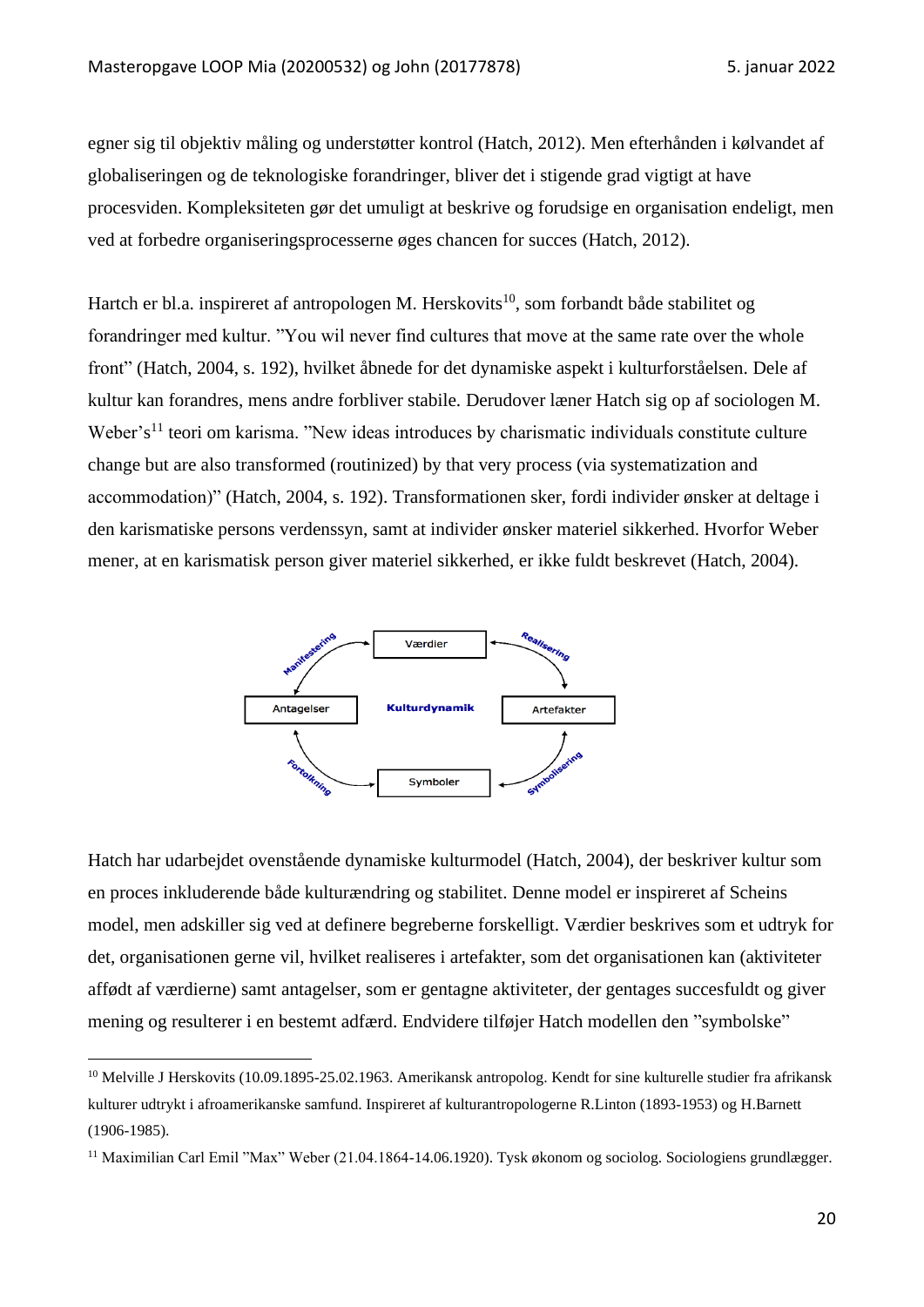dimension, som hun mener, er et centralt element i kultur – det er det kulturen gør. Modellen er cirkulær, hvilket beskriver en "på vej" antagelse af kulturen. De grundlæggende antagelser manifesterer sig løbende i nye værdier osv. Ved at "forbinde, bygge bro og associerer begreberne i modellen" (Egen oversættelse) (Hatch, 1993, s. 683), får Hatch ved sin model mulighed for at diskutere ting og relationer, som de eksisterer, uafhængigt af menneskers observationer og bliver derved også en fortolkningsproces: "values and symbols offer transformation/translation points between these two worlds" (Hatch, 1993, s. 684).

Hatch fremhæver processen mellem de fire refleksive og aktive dimensioner; manifestation, realisering, symbolisering og fortolkning. Hatch beskriver hvordan f.eks. manifestations- og realiseringsprocesser skaber artefakter. Processen, hvor værdier proaktivt realiseres i form af artefakter, karakteriserer Hatch som objektiv aktivitet, der modsat fortolkningsprocessen mellem antagelser og symboler er en subjektiv refleksionsproces med fokus på meningsskabelse. De fire elementer hænger dynamisk sammen og påvirker hinanden gensidigt. Processerne mellem de fire niveauer foregår på kryds og tværs og altså ikke i rækkefølge – en kompleks og dynamisk model som beskriver den kulturelle proces mellem niveauerne som uendelige (Hatch, 2004). Forsøg på en kulturændring begynder ifølge Hatch normalt i domænet for realisering og symbolisering, når ledere introducerer en ny ide gennem sproget og andre artefakter, som så symboliseres og fortolkes af dem, som ønsker at foretage ændringen eller modarbejde denne.

Symboler er et socialt skabt fænomen, der udtrykkes gennem handlinger og i sproget. De er opstået gennem fælles meningsstruktur og kohærens (Hatch, 2001). Ledere har ifølge Hatch stor symbolsk magt, men hvorvidt den udnyttes konstruktivt, sætter hun spørgsmålstegn til. Derudover har Hatch mindre tiltro til lederes direkte evne til at påvirke kulturen (Hatch, 2001).

#### <span id="page-20-0"></span>4.1.4. Opsummering af kulturbegrebet:

1) Kultur er en kompleks konstruktion. Dette skildres ofte ved Hofstedes løg-diagram, et universelt landkort til alle samfund, og kultur undersøges ifølge Hofstede ved at sammenligne to kulturer på tre niveauer: Symbol-, Helte- og Ritualniveau. Scheins kulturmodel skildres ved billedet af isbjerget med tre niveauer: Artefakter, Værdier og Grundlæggende antagelser. Undersøgelse af kultur sker ifølge Schein ved at analysere de to øverste niveauer for at definere det tredje niveau. En ændring i kulturen sker ved motivation, vision og implementering. Mary Jo Hatch udbygger Scheins model med en symbolsk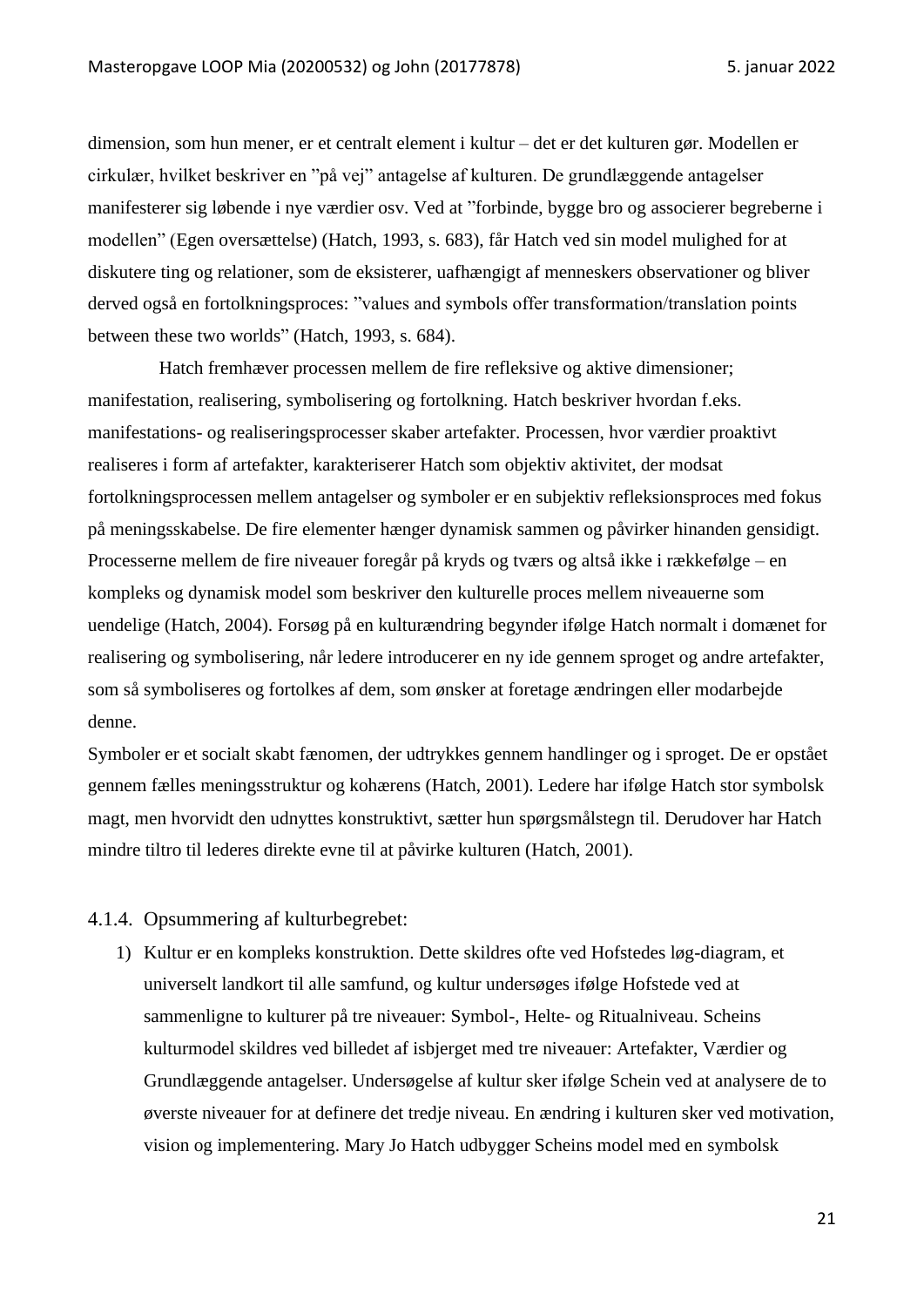dimension. Derudover fremhæver hun de dynamiske processer mellem niveauerne: manifestation, realisering, symbolisering og fortolkning, som er den uendelige kulturelle proces der forekommer.

- 2) Kultur deles mellem individer, der tilhører en gruppe eller et samfund og er bundet op på "helte" med "værdier" som betragtes som vigtige for kulturen, og associeres derved også med noget normativt. "Helte" er ofte med henvisning til ledere. Dog sættes der i det postmoderne kultursyn spørgsmålstegn til den reelle ledelsesmæssige påvirkning af kulturen.
- 3) Kultur dannes over lang tid med ritualer, gentagende handlinger og kultur er svær at ændre/tager lang tid at ændre. Der er enighed om, at en ide skal implementeres og gøres til "vane" for at det kan kaldes kultur.
- <span id="page-21-0"></span>4.2. Fremtrædende pointer samt kritisk sigte på kulturteorier.

Vores formål med dette afsnit er at anerkende og forholde os til den viden og forskning som allerede findes på området, samtidig med at vi kritisk reflektere over brugen af disse modeller i en hastig foranderlig verden.

Reviewet af Taras et al. beskriver, at artefakter altid tidligere har været et anerkendt vigtigt aspekt af kultur, men at beskrivelser i forskning af artefakter i kultur overvejende er set i et kvalitativt perspektiv. Nutidens videnskabelige tidsskrifter favoriserer kvantitativ kulturforskning, hvorfor artefakter i nyere tid står som et ubenævnt aspekt i forskningen. Derudover at der forekommer overlap i dimensionerne fra kulturmodellerne, og at der er forskelle i de typer af værdier og holdninger der fremhæves, hvilket må danne undrende spørgsmål til validiteten af den egentlige kulturdefinition som værende et statisk svært foranderligt fænomen, bundet på "helte" med vigtige værdier.

I et forsøg på at fremhæve kulturens uforanderlige karakter, er kulturelle værdier blevet sammenlignet med "software of mind" og "hardwired mental programs" (Hofstede, 1980). Med andre ord, i teorien burde kulturelle værdier repræsentere en permanent egenskab, ikke en individuel eller en tidsmæssig tilstand. Kritikere af Hofstede hævder, at de kulturelle dimensioner er forældede. Indvandring, flygtningestrømme og moderne teknologi gør, at vi hver dag påvirker hinanden på kryds og tværs (Jensen, 2018). Hofstede holder fast i, at menneskers kultur er bestemt ud fra det land, vi bor i og derudover, at hans modeller er undersøgelser udført i én enkelt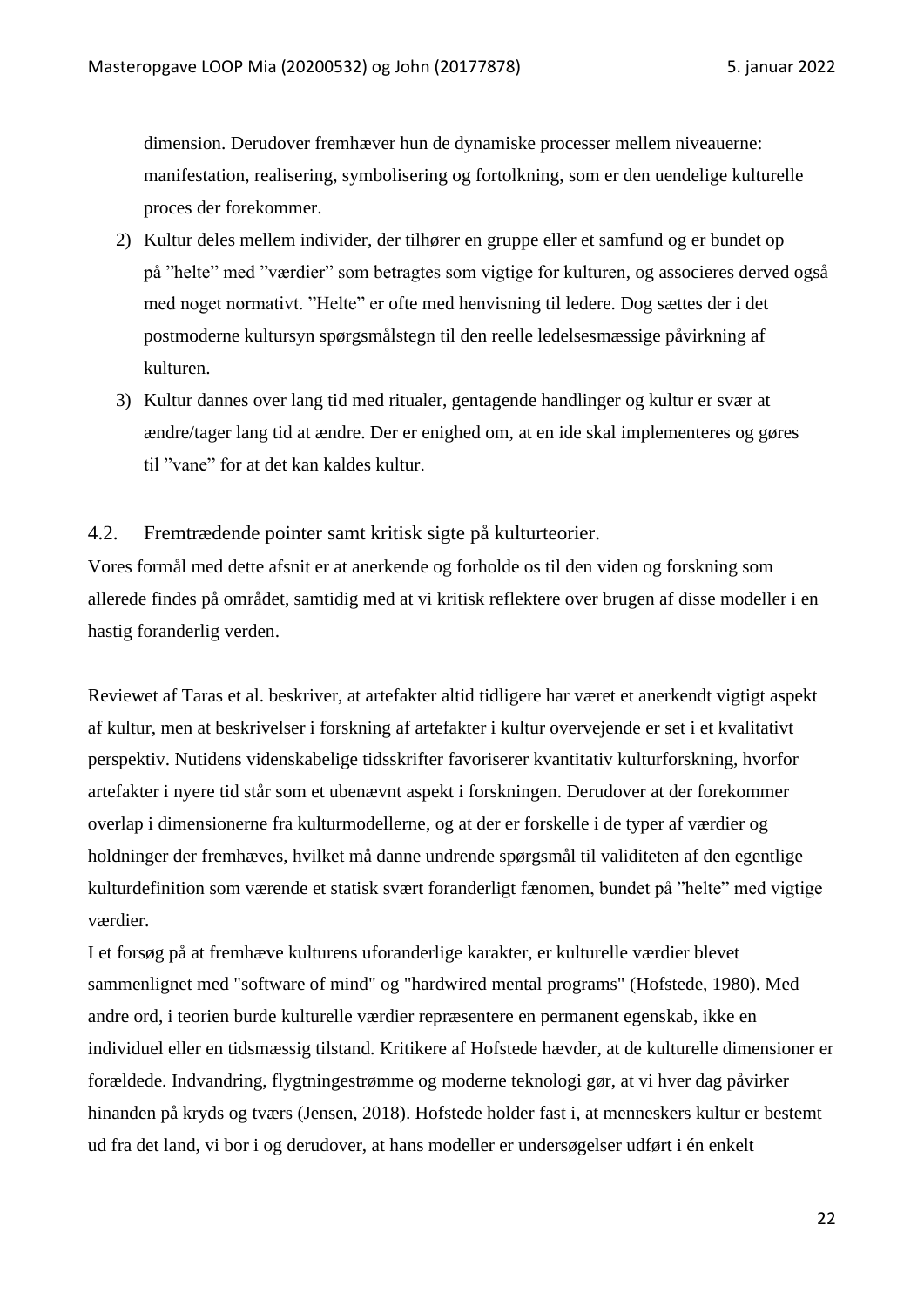verdensomspændende organisation, hvilket der er draget generaliseringer af kultur og kulturforskelle ud fra. Dimensionerne beskriver kulturelle modpoler og benyttes til at beskrive overordnede tendenser i en bestemt kultur – de kan ikke bruges på individuelt plan.

Værdier har været omdrejningspunkt for tværkulturelle undersøgelser i de seneste årtier, men der findes ingen definition af hvilke værdier, der siges at danne kultur. Er kulturer værdier og/eller er værdier kultur? Stort set alle reviderede måleredskaber er baseret på en vurdering af værdier, der formodentlig bestemmes af kultur. Der er imidlertid almindelig enighed om, at kultur er en flerlags konstruktion repræsenteret af observerbare artefakter og praksis på overfladen og ved stiltiende holdninger, værdier og grundlæggende antagelser i kernen. Er udelukkende måling af kulturelle værdier tilstrækkeligt til at fange kulturfænomenet? Reviewet af Taras et al. beskriver, at "de faktorer, der former værdier, forbliver imidlertid stort set uudforskede, og det er sandsynligt, at mange typer værdier og holdninger ikke er kulturelle" (Taras et al., 2009, s.367). En af de store udfordringer i den forskningsmæssige tilgang til undersøgelse af kultur og udviklingen af teoretiske modeller findes i den manglende forbindelse mellem det sproglige og de matematiske udregninger. Flertallet af disse modeller baserer deres viden om empiri på matematiske udregningsmodeller (Taras et al., 2009). Man kan undre sig over, at det sproglige ikke bliver inddraget og betragtet som noget af værdi, når vi forsøger at afdække og undersøge, hvordan vi skal beskrive kultur, og hvilke faktorer som kultur overordnet set bliver påvirket af i en organisatorisk sammenhæng. Vi har brug for sproget i en undersøgelse af, hvad der sker i samspillet mellem mennesker i en afgrænset organisatorisk kontekst, hvor vi ønsker at beskrive, hvordan mennesker interagerer i kulturel sammenhæng. Som Taras et al. skriver i deres artikel, argumenterer de for manglende kommunikation og kobling mellem det målbare matematiske beregnede og det sproglige, hvorfor vi kritisk forholder os til validiteten og brugen af de eksisterende modeller. Når det kommer til empiri og indsamlingen af denne i de refererede modeller i reviewet, må vi forholde os kritisk overfor, hvordan spørgeskemaundersøgelser kan danne grundlag for at sige noget om kultur, når indsamlingen af empiri ikke forgår i praksis eller tager afsæt i en virkelig kontekst. Indsamlingen af empiri handler desværre kun om besvarelse af spørgsmål, hvor den enkelte person kan sidde langt væk fra sin organisatoriske kontekst og svare på spørgsmål i forhold til kultur på baggrund af den enkeltes egen forståelse af verden eller forestilling herom på det givende tidspunkt (Taras et al., 2009, s. 370). Derfor får vi desværre ikke mulighed for at forholde os til, om de enkelte individers besvarelse rent faktisk beskriver deres kultur og dens parametre, når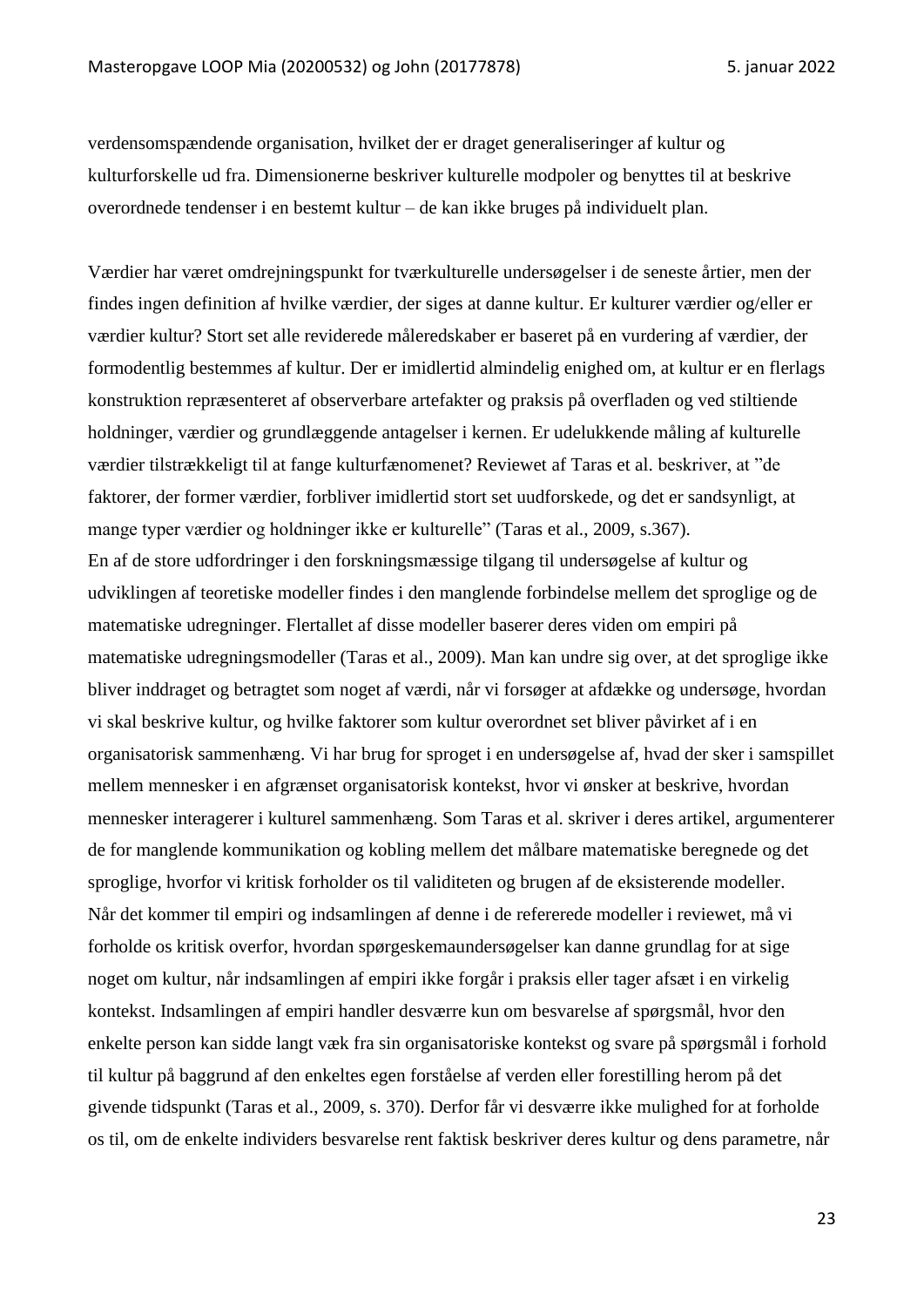vi udelukkende kan kigge på empirien fra spørgeskemaer med manglende mulighed for at forholde os til den virkelige kontekst og en kvalitativ undersøgelse af kulturfænomenet i organisationen.

Den nuværende kulturelle opfattelse synes ligeledes at bindes på vaner og kultur synes svær at ændre og er forstået som værende statisk i en organisation. Jo større en organisation er, desto længere tid kan en kulturændring tage. Det har vist sig, at national samfundskultur i en globaliseret verden kan ændre sig markant indenfor en kort periode (Taras et al., 2009). Hvis det gør sig gældende, at vores nationale samfundskultur kan ændre sig, må vi være nysgerrige overfor tidsperspektivet i kulturændring i organisationer.

Scheins teorier og hans opfattelse af kultur er i høj grad baseret på "det beskrivende kulturbegreb", hvilket teorierne stiller sig undrende overfor i lyset af, at vi lever i en senmoderne tid. Et sådan positivistisk paradigme hænger måske sammen med interessen for at se kultur som enkle parametre, fordi de indgår på samme linje med økonomi og produktion. Ifølge Schein deler alle i organisationen værdier og normer, samt ligeledes at alle er enige om, hvad der er artefakter og hvordan disse skal tolkes. Iben Jensen kritiserer Schein for at reducere forskellene i organisationen, og at forandringer i en organisation sker, hvis alle er enige om forandringen. Forandringer sker desuden ifølge Schein som en lineær proces, hvor alle i organisationen tager samme skridt i de samme faser i en forandringsproces (Jensen, 2018).

Vi stiller ligeledes spørgsmålstegn til det faktum, at det kun er ledere, som har mulighed for at definere kultur i en organisation. Hvorvidt ledelsen overhovedet har mulighed for at ændre eller påvirke organisationskulturen, er efter vores opfattelse uvist. Hatch bevæger sig i sin teori om karismatiske personligheder lidt væk fra lederne og breder feltet mere ud. Eftersom lederen blot er en brik i kulturen, har han/hun ikke mulighed for at diktere en bestemt retning for udviklingen af kulturen.

#### <span id="page-23-0"></span>4.3. Opsummering af pointer:

- 1. Artefakter er "glemt" i nyere kulturforskning, da disse ofte er undersøgelser i et kvantitativt perspektiv. På trods af dette er der enighed om, at kultur er en flerlagskonstruktion med artefakter i yderste lag og værdier, holdninger og antagelser i kernen.
- 2. Der forekommer overlap i dimensioner, hvorfor Hofstedes 6 dimensionsteori kritiseres for at være forældet, hvorfor denne teori ikke længere har relevans.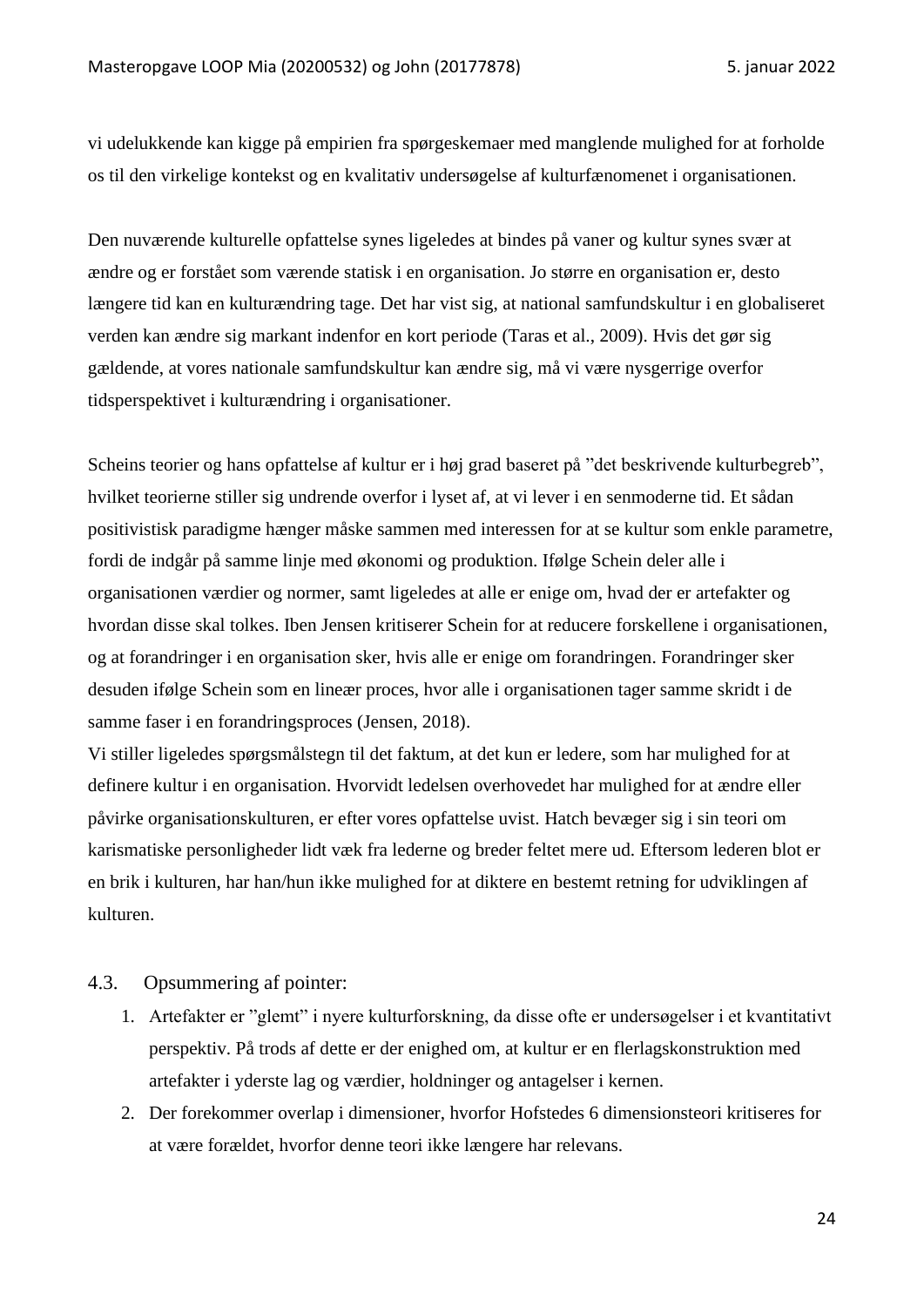- 3. Værdier og holdninger er omdrejningspunkt for nutidige tværkulturelle undersøgelser, og teorierne beskriver vigtigheden af personer med værdier, som betragtes vigtige for kulturen. Dog forekommer der ingen undersøgelser, der tydeligt viser et billede af, hvilke værdier og holdninger der danner kultur. Er kultur værdier? Eller er værdier kultur? Undersøgelser viser, at mange værdier ikke er kulturelle.
- 4. Kultur dannes over tid og er, når gentagne handlinger, ritualer er blevet til vaner og bliver "taget for givet". På trods af det sker der alligevel kulturændringer (også på samfundsplan), hvorfor vi stiller os nysgerrige overfor tidsperspektivet i en kulturændring i en organisation.

Overstående pointer fra organisationsteorierne tager vi med os videre og vil være afsæt i vores empiriindsamling. Dette vender vi tilbage til i metodeafsnittet (8.0.). Vores interesse og undring i forhold til det dynamiske performative perspektiv i kultur, fører os videre til næste afsnit og inkludering af den pragmatiske teoretiker Professor Barbara Simpson. I artiklen "Projekt as practice" sætter hun "as practice" som verbum i centrum, i "Leadership as Practice" er hendes fokus, hvordan ledelse kan bedrives som aktiv handling, og i kapitlet "Pragmatism: A Philosophy of practice" gennemgår Simpson pragmatismens indvirkning på handling. Tekster som hjælper os til at klarlægge as-practice begrebet i forhold til opgavens problemfelt, handlingens fokus som vil danne udgangspunkt for empiriindsamlingen samt det pragmatiske fokus i handling, hvor individers rolle i samfundet er aktive i en ikke-dualistisk forståelse, men som et hele i en enhed.

### <span id="page-24-0"></span>5.0. Barbara Simpson.

Som nævnt ovenfor, vil vi i dette afsnit introducere teori af Barbara Simpsons. De ovennævnte forskellige tekster dækker dette afsnits teoretiske grundlag.

Barbara Simpson er professor ved Strathclyde Business School i Skotland, hvor hun bl.a. arbejder med ledelse, kreativitet og forandringer i organisationer. Hendes teoretiske tilgang er baseret på det pragmatiske videnskabsbegreb, og hendes formål er at udvikle mere dynamiske modeller og teorier for organisationsudvikling (Simpson, 2021). Simpson tager et opgør med den herskende forståelse for organisationsforandring, da denne forståelse kritiseres for at være en overforsimpling af en kompleks og forsat udviklende proces. Processer hvor der ikke er et endegyldigt start- eller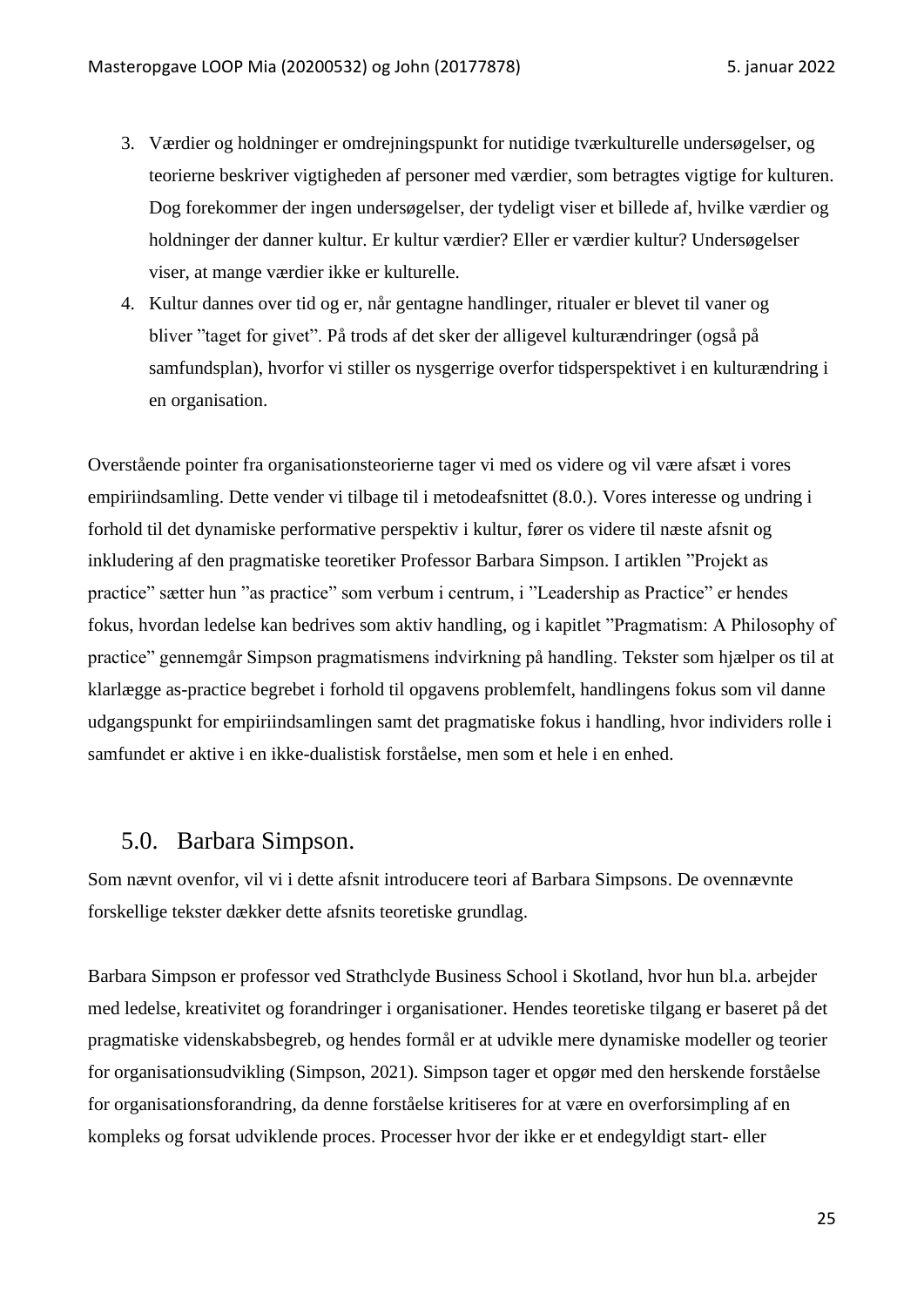sluttidspunkt, da dette degraderer det dynamiske i forhold til forandringer og forandringsprocesser (Simpson & Carrol, 2020).

I teksten "Project as practice" beskriver Simpson med Linda Buchan at; "Især i morderne vestlige kulturer er vi dybt betinget af at se verden i form af faste elementer (substantiver), der fører til det, A.N. Whitehead<sup>12</sup> omtaler som "fejlslutning om malplaceret konkrethed", hvorved livskraften i menneskelig erfaring reduceres til kunstige abstraktioner" (Buchan & Simpson, 2020, s. 7). For at løse dette problem foreslog William James<sup>13</sup> radikal empirisme som en metode til at opfatte verden i bevægelse - en verden forstået i verber, gennem praktisk fordybelse, uden videreformidling af teoretiske konstruktioner eller abstraktioner (Buchan & Simpson, 2020).

Simpson og Buchan er optaget af "practice" begrebet i forsøget på at fremme forståelsen af praktisk handling, der er relevant for og informeret ved de levende processer i menneskelig erfaring. Især henter Simpson og Buchan inspiration fra John Deweys forståelse af inquiry som en social læreproces men også fra Deweys arbejde med Arthur Bentley om "aktion" (egen oversættelse: "handling"). De udforsker selvhandling, interaktion og transaktioner, som hver bygger på et sæt antagelser om praksis(er) og som er forskellige kategorier af "social agency"<sup>14</sup>.

#### <span id="page-25-0"></span>5.1. As-practice begrebet.

Simpson og Buchan nærmer sig et problematisk felt indenfor organisationsforskning om den manglende sammenbinding af teori og praksis. Med inspiration af især John Deweys teorier skelner de mellem "as-practice" (substantiv) og "as-practice" (verbum) projekter, hvor de teoretiserer sidstnævnte som en emergent undersøgelsesproces, der transformerer de situationer, hvori projekter opstår. En processuel teori om praksis baseret på en tilblivelses. En teoretiseret praksis men også en praktiseret teori, der understreger de konstituerende dynamikker, der trækker teori og praksis sammen i erfaringer (Buchan & Simpson, 2020).

Dette processuelle syn henviser til en verden, der er aktiv og i konstant flow fyldt med 'agency'. Simpson pointerer:

<sup>&</sup>lt;sup>12</sup> Alfred North Whitehead (15.02.1861-30.12.1947). Engelsk matematiker og filosof. Mest kendt som grundlæggeren af den moderne procesfilosofi, som stadig bruges i dag.

<sup>13</sup> William James (11.01.1842-26.08.1910): Amerikansk psykolog og filosof. Grundlægger af Pragmatisme, en retning indenfor filosofien.

<sup>14</sup> Social agency: Bredt defineret, referer til individers, institutioner eller organisationers evne eller kapacitet til frit at handle, have indflydelse eller transformere.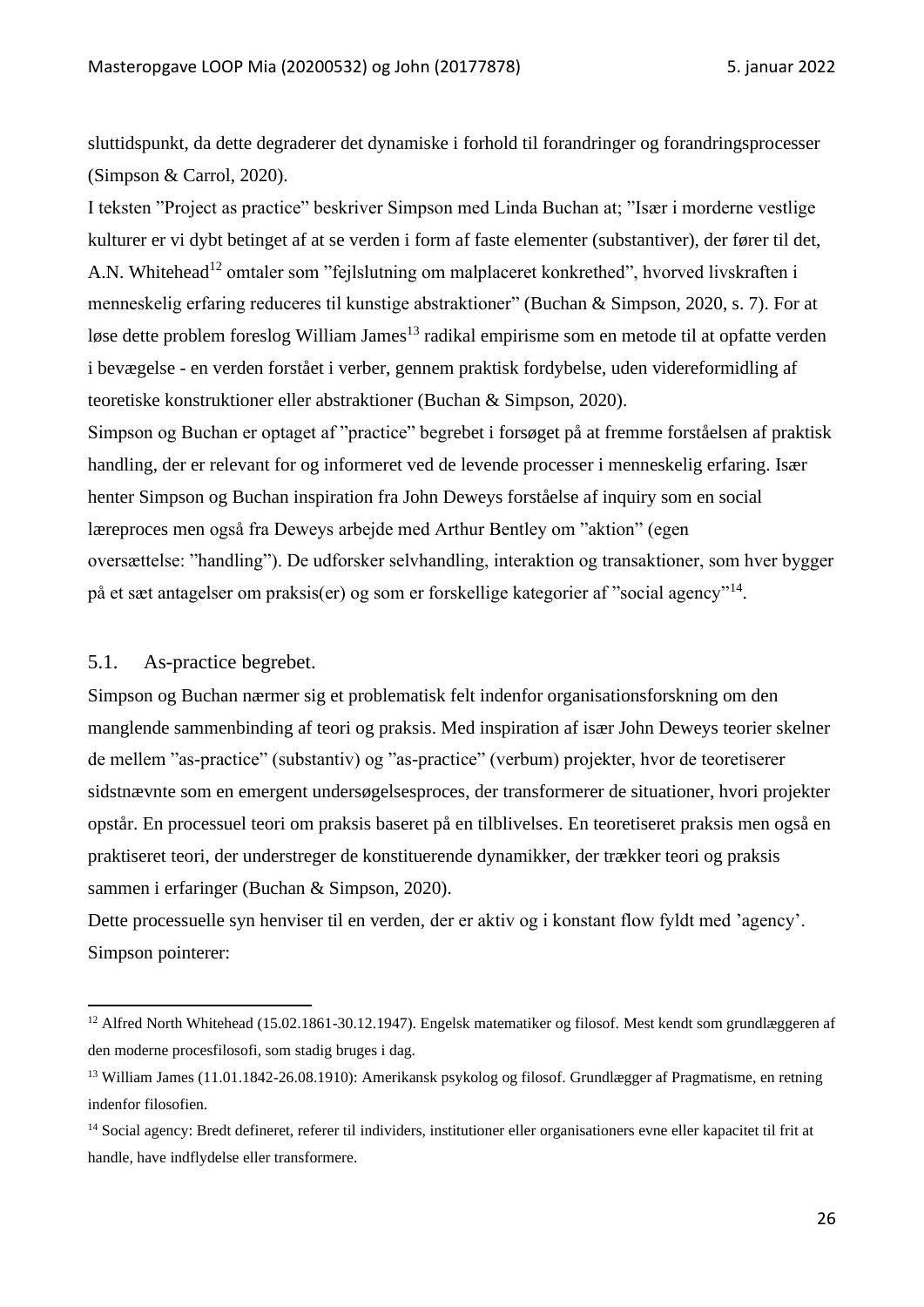"The challenge here is to develop a genuinely performative language that is distinct from the more familiar assumptions that carve our worlds up into discrete and opposing entities, turning attention instead towards movement, flux, flow, emergence, passage, continuity, confluence, diffluence, turbulence, and smoothness". (Simpson, 2016, s. 165) Altså en adgang til nye måder at tænke og omtale helheden af levede erfaringer.

"As practice" som substantiv og "as practice" som verbum er to meget forskellige, men komplementære perspektiver på praksis. Hver påberåber sig en anden forskningsform (henholdsvis repræsentativt og performativt), der engagerer et særskilt sæt ontologiske, epistemologiske og metodiske antagelser (Buchan & Simpson, 2020). Betydningen og forståelse af det engelske ord "practice" er beskrevet og diskuteret internationalt; "The performative idiom invites a processual view of practice as the ongoing, trans-actional accomplishment of work" (Simpson, 2016, s. 167). Citatet inviterer os til en bedre forståelse af, hvordan "practice" bliver forstået og

defineret som værende det opnåede eller udrettede arbejde. Vigtigt er det at forstå "practice" som være det emergerende og udviklende over tid, altså som en aktiv igangværende handling.

Simpson og Buchan argumenterer for vigtigheden af, at skelne mellem "as-practice" (substantiv) og "as-practice" (verbum) for at kunne videreudvikle argumentet for deres tilgang til as-practice forskning. "As-practice" (substantiv) omhandler rutiner og enheder, der er involveret og som undersøges fra en "at være" ontologi. Derimod bliver "as-practice (verbum) set som sociale emergende processer, som undersøges i en relationel og processuel "tilblivelses" ontologi. Desuden mener Simpson og Buchan, at "as-practice" (substantiv) projekter i litteraturen allerede er et etableret værk, hvorimod "as-practice" (verbum) projekter forbliver stort set uudviklet, hvorfor de ønsker at belyse netop denne tilgang. Et ønske om at opbygge et sammenhængende sæt filosofiske antagelser, der kan understøtte empirisk engagement med bevægelserne og flowet, som foregår i praksis (Buchan & Simpson, 2020). Simpson henviser til Steyaert "usynlige grænse" mellem de konventionelle forskningsdiskurser og de nye måder at tænke og engagere sig i undersøgelsesprocesser. Den usynlige grænse adskiller det, Simpson karakteriserer som den repræsentationelle og performative tilgang (Simpson, 2016). " The performative idiom contests that most basic, and largely unexamined assumption of representationalism that language can determine what is real, shifting instead to a process ontology that focuses on a world of practice, movement, and doing" (Simpson, 2016, s. 165). Performativitet søger at transcendere den dualistiske teori, men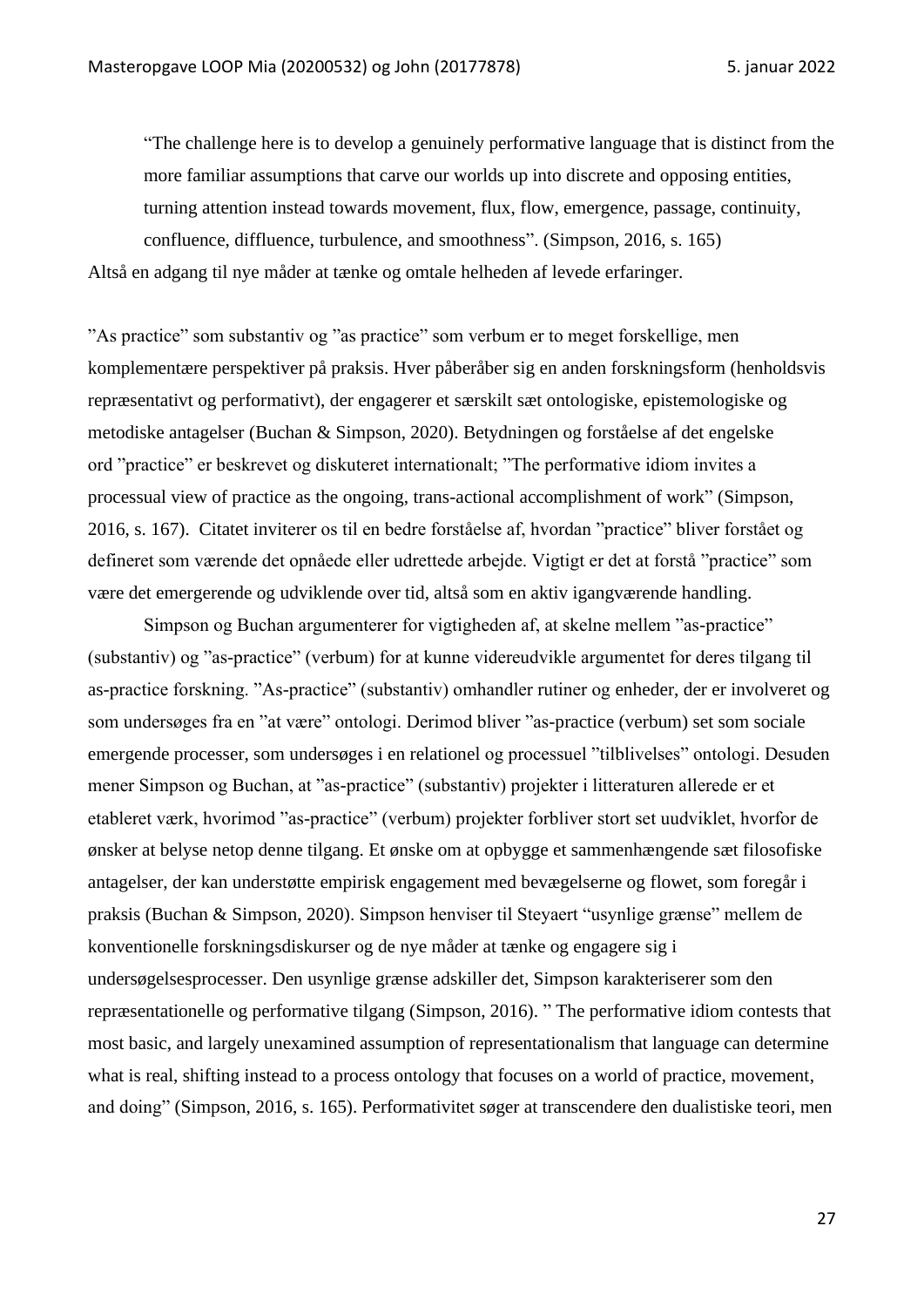ved at gøre det, kræver det en radikal nytænkning af, hvordan praksis bliver og vores undersøgelsespraksis bør ifølge Simpson beskæftige sig med netop dette spørgsmål.

#### <span id="page-27-0"></span>5.2. Inquirybegrebet af John Dewey.

For at studere tilblivelsen af "as-practice" projekter, foreslå Simpson og Buchan teorier om undersøgelse (Inquiry) af Dewey. For Dewey er Inquiry, "the controlled or directed transformation of an indeterminate situation into one that is so determinate in its constituent distinctions and relations as to convert the elements of the original situation into a unified whole" (Buchan & Simpson, 2020, s. 9). Altså transformation af en ubestemt situation til en, der konverterer elementer i den oprindelige situation til en samlet helhed, som så åbner op for nye muligheder for handling. En proces der ifølge Dewey indleder med en følelse af tvivl om, hvordan man skal angribe den nuværende situation. I inquiry definitionen er forståelsen af "situation" ligeledes central, som et enkelt øjeblik i tiden, et møde eller en begivenhed, der er begrænset i tid og rum. "Vi oplever eller danner aldrig erfaringer om objekter og begivenheder isoleret, men kun i sammenhæng med en kontekstuel helhed" (Dewey, 1938, s. 66).

Processen betragtes altså med et praksissyn som en emergent helhed, hvor miljøet, mennesker og objekter alt sammen er konstituerende – en kontrolleret eller dirigeret forvandling af en ubestemt situation, som i stedet omdannes til en så bestemt situation, at elementerne fra den originale i sine forskelle og relationer omdannes til en samlet helhed. Dewey rammesætter altså inquiry som en helt igennem social proces, der løbende udfolder sig, når mennesker engagerer sig med hinanden. Flow og proces skal ifølge Simpson ses som værende af højere prioritet, da vi befinder os i en konstant blive eller skabende nutid. Det engelske "in the making" giver en forståelse af, at vi er i gang med "at skabe" vores nutid. I forlængelse af "in the making" gennemgår vi Simpsons kapitel omkring "Pragmatism: A Philosophy af Practice" (på dansk "pragmatisme, en filosofi om praksis").

#### <span id="page-27-1"></span>5.3. Pragmatismen en filosofi om handling.

I kapitlet 'Pragmatism: A Philosophy of practice', bruger og introducerer Simpson seks begreber: Abduction, habits, social selves, inquiry, gestural conversation, transaction (Simpson, 2018). Vi har udvalgt i begreberne og fokuserer i dette afsnit på: abduction, habits og transaction. Vi genbeskriver i dette afsnit ikke inquiry, da vi allerede har præsenteret begrebet, men erkender betydningen af inquiryprocesser. Vi har valgt at præsentere disse begreber, da vi mener, at disse kan understøtte vores problemfelt.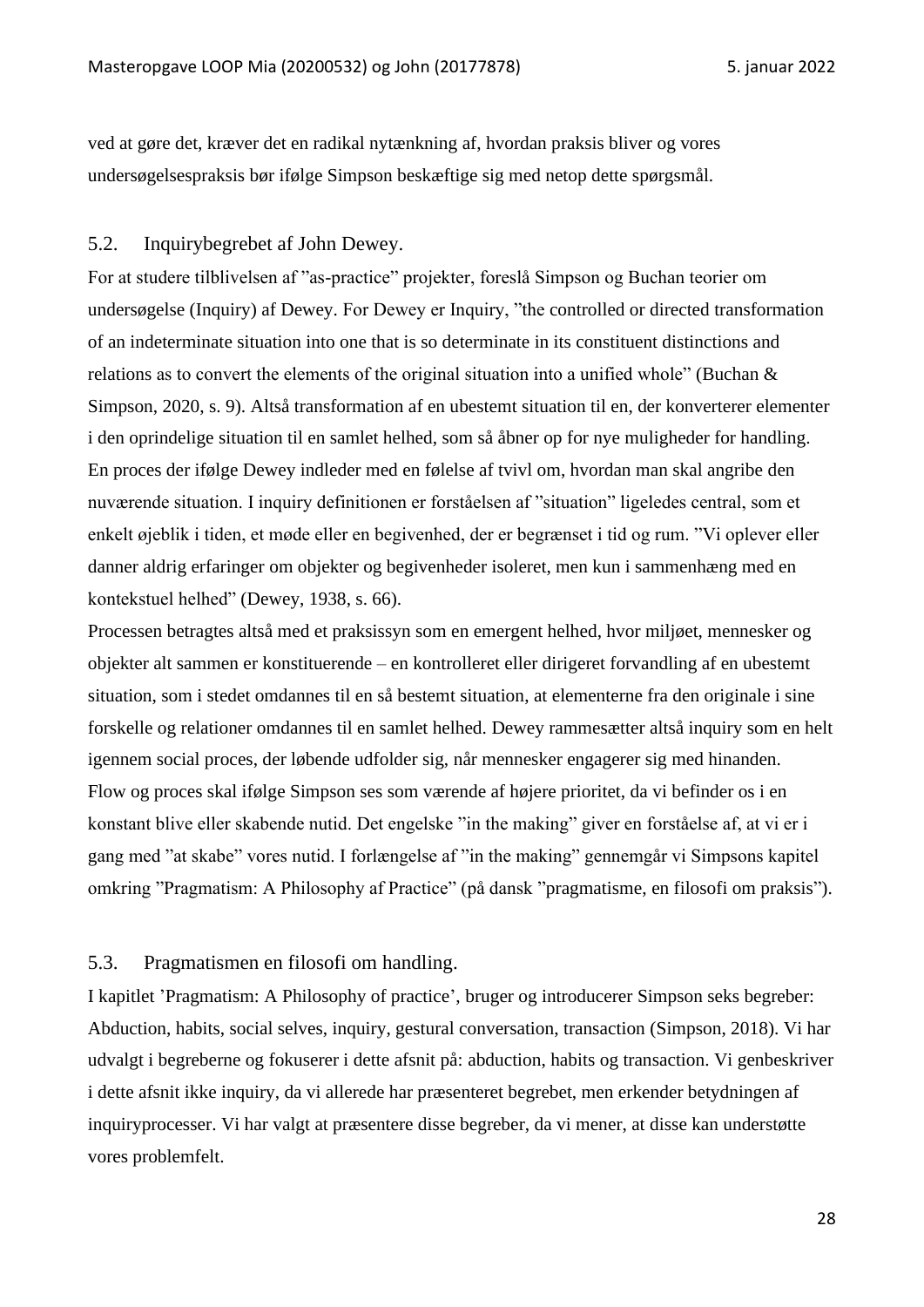Begrebet "abduction"(abduktion) er inkluderet, da dette er et centralt begreb indenfor pragmatismen. Begrebet bruges til at forstå verden set med pragmatiske briller: "Whilst deduction and induction are adequate inferential tools for a world that already exists, the emergence of a world-in-process cannot be accounted for without the logic of abduction" (Simpson, 2018, s. 8). Abduktion begrebet indebærer mulige forklaringer på verden ud fra de observationer, som vi gør os i en given kontekst (Simpson, 2018). "The skill of the detective, as exemplified for instance by Sherlock Holmes, is to gather many small observations and to abductively infer their possible consequences within this ever-changing fabric of knowledge" (Simpson, 2018, s. 8). Denne parallel til detektiven Sherlock Holmes tegner et billede af abduktionens betydning i forståelsen af verden. Forskerens opgave er at indsamle alle små observationer i en forskningssituation og udlede hvilke mulige konsekvenser, de har for vores altid foranderlige viden her og nu – ligesom en detektiv gør det for at finde frem til en given forbryder.

For at f.eks. en inquiryproces kan fuldendes, er der nødt til at stedfinde både abduktion, deduktion og induktion. Den uklare situation i inquiry udløser narrativer, der udmønter sig i abduktion, hvorigennem nye ideer og hypoteser udvikler sig. Herefter følger den deduktive proces med udforskning af ideerne til konkrete beslutninger om videre handling, og endelig følger den induktive praktiske afprøvning.

Begreberne abduktion, deduktion og induktion indgår i nyere forklaringer og fortolkninger af Deweys inquiry. Disse er f.eks. anvendelige i analyserne af møder, fordi det gennem disse begreber bliver muligt at sætte spot på momenter i samtaler, hvor væsentlige vendepunkter finder sted – hvilket er afgørende for læring.

Vaner eller "habits" behandles af bl.a. både Dewey og Simpson. Derudover er det et begreb, som igennem tiden og stadig ses som essentielt for kulturdannelsen. Derfor er begrebet inkluderet. Deweys begreb om vane skal ikke forstås som faste mønstre af handlinger, men derimod skal det forstås som tendenser til, forkærlighed for eller nærliggende måder at handle på og reagere i en given situation.

Dewey definerer begrebet vane som:

The essence of habit is an acquired predisposition to ways or modes of response, not to particular acts except as, under special conditions, these express a way of behaving. Habit means special sensitiveness or accessibility to certain classes of stimuli, standing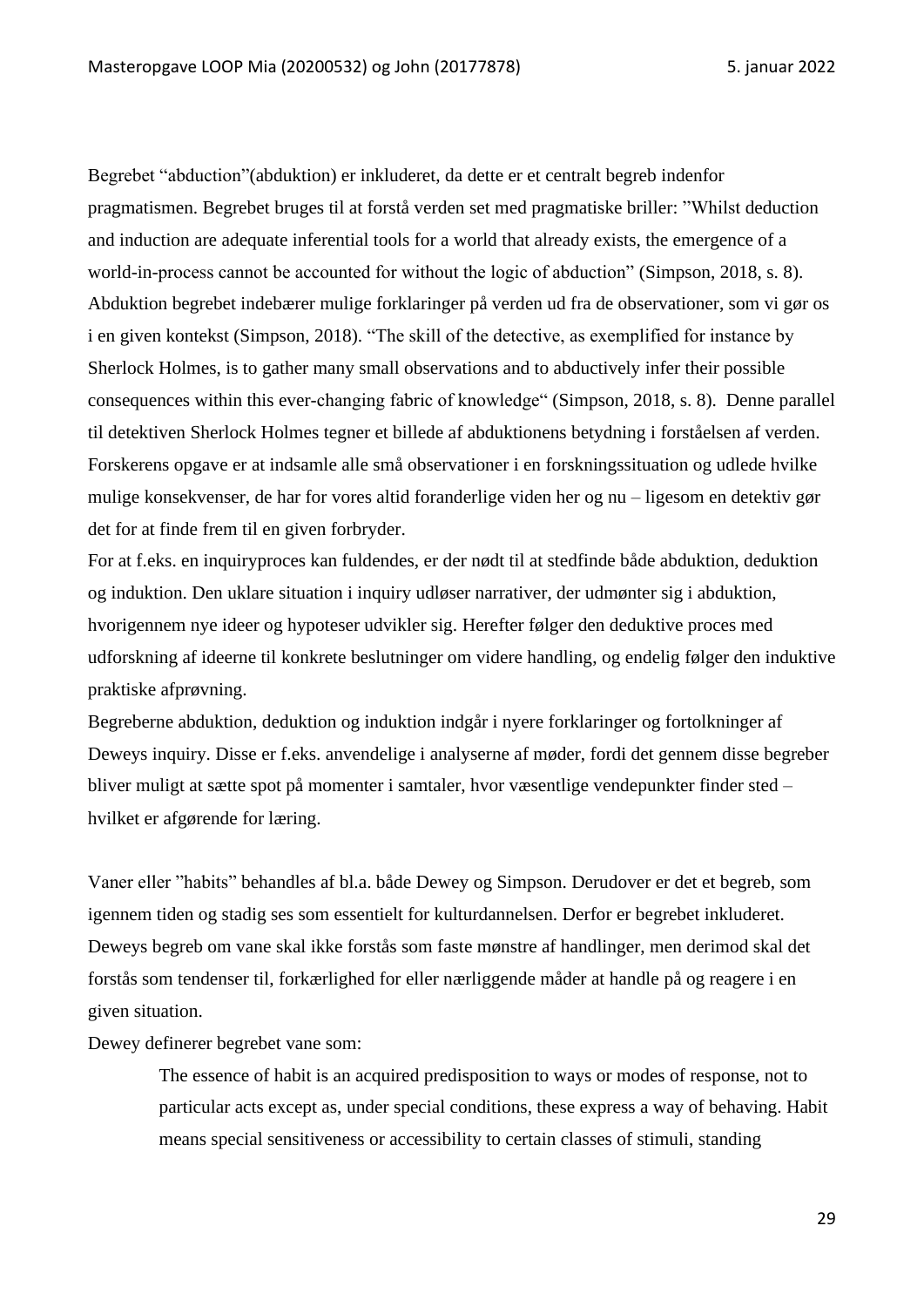predilections and aversions, rather than bare recurrence of specific acts. (Dewey, 1922. s.32)

Vaner er dermed ikke fast, men vanens foranderlighed giver mulighed for forandringer i social praksis. Vaner er ikke bare tillærte afsæt til adfærd og adfærd til at respondere på adfærd. Vaner giver også mulighed for at kende og forudse egne og andres adfærd i situationer samt ligeledes, hvordan situationer kommer til at udvikle sig. Dog er vaner ikke kategoriseret som en tankeløs repetition, men som en handling der revurderes i hvert eneste nutidige øjeblik i enhver situation. Handlinger tilegnes og tilpasses derfor løbende i en vurdering af situationen.

Vaner bruges i forbindelse med beskrivelse af det sociale. Følgende citat hjælper os til en dybere forståelse af begrebet: "A crucial feature of the Pragmatist view is that habit is an inherently social concept" (Simpson, 2018, s. 10). Vaner skal i et pragmatisk perspektiv forstås som et socialt koncept, da vaner erhverves i fællesskab med andre, når vi agerer i en given situation. Vaner omhandler egne og andres valg i forhold til, hvordan man handler i nuet. Vaner opstår, fordi vores tilbøjelighed til at agere både er påvirket af og udøvet i situationer, som altid er social betinget (Simpson, 2018). Når vaner afbrydes, optræder inquiry, og udfaldet efter en inquiryproces bliver at vaner ændres. Dvs. at tendenser til eller forkærlighed for at handle på bestemte måder i bestemte situationer forandres.

Trans-action (transaktion) begrebet er inkluderet, da mange pragmatikere herunder Dewey, Bentley og Simpson, bruger begrebet, og fordi begrebet bidrager med forståelse af, hvordan individer og kontekst bliver forandret. Derudover inkluderer transaktion arbejdet med 'power with' i agencybegrebet, hvilket vi finder interessant i forståelse af kulturændringer og kulturdannelse. Simpson henviser til Deweys og Bentleys udforskning af selvhandling, interaktion og transaktion. Selvhandling henviser til ting og enheder, der handler uafhængigt og begrænses af hinanden eller af strukturer og sociale normer. Interaktion i en dyadisk verden hvor enheder direkte har mekanisk indvikning på hinanden, pålægger hinanden kræfter og alligevel forbliver stort set uændrede i sig selv. Både selvhandling og interaktion befinder sig i en "at være" ontologi og er stabile enheder, der i forskningssammenhæng beskriver nøjagtige refortælling om enheder i praksis. Transaktion, adskiller sig fra selvhandling og interaktion på grund af dets engagement i "tilblivelse". En ucensureret observation af praksis, et procesvis syn med engagement i, hvordan

udviklingen sker med erfaringer. "Trans-action is to be understood as unfractured observation – just as it stands, at this era of the world's history, with respect to the observer, the observing, and the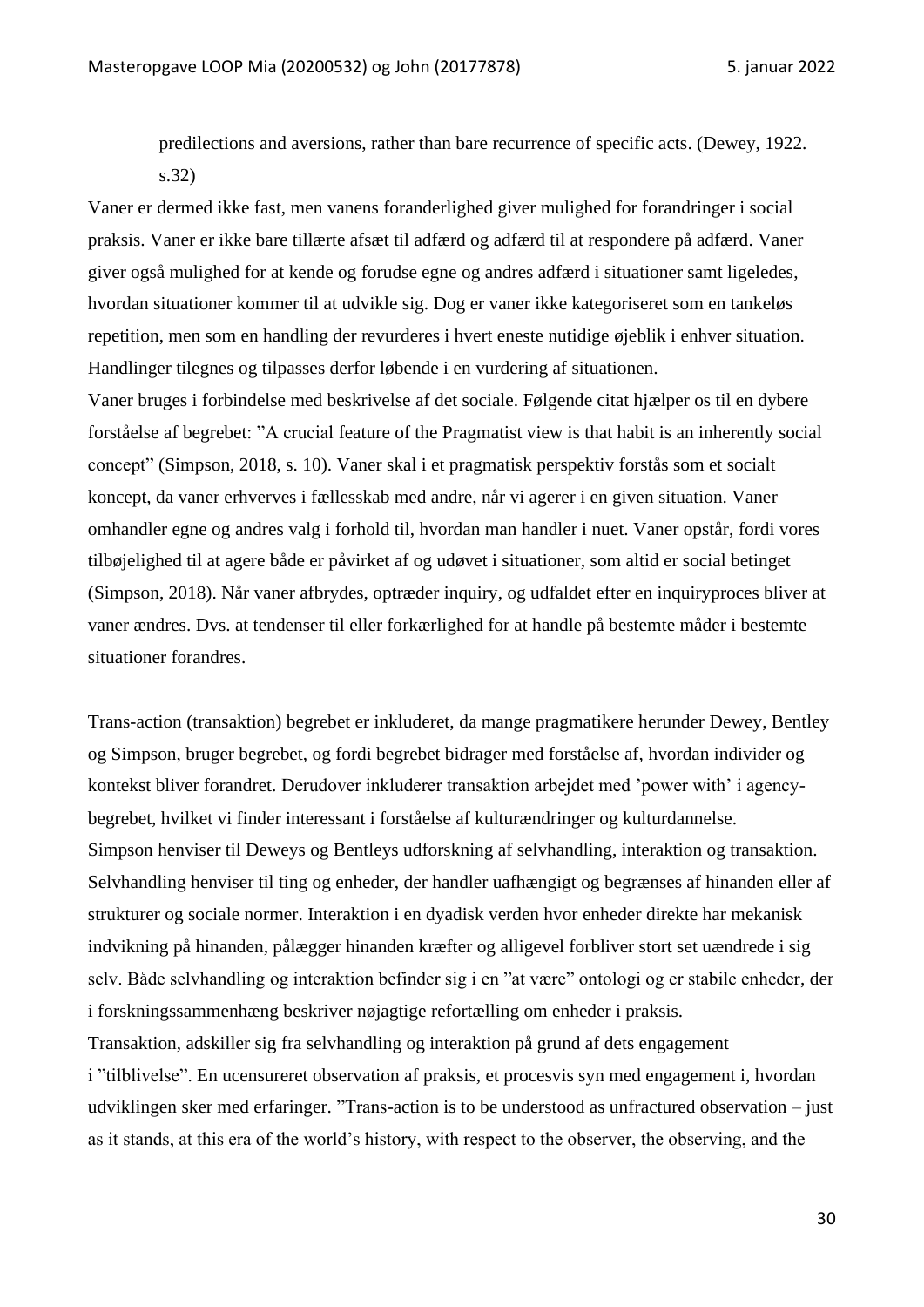observed" (Dewey & Bentley, 1949, side 104). Dewey og Bentley opstiller i transaktion en holistisk og tidsmæssig måde at redegøre for levede erfaringer. Interaktion starter med at identificere interaktører og forske i, hvad der sker mellem dem. Trans-aktører indebærer kontinuerlige, relationelle betydninger, der opstår fra transaktioner. Hvad enten trans-aktører er mennesker eller ikkemennesker, mikro eller makro er de defineret indenfor og ikke før den dynamiske transaktionelle 'tilblivelse'. These presents are continuously enacted by trans-actors whose transactional engagement not only transform their contexts, but also their selves (Simpson, 2016, s. 172). I denne nutid får transaktion forvandlet vores kontekst, samtidig bliver hvert enkelt individ som trans-aktører selv forvandlet i processen. En igangværende eller vedvarende performativ proces, hvor både en forvandling af kontekst og individer sker. Derved finder vi konstant en ny situation i nutiden, hvor både kontekst og individer forvandles og denne cirkulære proces fortsætter igen og igen.

Transaktion arbejder derudover med begrebet 'power with' eller 'magt med', hvilket betyder at magt og agency ses i situationen og ikke i enkelte individer. Magten tilhører i transaktion situationen, en form for aktiv samarbejdsvillig med-magt, hvilket altså skal forstås som en berigelse og forfremmelse af hvert individ, fordi samarbejde og udviklingen af løsninger sker i fællesskaber iblandt individerne i en given situation (Simpson, 2018, s. 14). Agency i de andre to udtryk for handling ligger i selvhandling hos individet og aktørens udtryk for egen fri vilje. Magten til at handle er iboende i individet. I interaktion beskrives agency som bestræbelsen på at influere andre aktører afhængig af en stabil kontekst – dvs. magten i interaktion er "magt over" andre individer.

De tre udtryk for menneskelig handling tilbyder alternative måder at forske i "as-practice" projekter. Transaktion betyder "ting i handling", og handlinger kan observeres som ting. "Convensation then, conceived broadly in tems of both words and actions, that provides the vehicle for the performative becoming of practice" (Simpson, 2016, s.166). Både ord og handlinger giver et bredt opfattet helhedsbillede af performativitet i praksis.

Simpson og Buchan hævder, at adgangen til den transaktionelle praksis kræver engagement med både fremkomsten og den detaljerede udførsel af projekter med opmærksomhed på de bredere historiske, sociale, politiske og kulturelle kontekster, hvori situationerne udspiller sig. En omhyggelig opmærksomhed på de filosofiske antagelser, der foregår i forskningen (Buchan & Simpson, 2020).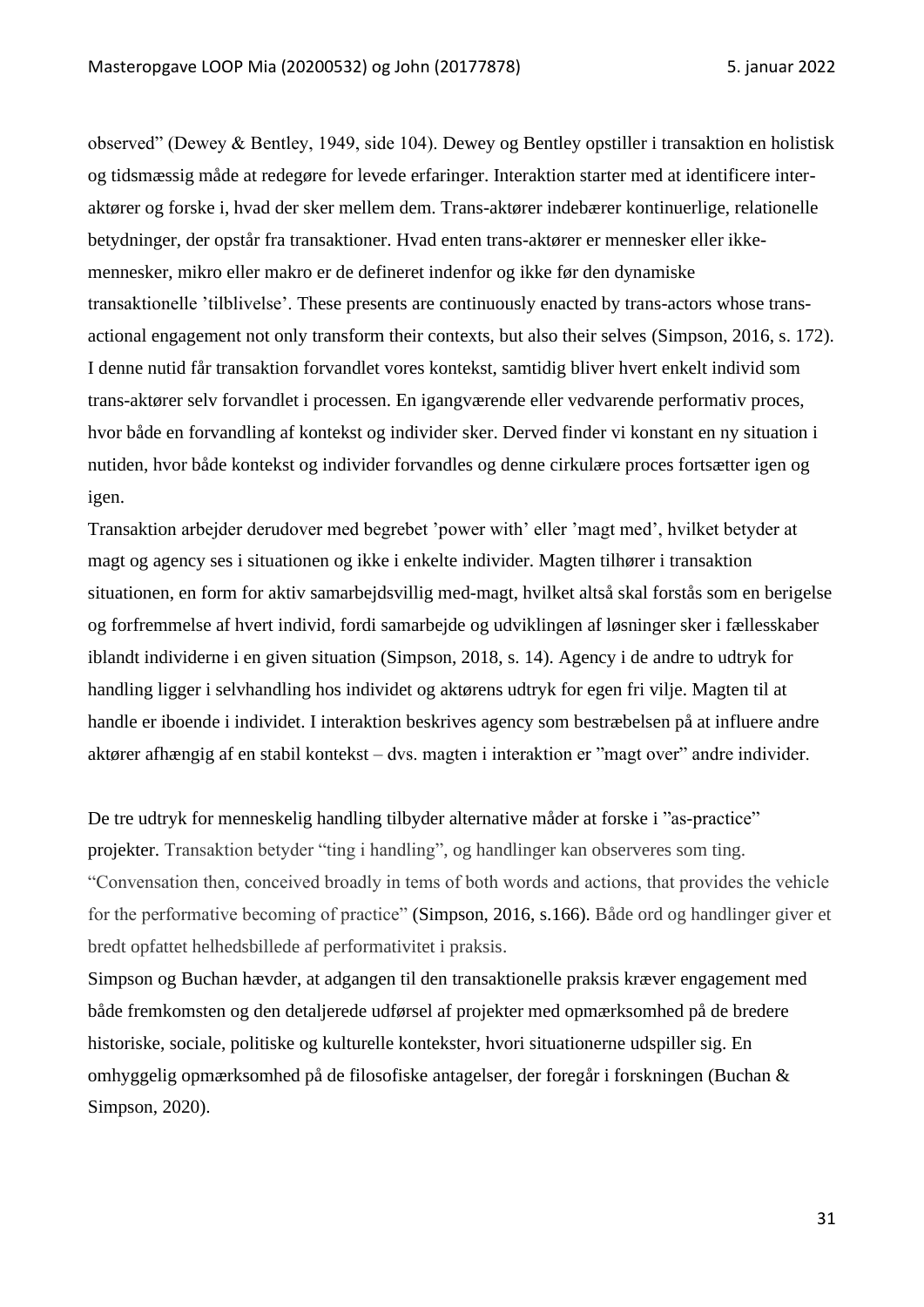Ifølge Dewey kan transaktion forstås som en form for inquiry, der karakteriseres af at eksisterende beskrivelser af situationer kun accepteres til at være tentative og foreløbige. I samtale forstås nødvendigvis ikke det samme, selvom der er tale om transaktion i samtalen. Vaner bæres naturligt med i hver eneste samtale, der føres, og nuet konkretiserer måden, situationen bevæger sig. Undervejs i samtalen transformeres selvet og dets disponering for handling, og transformeringen sker i relation med andre. Ifølge Simpson er transaktion i samtale ikke blot relationel, men også temporal (Simpson, 2016).

Simpson opstiller tre kontrasterende udtryk af Agency, som igen relaterer til tre forskellige processuelle perspektiver: "The Leader-practitioner", "Leadership as a set of practices" og "Leadership in the flow of practice (Simpson, 2016). Simpson lover os, at "Leadership in the flow of practice" er en radikal afgang fra de substantialistiske og repræsentionelle tilgange, da denne lægger sig eksplicit i det processuelle og performative domæne. Denne tilgang, mener hun, har meget at byde på i re-teoretisering af ledelse og den praktiske forståelse af ledelse, men Simpson lægger ikke skjul på, at hvis der skal opnås succes i forskningen, bliver det en nødvendighed at udfordre de dominante diskurser, som foreligger i Vestens måde at tænke og handle (Simpson, 2016). Alle tre practice perspektiver har en legitim plads i teori- og praksisdomænet, alle med hver deres unikke forståelse af agency og magt, men at skille dem giver en analytisk mulighed for en dybere forståelse af "as practice" begrebet – ønsker forskeren at fokusere på, hvad der er blevet konstrueret (repræsentativ) eller hvordan en konstruktion er sket (performativ) (Simpson, 2016). Nedenstående tabel giver et overblik over practice-begrebet.

|                        | Dewey og Bentley. | Agency.    | Handling.  | Ontologi.    |
|------------------------|-------------------|------------|------------|--------------|
| The Leader-            | Selvhandling.     | Magt til.  | Substantiv | At være.     |
| practitioner.          |                   |            |            |              |
| Leadership as a set of | Interaktion.      | Magt over. | Substantiv | At være.     |
| practices.             |                   |            |            |              |
| Leadership in the flow | Transaktion.      | Magt med.  | Verbum     | Tilblivelse. |
| of practice.           |                   |            |            |              |

Tabel 1 er udarbejdet med inspiration fra Simpsons lignende tabel (Buchan & Simpson, 2020).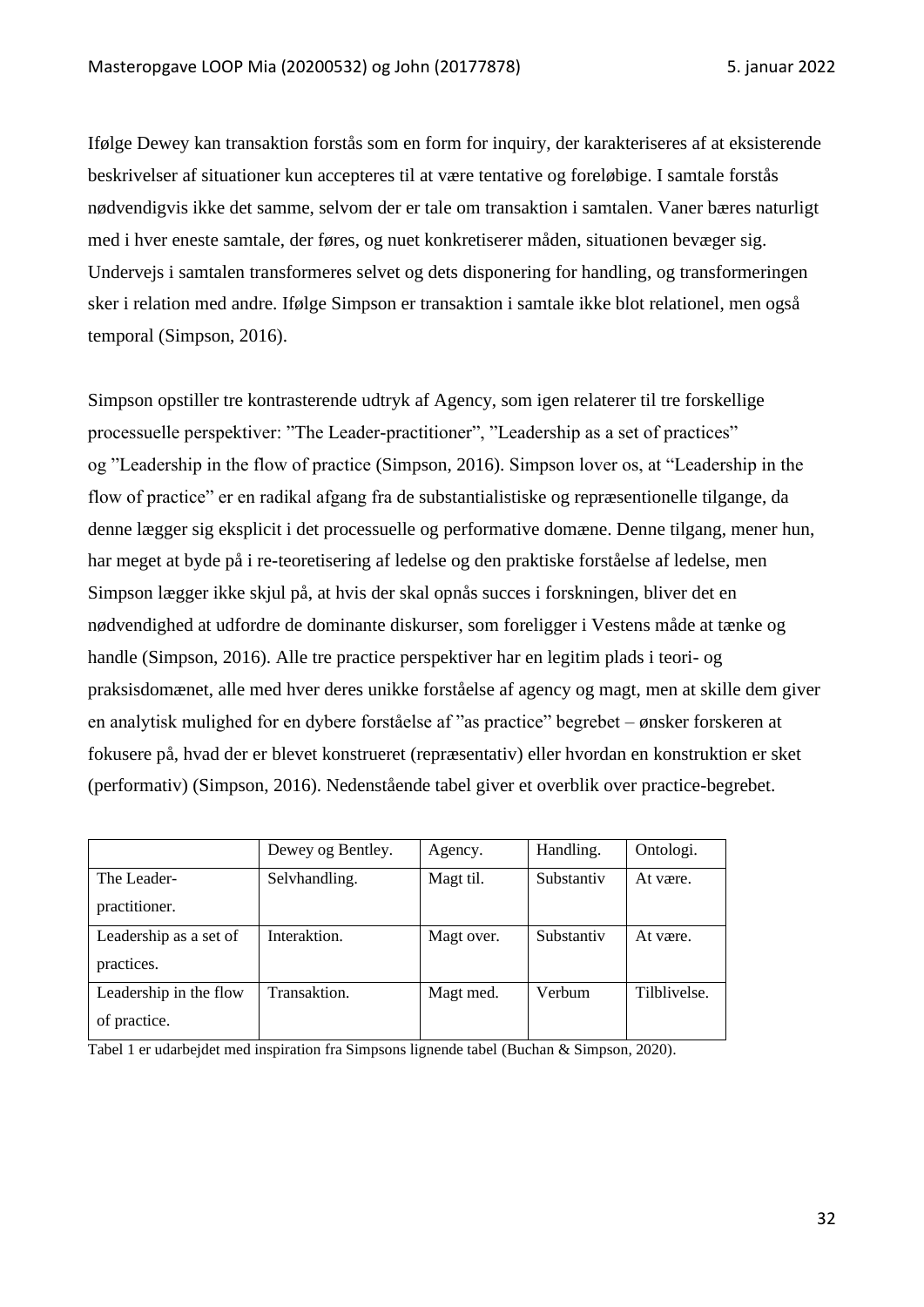#### <span id="page-32-0"></span>5.4. Sammenfatning:

Carrol og Simpson fremlægger, hvordan morderne organisationer skal forstås og ses. De henviser til, at den nyeste litteratur omhandlende moderne organisationer forsøger at beskrive, hvordan det hektiske men permanente stadie af krise og opfattelse af pres, må ses som 'det nye', og forandringer er normen i dag fremfor stabilitet, som litteraturen ellers tidligere har forklaret organisatorisk forandring med (Simpson & Carrol, 2020). Vi må desuden forstå at udvikling i dag sker hurtigere, og hvor forandring nærmest har fået en særlig plads.

Det gennemgåede teoretiske overblik af Simpson m.fl.'s arbejde med "as-practice" begrebet giver os et indblik i, hvordan kultur opstår i organisationer med et performativt dynamisk fokus. Derudover har vi gennem Simpson fået indblik i Deweys inquiryproces sat i forbindelse med kulturelle processer, agency i transaktion samt vane-begrebet.

Med stor inspiration fra Simpson, udarbejdes en model for kultur fra et pragmatisk sigte. Et overblik over teorierne overfor hinanden, som hjælper os videre i vores forskningsoverblik samt arbejde med kulturbegrebet og derved svar på vores problemformulering. Simpson har skildret en lignende tabel for leadership-as-pratice og denne bygger vi videre på (Simpson, 2016, s. 173). Nedenfor i Tabel 2 ses en dansk udgave og en engelsk udgave er vedlagt i bilag 4.

| Kultur udøver         | Kultur som et sæt af   | Kultur som aktiv      |
|-----------------------|------------------------|-----------------------|
|                       | metoder/handlinger     | handling i praksis    |
| Selv handling         | Interaktion,           | Transaktion, gensidig |
|                       | påvirkning på andre    | påvirkning            |
| Udøvelse af fri vilje | Indflydelse på andre   | Fortsat accept af     |
|                       |                        | handlinger gjort igen |
|                       |                        | og igen               |
| Magt til              | Magt over              | Magt med              |
| Irrelevant            | Struktur som en        | Kontekst og trans     |
|                       | lukket kontekst hvori  | aktører er gensidigt  |
|                       | handlinger finder sted | engageret i en        |
|                       |                        | emergent helhed       |
|                       |                        |                       |

### **Tabel 2: Sammenligning af tre forskellige praksis perspektiver på kultur:**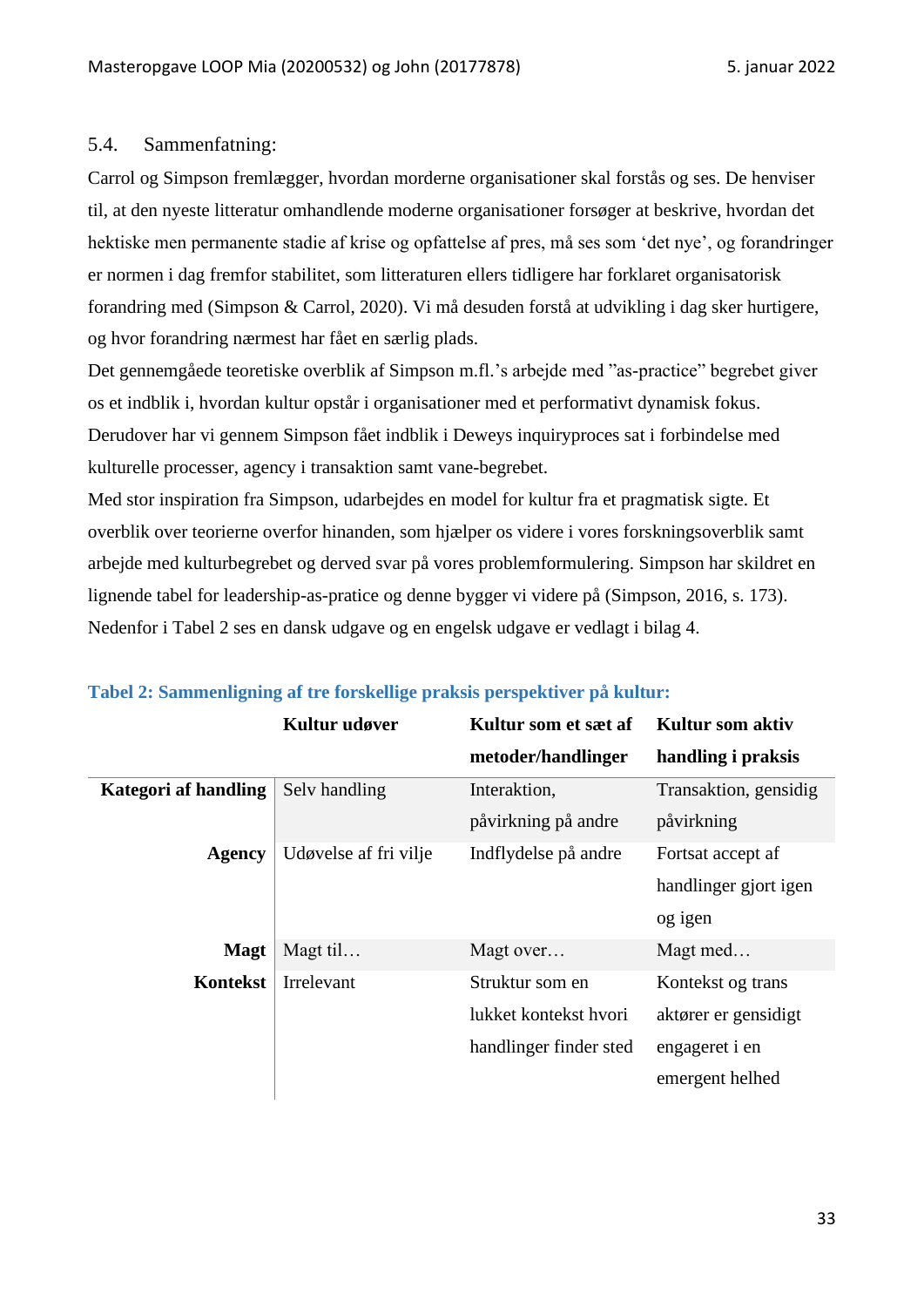| <b>Relationelle</b>         | Irrelevant          | Dyad og netværk      | Gensidigt væren i en |
|-----------------------------|---------------------|----------------------|----------------------|
|                             |                     | mellem to parter     | tidsmæssig udvikling |
|                             |                     |                      | af relationer        |
| <b>Temporalitet</b>         | Irrelevant          | Tid som en uafhængig | Tidsmæssig oplevelse |
|                             |                     | variabel             | er omsluttet af og   |
|                             |                     |                      | emergent med         |
|                             |                     |                      | transaktion          |
| <b>Ontologisk antagelse</b> | Substantialist.     | Substantialist,      | Processuel,          |
|                             | Repræsentationalist | Repræsentationalist  | performativ          |
|                             |                     |                      |                      |

(Andersson & Holst, 2022) med afsæt i Simpsons tabel 8.1 (Simpson, 2016, s. 173).

Vi lægger os videre i opgaven eksplicit i kulturperspektivet "kultur som aktiv handling i praksis". Det processuelle performative perspektiv, som ser "as-practice" som verbum og giver agency til individet i transaktion. Velvidende om, at dette perspektiv på kultur er anderledes, end hvad især Scheins teori præsenterer og er blevet tolket som og brugt. Ligeledes fremkommer den væsentlige forskel, at handling (verbum) er katalysator for kulturændringer og ikke værdier som i Scheins og Hatchs teorier. Organisationer består i dag af mange tværkulturelle individer, hvorfor vi tænker, at modsat Scheins teorier kan vi ikke være sikre på, at alle i organisationen deler samme værdier. Ligeledes det faktum, at ingen undersøgelser viser, hvilke værdier, der siges at danne kultur, må vi forsøge at brede feltet ud og anskue katalysatoren for kulturændringer på en anderledes måde. Med viden om at kontekst og transaktører er gensidigt engageret i en emergent helhed vil handling påvirke konteksten og konteksten handlinger. Om en kulturændring, som ikke er bundet på værdier, kan forekomme, finder vi bl.a. spændende at undersøge. Ligeledes hvad der skal til, og i så fald hvor hurtigt kan denne ændring ske. Sidstnævnte er vi bevidste om, at denne forskningsproces ikke kan dække, da vi hænger os på teorierne om, at "kultur er vaner", en gentagelse og reproduktion af handlinger, som danner et mønster og ender i grundlæggende antagelser.

## <span id="page-33-0"></span>6.0. Delkonklusion 1.

Herunder vil vi samle en hypotese om, hvad et pragmatisk kulturbegreb kan bestå af. Dette ved at analysere, reflektere og teoretisere over de vigtigste begreber i teorien, i det pragmatiske videnskabsbegreb samt Simpson et al.'s "as practice" begreb og sammenholde disse i et begrebsstillads, der kan afprøves i praksis. I vores tabel 2 har vi lavet en model, som vi kan bruge i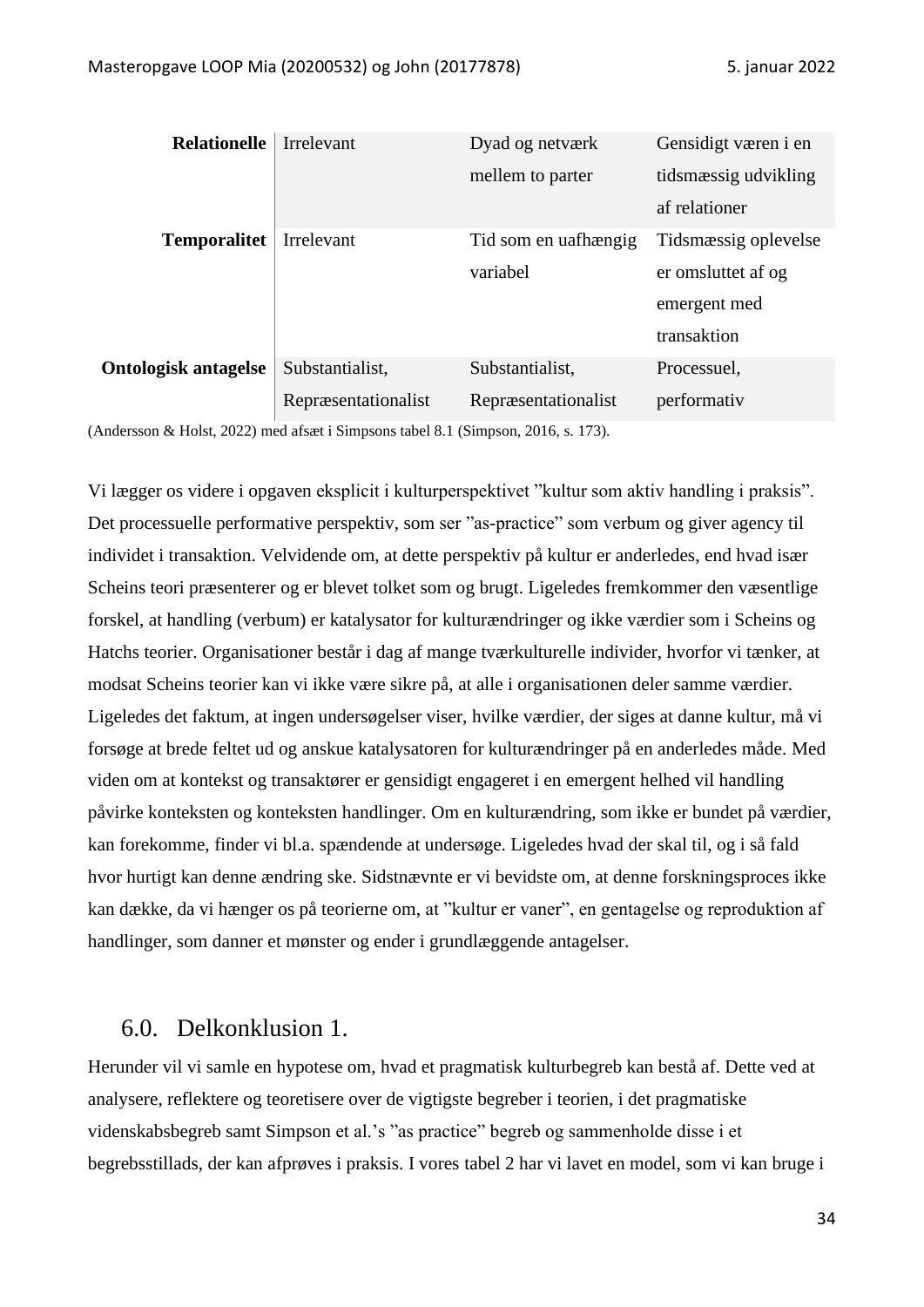vores empiriindsamling og videre analyse. I denne vises det, at vi med afsæt i kultur som aktiv handling i praksis ser handling som en gensidig påvirkning. Agency er den fortsatte accept af en given handling igen og igen blandt individerne i en organisation, hvilke ses som ligeværdige transaktører i en kontekst. Alle individer er engageret gensidigt i en emergent helhed, hvad angår tid og udvikling af relationer blandt individerne. Vores forståelse af en given kontekst må ud fra et pragmatiske perspektiv forstås som en situation, der emergerer og udvikler sig løbende i nuet, forstået på den måde at situationer eller kulturer aldrig er faste, men mere forstået som "in the making", i gang med at blive skabt.

Simpson har bidraget med de fra os udvalgte begreber: Abduktion, inquiry, vane og transaktion. Begreber vi tager med videre som fokusbegreber i empiriindsamlingen, som vi bruger til at se og forstå verden med, når vi tilgår forskningsprocessen.

Derudover går vi til forskningsprocessen med en teoretisk viden om kultur – størrelsen på fænomenet, udfordringerne i måling og præcisering af fænomenet, samt de kritikpunkter som er opstået i forståelsen af kulturdiskurserne og af teorien sat i forhold til den postmoderne levetid.

Ovenstående danner udgangspunktet for vores forskning i tre organisationer, og nedenfor guides læseren gennem et metodeafsnit med beskrivelser af de kvalitative forskningstiltag, vi foretog os i organisationerne.

Vores valg af Pragmatismen som videnskabsteoretisk afsæt, giver os mulighed for at belyse de "eksterne elementer" (det sociale element med fokus på relationer) samt de "interne elementer" (det kognitive element med fokus på individets egne forståelser og oplevelser), som hjælper os til at danne et overblik over indsamlet data (Brinkmann, 2006). Vi vil i empiriindsamlingen observere symbolske handlinger hos aktørerne i organisationerne, som vi i nuet tolker som en kulturel erfaringsadfærd, og som derved kategoriseres som eksterne elementer. Et fokusgruppeinterview med aktørerne vil danne ramme for forståelsen af de interne elementer, hvori aktørerne får mulighed for at fortælle deres forståelse og oplevelse af en given symbolsk handling.

## <span id="page-34-0"></span>Kapitel 3.

Kapitel 3 åbner op for forskningen, vi har foretaget samt analyse og fortolkning af dette sat op imod problemstillingen for opgaven.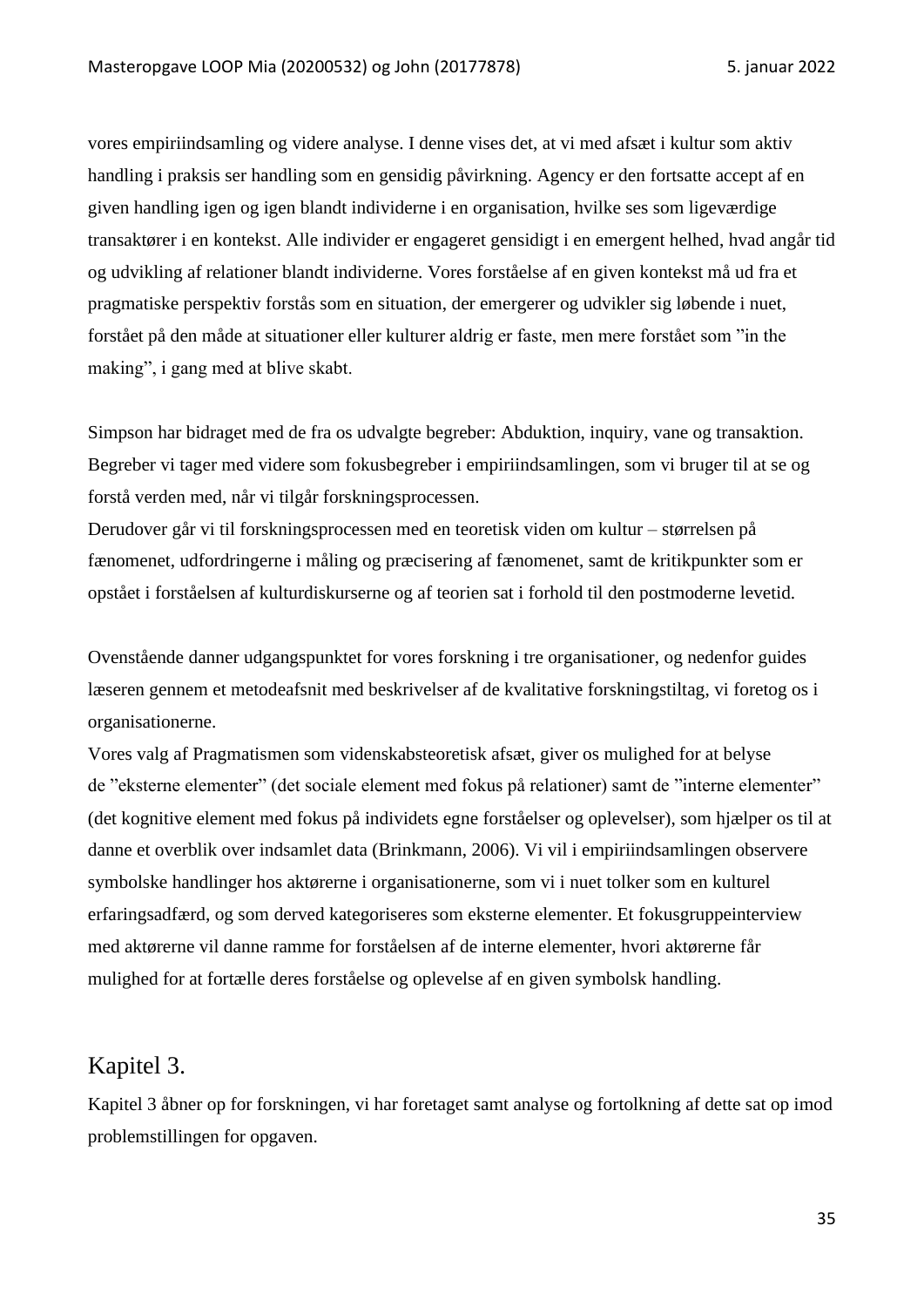### <span id="page-35-1"></span><span id="page-35-0"></span>7.0. Metode og analyse.

#### 7.1. Præsentation af kapitel.

Kapitlet indeholder tre store afsnit med hver underafsnit. Afsnit 8 tilgår det metodiske for opgaven, som inkluderer vores valg af kvalitative forskningsmetoder samt Interviewguide og overvejelser, vi har gjort os som forskere for processen. I afsnittet får læseren også tre eksempler på observationer, vi gjorde os i de tre organisationer.

Den analytiske del, afsnit 9 inkluderer beskrivelse af strategien, en analyse af inquiry i fokusgruppeinterviewene samt en mere detaljeret analyse af begreber udtrukket fra den teoretiske del af opgaven.

Læseren præsenteres efterfølgende for vores fortolkningsproces i de tre organisationer, inden det hele samles i afsnit 10, "Delkonklusion 2", som igen giver læseren et overblik over, hvad vi fra kapitlet tager med videre i opgaven.

### <span id="page-35-2"></span>8.0. Kvalitativ metode – En emisk og etisk undersøgelse.

Afsnittet starter med en beskrivelse af emiske og etiske undersøgelser, da dette giver en dybere forståelse i forhold til kultur (Geertz, 1973). Derved snævres det teoretiske felt ind og giver en forståelse af vores udgangspunkt for, hvordan vi tilgår vores kvalitative forskning i organisationerne.

Begreberne emisk og etisk blev introduceret af den amerikanske lingvist Kenneth Lee Pike, som argumenterede for, at de redskaber, som var udviklet til at beskrive lingvistiske systemer også kunne benyttes til at beskrive menneskers adfærd (Geertz, 1973). Emisk betyder, at forskeren ser en kultur eller et system med insiderens øjne og forsøger at forstå de subjektive betydninger, som udspiller sig i praksis. I beskrivelsen ud fra et emisk perspektiv sigtes på, at deltagere i undersøgelsen kan genkende denne som virkelig. Forskeren fremhæver selve dataene snarere end den teoretiske forståelse af det indsamlede materiale. En svær proces med risiko for forudfattede ideer og holdninger (Geertz, 1973).

I modsætning dertil betyder etisk, at forskeren ser en kultur eller et system udefra – et objektivt syn på forskningsfeltet. I beskrivelsen af denne benyttes viden og forskeren fremhæver de teoretiske rammer og koncepter og tillader disse at guide processen. Det etiske perspektiv bygger på teorier og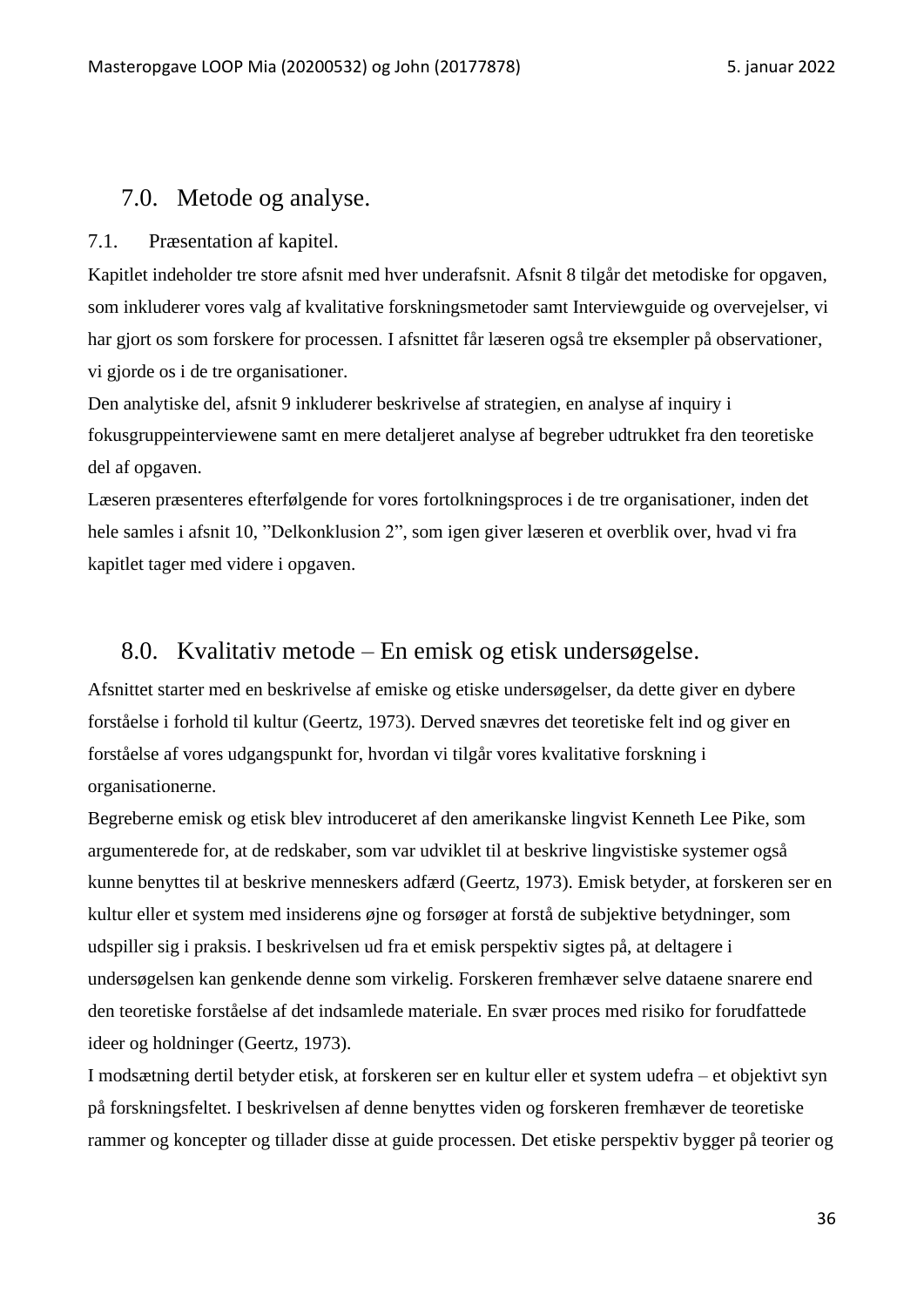begreber til forståelse af et fænomen og undlader at præsentere deltagernes synspunkt (Geertz, 1973).

I praksis har dette derfor på mange måder en ontologisk og epistemologisk diskussion, der handler om, hvorvidt og i hvilken grad, man kan have adgang til andre mennesker. Med vores pragmatiske ståsted i forskningen kan vi kun vide noget om mennesker ved at interagere med andre mennesker i praksis. For at kunne besvare vores problemformulering tilgår vi derfor processen både etisk og emisk – en integration af begge metoder, hvor vi som forskere undersøger kulturen med et både objektivt og subjektivt syn. Vi benytter os af de kvalitative forskningsmetoder: Deltagerobservation/Skygge samt fokusgruppeinterview i egne organisationer, hvor vi har arbejdet omkring et år. Vi tilgår processen med teoretisk viden om kulturfænomenet samt erfaringer i organisationerne, hvilket vil danne rammen for forskningen. Vi underlader at præsentere deltagernes umiddelbare syn på kulturbegrebet, men beskriver derimod deltagernes fortællinger fra fokusgruppeinterviewet om de hændelser, vi har udplukket i observation/skyggeforløbet. Nedenfor guides læseren gennem fire afsnit som tæt beskriver vores forskningsforløb. Med en indflyvning til hver metode i starten af afsnittene, og efterfølgende hvad det i praksis har betydet i vores forløb.

# 8.1.1. Deltagerobservation/Skygge.

Simpson og Buchan skriver, at skygge er "evnen til at fange organisationslivets korte, fragmenterede, varierede, verbale og afbrudte natur" og det er "metoden par excellence til at studere, hvordan aktører udøver organisationer gennem interaktioner i hverdagssituationer" (Buchan & Simpson, 2020, s. 41).

Selvom der er betydelige overlapninger med andre observationsmetoder, giver skygge forskeren mulighed for at interagere med individer, stille spørgsmål og få adgang til fortolkninger i øjeblikket, hvor det sker. Det giver også forskere mulighed for at engagere sig direkte i praksis (verbum), få indsigt i de normalt usynlige, ofte dagligdags aspekter af arbejdet samt at observere handlinger indlejret i den sociale og kulturelle kontekst (Buchan & Simpson, 2020).

Professor Seonaidh McDonald<sup>15</sup> har foretaget en gennemgang af litteratur på skygge som forskningsmetode og fundet, at det særligt er tre former for skygge som bruges: 1. Skygge som metode til at dokumentere for adfærd og opgaver, 2. skygge som metode for erfaringsbaseret læring

<sup>15</sup> Seonaidh McDonald: Professor på Aberdeen Business School. Forskningsinteresse i bæredygtig forbrugspraksis understøttet af kvalitative forskningsmetoder.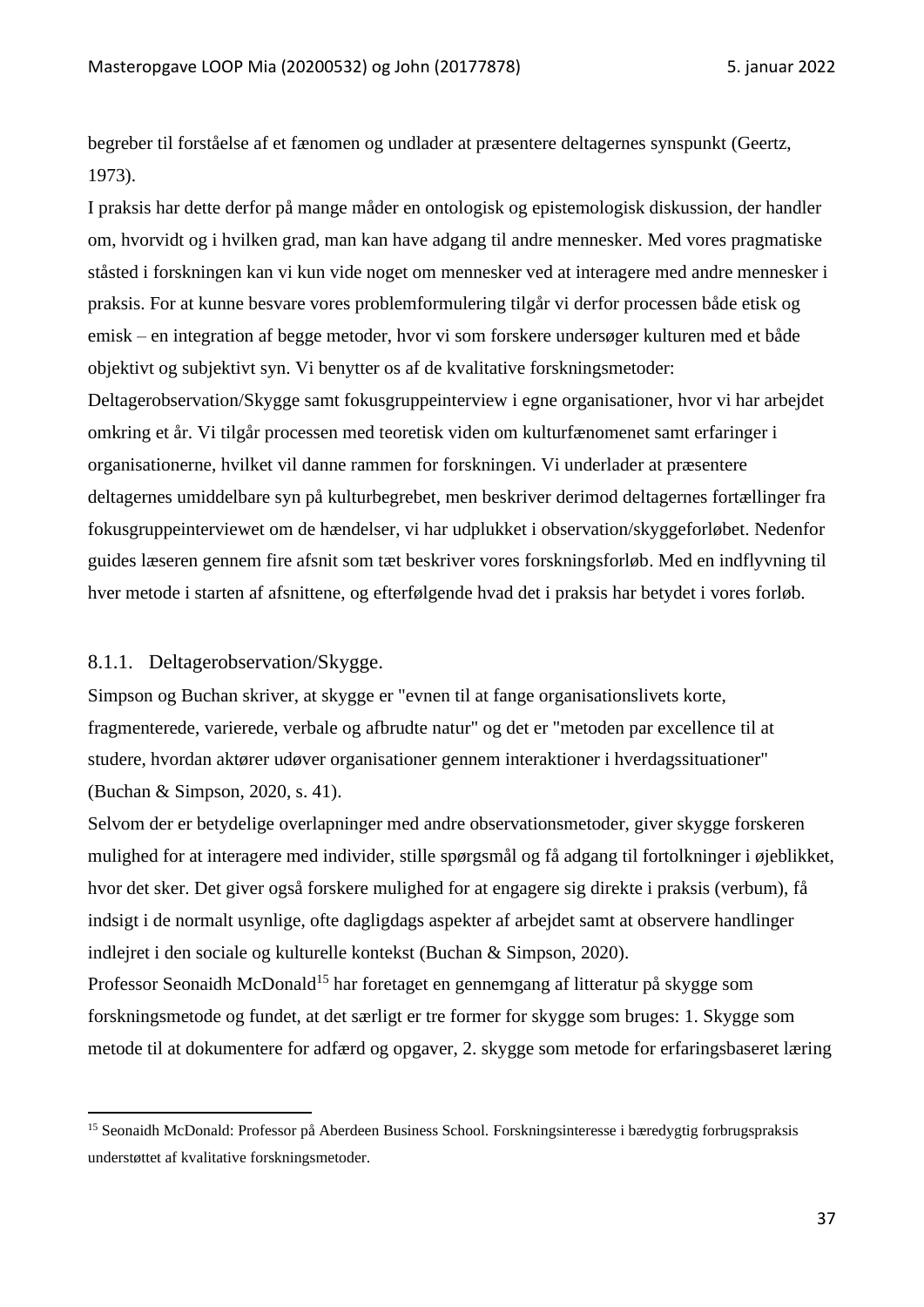og 3. skygge som metode for at forstå roller eller perspektiver. Forskellen vises i, hvad forskeren har til hensigt med at "skygge". Disse perspektiver på skygge skaber en ramme for forståelsen af, hvordan skygge som metode ligger i spændingsfeltet mellem hverdagspraksis, læring og forskning (McDonald, 2005).

Inden observationerne blev foretaget, blev forskningen forberedt. Rammerne for forskningen blev sat i form af lokalitet, deltagere, aktiviteter og adgang.

Forskningen blev foretaget i tre forskellige organisationer. I en dame håndboldklub i Schweiz, på en folkeskole i Jylland, samt i en privatejet virksomhed i Nordjylland. Deltagerne i forskningen var spillere og andre personer med indflydelse på hold og klub, lærere og ledere på folkeskolen, samt ansatte og ledere i den Nordjyske virksomhed. Aktiviteterne foregik omkring den daglige praksis i alle organisationer, dvs. før, under og efter træning og kamp, før, under og efter pauser på folkeskolen samt i den daglige rutine i den Nordjyske virksomhed. Alle observerede havde fået information om forskningsprocessen inden, og tilladelse var givet fra alle parter.

Udgangspunktet for skygge i vores forskning er den daglige praksis og de førstehåndserfaringer, som vi erfarede. Dette betyder, at vi på forhånd ikke kunne planlægge vores skygge i forhold til temaer, som skulle være i fokus, men i stedet blev ledt af deltagernes bevægelser og de situationer, som opstod. En kvalitet ved skygge er, at man som forsker kan standse op og har mulighed for at samtale med deltagerne undervejs samt reflektere sammen med dem (McDonald & Simpson, 2014). Dette blev også benyttet i de situationer, hvor vi i nuet blev i tvivl om hensigten med handlingen. Fokus var på handlinger og sproget i handlingerne, da observerede handlinger ikke i sig selv giver adgang til at forstå intention og mening med handlingen.

I vores forskningsforløb foretog vi løbende notater af observationer, erfaringer og samtaler. Disse blev præcist og detaljeret beskrevet uden indhold af tolkninger, konklusioner om årsager samt meninger om den observerede situation. Beskrivelserne blev suppleret med fotos af situationen, men disse er ikke vedlagt i opgaven, da GDPR-kravene var for vanskelige at overholde og billeder alligevel ikke gav en dybere forståelse af situationerne og hensigten. Beskrivelser og fotos blev brugt til efterfølgende egen refleksion over situationer samt til gennemgang af situationerne i fokusgruppeinterviewet med deltagerne. Tilladelse for fotos af deltagerne var hentet forinden.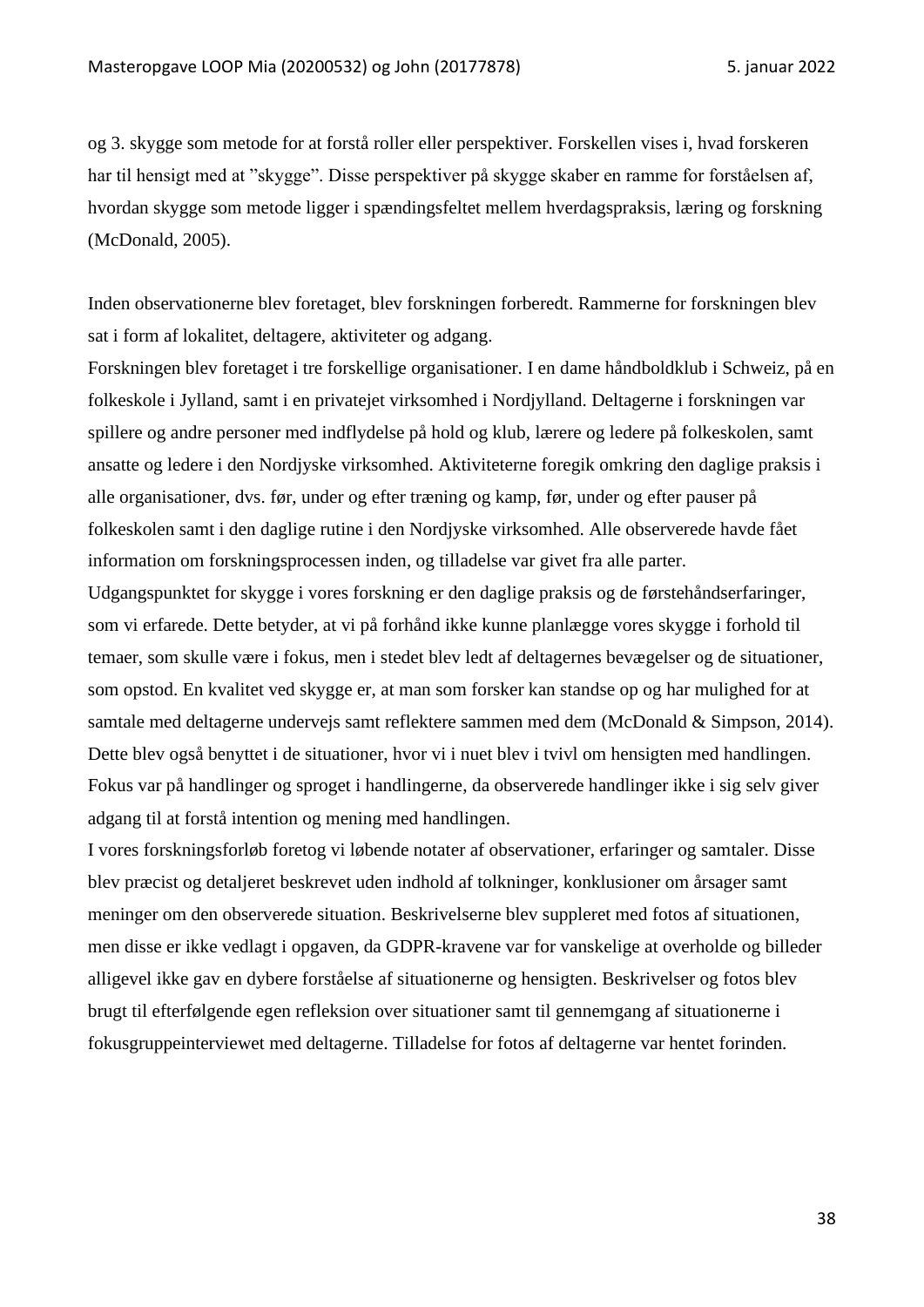#### 8.1.2. Fokusgruppeinterview.

Det helt centrale formål med fokusgruppeinterview er, at de deltagende gennem interaktion skaber en kollektiv samtale, træder ud af deres hverdags- og handlingsorienterede flow og indtager en reflekterende stillingstagen til deres hverdagsadfærd. Fokusgruppeinterview er derfor velegnet til at afdække hvordan- og hvorfor-spørgsmål til hensigt, holdninger og handlinger i bestemte situationer (Brinkmann & Tanggaard, 2020).

Der findes forskellige fokusgruppeinterview. Det anvendelsesorienterede fokusgruppeinterview adskiller sig fra det videnskabelige fokusgruppeinterview i den mere pragmatiske indstilling til design, analyse og resultater (Heiselberg, 2008). Hvor det videnskabelige fokusgruppeinterview har fokus på diskursanalyse og magtstrukturer i analysen, har det anvendelsesorienterede fokusgruppeinterview til formål, at resultaterne kan bruges i en konkret sammenhæng. Resultaterne skal altså kunne omsættes til praksis og implementeres her og nu. Det skal dog pointeres, at resultaterne også sagtens kan have relevans i videnskabeligt regi.

Vi valgte det anvendelsesorienteret fokusgruppeinterview, da det falder i tråd med vores pragmatiske ståsted for opgaven. I vores fokusgruppeinterview blev data produceret via gruppeinteraktion omkring det emne, vi som forskere besluttede. I vores tilfælde beskrev vi en observeret situation for deltagerne. I diskussionen med deltagerne forsøgte vi at få emnet til at omhandler det emne, som undersøges, nemlig kultur, men derudover at holde muligheder for nye input så åbne som muligt. Med en teoretisk baggrundsviden var vi bevidste om ikke at nævne begreber eller lign. der kunne "lukke" emnerne og derved skabe bias for processen. En vigtig overvejelse er i den forbindelse derfor, hvordan fokusgruppen skal struktureres samt at tage stillingen til, hvilke input vi som forskere skulle servere for deltagerne, hvilket niveau af strukturering<sup>16</sup> undersøgelsen kræver, samt hvilke værktøjer og interviewteknikker, der skal indgå som led i at fremme interaktionen i gruppen. Inden fokusgruppeinterviewet var gruppen informeret om, at vi foretog en undersøgelse om kultur. Derudover at vi gennem en periode havde observeret nogle situationer, som omhandlede emnet og at vi ønskede at gennemgå situationerne med deltagerne for at få afklaring på vores tolkning af situationerne samt høre deres hensigt og holdning til disse. Deltagerne blev mødt med B. Halkiers sidste og mest benyttede struktureringsmodel,

<sup>16</sup> Vi benyttede os af: Bente Halkier tre modeller til strukturering: 1) En løs og eksplorativ model med få og meget brede spørgsmål. 2) En stram model med mange specifikke spørgsmål og adskillige øvelser, og 3) Tragtmodellen, som er en kombination, der begynder med åbent og slutter mere struktureret (Halkier, 2002)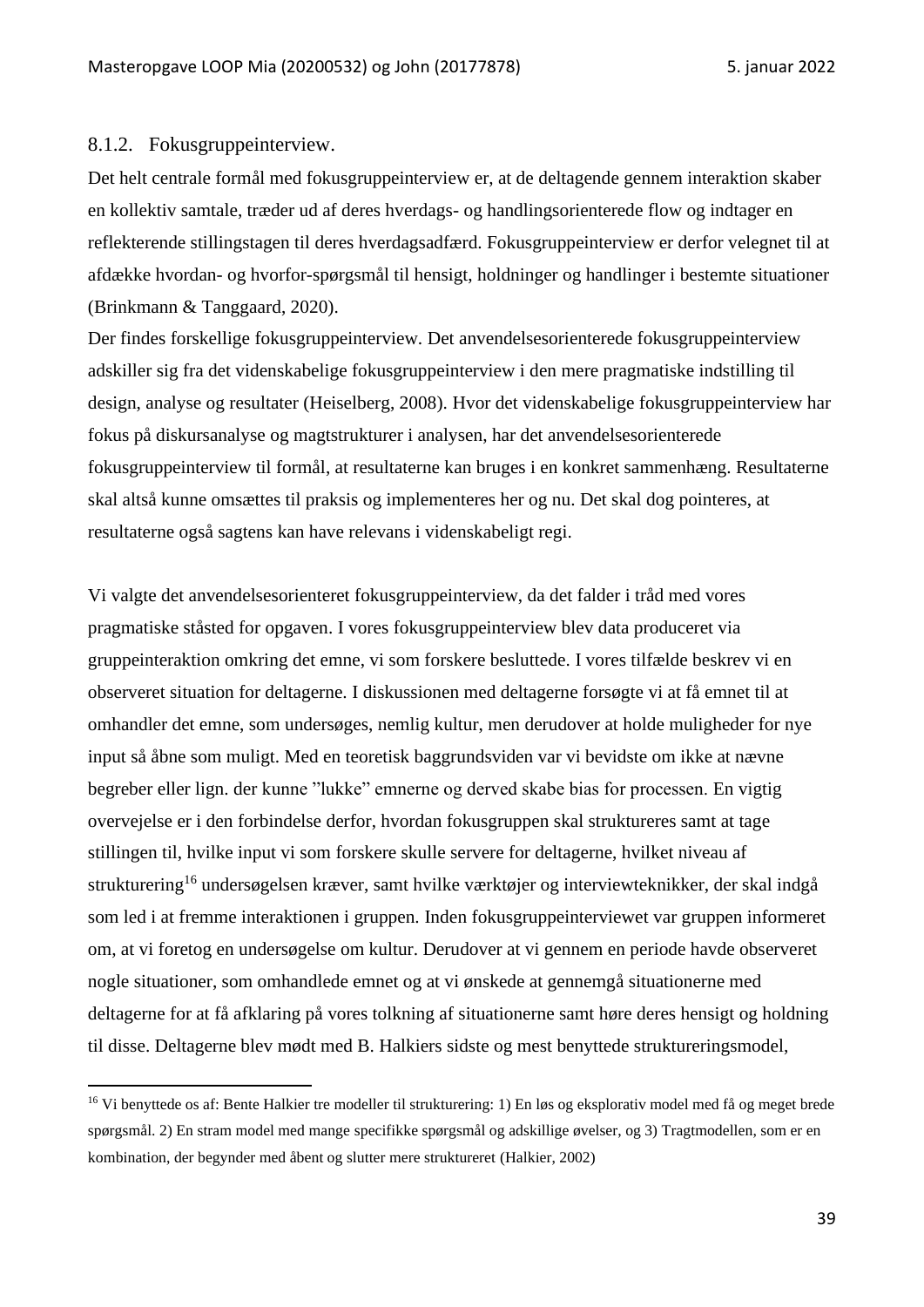nemlig tragtmodellen. Et åbent spørgsmål til gruppen i form af beskrivelse af den observerede situation, blev overtaget af deltagerne som hver kom med deres input til, hvad situationen bestod af og hvad hensigten var med handlingerne i situationen og blev, så vidt det var muligt, lukket mere struktureret i en fælles forståelse af situationen.

# 8.1.3. Interviewguide

En interviewguide rummer tre faser, hvori teknikker og procesværktøjer indgår: Introduktion, Selve interviewprocessen og Debriefing (Kvale & Brinkmann, 2015).

En introduktion gør, at deltagerne let og trygt kan deltage. I vores tilfælde kendte deltagerne hinanden rigtig godt, hvorfor der i introduktionen ikke blev fokuseret på at "bryde isen" mellem deltagerne. Dog blev det nævnt, at alles input var kærkomne, vi ønskede så mange input som muligt og der ikke fandtes "dumme svar". I selve interviewprocessen var fokus på at understøtte processerne i den sociale interaktion og i diskussionerne. En fremdrift i processen samt opmærksomhed på, at alle var med. Der blev stillet uddybende og opklarende spørgsmål til input, som krævede dette. I engelsk litteratur kaldes dette for "probing" og "promting" (Halkier, 2002). Promting er de ting, der gøres for at samtalen glider. Dette værende i form af øjenkontakt, gestik, bekræftende lyde mm. Probing er opfølgende spørgsmål til deltageren f.eks. "har du yderligere tilføjelser eller lign."

Sidst i fokusgruppeinterviewet foretog vi en debriefing. Vi som forskere rundede diskussionen af og anskueliggjorde, hvad fokusgruppeinterviewet havde resulteret i af viden og indsigt. Sidst blev der takket for deltagelsen (Kvale & Brinkmann, 2015). Valg af fokusgruppeinterview frem for individuelle eller andre interviewformer skete på baggrund af tidligere erfaringer, vi har gjort os. Vi har tidligere oplevet, at i fokusgruppeinterview giver nuanceringer og en kompleksitet, som ikke forekommer i individuelle interview, hvilket vi ønskede at fremme i denne kulturtematiske proces.

I fokusgruppeinterview indgår fire processuelle elementer, som direkte påvirker resultatets reliabilitet og validitet, som vi igennem interviewene var opmærksomme på: 1. Involvering, 2. Interaktion, 3. Meningsdannelse og 4. Rytme/overblik (Halkier, 2002).

På det individuelle plan handler succes ved fokusgruppeinterview om at tilskynde hver enkelt fokusgruppedeltager til at deltage. Dette gjorde vi på forskellige måder bl.a. sprogligt at lade alle sætte ord på et emne eller tilkendegivelse af holdning på post-it-notes. I forhold til interaktion er det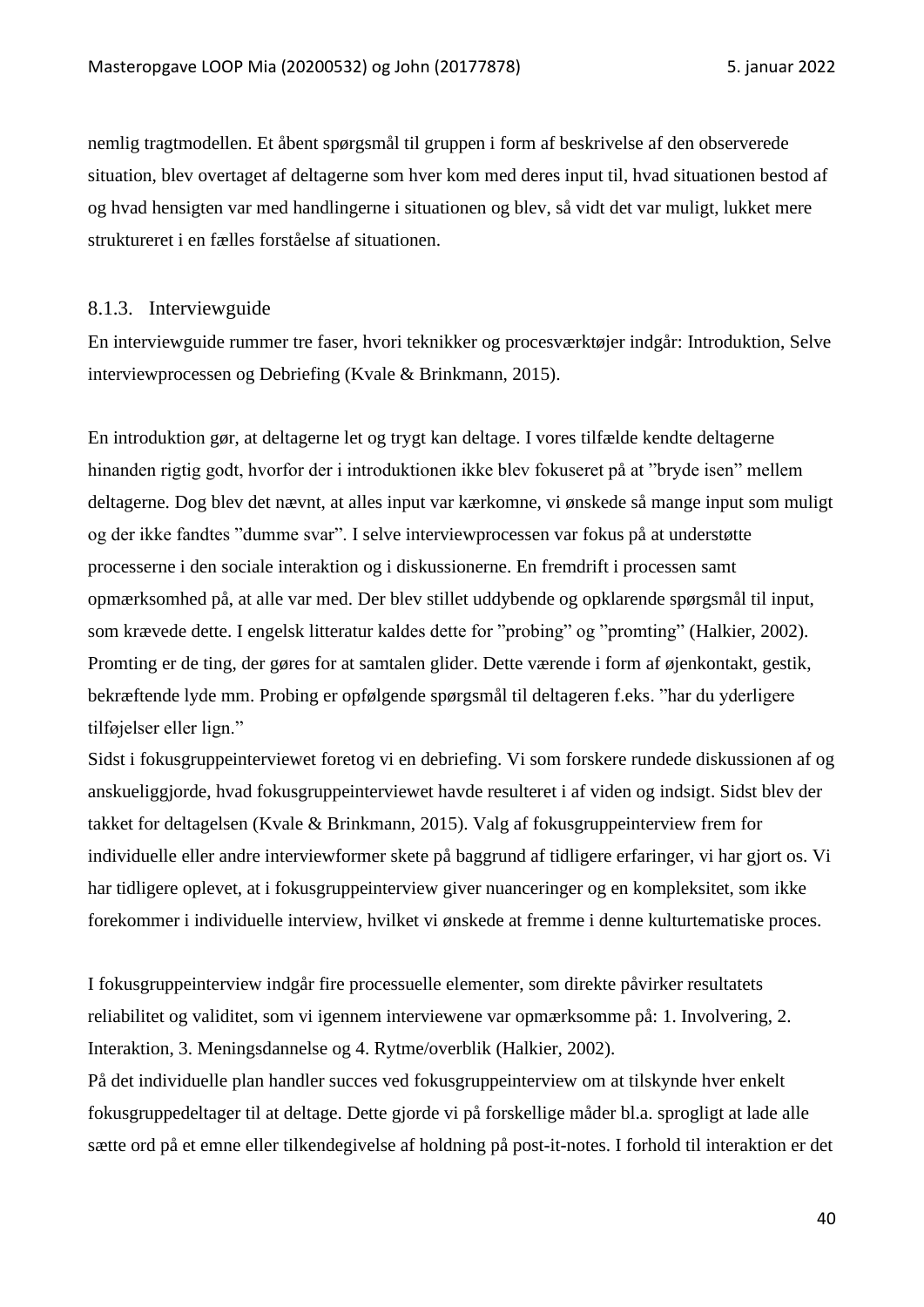vigtigt at være opmærksom på, at interaktionen mellem forsker og fokusgruppe er lige så væsentlig som interaktionen mellem deltagerne. Vi var f.eks. opmærksomme på, at ikke kun personer med verbalsproglig intelligens havde ordet, hvorfor vi fokuserede på at give deltagerne tid og rum til at skabe mening og forståelse samt at relatere til deres eget syn på deres virkelighed. Interaktion, fælles meningsdannelse og opnåelse af konsensus deltagerne imellem er selve substansen i et fokusgruppeinterview. Deltagerne i vores forskning blev derfor placeret ved rundbord, da rundbordsdiskussioner er stærkt til netop meningsdannelse. Derudover fik alle deltagerne papir og kuglepen til nedskrivning af ide, så ideer ikke glemmes, mens anden deltager havde ordet. De observerede situationer i fokusgruppeinterviewet med håndboldspillerne blev skrevet tydeligt på en tavle, som alle deltagere kunne se. Dette fokusgruppeinterview var mange til stede og tavleoverblikket sikrede, at alle deltagerne havde overblik over, hvad der skete hvornår. Et varieret flow i processen, som rytme og overblik omhandler. Dette blev ikke benyttet i de mindre interview på folkeskolen og i den nordjyske virksomhed.

#### 8.1.4. Forskernes rolle i empiriindsamlingen.

I vores observationer i de tre organisationer, har vi tilgået et 'felt', hvor vi til dagligt arbejder, hvilket betyder, at vi på forhånd kendte de kulturelle praksisser, som er i organisationerne. De indsamlede informationer er autentiske med høj intern validitet, men om den eksterne validitet er tæt, er op til læseren at afgøre. I undersøgelse af kultur finder vi det vigtigt at opnå rapport med deltagerne. I og med at vi til dagligt har omgang i organisationerne er tilliden mellem os som forskere og deltagerne god, men det har selvfølgelig stillet krav til os som forskere at lægge mærke til, om vores tilstedeværelse påvirker deltagernes handlinger og ytringer. Derudover forholder vi os kritiske overfor påvirkningen af deltagerne og os selv pga. af den fortrolige relation. Vores forhold til deltagerne, mener vi, har været passende, da relationerne hverken er ukendt eller meget tætte. Derudover at vi begge i organisationerne er forholdsvis nye (ansat indenfor 2 år), hvilket giver en følelse af at kende miljøet men stadig have meget at lære om disse.

Vi har åbent givet en god introduktion om observationens formål og vist interesse i forhold til at bidrage til organisationen med evt. fund. Ingen af os er i en ledelsesposition i organisationerne, hvorfor vi mener, at vi har kunnet deltage i den daglige gang i organisationerne på lige fod med deltagerne. Dog skal det siges, at den nordjyske virksomhed adskiller sig lidt fra de resterende, da omgangen for os i organisationen ikke er på daglig basis, og at vi under meget af observationstiden observerede i situationer, hvor direktøren var til stede. Vi er bevidste om, at dette kan have påvirket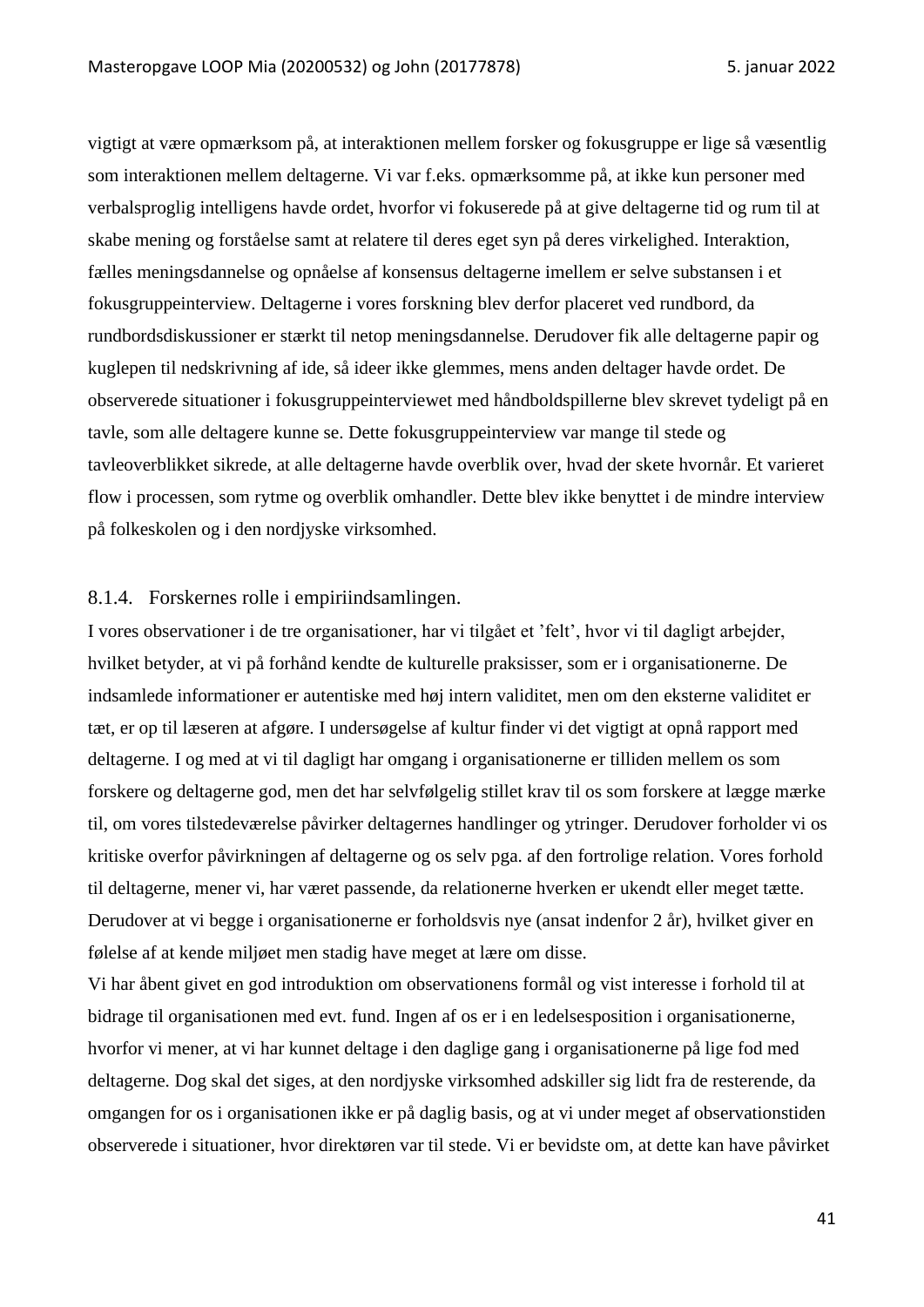den økologiske validitet, da vi ikke kan være sikre på, om deltagernes naturlige adfærd er blevet hæmmet af bl.a. direktørens tilstedeværelse og observationssituationen. Vi har stadig valgt at inddrage resultaterne, da vi finder kulturstrategien i en sådan virksomhed spændende samt lærerigt for os og den eventuelle læser.

To væsentlige forskningsetiske begreber som 'informeret samtykke' og 'troværdighed' er overholdt. Det store spørgsmål var, hvor meget kendskab deltagerne skal have til forskningens tematikker? Vil det påvirke deres måde at agere på, hvis de i forvejen kender detaljer. Vi valgte at holde informationen så lille som muligt, ved blot at informere deltagerne om projektets hovedtema 'kultur' samt undersøgelsesdesignet.

Til fokusgruppeinterviewene fokuserede vi bl.a. på at fortælle deltagerne om den formidlede anonymitet i opgaven. Alle var bekendte med de etiske krav, så der blev ikke indhentet skriftligt samtykke til selve fokusgruppeinterviewet. Alle deltagere er over 18 år, så processen krævede ikke skærpede etiske krav.

I interviewsituationen mener vi, at vi ikke kan undgå at påvirke feltet. Forskeren rolle kan medføre en skæv magtbalance. Vi var i situationen meget opmærksom på sprogbrug, kropssprog, afbrydelse mm. Det er vigtigt at anerkende forforståelser og på forhånd skabte konstruktioner, men vi mener også, at dette kan bruges kontra, da det har givet os et fokus på at være så åbne som mulige på nye input, meninger og holdninger.

## 8.1.5. Udvalgte eksempler på observationer gjort i de tre organisationer

Læseren gives tre eksempler på observationer, vi har foretaget i de tre organisationer. En fra hver organisation. De resterende observationer er vedlagt i bilag 1. Observationerne i alle organisationerne blev foretaget i månederne september til november 2021 med forskel i observationerne i den nordjyske virksomhed, da vi ikke havde mulighed for at være i organisationen flere dage. Observationer og interview blev derfor foretaget over en hel arbejdsdag i oktober 2021.

## 8.1.5.1. Observation 1: Håndboldklubben.

Observationerne er foretaget i en damehåndboldklub i Schweiz, omkring deres elite senior hold. Holdet består af kvinder i alderen 19-32år fra forskellige nationaliteter. Spillerne er ikke professionelle og de fleste har enten skole eller job ved siden af håndboldkarrieren. Holdet træner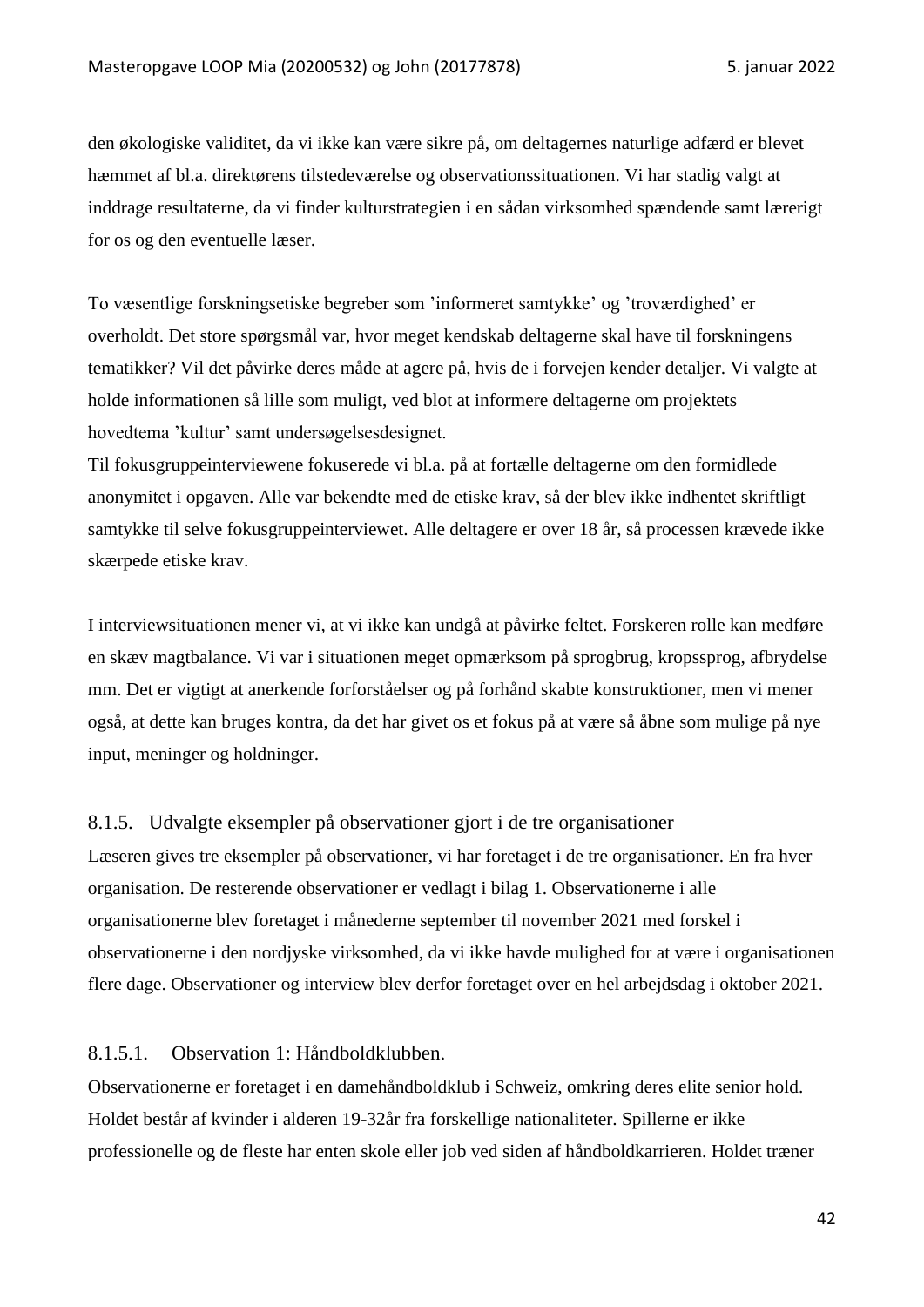fem gange om ugen og har kamp i de fleste weekender. Derudover spiller holdet ligeledes europæisk håndbold.

#### Narrativ:

Holdet møder i hallen halvanden time inden kamp en lørdag eftermiddag. 14 spillere, tre trænere hhv. cheftræner, assistenttræner og målmandstræner samt holdets fysioterapeut. Alle er iført ens tøj og sko. Når en ny ankommer til lokalet går han/hun rundt til alle og giver en 'knockel'. Vi var bekendt med, at det tidligere har været en High five, som blev gjort, men at dette ændrede sig grundet Coronapandemiens forholdsregler.

Alle mødes denne dag i mødelokalet i hallen. Det er der blevet opfordret til af tre af spillerne. Normalt mødes alle i et omklædningsrum, som de normalt har til kampene. I træningen inden har alle dagens fremmødte hver fået en papirbrik uddelt. En udklippet brik, som de tre spillere har stået for. Der er smil, grin og snak i rummet. På et bord i mødelokalet ligger en åben ramme og alle mødes omkring rammen og forsøger at finde pladsen i puslespillet til den brik, de har modtaget. Der sidder et tapestykke bag på brikken, så den kan klisters på rammen det rette sted i puslespillet. Efter lidt tid er puslespilet samlet og billedet viser et holdbillede af holdet, hvor alle inkl. direktør og ledelse er afbilledet.

# 8.1.5.2. Observation 2: Folkeskolen.

Den valgte Folkeskole ligger i en jysk kommune. Det er en mellemstor folkeskole med omkring 700 elever, ca. 60-65 lærere og pædagoger og en ledelse bestående af 3 ledere.

#### Narrativ:

Alle lærere på skolen er indkaldt til lærermøde, og dagsorden er udsendt på forhånd. Ved mødets start bliver alle medarbejdere bedt om at komme med deres input til oplægget "kend din kerneopgave" af Anders Seneca, som alle på skolen tidligere har deltaget i. John kommer i gruppe med en anden lærerkollega (efterfølgende omtalt som lærer5). Der snakkes i få minutter om, hvordan problemstillinger hver især opleves, inden mødet starter op igen. John fortæller, at han har oplevet Corona som en af årsagerne til, at alle har været udelukket fra fællesskabet. Corona-restriktionerne gjorde det forbudt at samles med kollegaer fra andre teams, hvorfor ikke alle samtidig var på læreværelset i pauserne fra foråret 2020 og næsten frem til sommerferien 2021. John synes, at den del har været udfordrende som ny medarbejder og lærer på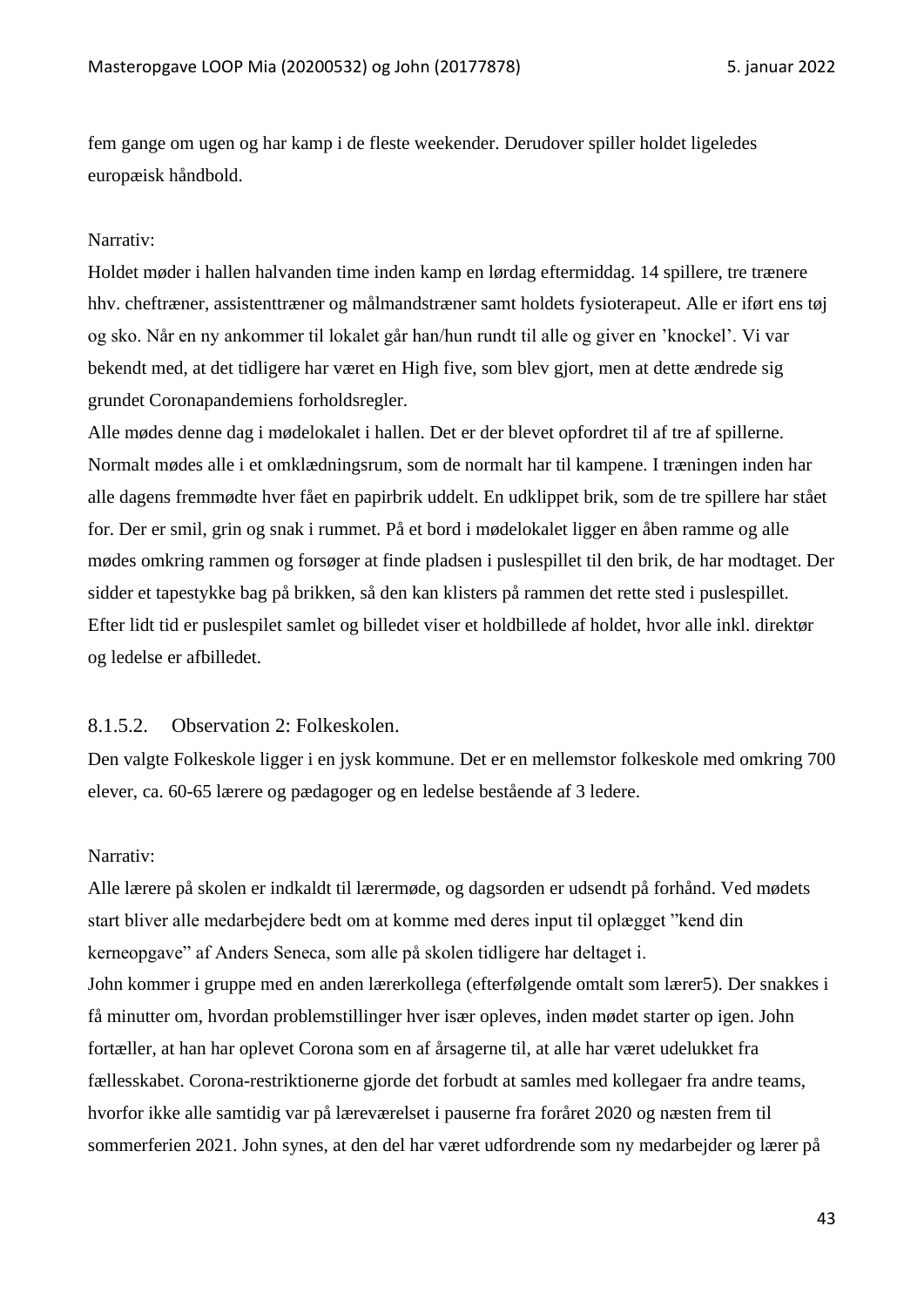skolen, fordi han oplevede det svært at lære de nye kollegaer at kende. Lærer3 giver udtryk for, at hvis man ikke kommer i personalerummet i sine pauser eller i løbet af dagen, påvirkes det kollegiale negativt, fordi kollegaer ikke snakker sammen i det daglige.

#### 8.1.5.3. Observation 3: Privatejet virksomhed.

En privatejet Nordjysk virksomhed, hvor ejerne består af 2 brødre og en direktør (Ledelse1). De har ejet virksomheden i ca. 6 år, inden var den ejet af grundlæggeren af virksomheden. Virksomheden har i dag ca. 90 ansatte efter deres køb af anden virksomhed i vestjylland, hvor Ledelse1 også er direktør.

## Narrativ:

I virksomheden møder alle medarbejdere dagligt kl. 06:45 og har fri kl. 15:00. Virksomheden har de seneste år arbejdet målrettet med at ændre deres kultur, da virksomheden tidligere har været præget af frygt og manglende lyst til at træffe selvstændige beslutninger. Medarbejderne har oplevet at blive straffet eller i værste fald fyret, hvis en beslutning for ledelsen var forkert. Kulturændringen har organisationen arbejdet med de sidste 5-6 år og flere medarbejdere beretter om en anden virksomhed i dag end tidligere. Hver morgen går Ledelse1 rundt i virksomheden og hilser samt har korte samtaler med medarbejderne i organisationen.

# 9.0. Analysestrategi og analyse af kultur i 3 organisationer.

Følgende afsnit indeholder vores analyseproces. Denne er opdelt i fire afsnit, der først præsenterer læseren for vores overordnede analysestrategi for derefter at bringe inquiry begrebet som analytisk fokus i processen. Dette bliver understøttet af en mere detaljeret analyse, hvor begreberne handling, agency ('magt med' og transaktion) og vaner inddrages.

Kategorier fundet i kodningsprocessen, som ikke kan samles i begreberne, tages der stilling til i fortolkningsprocessen, som også er sidste afsnit.

## 9.1. Analysestrategi.

Formålet med analysen er at fremvise data, vi har produceret. Træk ved kulturfænomenet, vi som forskere finder særligt betydningsfulde, bringes frem. Der er altså ikke tale om empiriske fund, men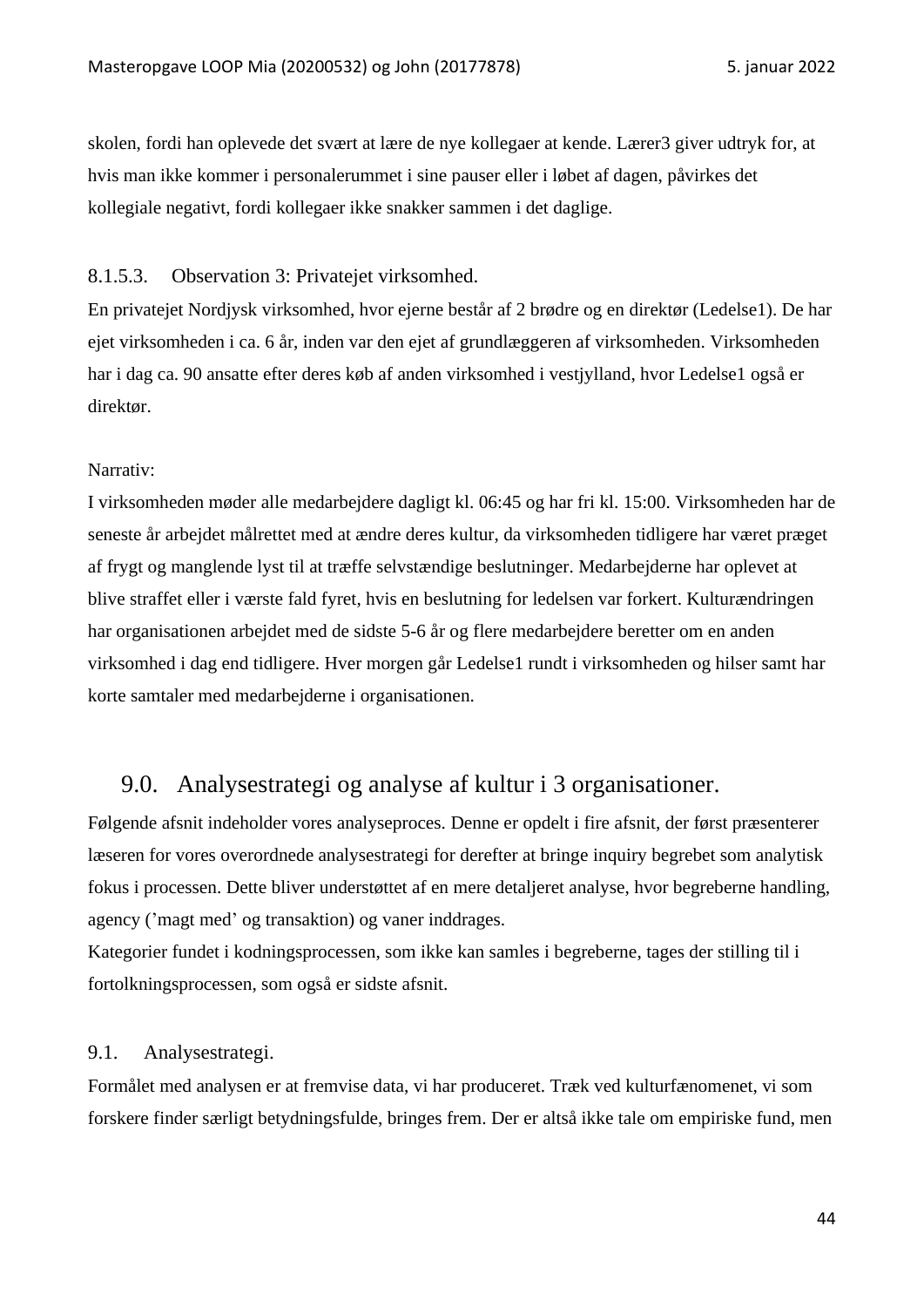om vores bud på, hvilke forskelle der synes at være i data. I vores pragmatiske forskning har vi tilstræbt en tilgang, hvor situationer behandles med et retrospektivt analytisk blik. Vores samlede materiale inkl. vores transskriberede interviews, kodningsdokument samt kategorisering er vedhæftet som bilag for at gøre vores materiale så transparent som muligt for læseren (se bilag 1 og 2).

Alle interviews blev optaget på en mobiltelefon og efterfølgende transskriberet af os selv. I vores bilag fremstår transskriberingen i en autentisk form, dog har vi tilladt os at fjerne gentagende ord samt "øhh". Pauser i tale samt ingen svar er symboliseret ved "…".

I brug af citater videre i opgaven har vi tilstræbt et læservenligt udtryk, der er skæmmet af talesprogets usammenhængende karakter. Ligeledes har vi i teksten valgt at oversætte udvalgte citater fra interviewet med spillerne fra håndboldklubben. Alle navne er desuden anonymiseret.

En udfordring er, at vi suverænt har udvalgt og afgrænset praksisser/handlinger, hvorfor vi er opmærksomme på, at beskrivelser af data ikke synliggøre magtperspektivet samt forforståelse. Dog kan en praksisorienteret undersøgelse ligeledes være med til at nedbryde sociale kategorier, fordi vi undersøger på tværs af individer. Heraf følger, at vi i undersøgelsen har udtrukket handlinger samt ikke handlinger, hvad der er performance i forskellige sociale kontekster.

Vores interesse for Dewey og vores større viden om hans begreb inquiry, fik os til at bruge dette analytiske redskab som udgangspunkt for, hvordan vi kunne analysere og fortolke vores materiale. Vi startede derfor vores analyse af fokusgruppeinterviewene med en traditionel kodning af interviewene i relation til inquiry.

#### 9.1.1. Analyse af inquiry i fokusgruppeinterviewene.

Vi (John og Mia) gennemlæste hinandens transskribering af fokusgruppeinterview og uden at samtale om dem først, foretog vi individuelt kodningen af den anden parts interview. Efterfølgende gennemgik vi interviewene med hinanden og delte koder i materialet. Dette resulterede i en bekræftelse i, at vi begge havde fremhævet ens situationer i interviewene som omhandlede inquiry. Dette var i form af narrative scenarier, hvor abduktion (nyt og variation i erfaringen) og deduktion (ræssonnement på baggrund af abduktion, der leder til beslutning om mulig ny handling) forekom. Vi opnåede en bemærkelsesværdig iagttagelse i dette. Der syntes i f.eks. håndboldklubben ikke at blive udviklet inquiry på trods af, at samtalerne omhandlede igangværende processer, og at der er tale om en diskussion af situationer, der fordrede til evt. løsningsdannelse. Samtalerne syntes i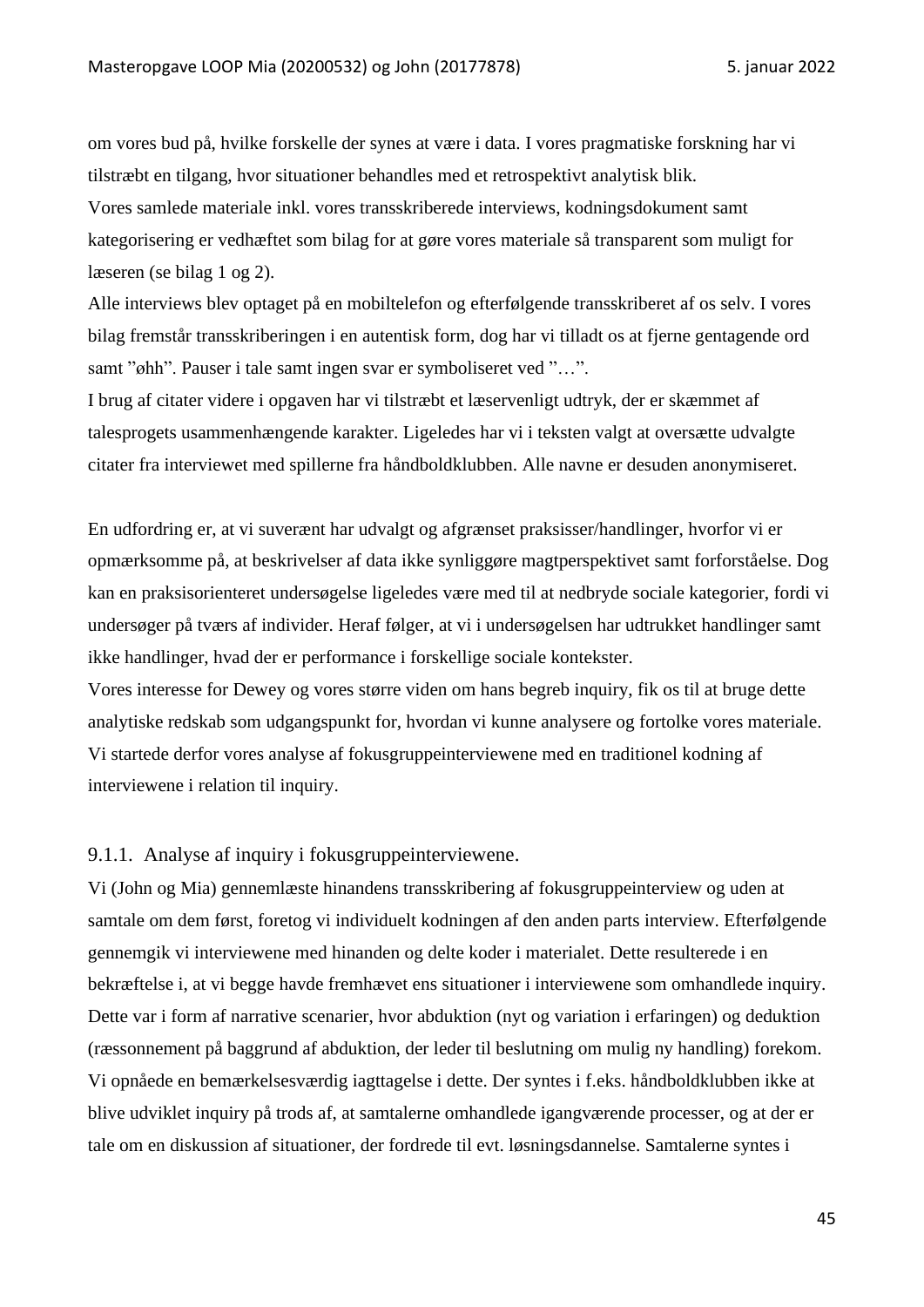håndboldklubbens tilfælde at vedrøre de selvfølgeligheder, der ligger i at være håndboldspiller i Schweiz, og der tages umiddelbart ikke højde for kreative input eller undring, som måske kunne igangsætte inquiry. På trods af forsøg fra Mia, skete dette ikke:

> Mia: Hvem bestemmer om nogen skal blive i omklædningsrummet? Hvem starter en ny rutine?

Spiller2: For det meste siger trænerne…

Spiller1: Ja, hvis vi skal blive, så gør vi det …

Mia: Skal trænerne bestemme, om I skal blive og tage bad i hallen?

Alle: Nej…

Spiller4: Det kan være noget, vi alle bliver enige om at gøre.

Mia: Ok.. Kan I fortælle mig andre situationer, hvor en er kommet på en ide, som nu alle gør?

….. (Intet svar). (bilag 1, s. 10)

Inquiry skete i få tilfælde f.eks.:

Spiller4: Jeg tror, at jeg havde en ide. Spiller 3 og spiller 6 hjalp mig, spiller 5 købte det lille hjerte og spiller 1 og spiller 2 sagde ja, det er en god ting. Så jeg tror, at det var et mix af 6 personer.

Mia: bare for at forstå det. Det var en ide, som poppede op i dit hoved.

Spiller4: Det var før Supercup og sidste år var der to andre spillere (anførerne, som ikke længere er i klubben) som lavede den der sports-bh og jeg tænkte, at det ikke kunne være så stort, fordi dette 'kun' er Supercup, det er ikke som at vinde mesterskabet, men det er godt at gøre noget, som bygger holdet sammen som et team. Noget vi gør sammen. (bilag 1, s. 5)

Ovenstående eksempel er en beskrivelse af en inquiry proces set med retroperspektivt blik, som spiller4 udtrykker som en ide inspireret af andres ideer, som flere spillere har bygget videre på og gjort til handling.

Derudover oplevede vi også i alle interviewene en levende inquiry i mange situationer. Deltagerne skulle finde løsninger på situationer, som de måske ikke have overvejet før interviewspørgsmålene kom. I dette kan nævnes alle situationer, hvor en deltager i situationen starter et svar på et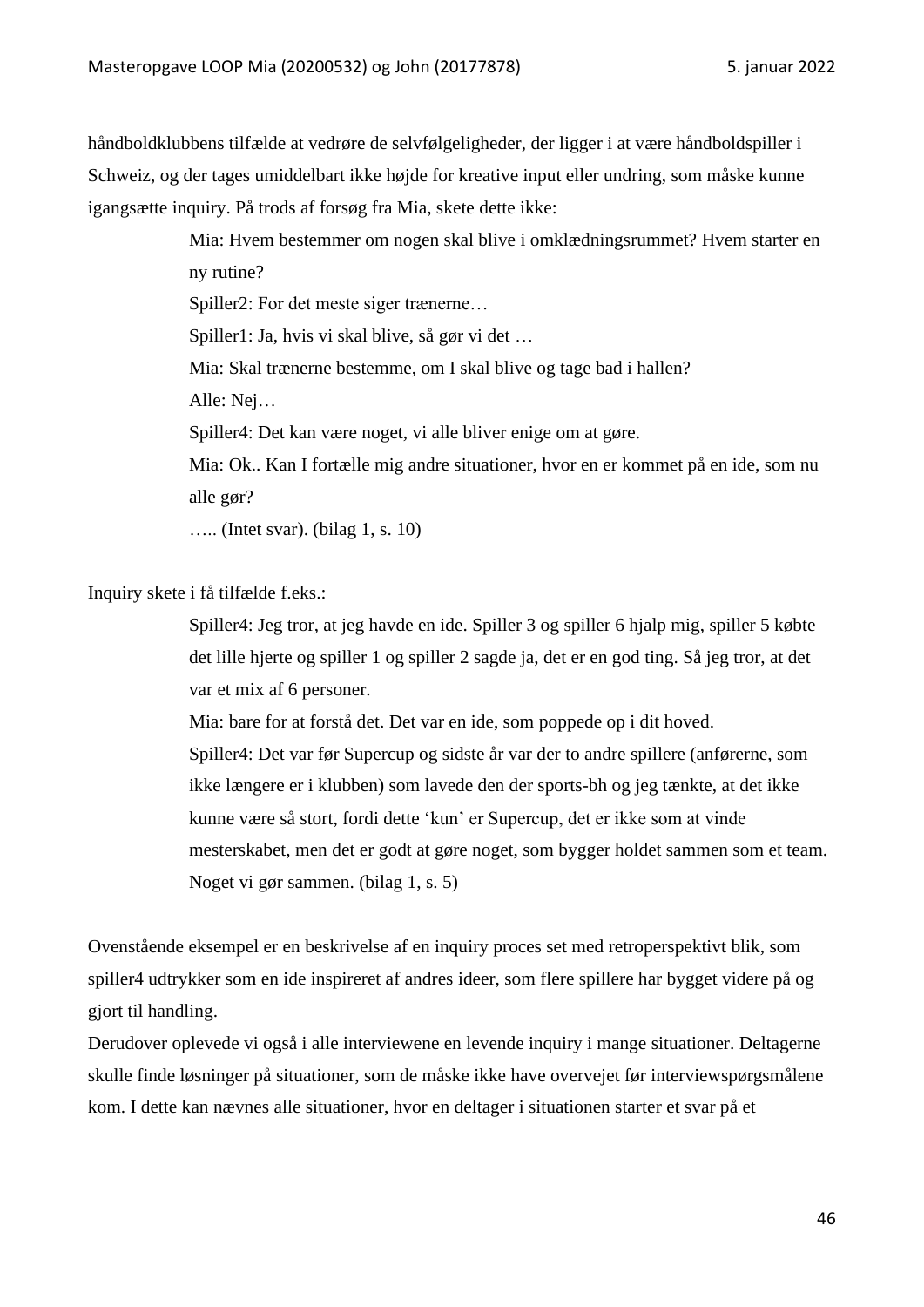interviewspørgsmål, som initierede inquiry hos flere deltagere, der herefter kom med deres narrativ på spørgsmålet, der måske førte til en ny handling hos andre deltagere.

Eftersom teorien egentlig skriver, at inquiry udspringer af en uklar situation, der kan formuleres som "et problem", skulle vi måske have omformuleret vores spørgsmål i fokusgruppeinterviewene. Observationerne dannede ikke et problematisk felt i organisationerne. Kun på folkeskolen var der hos de fleste enighed om, at det var et problem for det sociale, at lærerne ikke spiser frokost i fællesrummet, men i stedet sidder sammen med deres team.

> Lærer3 giver udtryk for, at "hvis man ikke kommer i personalerummet i sine pauser eller i løbet af dagen, påvirkes det kollegiale negativt, fordi kollegaer ikke snakker sammen i det daglige" (bilag 1, s. 14).

Til interviewet senere med to af lærerne giver lærer1 og lærer2 udtryk for en ændring:

Lærer1: Altså, jeg vil i hvert fald sige, at jeg oplever, at der er nogen der har taget det til sig og ligesom kommer ned, og faktisk også giver udtryk for at hej jeg kommer ned på baggrund af det her møde her…. (Bilag 1, s. 15)

Lærer2: "Jeg synes, der er sket en ændring til det bedre, med at der er flere, der kommer derned,.."(bilag 1, s. 16).

I den nordjyske virksomhed fandt vi flere eksempler på inquiry. Det følgende citat fra ledermødet er et udsnit i forhold til valg af, hvilket IT-system virksomheden skal have i fremtiden, samt hvorfor og hvilke fordele og ulemper, som de forskellige løsninger giver produktionsprocessen forskellige steder i organisationen. Mødet ender ikke med en beslutning, men med et ønske om større nysgerrighed målrettet en fremtidig beslutning. Hvor ledelsesgruppen gerne skal tage en fælles beslutning, som alle er enige om er den bedste:

> Ledelse1: "Den endelige beslutning bliver truffet på et senere møde, alle i ledergruppen skal have mulighed for tænke forskellige scenarier igennem og komme med flere input, det er en stor beslutning, så den skal afdækkes grundigt, og vi skal alle være enige om, hvad vi gør". (bilag 1, s. 38).

Under observationen på morgenturen, som Ledelse1 dagligt tager, mødes medarbejder1. I samtalen, giver hun udtryk for en inquiry proces, hun selvstændigt arbejder med: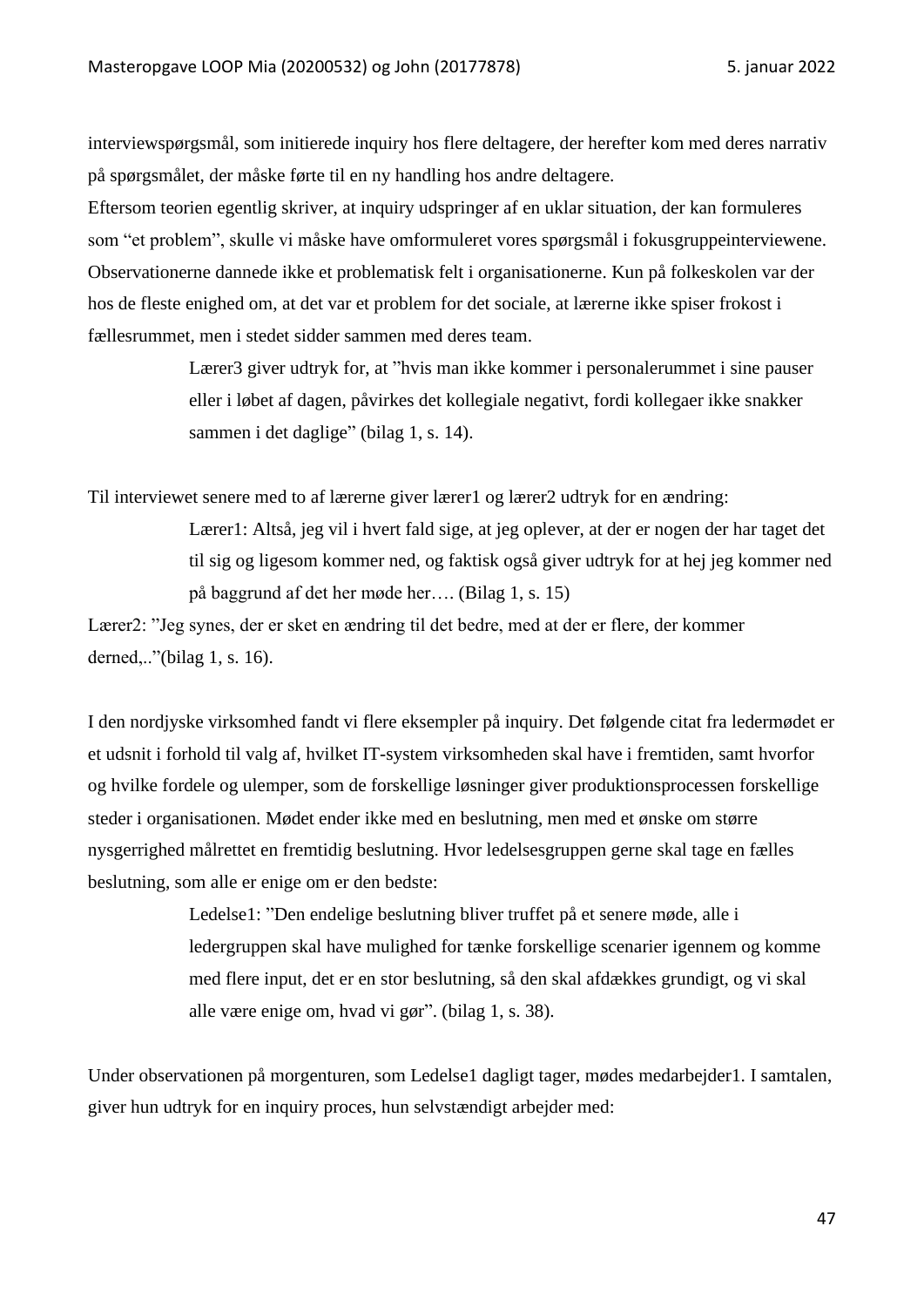Medarbejder1: "jeg skal blive bedre til at lytte til Ledelse1 eller andre, når de kommer med nye ideer. Det er ikke altid nemt, når man har været her så længe" (bilag 1, s. 37).

Efterfølgende i fokusgruppeinterviewet med Ledelse1 og Ledelse2 kommer vi til at tale om medarbejder1. Ledelse1 henviser til deres køb af samarbejdspartnervirksomheden i Vestjylland i år, hvor den tekniske direktør derfra efterfølgende var på besøg i denne virksomhed.

> Ledelse1: "…medarbejder1 som har stået på den maskine i 20 år nu, den samme automatisk maskine, når så den tidligere ejer han kommer op, som den tekniske direktør og siger, du kunne også gøre det sådan her medarbejder1.... Hvad sker der så? Men vi har gjort det i 40 år, ja vi gør det så 30% hurtigere, fordi vi gør det sådan". (Bilag 1, s. 49).

Eksemplet fortæller om modstanden, der kan opstå i en mulig inquiry situation. Arbejdet kan gøres hurtigere, fortæller erfaringer fra den tekniske direktør, men medarbjeder1 har svært ved at forholde sig til dette, lytte og tænke nyt, da hun har en anderledes arbejdsvane.

I håndboldklubben fandt Mia det ligeledes undrende, at holdet ikke blev samlede i omklædningsrummet efter hjemmekampene, men dette blev i fokusgruppeinterviewet umiddelbart ikke modtaget som et problem:

> Spiller7: "Jeg tror, at før Corona badede vi meget mere i omklædningsrummet, men så måtte du ikke bade her og så efter nogle måneder sådan, bader vi nu derhjemme og det er så altid sådan".

Mia: "Så det er bare blevet… Selvom I de sidste par måneder gerne har måtte bade sammen?"

Spiller7: "Ja… Det er en rutine".

Spiller1: "For mig sker fejringen i rundkredsen, vi gør sammen inden i hallen efter kamp. Omklædningsrummet er for mig en proces, træneren kommer og han siger gode ting og dårlige ting. Det er det for mig". (bilag 1, s. 9).

Set i bakspejlet skulle vi nok have forfulgt inquiry endnu mere i interviewene for at få et større billede af netop dette begreb. Desværre havde vi ikke dette analytiske fokus på processen, da vi startede interviewene. Vi skulle f.eks. have hørt flere vinkler fra andre af håndboldspillerne ift. deres mening om at blive i omklædningsrummet efter hjemmekampe. Dette ville måske have startet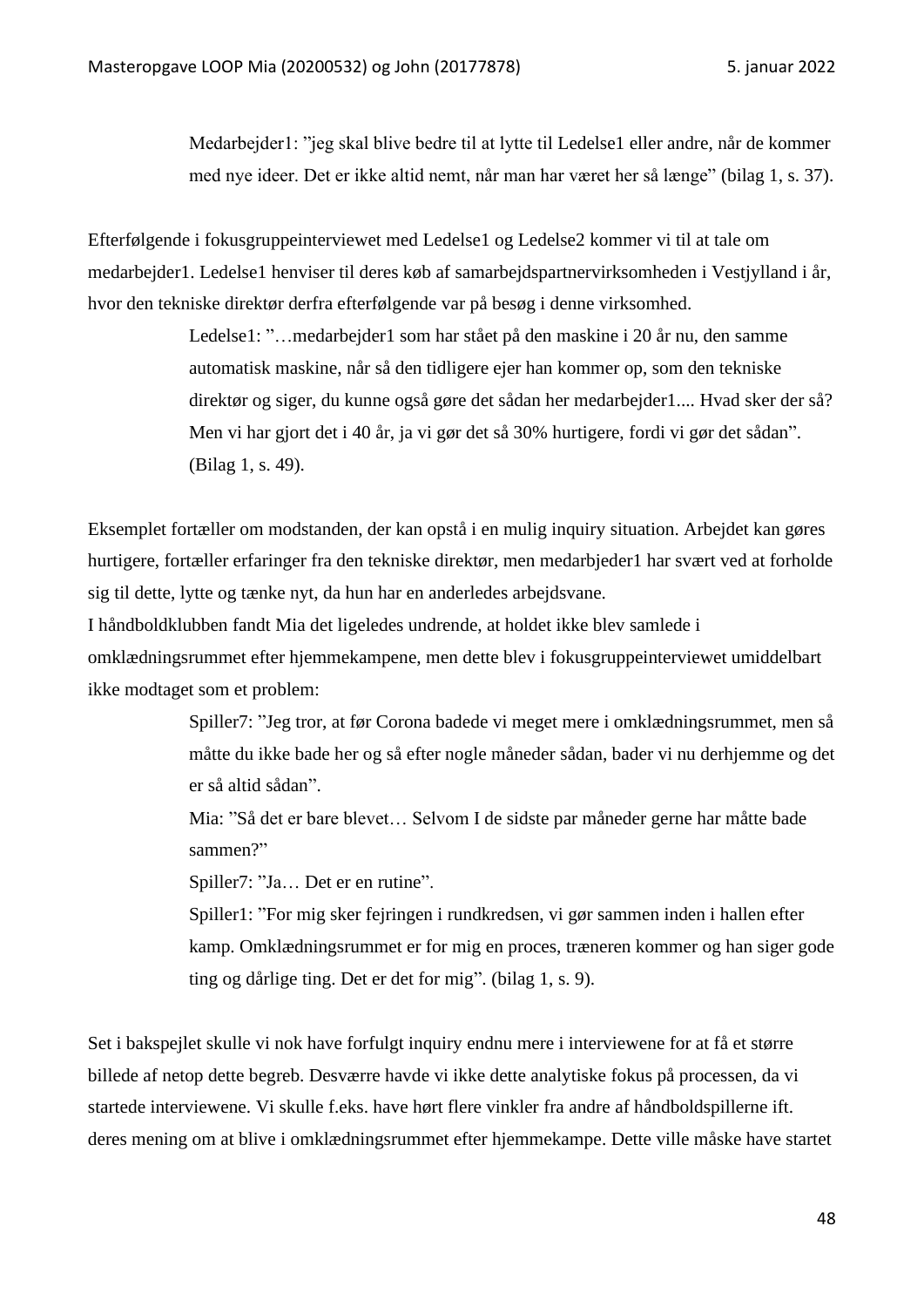en inquiry proces i situationen, men blev i momentet ikke gjort, da ingen gav udtryk for, at det var et problem, at der ikke var noget socialt sammen efter en kamp.

For at komme dybere i analysen af empirien, foretog vi en mere detaljeret analyse. Denne er beskrevet nedenfor.

#### 9.1.2. Detaljeret analyse.

Første kodning vi foretog af de transskriberede interviews, var en åben kodning, altså knyttede nøgleord og temaer til et tekststykke. Den åbne kodning finder læseren i bilag. Efterfølgende foretog vi en kategorisering af de forskellige koder, hvori vi satte dem i forhold til hinanden og fandt flere koder, der kunne samles i én kategori (bilag 3). Eks. samlede

vi "rammer", "konsekvenser", "meningsdannelse" og "accept af ændringer" i kategorien "rammer", da konsekvenserne, der blev givet udtryk for i organisationerne, skete på baggrund af de rammer, der var sat for medarbejderne i miljøet. Ligeledes viser følgende citat, at utilfredshed bl.a. sker på grund af rammerne for organisationen:

> Lærer3: "Jeg tror folkeskolereformen har ødelagt det, fordi den gjorde, at man ikke var lærer mere. Man fik sit stempelkort, og nu er jeg bare på arbejde, stempler ind og jeg stempler ud… så skal jeg \*\*\* ikke arbejde, når jeg får fri". (bilag 2, s. 17)

Og følgende citat udtrykker det modsatte, at spillerne har accepteret og fundet mening i de rammer, der er sat for dem:

> Spiller5: "Vi delte opgaverne mellem os. I stedet for at have 10.000 ting at holde styr på, skal du blot holde styr på én ting. Det er meget nemmere" (bilag 2, s. 15).

Begreber som er fremkommet under vores opgaveproces, bringes nu ind i analysen af vores data. Begreber som jf. afsnittet Delkonklusion 1 var udgangspunktet for vores empiriindsamling. Målet er at udfolde analyseprocessen for derigennem at få praktisk viden om kultur netop i forhold til disse begreber. Stadig fremkommer flere kategorier i analysekategoriseringen af fokusgruppeinterviewene, hvilke vi forsøger at inkludere i de nævnte begreber og ellers tages der stilling til dem senere i fortolkningsprocessen.

Indholdsfortegnelse for udvalgte observationstemaer:

1. Handling.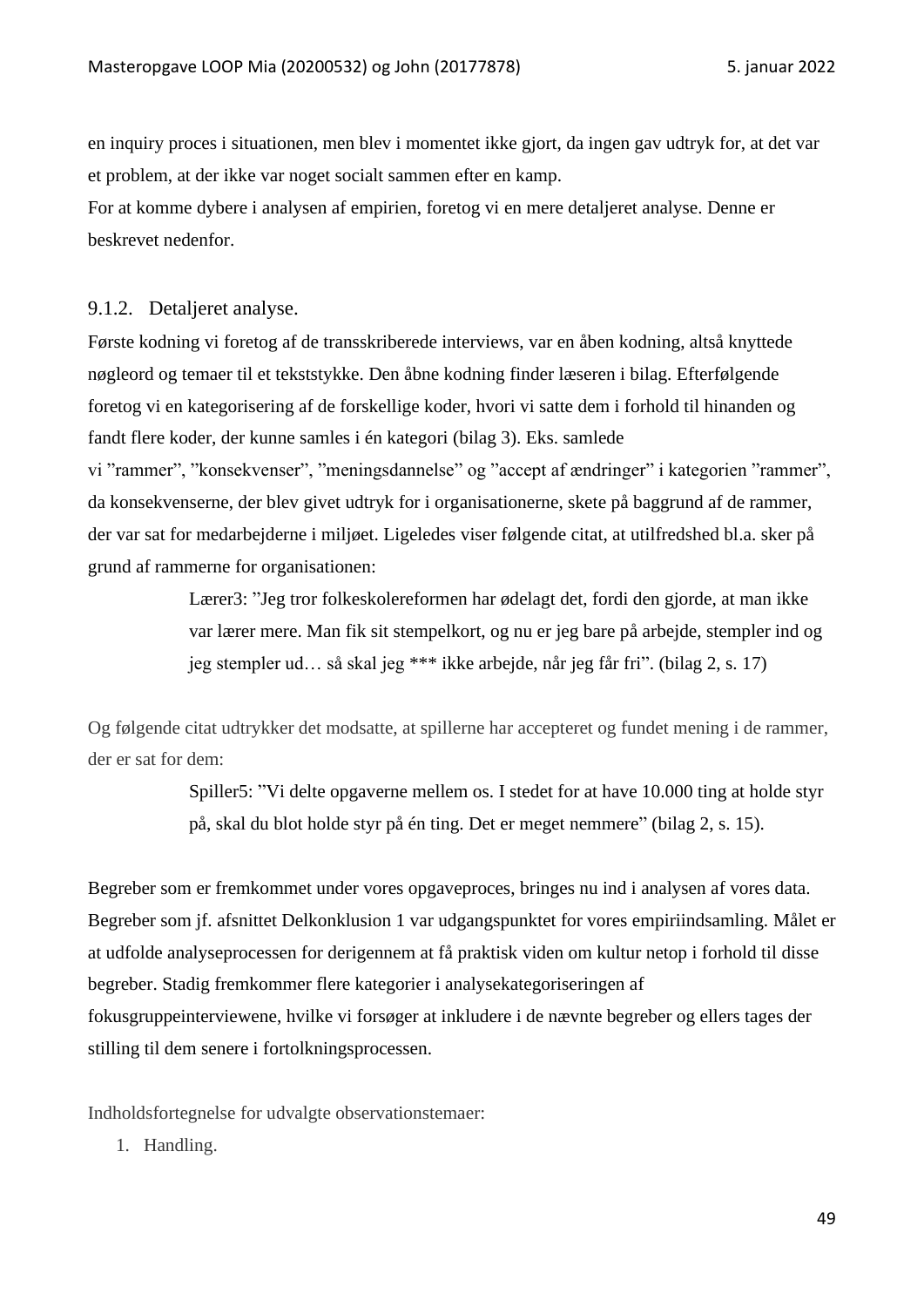- 2. Agency, magt med og transaktion.
- 3. Habits.

Nedenfor præsenteres læseren for en gennemgang af begreberne fra indholdsfortegnelsen sat i forhold til empirien. I afsnittene kommer vi med eksempler (vist gennem citater) på steder i fokusgruppeinterviewene, hvor kategorierne bliver omtalt.

# 9.1.2.1. Handling.

Vi gør i analyse af handlingsbegrebet brug af Deweys teori om, at praksis er den eneste adgang til erkendelse, men undervejs i livsprocesser udnytter vi flittigt andres erkendelser og erfaringer. Som vi forstår Deweys forståelse af handling, egner deltagelse i praktiske aktiviteter sig bedre end noget andet til at skabe sociale relationer, ligesom sociale enheder bindes sammen af fælles gøremål og af kommunikation herom. Erfaringerne skal dog have en vis form for pædagogisk kvalitet for ikke at ende med at blive afvist. I fokusgruppeinterviewet med håndboldspillerne beskriver de, at de hver især har forskellige praktiske opgaver i klubben. Selvfølgelig er der en handling i situationerne, men det er ikke det, Dewey mener med "doing" i sit learning by doing begreb. Engagement og deltagelse i praktiske aktiviteter afføder vigtige former for erfaringer. Men for Dewey skal aktiviteterne udvælges med omtanke og suppleres med sprogliggørelse og refleksion (Brinkmann, 2006).

Mia: "Så du gør det kun, fordi du skal?"

Spiller1: "Ja".

Mia: "Har andre en anden følelse omkring den praktiske opgave, de skal gøre?" Alle: "(ikke så bestemt men stadig alle) Nej…"

Spiller5: "Vi skulle gøre det, så vi delte opgaverne mellem os. I stedet for at have 10.000 ting, skal du blot sørge for én ting. Så jeg tror, at det er nemmere". Mia: "Så organiseringen giver mening på en eller anden måde?" Spiller5: (nikker vedkendende)…. (bilag 1, s. 11).

Om man kan kalde arbejdet i håndboldklubben for læring, er en smagssag. Måske igennem den fælles sprogliggørelse i fokusgruppeinterviewet blev der lagt nogle lag ovenpå handlingen, men refleksionen i udvælgelsen af praktiske opgaver samt hvad dette gør for den enkeltes handlinger, syntes ikke at tage fokus. Nedstående citat understøtter dette. Spiller 1 tager ikke yderligere stilling til de opgaver, hun pålægges i organisationen: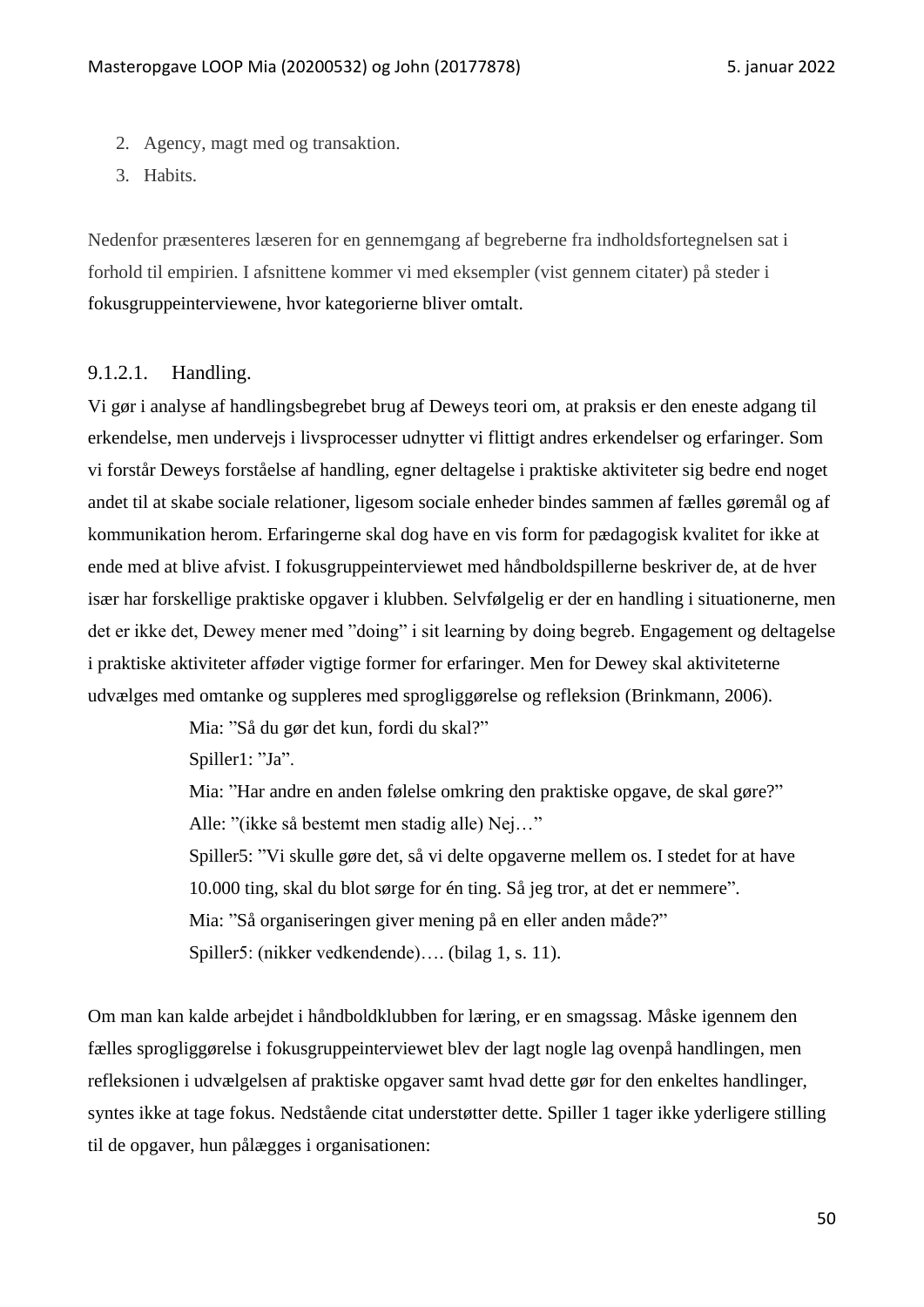Mia: "…Så alt hvad I gør, gør I fordi I skal, fordi det er en del af det at være håndboldspiller?" Spiller1: "Ja.. Og jeg tænker, at det er ok". Mia: "Hvorfor?" Spiller1: "Altså, jeg tænker, at det er ok specielt fordi... Du ved, alle har deres eget arbejde ved siden af håndbolden og nogle spillere ser håndbold som deres hobby og ikke på professionelt plan. Men alligevel, se hvor mange udenlandske spillere vi er og vi er kommet her for at spille håndbold. Vi er meget forskellige – vi vil alle det samme, vi vil vinde. Men jeg ville ønske, at vi var lidt mere på samme linje". (bilag 1, s. 13).

Lidt anderledes ser vi i den jyske folkeskole, hvor beslutningerne mere ligger hos den enkelte lærer. Corona-restriktionerne gjorde det forbudt at samles med kollegaer fra andre teams, hvorfor ikke alle samtidig var på lærerværelset i pauserne, hvilket påvirkede det kollegiale negativt, da ingen snak mellem kollegaer kan foregå. Leder1 er enig, men siger tilmed, "at det også var et problem før Corona. Mange fravælger bevidst at komme på lærerværelset i pauserne, men spiser på deres arbejdsplads, hvor de sidder sammen i deres teams". (bilag 1, s. 14)

En handling er aktivt taget fra den enkelte lærer om ikke at spise frokost på lærerværelset. Om handlingen er taget som resultat af Corona-restriktioner er uklart, da det måske også var sådan, inden Coronapandemien startede. Senere i interviewet gives der udtryk for, at handlingerne er gjort på baggrund af reglerne for den nyere skolereform. Ikke desto mindre er der bred enighed om, at beslutningsprocessen om handlinger ligger hos den enkelte lærer:

> Lærer4: "...men det det kommer også af, hvad vi her på stedet accepterer, som den måde vi er sammen på. Jeg har selv ansvar for min egen arbejdssituation på flere områder." (bilag 1, s.22).

I den Nordjyske virksomhed fortæller Ledelse1, at

…jeg vil ikke sige, der er et kulturskifte, men det er klart, at når jeg kommer ind, bliver der selvfølgelig i en eller anden form en ny kultur". "…vi skal turde tage beslutninger…bare de er velovervejede og det ikke er forhastet…kan man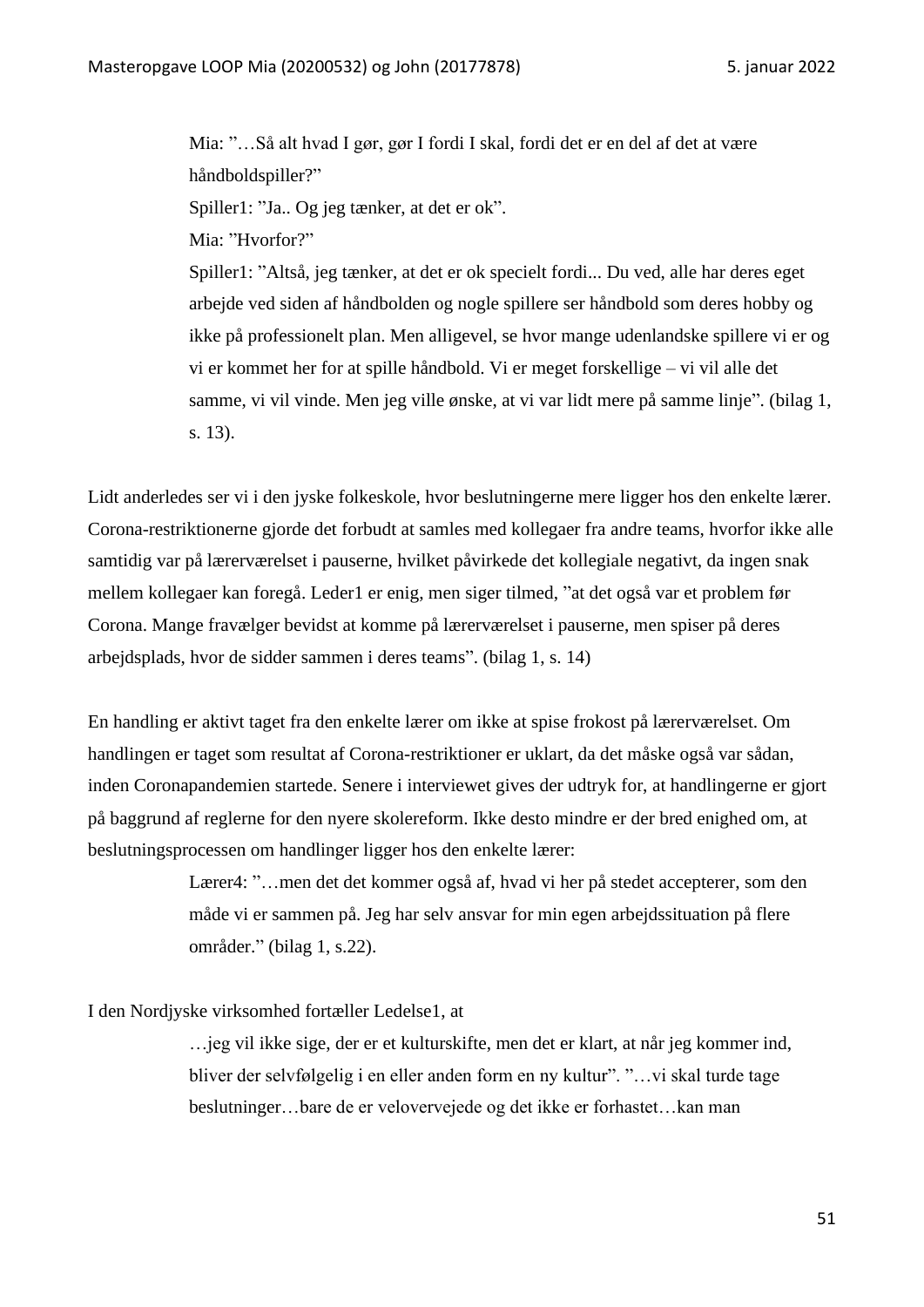argumentere for den beslutning, man har taget, det kan man aldrig blive fyret for. (bilag 1, s. 40)

Og igen senere i interviewet:

Ledelse1: "Jeg siger nej, det skal jeg ikke beslutte. Det er dig, der har ansvaret for IT…. Arbejd med datagrundlaget, find ud af konsekvenserne, så tager vi sammen beslutningen" (bilag 1, s. 42).

I den Nordjyske virksomhed forsøger Ledelse1 at give mere medbestemmelse til et arbejdsmiljø, der tidligere har været præget af frygt. Hans ønske er at lade handlinger ske hos medarbejderne. Samtidig kommer det senere i interviewet frem, at beslutninger alligevel bliver vendt med ham. Beslutninger som f.eks. indkøb af nyt IT-system til lager- og produktionsstyring samt produktionsoptimering kan ikke tages alene, men tages af hele ledergruppen i fællesskab. Konsekvenserne af beslutningen er så store, at det har direkte indflydelse på alle medarbejderes daglige arbejde, hvorfor gode argumenter og de mindste detaljer skal være på plads:

> Ledelse1: De skal ikke komme med et eller andet tyndt grundlag, og altså vi sidder til det her møde i dag, fordi jeg smed dem ud på røv og albuer i sidste uge, fordi det de kom med, det var simpelthen bare, det var ingenting. Jeg sagde, det er en ommer…. (bilag 1, s. 42)

I situationer hvor konsekvensen for en handling ikke er økonomisk betydende, er Ledelse1 villig til at lade beslutningerne være op til den enkelte:

> Ledelse1:… folk behøver ikke være bange for at tage en beslutning, de skal bare have nogle rammer at tage en beslutning indenfor. Altså en IT-mand må gerne, fra at skulle komme og spørge om han måtte købe nye batterier til musen, nu må han altså godt købe musen til en medarbejder, der mangler en mus, bare den koster under 1.000 kroner... (bilag 1, s. 43)

9.1.2.2. Agency, magt med og transaktion.

Er agency (oversat til handlefrihed) iboende eller en differentiel egenskab, som nogle besidder mere end andre? Begreberne selvet og identitet er grundlæggende for, men mangler i debatten om handlefrihedens natur (Elder, 2007). Da vi har udeladt teorier om identitet, bliver det svært at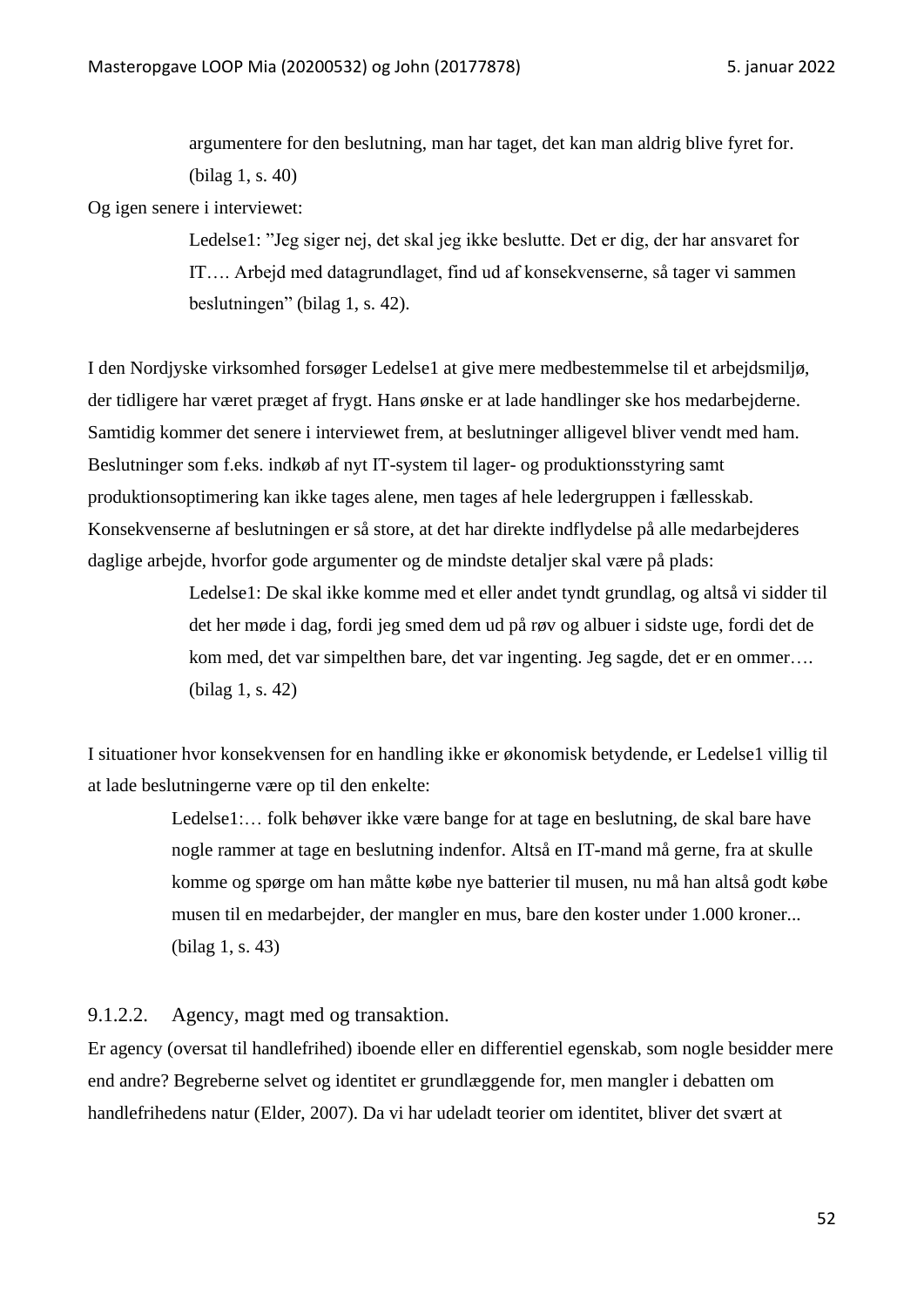omfavne dette aspekt fuldt, men med ståsted i pragmatismen samt teorier af Simpson dækkes begrebet lidt.

Pragmatisk handlefrihed kommer til udtryk i de typer aktiviteter, der vælges, når vanemæssige reaktioner på mønstrede sociale handlinger bryder sammen. Personlige historier, moralske koder og prædispositioner påvirker de valg, vi træffer. Derfor træffer vi ikke tilfældige valg og beslutninger i situationer (Elder, 2007). Igen er selvet et emne i fokus. Aspekter af ens personlighed, biografi og værdier bidrager i høj grad til mønstrene for handlefrihed. Desværre kan vi ikke engagere os mere i dette, men lægger os som tidligere skrevet tæt op ad Simpsons syn på transaktion og "magt med" forholdet samt op af følgende definition på agency: "det tids konstruerede engagement fra aktører i forskellige strukturelle miljøer – handlingens tidsrelationelle kontekst som i samspillet mellem vane, fantasi og dømmekraft både reproducerer og transformerer disse strukturer som en interaktiv reaktion på problemer, der opstår i en situationsændring." (egen oversættelse) (Elder, 2007, s. 172). Således er standarder, der styrer individet og den pragmatiske agency, indiskutable sociale (Elder, 2007). Samtidig betyder det, at uanset kulturel, relationel, interaktionel, diskursiv indflydelse og pres mod at tillægge sig kollektivets antagelser, holdninger, perspektiver, normer, roller mm., er det til sidst op til det enkelte individ i enhver kultur at afgøre, om man vil følge fællesskabets veje eller ej. Der er alle steder nogle, som siger fra. Under alle omstændigheder er bevidstheden underlagt for det humane agency, som altid bidrager til begivenhedernes udfald (Katzenelson, 2017). Agency er altså det enkelte individs selvbestemte ansvar for aktiv deltagelse i fællesskabet.

I fokusgruppeinterviewet på folkeskolen fremviste alle deltagerne en eller anden bevidsthed om, at individet selv påvirker organisationen. Nedenstående eksempler viser dette:

> John: "Så du tænker, at vi selv kan være herrer over den kultur, som er på stedet?" Leder1: "Ja".

Leder2: "Ja, vi påvirker den jo selv, både bevidst og ubevidst. I forhold til hvad det er man går og fokuserer på…man er måske meget fokuseret på noget, der minder om noget, der var for galt". (bilag 1, s. 31).

Lærer4: Ja ja, det starter helt ude ved den enkelte. Det vil betyde at den enkelte tager et aktivt prioriteret valg om at vælge det sociale til. Vi ser, at det er det, folk vælger fra først, da arbejdet er det, folk koncentrerer sig om…. (bilag 1, s. 23)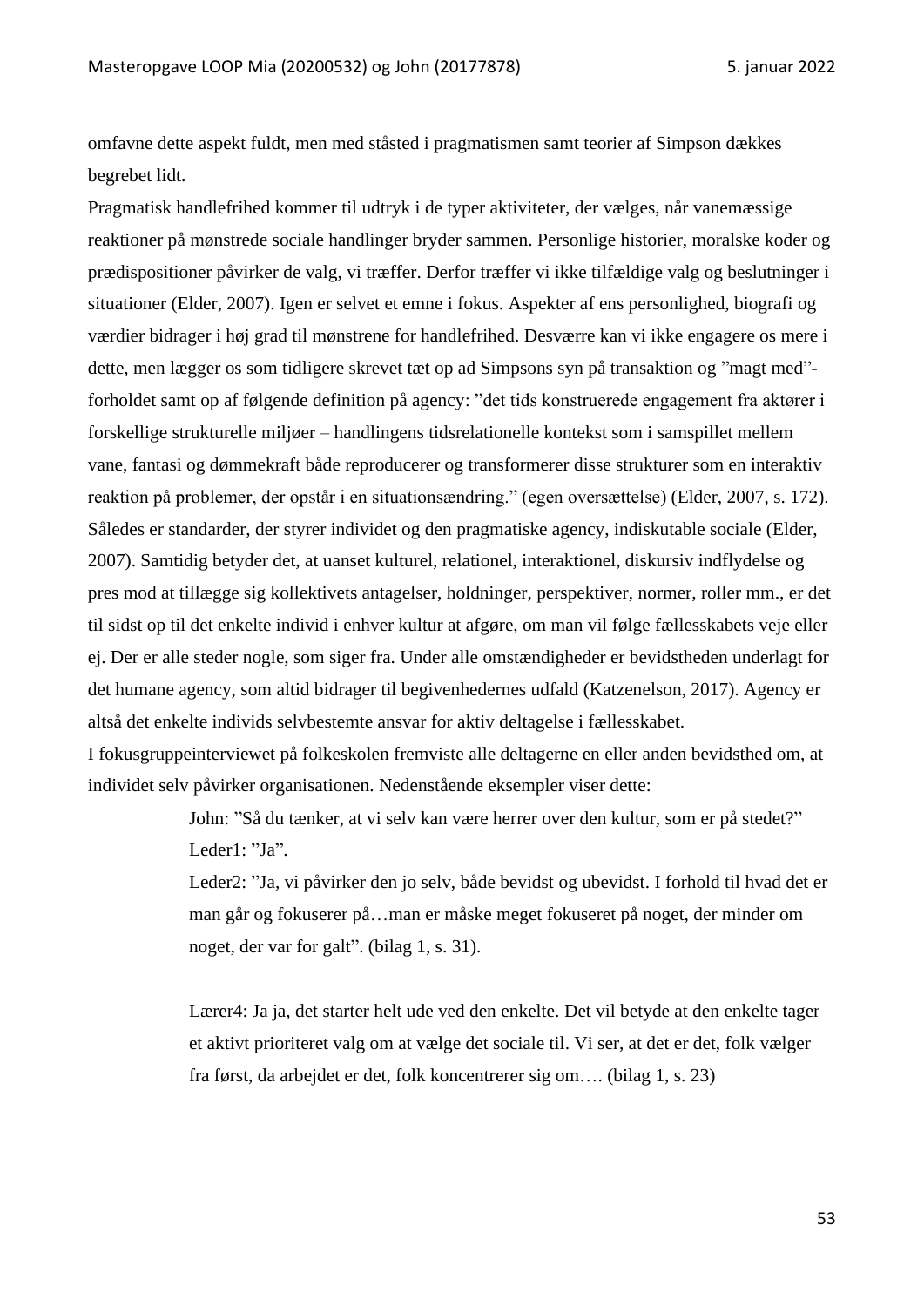Leder2: Ja, det giver ingen mening at hænge fast i noget som var. Det er længe slut. Mere kigge på det, vi har, og hvad vi har af muligheder i hverdagen. Har jeg nogen beslutningskompetence, inden for det jeg går og laver? Jo, det har jeg! (bilag 1, s. 31)

Men det viser sig på folkeskolen også samtidig, at en ændring, som det er i tilfældet med pauserne på lærerværelset, for den enkelte ikke er ligetil:

> Lærer2: "Ja, og den der fejlfindingskultur, det kan godt være jeg umiddelbart er fuldstændig uenig. Jeg kan godt tænke, at jeg havde gjort noget andet, og så lader jeg den ligge. Hvor jeg tror, hvis man ikke havde haft det der bånd, så havde man måske brugt mere energi på at tænke, at det var irriterende, at du gjorde sådan, fordi nu…" Lærer1: "Og det vil jeg godt ændre."

Lærer2: "Ja, lige præcis, ja."

Lærer1: "Og nu gør jeg det på en anden måde alligevel..." (bilag 1, s. 20).

I håndboldklubben synes handlefrihed svær at finde. Vi har inkluderet "magt over" kodningen i dette, da vi finder dette modsatrettet til "magt med" perspektivet. I håndboldklubben fandtes en del eksempler på, at spillerne ikke tog stilling til muligheden for agency i situationer. Nedenstående er to udvalgte eksempler, som viser dette udsagn:

> Mia: "Så, I træder alle op på bænkene i omklædningsrummet og banker i loftet eller i væggen. Hvem kom med den ide?"

Stort set alle spillere: "(trænerens navn) Hahaha…"

Mia: "I har aldrig gjort det, inden han blev træner?"

Stort set alle: "nej..." (bilag 1, s. 8)

Mia: "er I enige?" Spiller2: "ingen spørger os". Alle andre: "enig" (bilag 1, s. 4).

I den Nordjyske virksomhed har de en teori om, at alle i organisationen kan undværes, også direktøren:

> Ledelse1: "…Altså i gamle dage kunne Medarbejder4 ikke, altså den der var førstemand i gamle dage, han kunne ikke tage væk i 2 måneder …så hobede tingene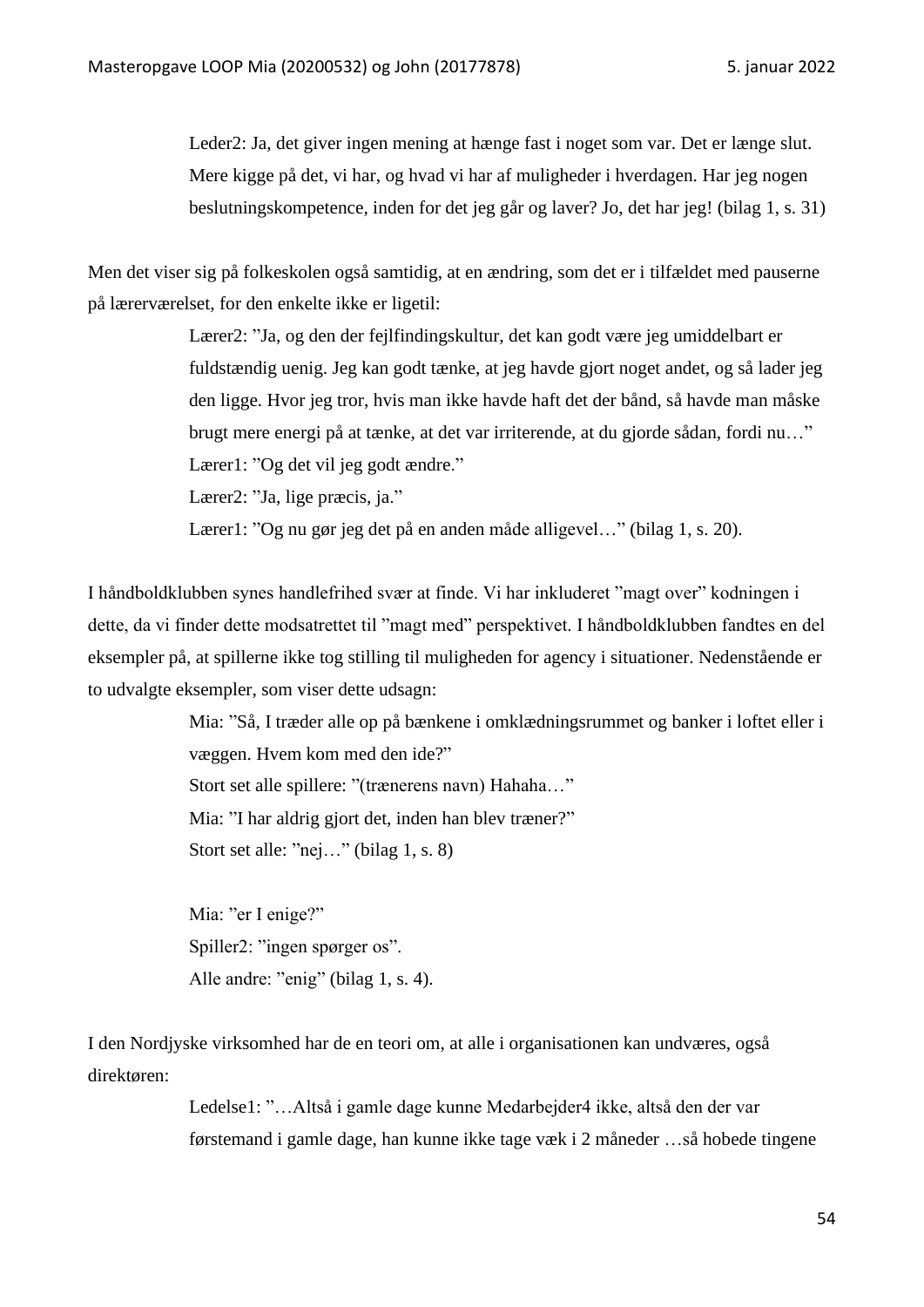sig op. Der er nok nogle ting der vil hobe sig op, men grundlæggende ville ting kunne køre videre". (bilag 1, s. 50).

#### Efterfølgende uddybes dette:

Ledelse1: "…det er da svært at undvære Ledelse2, men hvis alt skal komme til alt, så har vi da tingene dokumenteret…selvfølgelig skulle nogle ressourcer tilføres for at give rollen ud, men når alt kommer til alt, så kunne det nok godt." (bilag 1, s. 50).

Tolkningen af ovenstående citater er todelt. Alle i organisationen kan undværes, hvilket vi tolker som et tegn på agency i organisationen, da alle, hvis en medarbejder eller leder manglede, ville tage sit ansvar på sig og få produktionen til at fungere videre.

Samtidig er det måske også et tegn på, at kulturen i organisationen bærer individerne og ikke omvendt. Ledelse1 var tidligere inde på, at kulturen på en måde ændrede sig, da han blev leder i organisationen. Men han mener samtidig ikke, at denne ville ændres, hvis han ikke længere arbejdede der. Muligvis mener han, at outputtet for produktionen i organisationen godt kan fortsætte uændret. Men hvad med kulturen? Efter vores mening underminerer han sig selv (og individerne) i organisationen i denne indstilling.

### 9.1.2.3. Vaner.

Meget af vores handling involverer vaner, da vi stoler på rutiner til at guide os i interaktioner. Hvis vaner svigter, må vi træffe valg, disse valg træffes indenfor strømmen af situerede aktiviteter, følelser og personlighedstræk. Dewey mente, at vaner dannes som kulturelle aftryk af løbende interaktions- og erfaringers-processer og udgøres både af fælles og individuelle spor. Vaner svarer ifølge Dewey til bestemte dispositioner, der i udgangspunktet repræsenterer individets aktive kontrol over egen krop men også af omgivelserne. Dog skelner Dewey mellem "dårlige vaner" (stabile vaner) og "elastiske vaner". I førstnævnte er kontrollen tabt og vanen styrer nu. For at en vane skal bevare sin fleksibilitet, må motoriske færdigheder kombineres med intellektuelle og emotionelle elementer. Man skal altså være i stand til at forholde sig bevidst til vanerne, så man kan gøre andet end blot at reproducere fortiden, hvilket er vigtigt i et foranderligt samfund (Dewey, 2008).

> Lærer4: "Vi er jo begyndt at acceptere, at man sidder med madpakken ved tastaturet. Det er blevet accepteret, og hvad der skal til for, at man lokker folk ud og væk? Det ved jeg ikke. Skal man slukke for internettet i pausen eller hvad? Altså pas, men det er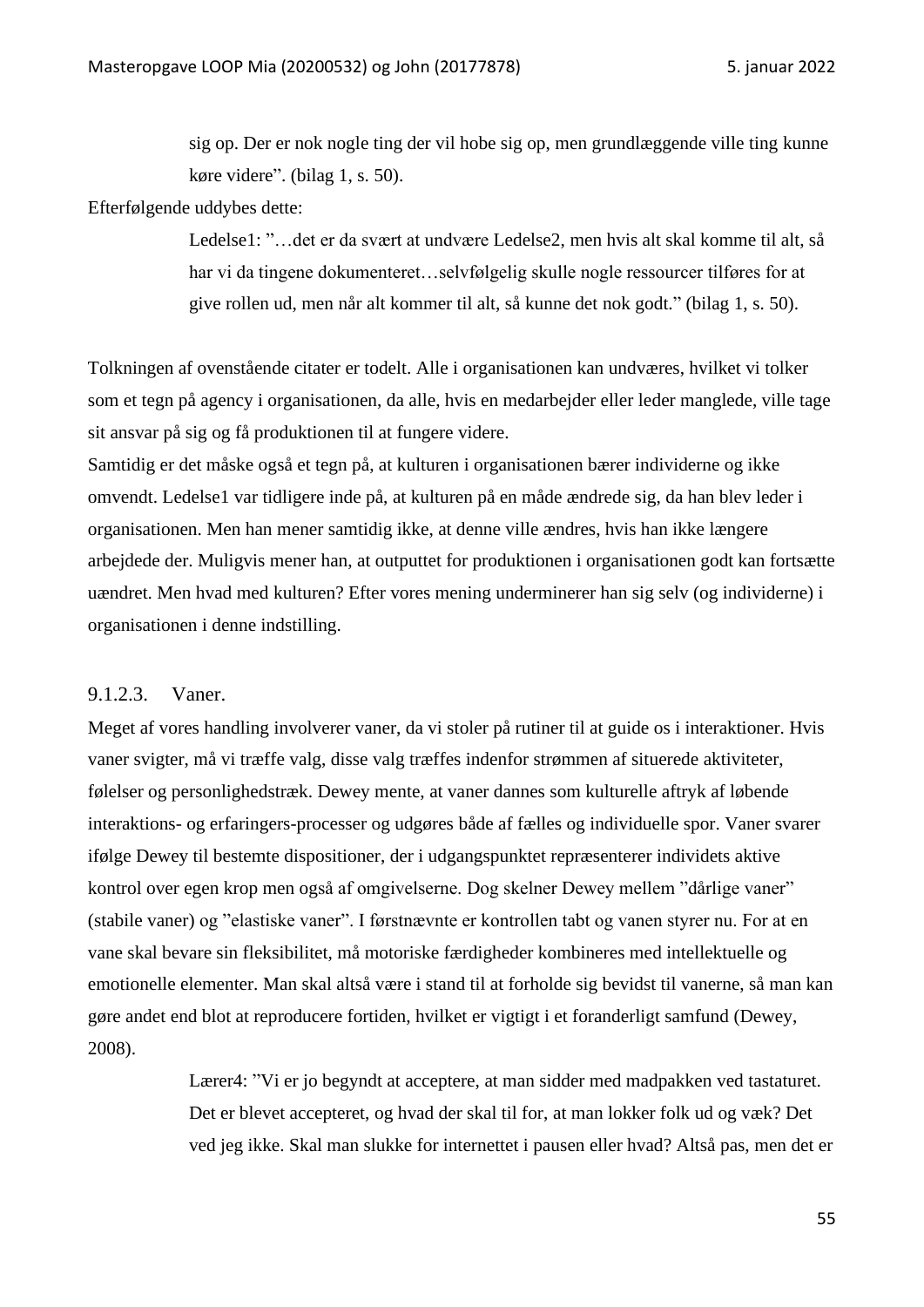blevet til noget kulturelt her på stedet, fordi vi har accepteret det…Det er et produkt af, at man ikke har påtalt det i tide eller…" (bilag 1, s. 22).

Lærerne på folkeskolen er blevet vant til at sidde ved computeren og spise deres frokost. Dette er muligvis sket på baggrund af Corona-restriktionerne, eller tilbage til da reformen blev vedtaget. Det er nu blevet en vane blandt lærerne og lærer4 mener også, at det er blevet til noget kulturelt. Dewey ville mene, at vanen var overgået fra at være elastisk til nu 'dårlig'. Også nedenstående citater viser dette. Citatet beskriver en handling, der ikke længere bliver sat spørgsmålstegn til, og som er en kulturel ting for håndboldspillere, da vanen styrer spillerne til at gå i omklædningsrummet efter en kamp:

> Spiller2: "Og jeg tror også, at det er en tradition. Jeg tror, at i alle klubber, jeg har spillet i, var det sådan…(bilag 1, s. 6). Spiller 2: "..han kommer i omklædningsrummet. Vi spørger ikke, om han kommer eller ej. Vi ved allerede, at han kommer…" (bilag 1, s. 6). Spiller5: "det er som en rutine. Det er slutningen og så kan du fejre sejren osv." (bilag 1, s. 7).

At en vane nu er stabil, mener Dewey på både godt og ondt. På plussiden finder man, at det stabile ses som energisparende, effektivt, det giver overskud til at møde nye overraskende situationer, hvor vaner ikke slår til (Dewey, 2008).

Elasticitet eller ej, så automatiserer vanerne måder at møde og respondere på omverdenen, hvilket er en del af funktionen ved vaner, men er samtidig også vanernes begrænsning. Det bliver svært at 'tænke ud af boksen'. Nedstående citat viser netop denne begrænsning:

> Ledelse2: "…det kan godt være man gerne vil op af det der hul, men i nogle tilfælde så er det nemmere sagt end gjort, simpelthen fordi det er så indgroet, det hele" (bilag 1, s. 40).

Ledelse1: "…fordi folk har været 30 eller 40 år, så er det ikke noget, man bare lige flytter ved at italesætte det lidt, og lave nogle smarte workshop, og få nogle konsulenter udefra til at komme italesætte det. Jeg har prøvet" (bilag 1, s 43).

Det sker, at man støder på ukendte situationer, hvor vanerne ikke slår til og som så giver anledning til inquiry. I gennemgangen af fokusgruppeinterviewene mødte vi kun enkelte tilfælde af dette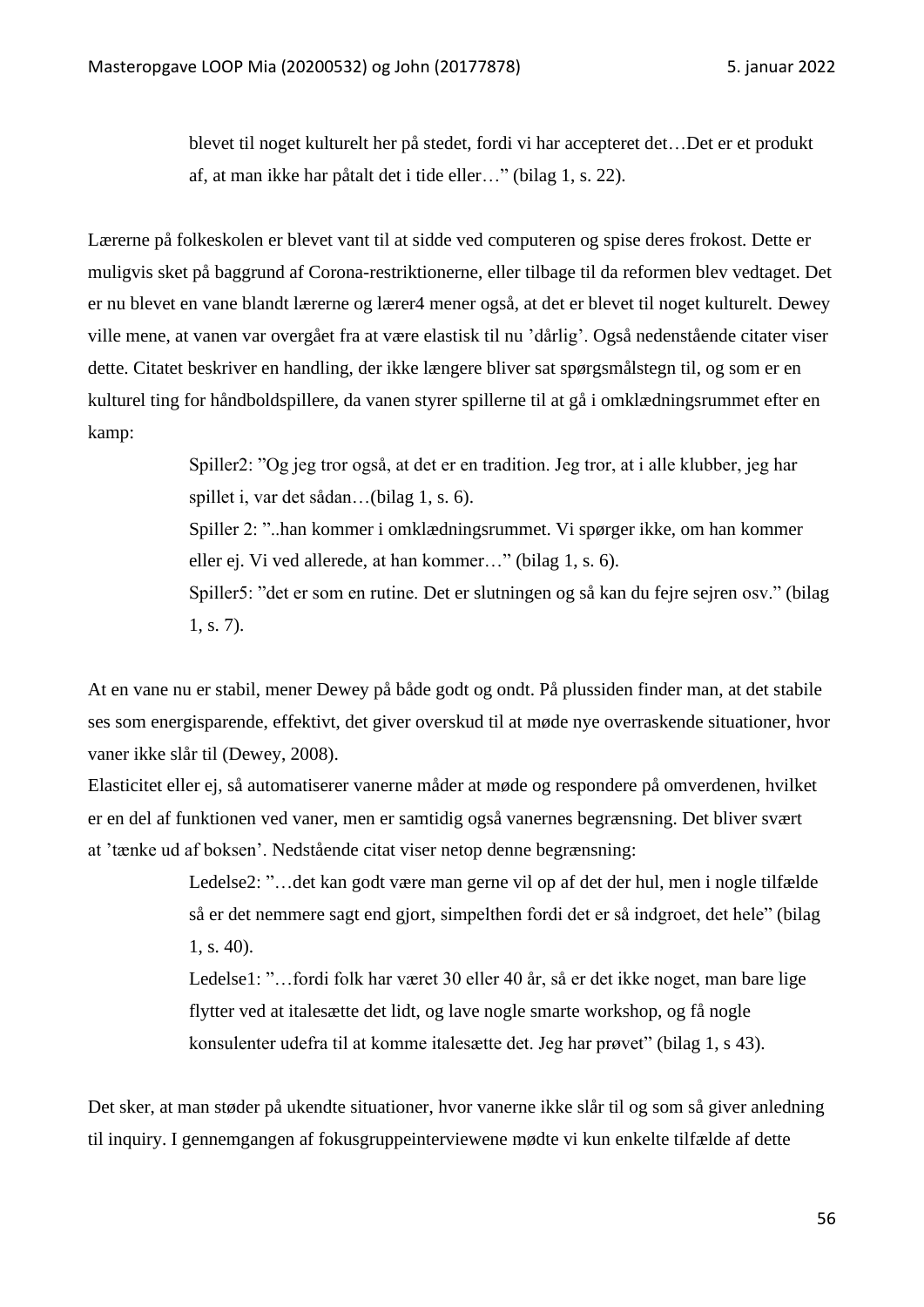element i vanebegrebet. I snak om håndboldspillernes praktiske opgaver i organisationen, meldte spiller9 pludselig følgende:

> Spiller9: "Jeg ved ikke præcis hvorfor, men jeg kan rigtig godt lide musik til træning, så jeg byttede min opgave til, at jeg skulle have ansvaret for musikboksen og musik, i stedet for den opgave jeg var blevet tildelt…Win win" (bilag 1, s. 11).

Spiller9 træder et skridt tilbage fra vanen og overbevisningerne, der er i forhold til opgave-ansvaret og vurderer og tager stilling til denne. Dewey mente, at imens man er i gang med at tilegne sig en vane, er situationen stadig åben, og man har stadig kontakt med vanens funktionalitet (Dewey, 2008). Opgaven interesserer Spiller9 mindre end musikopgaven, hvorfor hun ændrer den. Medarbejder1 fra den Nordjyske virksomhed godtager organisationens ændring i forhold til, at medarbejderne skal tage mere ansvar selv, hvorfor hun arbejder videre på dette og på den måde ændrer en vane:

> Ledelse2: Så en del af det vi arbejder med. Jeg har hele tiden arbejdet meget med det, efter at Ledelse1 kom til, at man må godt dele sin viden og så videre…det har vi ikke gjort førhen, uha, det var farligt ligesom at tage stilling til noget, fordi du blev straffet for det bagefter, hvis det var forkert. (bilag 1, s. 41)

Med handlefrihed følger ansvar også overfor de konsekvenser, der end måtte inkluderes. En handleplan er den bedste praktiske udmøntning af refleksionerne, som viser sig mulig i situationen (Dewey, 2008). Men som Dewey meget klart siger, så kan man aldrig overskue alle konsekvenser af sine intenderede handlinger, og derfor er der hele tiden en risiko involveret. "All thinking involves a risk. Certainty cannot be guaranteed in advance" (Dewey, 1916).

Dette fører os videre til de udeladte kategorier fra analysen. Kategorier, som ikke kunne inkluderes i ovenstående begreber udvalgt fra teorien var: "Emergens", "Rammer" og "Tid". Dette kommer vi nærmere ind på i fortolkningen af analysen, som kommer i følgende afsnit, der ligeledes slutter vores afsnit om analyseprocessen.

# 9.2. Fortolkning af analysen af kultur i 3 organisationer:

I fortolkningsprocessen lagde vi vægt på de spørgsmål, som vi har stillet i forhold til problemstillingen og spørgeguiden til fokusgruppen. Spørgsmål, som er blevet afklaret gennem teorien med udgangspunkt i Simpsons performative perspektiv. Vi har samtidig tilgået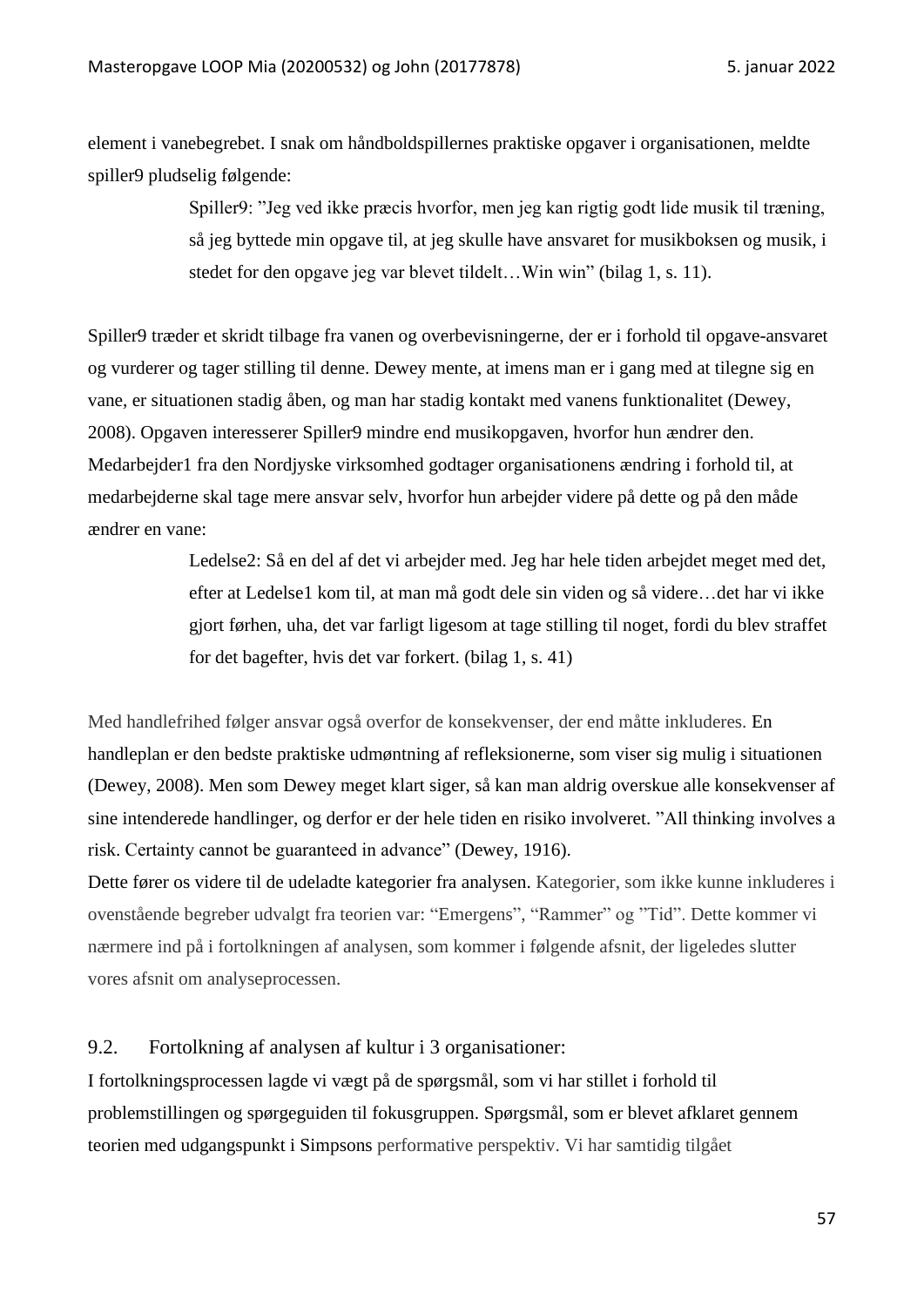fortolkningen af vores materiale med åbenhed overfor perspektiver, som vi som undersøgere ikke har kunne forestille os på forhånd, og som udfordrer forforståelser. De samme spørgsmål stillede vi til tekstanalysedelen af de forskellige data for at sammenligne disse. Spørgsmålene lyder:

- Hvad forstås ved en given handling?
- Hvad skal der til for at individer i en organisation handler?
- Kan en handling fra et hvilket som helst individ i en organisation skabe kultur?
- Hvilke processer skal der ske for at opnå enighed om at noget er kultur?

Spørgsmålene udspringer direkte fra opgavens problemstilling om, hvordan vi gør kultur gennem handlinger. Derudover indbefatter spørgsmålene ligeledes opgavens teoretiske forforståelse i forhold til individers (ledere som medarbejdere) rolle i kulturen, tidsperspektivet i kulturændringer samt spørgsmålet om det statiske element i den nuværende kulturopfattelse.

Vi har valgt at dele afsnittet op i tre. Dette gøres for et mere læsevenligt udtryk samt at tydeliggøre fordele og ulemper i kulturen i de tre organisationer i forhold til udvalgte emner fra teori og empirien. Læseren får en gennemgang af kulturen i hver af de tre organisationer, hvor samtlige begreber, som er fremkommet af analysen, er inkluderet i mere eller mindre grad.

# 9.2.1. Håndboldklubben.



(Model for kulturen i håndboldklubben. Eget design.)

Nuværende kultur i håndboldklubben er skitseret ovenfor og er ifølge vores fortolkning af materialet bundet på vaner og normativitet. Langt de fleste ideer er skabt og påbegyndt af ledere i klubben eller personer, som betragtes vigtige for kulturen. Vi tolker ikke strukturen i organisationen som værende en streng hierarkisk opdeling, da vi observerede besøg fra lederne til træning i løbet af ugen, og kun så en afslappet tilgang til deres tilstedeværelse fra både trænere og spillere. Ej heller har vi haft mulighed for at efterspørge lederne i forhold til dette, så konklusionen bliver en fortolkning fra vores side, i forhold til det, vi observerede.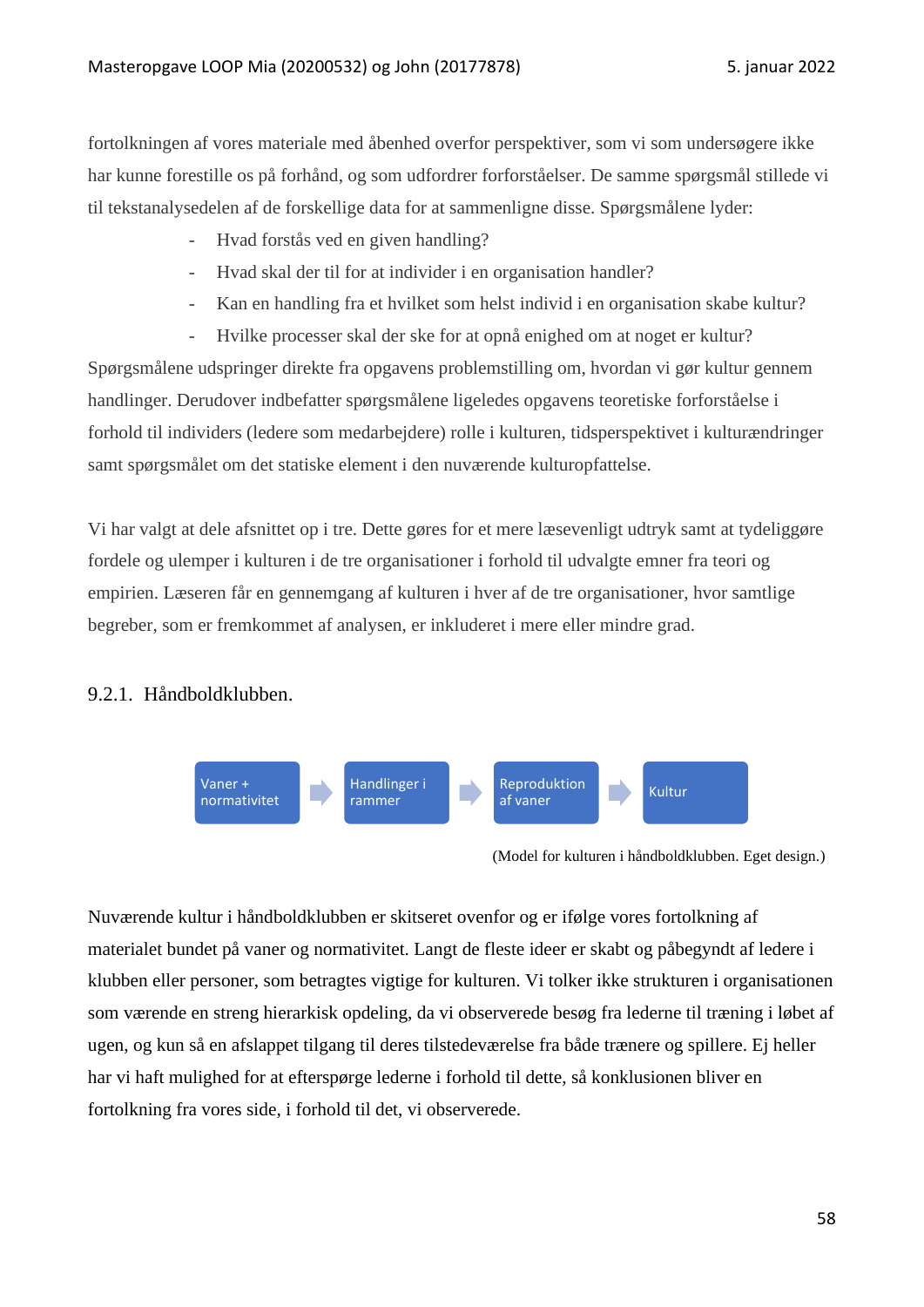Handlinger, som pigerne foretager, sker indenfor de rammer<sup>17</sup>, som forekommer i organisationen og kulturen. I rammer inkluderes meningsdannelse i forhold til at mængden af praktiske opgaver bør deles ud på alle, så det er nemmere for den enkelte. Ligeledes en accept af, at spillerne gør, hvad de får besked på, da det "hører til det at være håndboldspiller i Schweiz". Derudover konsekvenserne ved ikke at holde sig indenfor rammerne. Spiller10 referer til en mindre konsekvens: Spiller10: "Vi skal også, for ellers skal vi betale til bødekassen<sup>18</sup>" Alle: "hahaha…"(bilag 1, s. 4).

Spiller1 kommer med en anden lidt anderledes konsekvens:

Spiller1: "Altså, jeg mener, at det er ok. Specielt fordi, at alle har deres eget job og nogen tager denne sport som en hobby og ikke på en professionel måde. Men til slut, se hvor mange udlændinge vi har og de er her, fordi de vil spille håndbold. Vi er meget forskellige. Vi vil alle de samme ting, vi vil vinde la la la… Jeg ville ønske, at vi var lidt mere på samme linje". (bilag 1, s. 13).

Ovenstående citat tolker vi til, at hvis ikke en spiller passer inde i rammerne for kulturen og organisationen, så er det ikke sikkert, at organisationen er det rette sted at være for den pågældende.

Den ugentlig omgang i organisationen for spillerne er tilpas til, at der på dagligt plan ikke sker de store ændringer, som derved får spillerne til at bremse op og reflektere over dette. De handlinger, spillerne foretager sig, stilles der som sådan ikke spørgsmålstegn til – i hvert fald ikke de praktiske ting, som "bare er sådan". Agency og Inquiry sker kun i få tilfælde. I tilfældet med spiller9 og hendes ændring af ansvaret ift. den praktiske opgave, tillægger vi det ikke, at kulturen er ved at ændre sig. Spiller9 er ny i organisationen for denne sæson. Hun er udlænding og har aldrig

<sup>&</sup>lt;sup>17</sup> Erving Goffmans forståelse af framing-begrebet (oversat til rammebegrebet) er vi blevet præsenteret for på LOOP uddannelsen. Uden at gå dybere ind i begrebet, da dette som sådan ikke har relevans for opgaven, beskriver Goffman, at "frames guider individernes definition af en situation og skaber grundlag for, hvad der opfattes som passende og upassende handlinger. Rammer er ikke kun et produkt af individers frivillige fortolkning af situationen, men socialt udbredte, hvorfor de også udøver en styrende funktion på individerne. (Jacobsen & Kristiansen, 2002)

<sup>18</sup> En bødekasse: Hvis spillere og trænere glemmer noget, indbetales en mindre kontant bøde til en fælles kasse, som spillerne bruger sidst i sæsonen til f.eks. en sæsonafslutningsfest eller lign.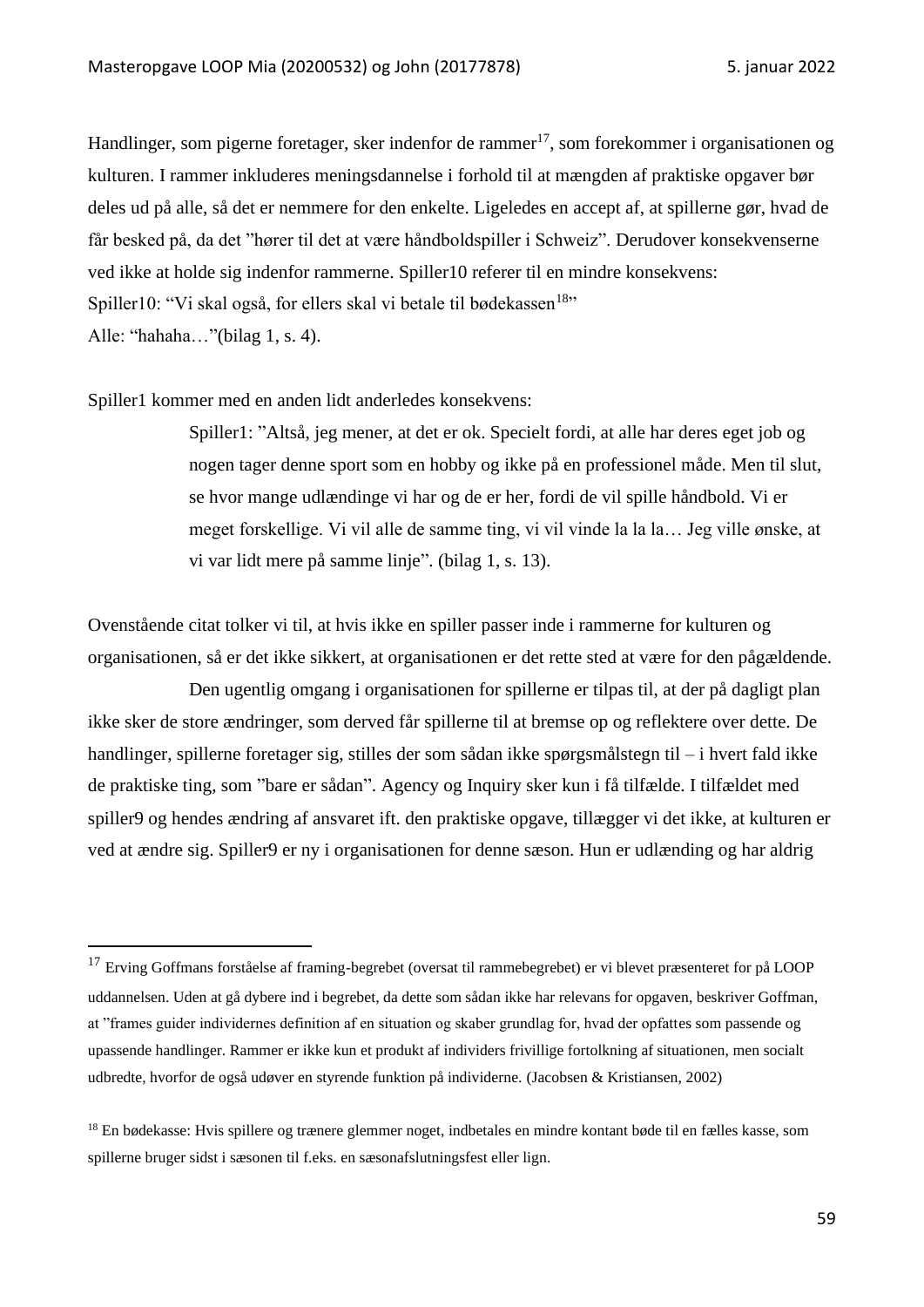tidligere spillet i Schweiz. Hun har tydeligt andre erfaringer med en anderledes kultur og på et senere tidpunkt i fokusgruppeinterviewet undres hun igen:

> Mia: "så I har aldrig gjort det, før han (træneren) kom til klubben?" Næsten alle: "Neej…" Spiller9: "Virkelig…Wow…Jeg tror, at det er noget, jeg har gjort, siden jeg var 5 år gammel…" (bilag 1, s. 8).

I forhold til iquiry i håndboldklubben var dette som tidligere skrevet svært at opspore. Det er som om, at ingen gør noget, som kan få en undring i gang hos individerne i organisationen. Og spillerne gør, det de får at vide, at de skal gøre og "det er fint" (citat: spiller1).

Pigernes handlinger reproducerer fortidens vaner og bliver kulturen. Kulturen ligner derfor stort set en håndboldkultur, som den så ud for ti år siden. Tidsperspektivet er derfor irrelevant i kulturen i organisationen.



# 9.2.2. Folkeskolen.

(Model for kulturen på folkeskolen. Eget design.)

Vores tolkning af kulturen på folkeskolen er vist i overstående cirkulære model. Der er bred enighed hos lærerne om, at den enkelte har råderum og handlefri i hverdagen. Men samtidig forekommer det tydeligt, at der er rammer, som alligevel styrer meget adfærd i organisationen. Rammer på samfundsmæssigt plan, fra lokalsamfundet eller fra organisationen selv:

> Lærer2: Jeg har aldrig nogensinde holdt mine pauser oppe på pinden, og så er jeg jo startet her på skolen på et tidspunkt, hvor tingene så anderledes ud. Hver fredag sad vi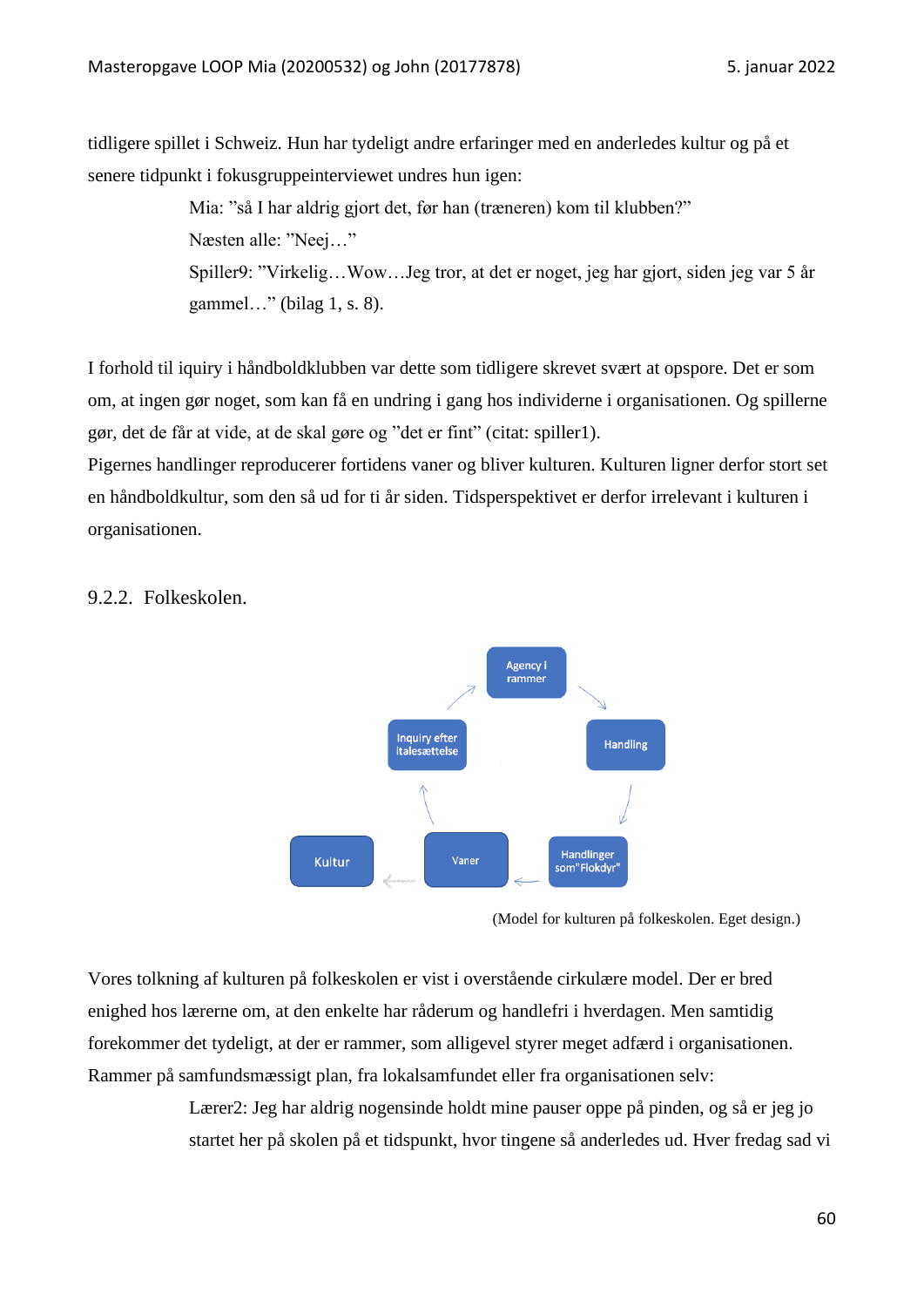klokken 2, eller hvornår man nu havde fri og fik en fredagsøl for eksempel. Om morgenen mødtes vi og fik en kop te og kaffe nede i sofaen, fordi der var vi ikke i det her rigide \*\*\*system.... (bilag 1, s. 17)

Lærer2 er ikke den eneste, der udtrykker, at der er kommet rammer, regler og/eller handlinger, som på godt og ondt har fået lærerne på skolen til at handle, bevidst eller ubevidst. Ubevidst da det virker til, at flertallet handler uden helt at vide, hvorfor situationen er opstået og hvorfor de følger med:

> Lærer4: Vi er jo begyndt at acceptere, at man sidder med madpakken i tastaturet, det er blevet accepteret, og hvad der skal til for at man lokker folk ud og væk, det ved jeg ikke…Det er et produkt af, at man ikke har påtalt det i tide eller… Det kan jeg ikke gøre mig klog på, men det kræver på anden måde en fælles indsats. (bilag 1, s. 22)

"Flokdyrerne" (som lærer4 kalder det biologiske menneske) danner gennem fælles handlinger, vaner:

> Lærer4: …På en eller anden måde kan det, selvom det kan blive små lukkede klubber med deres små regelsæt og så videre, så kan det fungere godt. At man i det daglige, når man er presset på tid, kun skal forholde sig til den håndfuld personer…Men som flokdyr, socialt dyr, stritter det lidt imod den måde, jeg fungerer personligt, og egentlig også professionelt. (bilag 1, s. 26)

Ovenstående citat tolker vi på flere måder. Lærer4 kan godt se det positive i "små lukkede klubber", når rammerne i arbejdet er, som de er. Samtidig er det ikke, sådan som lærer4 personligt og professionelt fungerer bedst og spørgsmålet er, om det så er holdbart i det lange løb. Lærer4 er en ny lærer i organisationen, hun er nyuddannet og har kun været ansat omkring et år på skolen. Hun giver udtryk for, at hun godt kan forstå de kollegaer, som vælger at forbedrede sig på deres arbejdsplads i pauserne, mens de spiser.

Derudover udtrykker Lærer4 også, at "det er blevet til noget kulturelt her på stedet", hvilket er hendes oplevelse som ny lærer på skolen, og den kultur, der er mindre social og med den stiltiende accept af dette, strider imod hende som person, og det som hun står for. Det kan derfor også tolkes til, at lærer4 ikke er tilfreds med handlingerne, selvom hun godt kan forstå bevæggrundene.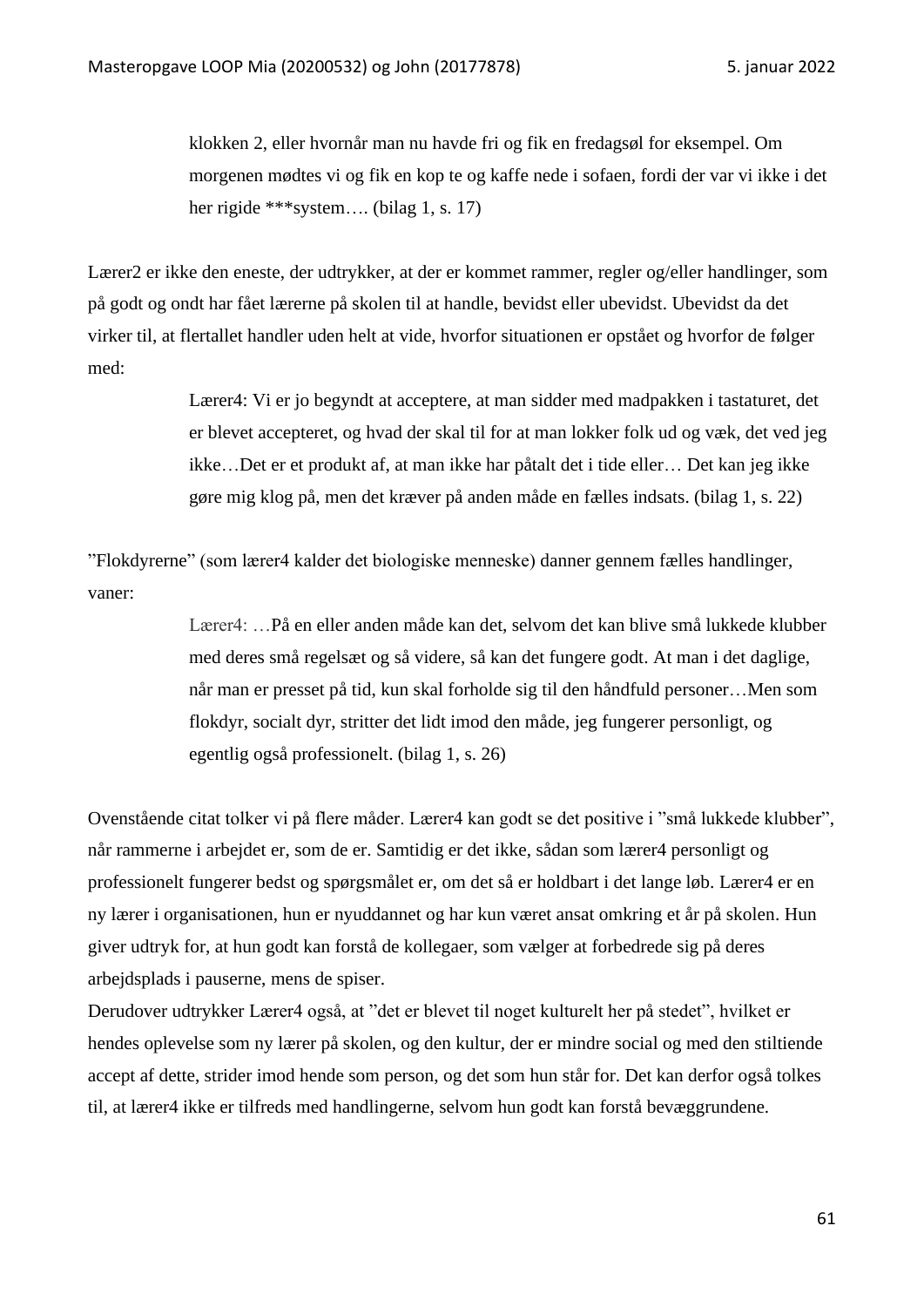Modellen viser, at en situation nu kan gå to veje. Enten forbliver vanerne, og som teorien udtrykker det, bliver denne med tiden kulturel. Den anden vej er at italesætte vanerne og derved få dannet empiri hos individerne i organisationen. Dette skete i vores tilfælde, da vi senere hørte, at blandt andre lærer1 og lærer2 oplever: "at der er nogen, som har taget det til sig og kommer på lærerværelset i pauserne" (bilag 1, s. 15). "…der er sket en ændring til det bedre…" (bilag 1, s. 16). I denne situation ses det, at iquiry resulterer i, at lærerne igen har agency (indenfor rammer) og kan på den baggrund foretage nye handlinger osv. Om alle ændrer tilbage til, hvordan det var, inden Coronapandemien eller inden skolereformen kom, vides ikke. Det er op til den enkeltes refleksioner at konkluderer og erkende, at der er skabt en bevægelse til handling og en løsning er fundet, hvilket kan betyde yderligere ubestemte antagelser, som fører til nye undersøgelser (Dewey, 2007).

Et eller andet sted har vi ikke belæg for at sige, at vaner med tiden bliver til kultur. Eller f.eks. om noget kulturelt ændres blot ved at f.eks. italesættelse af situationen (som vises på modellen ved, at kultur står som en udstikker). I denne proces har vi ikke haft mulighed for direkte praktisk at undersøge om kultur kan ændres over kort tid eller ved italesættelse og en 'tvungen' inquiryproces. Vi kan kun tolke på, at 1. folkeskolen ændrede strukturen under Coronapandemien, og selvom denne over sommeren ikke længere skabte restriktioner for lærerne, kom de ikke automatisk tilbage til lærerværelset i pauserne. Dvs. at tidsperspektivet i en kulturændring ikke er så langvarigt, som teorierne siger. 2. Er ovenstående handling i pauserne et resultat af, at det er blevet noget kulturelt i organisationen, som lærer4 udtrykker. Eller er det blot, som Dewey mente, at når vaner er blevet uelastiske, er det svært at 'tænke ud af boksen'. Desværre kan vi i denne opgave ikke svare på dette. Men som vi tidligere har konkluderet, lægger vi os op af teorien om, at kultur er vaner som med tiden bliver "taget for givet" og bliver noget kulturelt. Derfor ser vores model ud, som den gør. I nedenstående afsnit kommer vi emnet lidt nærmere, når vi belyser den Nordjyske virksomhed og hvordan bl.a. Ledelse1 gennem en periode på 5-6 år, gerne har ville ændre ved kulturen i organisationen (men at dette ikke 100% er sket).

# 9.2.3. Privatejet virksomhed.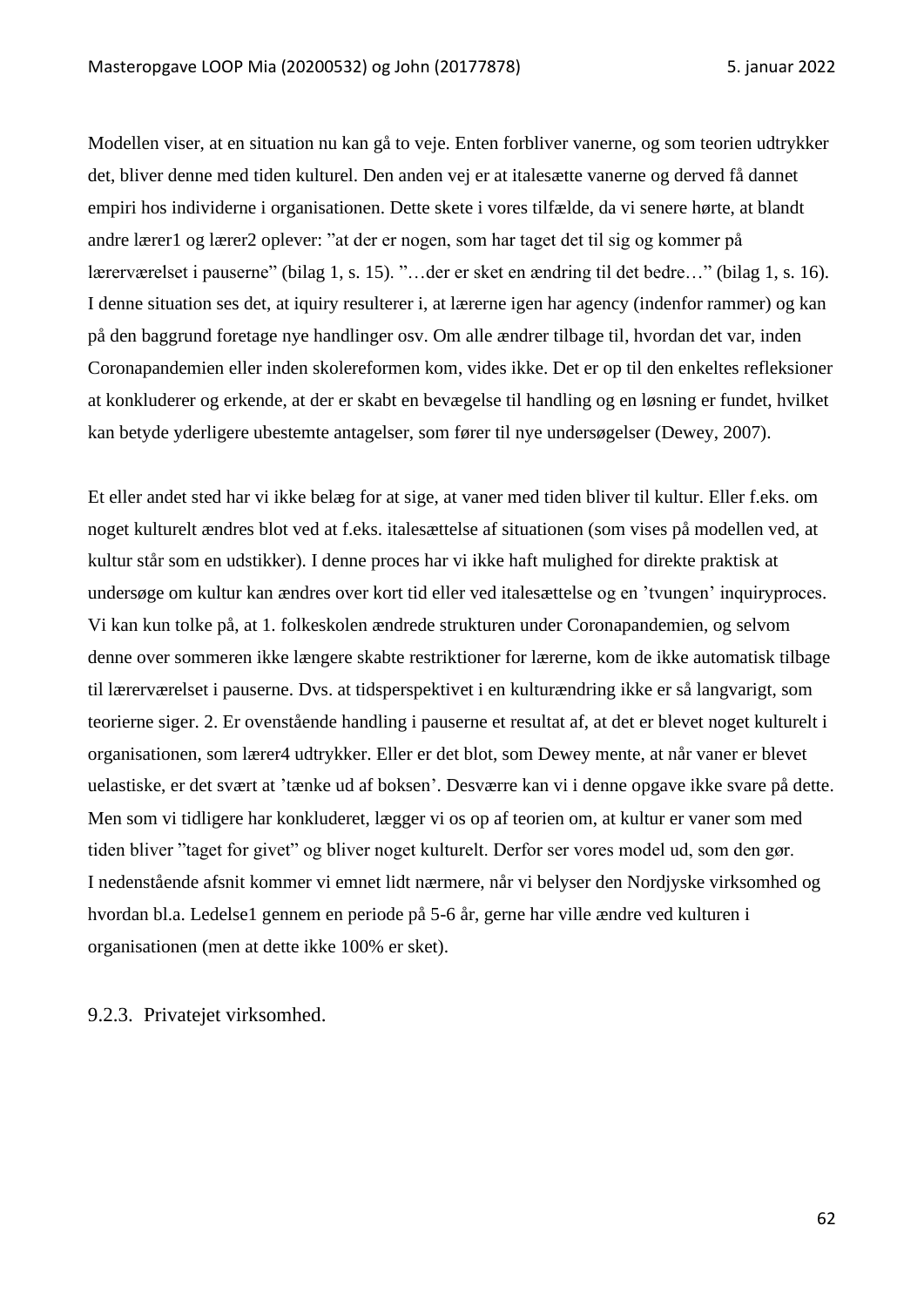

(Model for kultur i den Nordjyske virksomhed. Eget design.)

Kulturen i den Nordjyske virksomhed er en sammensætning af fire elementer, som modellen viser. Ifølge Ledelse1 og Ledelse2 er kulturen bundet på 80% gode vaner og 20% dårlige. Ledelse1 har været chef på stedet i 5-6 år og har valgt at forsøge at ændre på de dårlige 20% ved at give større ansvarsområde til medarbejderne. Det virker til, at organisationen, inden Ledelse1 blev chef, har været præget af en top-down struktur, hvor medarbejderne ofte var bange for "at tage stilling til noget, fordi du blev straffet for det bagefter, hvis det var forkert" Ledelse2 (bilag 1, s. 41). Organisationen er præget af vaner, som bygger på en kultur, som har været i organisationen i mange år:

> Ledelse2: Det synes jeg et eller andet sted ikke, at jeg har tænkt over. Jeg har bare været i det, så på den måde, giver man det nok bare videre… Det er lederen, der har givet det videre, som det er. Og for dem som også har været her i mange år, falder det dem helt naturligt at give det til de nye medarbejdere, at det er, sådan vi gør det her. (bilag 1, s. 45)

På den måde tolker vi, at vanerne i virksomheden på mange måder både påvirker medarbejdernes agency samt handlinger i organisationen, men at både agency og handlinger kan påvirke vanerne. I forhold til kulturen, forsøger Ledelse1 helt generelt at ændre denne. Han ønsker en mere bottom-up struktur, hvor hver medarbejder har mere ansvar og medbestemmelse.

Dog lægger vi mærke til, at Ledelse1 stadig vender ting med de ansatte og sammen med ledergruppen har den overordnede beslutning for processen:

> Ledelse1: …For mig handler det også om, at der sidder to folk, som er sat i spidsen for at køre det her. De skal lære at tage en beslutning med nogle kvalificerede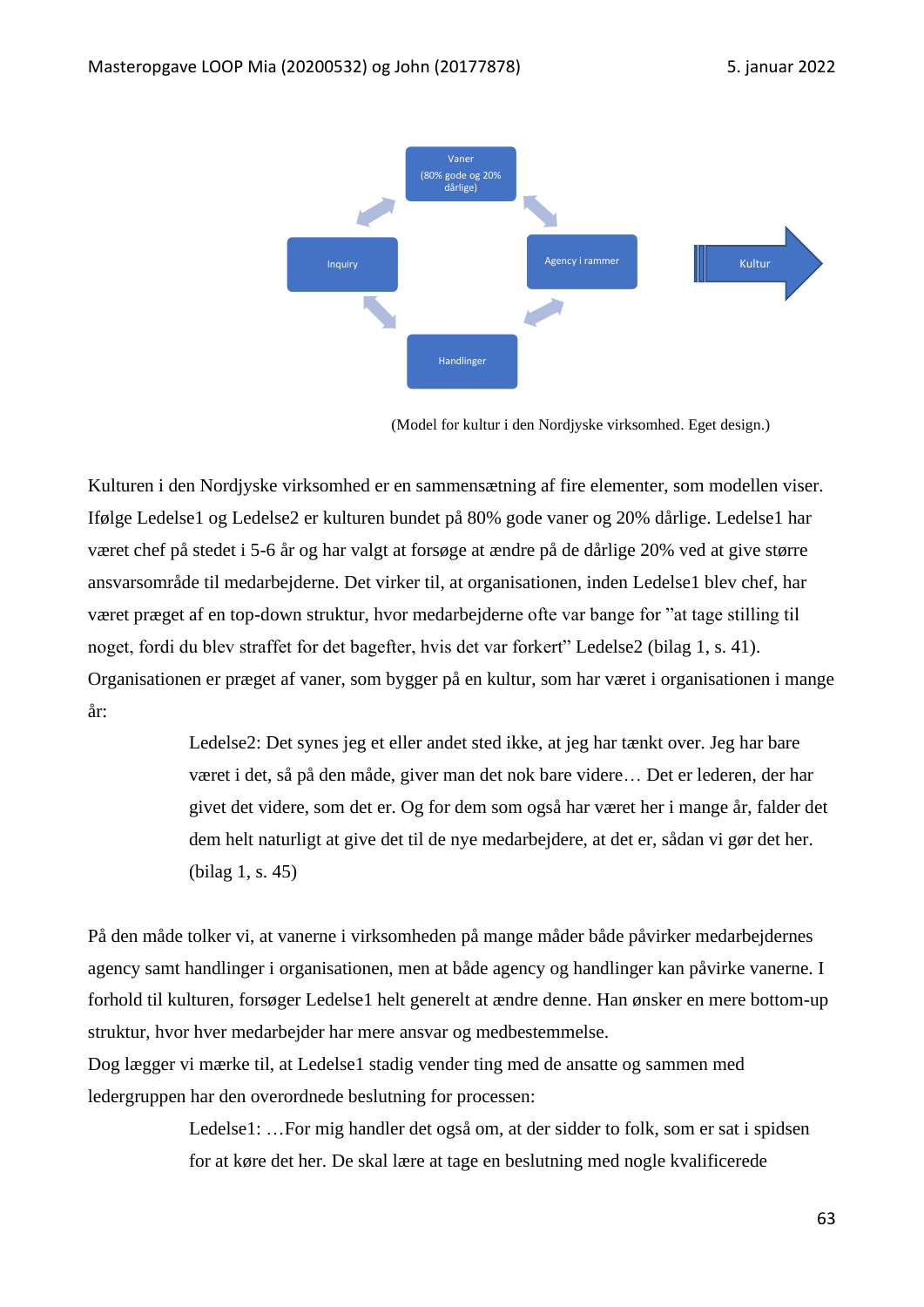overvejelser. De skal ikke komme med et eller andet tyndt grundlag. Altså vi sidder til det her møde i dag, fordi jeg smed dem ud på røv og albuer i sidste uge, fordi det de kom, men det var simpelthen bare ingenting…. (bilag 1, s. 41)

Vi tolker ovenstående citat på to måder. De forsøger i virksomheden at ændre kulturen i forhold til medansvarsområdet. Ledelse1 er bekendt med, at dette ikke bare gøres fra den ene dag til den anden, hvorfor han starter med små ændringer indenfor feltet, i rammer som bruges som stilladser for medarbejderne til at kunne tage en velovervejet beslutning. På den anden side virker Ledelse1 for os heller ikke fuldstændig autentisk i sit forsøg. Ovenstående citater samt nedenstående citat understøtter dette udsagn:

> Ledelse1: Men hvad den tidligere ejer gjorde, han gik jo til den enkelte medarbejder og irettesatte den enkelte... Det gør jeg ikke, fordi det mener jeg, at jeg har ledere til at skal gøre. Det er ikke, fordi jeg er konfliktsky, men jeg skal ikke underminere min egen leder. (bilag 1, s. 44)

For os virker det som om, at Ledelse1 og ledergruppen har gode intentioner i forhold til at give medarbejderne mere medansvar, men samtidig er strukturen i organisationen stadig med en vis form for kontrol, hvilket bl.a. ovenstående citat viser. Derudover har alle i virksomheden fast mødetid, da Ledelse1 selv har oplevet en fleksibel mødetid, som skabte frokostpauser på forskellige tidspunkter. Det forekommer for ham bedre, at "folk stempler ind kl. 06.45, det er der, vi skal være" (citat Ledelse1. bilag 1, s. 46).

I forhold til modellen ses, at pilene er rettet i begge retninger. Handlinger påvirker medarbejdernes agency (i rammer) og det samme omvendt. På positivt og negativt.

I forhold til inquiryprocesser i organisationen, ser vi enkelte. Ledelsen forsøger at ændre de ansattes tankegang, så de ikke hænger fast i gamle rutiner. Når folk bliver gjort opmærksomme på strukturen, sker den refleksive proces, men i de situationer, som vi har observeret og blevet fortalt gennem fokusgruppeinterviewet, bliver handlinger ofte gjort i forhold til vanerne, eller indenfor de rammer som er givet.

Tidsperspektivet i kulturen er svært at konkludere på. Ledelse1 og Ledelse2 giver udtryk for, at kultur ændres ved, at "…når jeg (Ledelse1) kommer ind i organisationen, så bliver der selvfølgelig en eller anden form for ny kultur…"(bilag 1, s. 40), men samtidig "kan det godt være, at man gerne vil op af det der hul, men i nogle tilfælde, så er det nemmere sagt end gjort" (citat Ledelse2, bilag 1,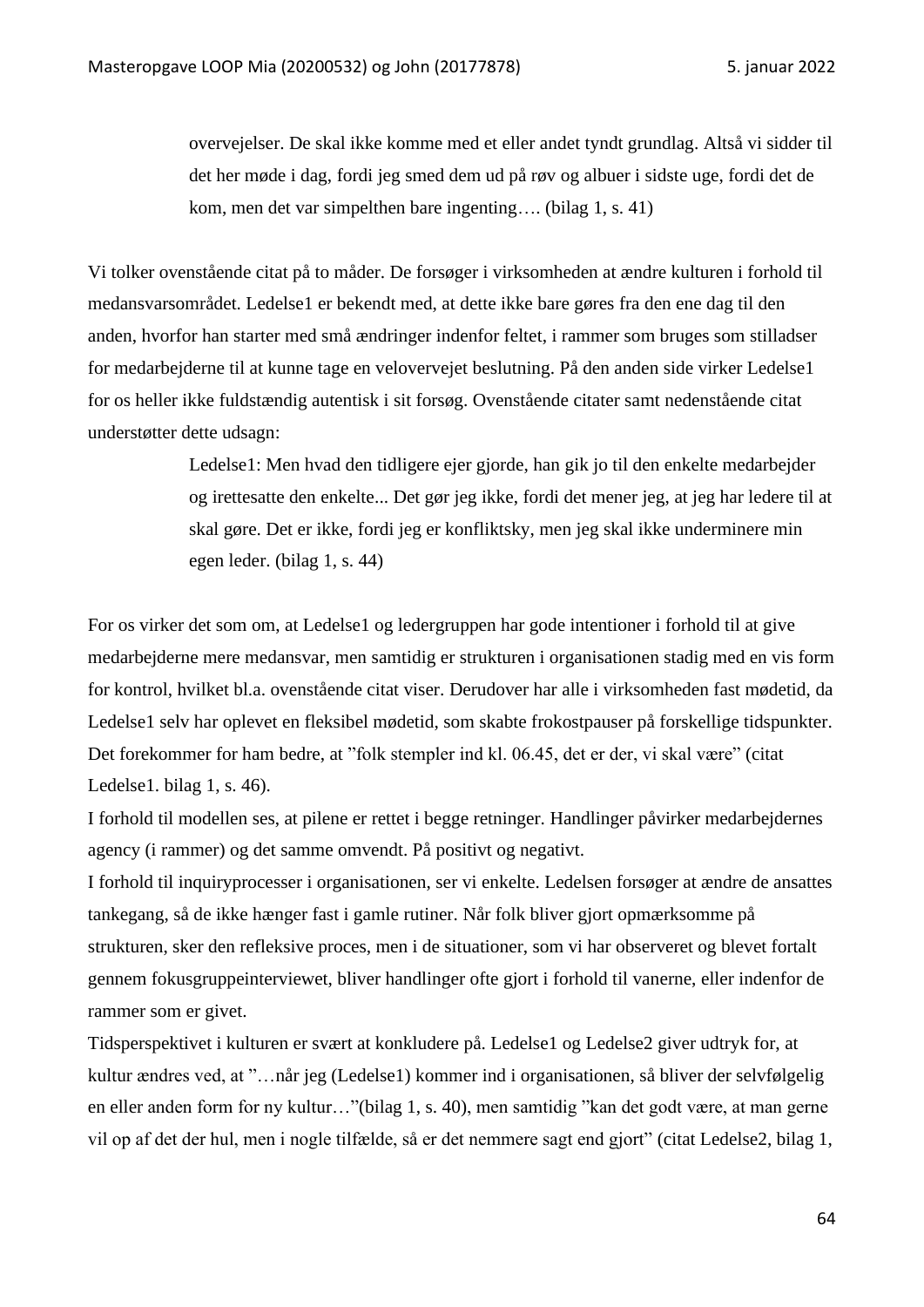s. 40). Det understøttes igen af Ledelse1 som udtaler: "… jeg turde godt, nu bliver jeg lidt modig, men hvis jeg nu valgte at sige, nu vil jeg købe en autocamper og rejse rundt i 2 måneder, uden at være her, det ville køre fint." (bilag 1, s. 50). Man kan undvære næsten hvem som helst i virksomheden, blot de bliver erstattet af en anden person og med den energi, som det kræves for at lykkes. Citatet viser, at kulturen for Ledelse1 (og måske Ledelse2) bærer individerne i organisationen og ikke omvendt. Der vil ifølge Ledelse1 ikke ske noget med kulturen, hvis han tog væk to måneder eller hvis Ledelse2 skulle undværes.

# 10.0. Delkonklusion 2.

I afsnittet samler vi op på hele afsnit 8 og slutter derved også opgavens analyse. Vi sætter spot på begreber som står frem gennem analysen, som i sidste ende vil danne udgangspunktet for vores forståelse af kultur som fænomen.

I analysen af de tre organisationer springer især to ting frem. Dette værende rammernes betydning for kulturens fremmende elementer og begrænsninger, samt de inquiry situationer, som forekommer i organisationerne.

I alle tre organisationer bliver rammer nævnt som en sideløbende faktor, som især begrænser individerne i deres arbejde og socialliv. I håndboldklubben er rammerne primært i forhold til normativitet i håndboldmiljøet samt forventningsrammer i forhold til, at du skal agere og opføre dig på en bestemt måde for 'at passe ind' i kulturen. I folkeskolen er rammerne udtrykt mere i forhold til regler og procedurer, som kommer fra samfundet, lokalområdet eller organisationen. Regler som ændrer på vaner, og derfor skaber debatter. I den Nordjyske virksomhed er rammerne besluttet af Ledelse1 og ledergruppen og begår sig primært på værdier, som medarbejderne bør have i forhold til deres arbejde. Ingen i organisationerne udtrykker frustrationer over de fysiske rammer (jf. nutidens organisationskulturteorier, som beskriver artefakters betydning for kulturen). Måske udgør de fysiske rammer en form for matrice, hvorigennem det er meningsfuldt for individerne og de derfor ikke tager stilling til dette? Eller måske passer de fysiske rammer netop til organisationens kultur?

I alle organisationer står det frem, at agency enten står i forbindelse med de psykologiske rammer eller nærmest ikke forekommer. Agency er altså ikke en dybdeliggende antagelse, som definerer kulturen i organisationerne. En dynamisk performativ kulturforståelse i en foranderlig verden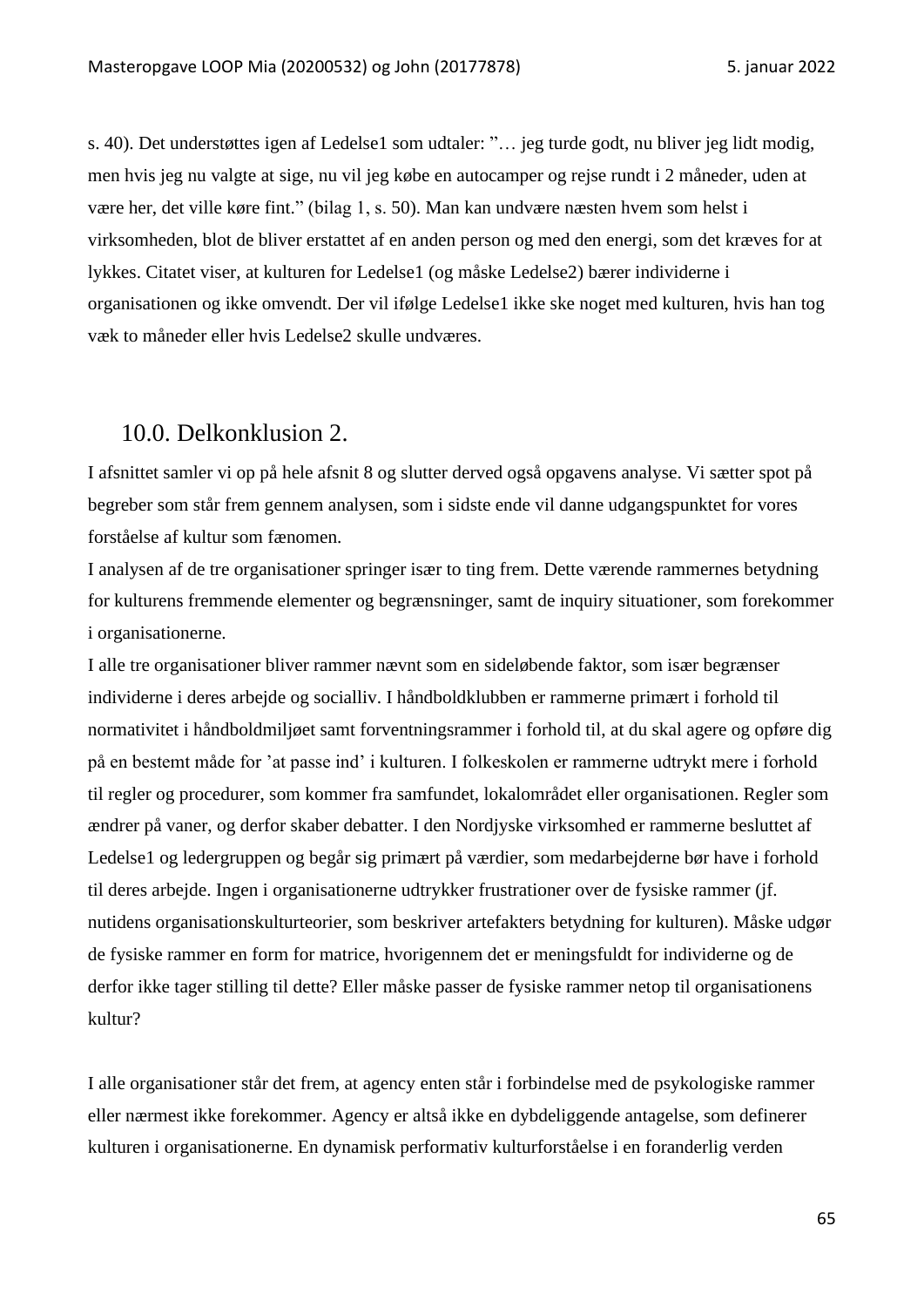kræver, at der forekommer agency i organisationen, hvorfor vi mener, at netop dette begreb skal fremmes og stimuleres. Uden agency som grundlæggende antagelse i organisationen, har inquiry processer, ifølge os, ligeledes sværere ved at foregå. Dewey advarer os om, at det i praksis ikke altid starter med et meningsfuldt spørgsmål. Faktisk opstår spørgsmål selv af refleksion og handling, samt i dialog med andre (Dewey, 2007). Derfor er det vigtigt, at lærerne spiser sammen på lærerværelset, så dialog kan foregå og derfor har det betydning, at spillerne i håndboldklubben bader sammen efter kampe, så de kan tale sammen.

Muligheden for læring i eks. dialog med andre kræves for at en undersøgelse omsætter nysgerrighed til handling. Efterhånden som information begynder at give mening, skaber individet ny viden og påtager sig nye opgaver, tanker og ideer. Gennem dialog bliver viden til en social virkelighed og refleksionen, der forekommer, skaber konklusioner og løsninger, som igen kan overvejes og undersøges (Dewey, 2007). Et kreativt element i en organisation, som vi er sikrer på en leder eller en ledergruppe ikke selvstændigt kan dække og derfor må hele organisationen byde ind. Uden agency i en organisation, mindskes muligheden for inquiry og derved mulighederne for input, der kan gavne det enkelte individ og organisationens overlevelse, udvikling osv., hvilket igen kan påvirke muligheden for at udvikle ny kultur i organisationen.

Tidsperspektivet i kulturdannelse eller kulturændringer er vi desværre ikke blevet meget klogere på i analysen. Vi ser kultur ændret over kort tid f.eks. for lærerne på lærerværelset under Coronarestriktioner. Dette kan dog ikke fuldt konkluderes som noget kulturelt, men lærerne fortæller dog, at handlingen ikke er ændret tilbage, selvom restriktionerne over sommeren ikke længere styrede adfærden. Vi hører om en relativ hurtig forandring af kulturen i den Nordjyske virksomhed. De har formået at ændre en del på kulturen i løbet af 5-6 år. Samtidig hører vi også, at kultur ikke er noget, vi bare ændre, selvom intentionerne er der, og virksomheden reagerer stadig på en bestemt måde grundet den kultur, som har været i organisationen i mange år.

Det står dog klart for os, at handlinger (verbum) på et eller andet tidspunkt har været katalysatoren for kulturen i alle organisationerne. I alle tre organisationer henviser de til, at handlinger er foretaget af ledere eller personer, der betragtes vigtige for kulturen f.eks. anførerne på håndboldholdet. Det samme gør organisationskulturteorien. Vi stiller os dog stadig skeptiske overfor dette udsagn, da vi også mener, at det hænger sammen med størrelsen af f.eks. agency i organisationen. For os er det klart, hvorfor tidligere kulturorganisationsteorier mener, at det er ledere, som kan ændre kulturen i organisationen, men i et postmoderne samfund er det anderledes.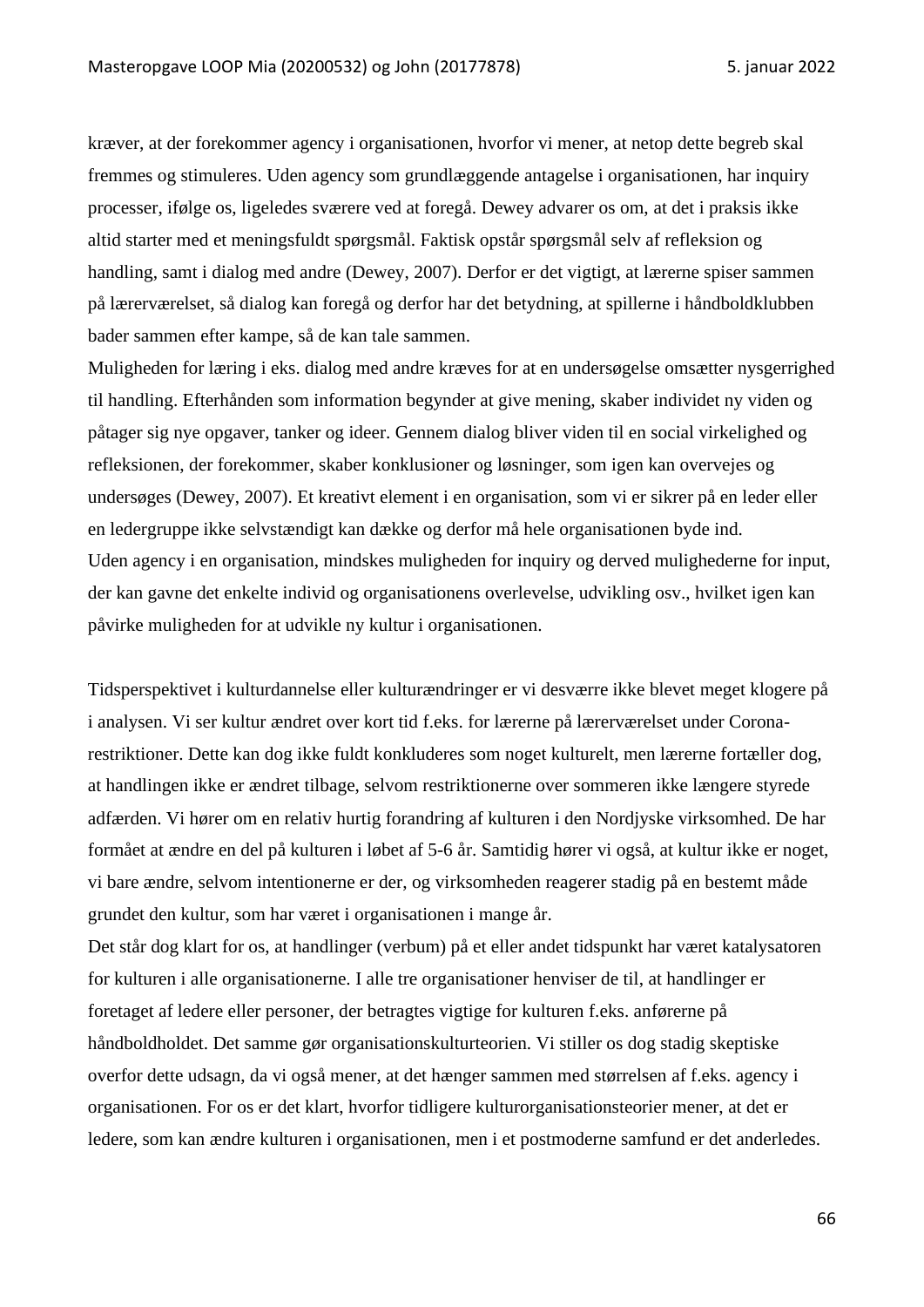På folkeskolen, ser vi, at der i organisationen er bred enighed om, at ændringer starter hos de enkelte individer. Der ser vi også noget mere agency i forhold til de andre to organisationer. Vi kan desværre ikke komme med et entydigt svar, da dette ikke er undersøgt i praksis, men vi har dannet hypotesen om, at kulturen vil kunne ændres af alle individer i organisationen. Vi kommer senere med et bud på, hvordan dette kan ske.

Vi står tilbage med et åben spørgsmål angående tidsperspektivet i en kulturel proces. Vi kan ikke lade være med at tænke på, om noget i en organisation bliver benævnt kulturelt, fordi den enkelte i organisationen ikke har en oplevelse af at kunne stille nysgerrige spørgsmål eller undres om kulturen. Derved forekommer inquiry ikke, hvilket kræves for at ændre denne vane eller grundlæggende antagelse. Den lader vi ligge.

Så hvor står vi i forhold til resten af opgaven og vores udarbejdelse af en ny kulturmodel. Agency er for os en nødvendighed i organisationer i et postmoderne samfund. Agency indenfor rammer, da vi accepterer, at konteksten har en primær opgave i inquiryprocessen. Rammer er derfor et spændende forskningspunkt i videre kulturforskning. Hvilke rammer fremmer agency hos individet? I eks. dialog kan en inquiryproces også ske. Så er dialogiske forum nok til at starte inquiryprocesser i en organisation eller vil der blot ske som tilfældet i fokusinterviewet med håndboldspillerne, at accepten af den nuværende kultur skygger for evt. undring og efterfølgende inquiry?

Som vi kom ind på i indledningen, forandrede organisationer sig i løbet af Coronapandemien. I organisationerne har vi hørt eksempler på ændringer, som er sket i løbet af kort tid. I håndboldklubben har træneren inkluderet råb i omklædningsrummet, som spillerne ikke tidligere har gjort. De mener dog ikke, at denne handling forbliver i klubben efter skift af træner. Dvs. at det ikke er blevet en del af kulturen. Vi hæfter os ved, at spillerne her og på andre tidspunkter ikke tager stilling til og reflekterer over, om det faktisk er en god ide, som skal bringes med videre. De gør blot, hvad de får besked på. Hvis selve den grundlæggende antagelse ændrede sig og tillod agency som en kulturel forståelse, blev denne situation måske opfattet anderledes.

Hvad skal der til for at ændre den grundlæggende antagelse om eks. agency. En handling, som spiller9 pludselig gør, som er anderledes end hvad vanen dikterer og hvis dette opfanges af andre spillere, ændres opfattelsen måske på denne vane? Som derved kan danne "ringe i vandet". Tidsperspektivet bliver også her en faktor. En handling kan ændre en organisation hurtigt, hvis flertallet reflekterer over den og bakker op om handlingen, så en eller anden form for konsensus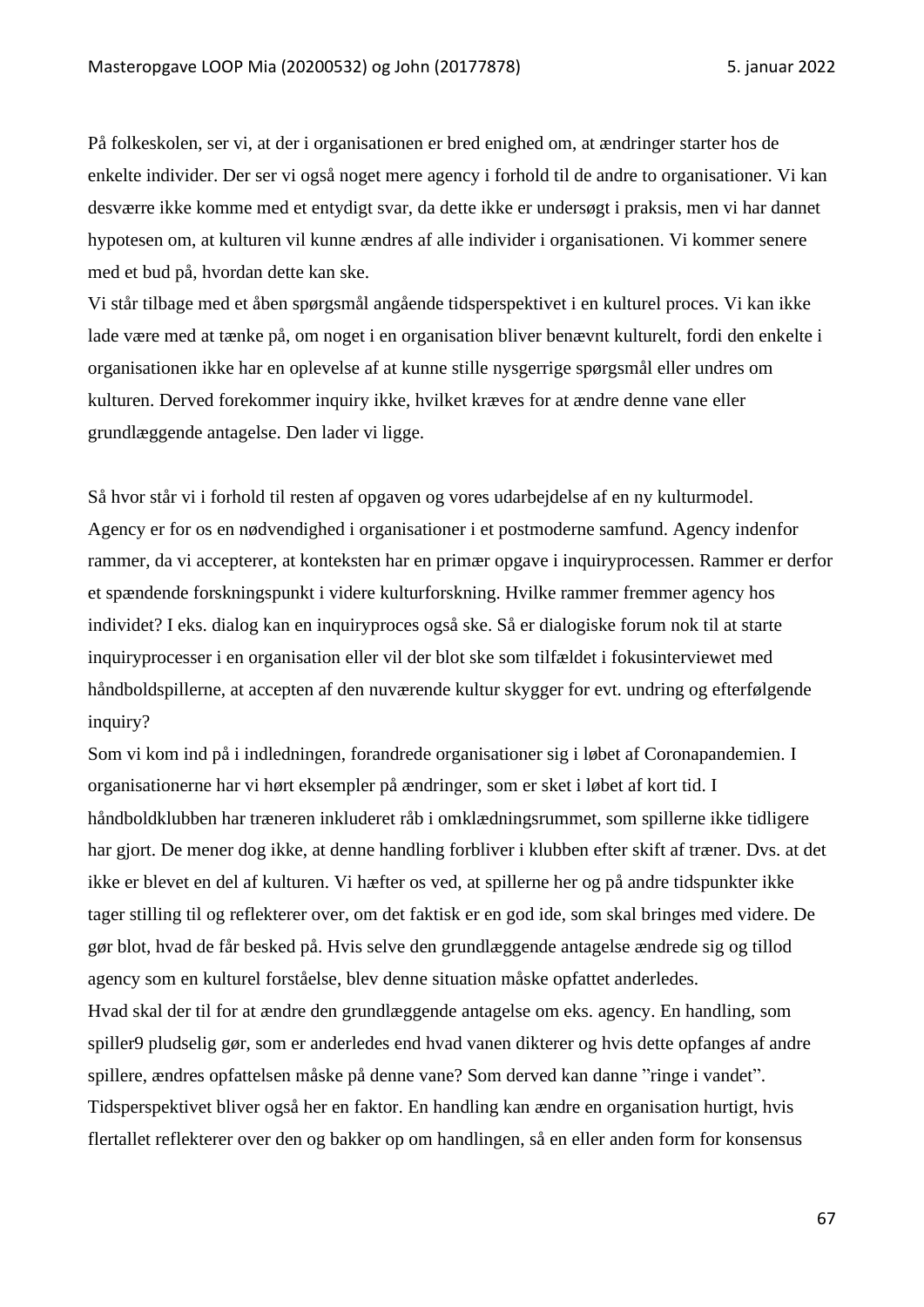eller emergent adfærd forekommer. Hvis dette gøres igen og igen og igen uden ændring, så det til sidst bliver en vane i miljøet og måske bliver kulturel.

# Kapitel 4.

Kapitlet er det afsluttende kapitel for opgaven og indeholder derfor bl.a. en afklaring af opgavens problemformulering.

# 11.0. En ny kulturmodel påbegyndes.

# 11.1. Præsentation af kapitel.

I første afsnit i kapitlet præsenteres læseren for en ny kulturmodel. Vores bud på en pragmatisk dynamisk performativ kulturmodel, som er præcis forklaret efterfølgende. Modellen diskuteres i afsnit 12 og læseren får i afsnittet ligeledes indsigt i en diskussion om metodiske valg. Efterfølgende konkluderer vi på kapitel 4 i afsnit 13, "Delkonklusion 3", hvorefter vi kommer med en kort og præcis konklusion på hele opgaven i afsnit 14. Kapitlet afsluttes med en perspektivering til forskningsveje, som kan understøtte de overvejelser, vi har kunne se og/eller ikke har kunne opfylde i denne forskning. Afsnit 15 er derfor sidste afsnit for opgaven.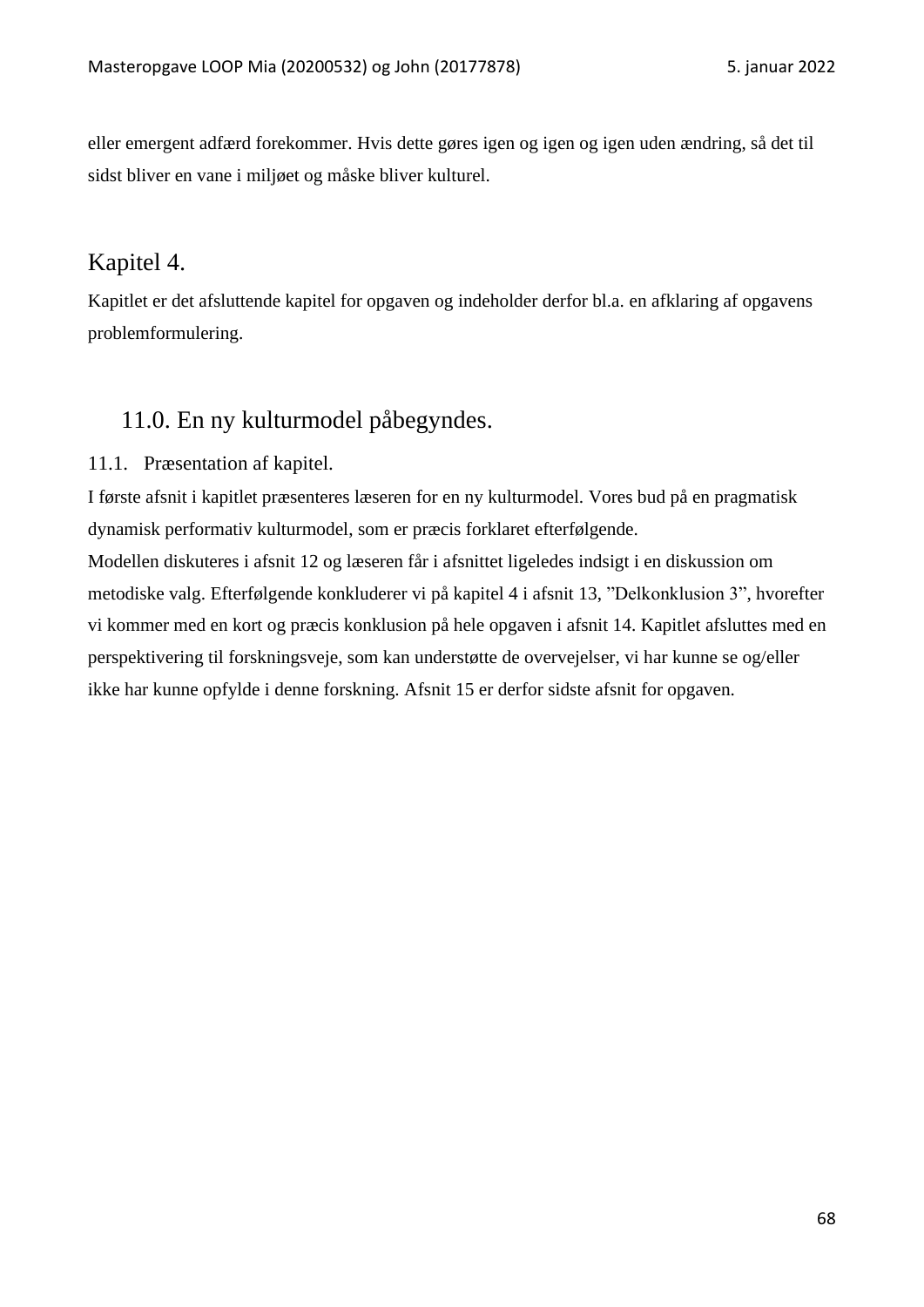# 11.2. Culture as practice model.



<sup>(</sup>Holst & Andersson, 2022).

Modellen er tænkt som et konceptuelt værktøj, idet den viser de relevante byggesten i processen uden i detaljer at specificere de typer af relationer mellem og i disse byggesten. Ej heller vises i modellen påstande om mulige indflydelsesmekanismer.

Modellen starter øverst med felterne "Agency" og "Rammer". Dissee begreber befinder sig øverst i modellen og står alene, da begreberne er nødvendige at tage stilling til, hvis den resterende proces skal lykkes.

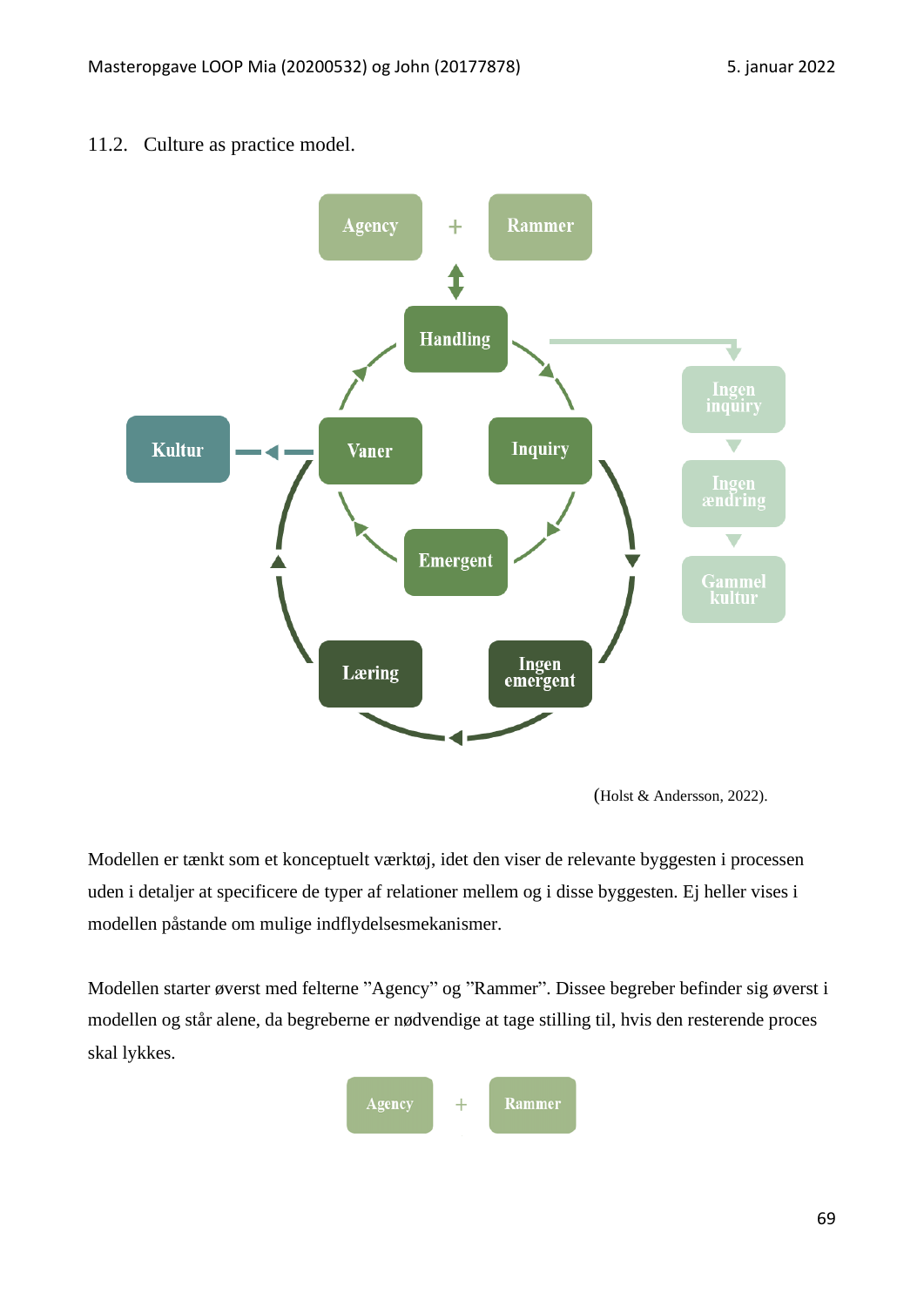Agency er en stor størrelse på alle niveauer, da agency både skal forekomme fysisk, men også accepteres filosofisk i organisationen. Vi ser Agency som en forudsætning for, at en organisation kan følge med i en postmoderne tid med forandringer i centrum.

Rammer har samme indflydelse på en kultur. Disse er skabt på forskellige eller flere niveauer. I forhold til f.eks. kreativitet kan rammer både være begrænsende, men for nogle også lettere at være kreativ indenfor. I forhold til den videre inquiryproces er rammer vigtige at forholde sig til, da der behøves en eller anden form for support i rammer, så processen foreløber med den rette indsigt. Derfor har vi rammer sammen med agency øverst i modellen, da disse burde bevidstgøres og tages stilling til, inden der arbejdes med problemstillingen.

I modellen er der "+" mellem de to begreber. Dette betyder, at begreberne bør overvejes som to adskilte begreber, men at de tilsammen udgør summen af muligheder for at gennemgå den efterfølgende proces i modellen. En organisation som f.eks. folkeskolen har individerne stor mulighed for agency, men har en del rammer at forholde sig til. Dette udgør sammenlagt en middel mulighed for individet for at kunne handle. I håndboldklubben har spillerne meget lidt agency og ligeledes en del rammer, hvorfor spillernes mulighed for at handle er lille.

I modellen indgår efterfølgende den cirkulære proces med: "Handling", "Inquiry", "Emergens" og "Vaner".



Noget kulturelt starter med en handling. I en organisation, hvor der findes agency og hvor rammer er bevidste for et hvert individ i organisationen, vil en handling kunne foretages af alle individer. Denne handling vil blive udsat for en inquiry proces af de resterende individer i organisationen, som snævrer tolkningsfeltet ind, og hvis den ender i en emergent helhed, vil der være potentiale for, at denne kan blive en vane i organisationen.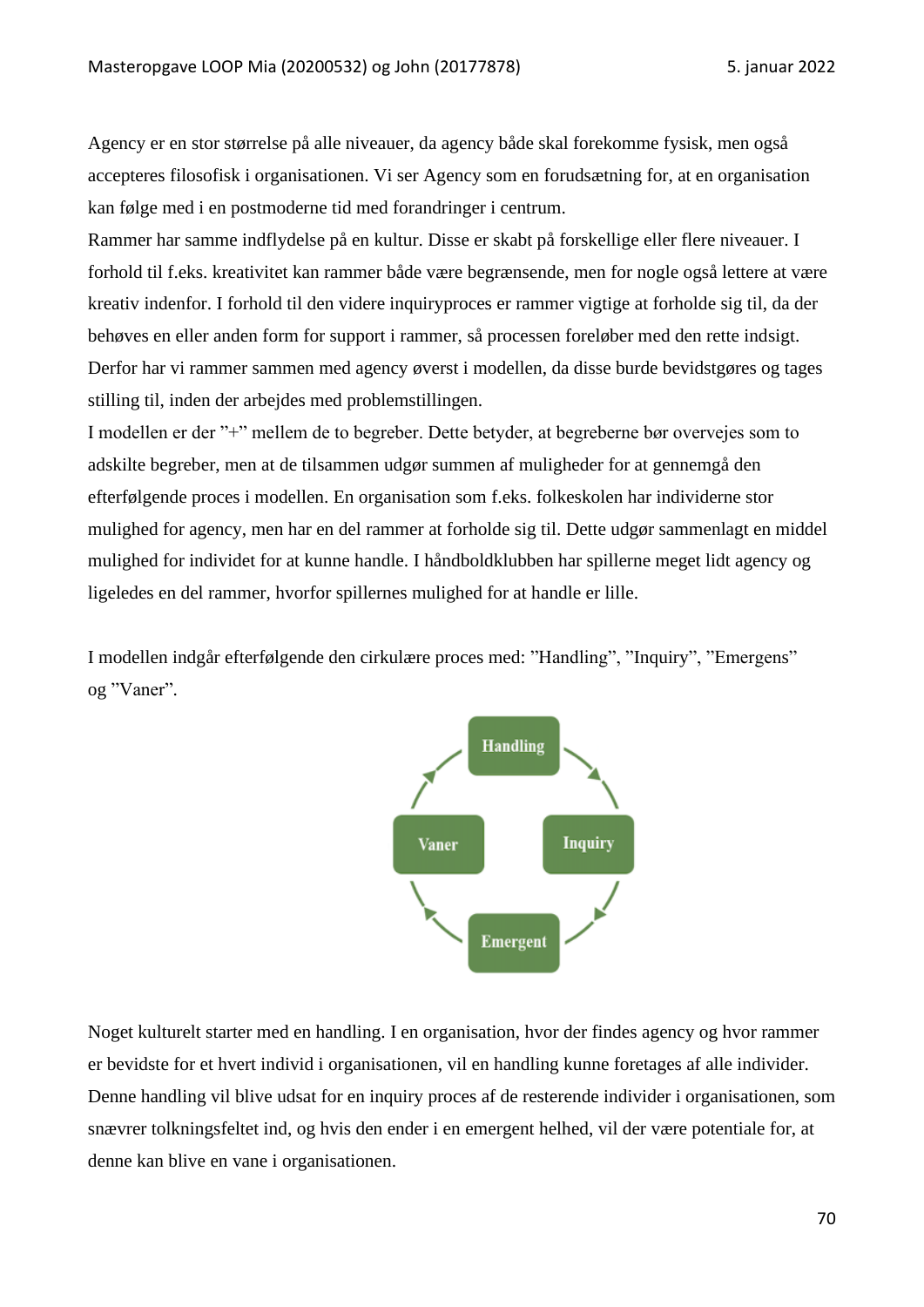Begrebet emergent er inddraget og dækker vores analysepunkt "Flokdyr". I et pragmatisk sigte inkluderer vi ikke "flokdyr" i vores model. Dette har for os en negativ klang om en ubevidst egenskab, hvor individet blot følger flokken. Men for at en handling skal blive vane i en organisation, må den i fællesskabet opnå en eller anden form for konsensus blandt individerne i organisationen. Hatch henviser bl.a. til Herskovits som udtrykte: "The larger the number of persons who react to a given situation in similar – not identical – ways, the wider the effectiveness of pattern over the society where it is found. Consensus of cultural behavior is thus but another expression of cultural variation. A culture, considered in this way, becomes an aggregate of differing individual patterns" (Hatch, 2004, s. 197).

Andre individers adfærd vil have effekt på eget liv. Konsekvensen for at undlade at acceptere en ny emergent 'kode'<sup>19</sup>, kan være af forskellig art. Det kan resultere i, at et individ går glip af noget, i andre tilfælde kan konsekvenserne være mere alvorlige. Et emergent kodningssystem omfatter kravet om, at alle individer accepterer og overholder et system og at de, der undlader at gøre det, bliver straffet. Derfor, for enten at skabe eller ændre en emergent kode, må individet på en eller anden måde påvirke andre til at adoptere den. I nogle tilfælde med tvang (overtalelse, forhandling og kompromis), andre er måske i stand til på forhånd at blive enige (evt. gennem meningsdannelse). Fordi emergent koder skabes gennem interaktioner mellem flere individer, findes der ingen a priori garanti for, at de vil producere adfærd, der vil gavne individet. Når koder genereres eksternt, kan intet individ være sikker på, at resultaterne vil være gavnlige for individet, endda at de ikke kan være direkte skadelige.

Grundprincippet i emergent bliver derfor læring og erkendelse af potentiel ikke-viden. Kompleksiteten i dette er, at valg altid kan være anderledes og en anden form for iagttagelse muliggør andre vidensformer. Vi læner os op ad Kevin Mihatas definition af emergent: "den proces, hvorved interaktive lokale processer ligger til grund for dannelsen af nye mønstre eller strukturer på det globale niveau. Denne struktur eller dette mønster kan ikke forstås eller forudsiges alene på grundlag af de enkelte komponenters adfærd eller egenskaber" (Senger, 2013). En handling der bliver udsat for inquiry af individerne i organisationen men efterfølgende ikke opnår emergent er skildret i modellen ved et større loop:

<sup>&</sup>lt;sup>19</sup> Emergent kode:(Chase, 2006). Mennesker er inkluderet i kodninger, som ikke kan forstås på individniveau alene. F.eks. et trafiklys. En konvention, som disse er baseret på, fungerer kun, hvis alle forstår og accepterer det. Trafiksignaler kan kun forstås på emergent niveau.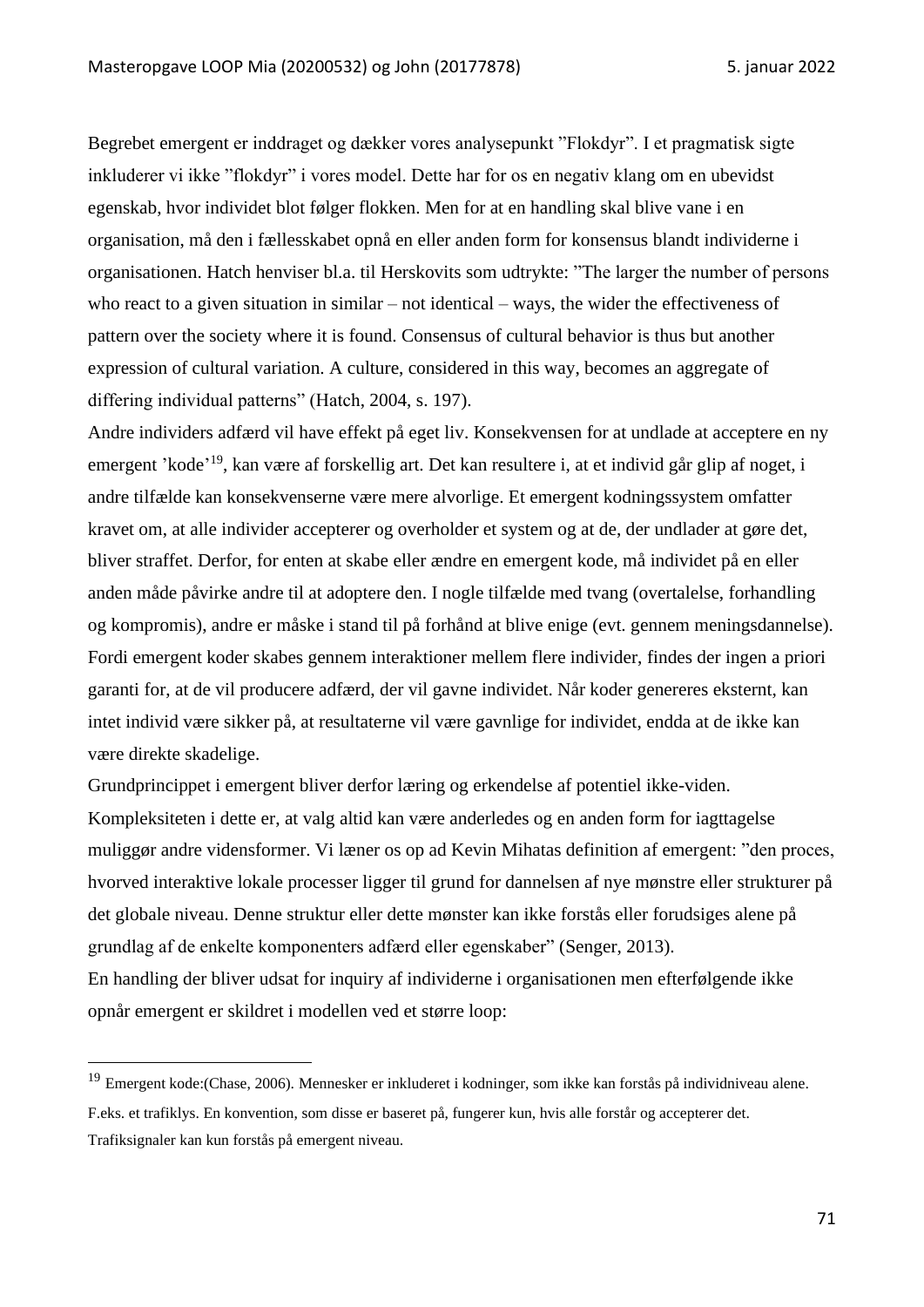

Processen viser en længere vej, hvorfor tidsperspektivet ligeledes er længerevarende. I inquiryprocessen, vil der hos individerne, opnås læring eller erkendelse af, at handlingen ikke vil bringe individet eller organisationen noget nyttigt, hvorfor de vælger at fortsætte i tidligere vaner og derved ikke skabe kulturel forandring. Processen er længerevarende, da den i organisationen ikke skaber en ændring for organisationskulturen, men til gengæld skabes læring for individerne.

En handling, der ikke bliver udsat for en inquiryproces mellem individerne, er skildret nedenfor. Handlingen bliver af individerne forkastet, og organisationen vil fortsætte som tidligere. Dette skaber derved ingen kulturændring og ej heller nogen form for læring for individerne.



Handlinger (nye som faste) bliver af individerne i organisationen gentaget igen og igen og bliver med tiden vane. Denne vane vil være genstand for, at en ny handling kan foretages af et individ og igen gennemgå inquiry. Det primære i modellen er cirkulær, da vi forestiller os en organisation, der med agency (i bevidste rammer) hos individerne vil bremse op og reflekterer over handlinger og vaner, foretage nye handlinger i konteksten og konstant inddrage disse i en inquiry proces.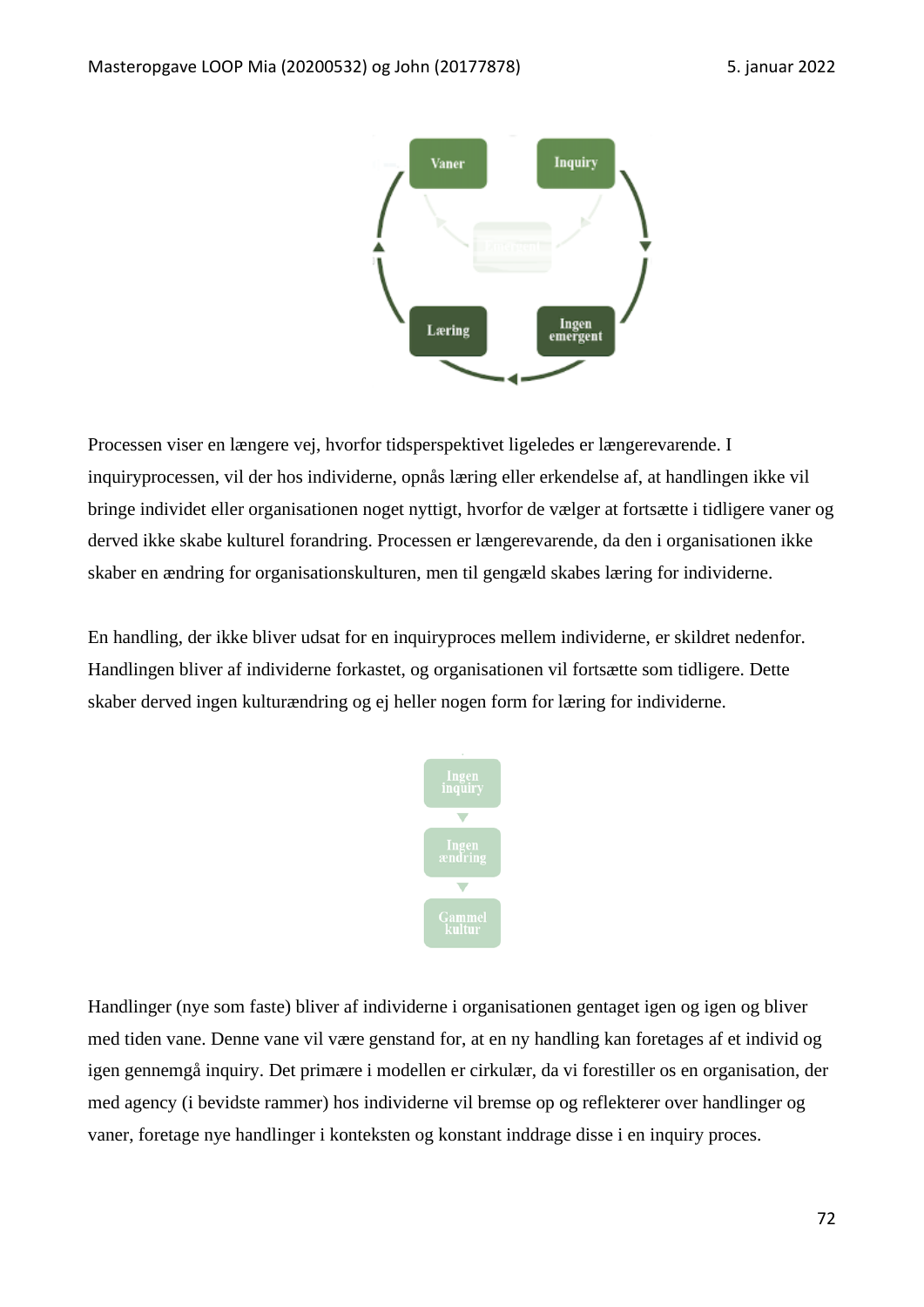Som vi var inde på tidigere, vil en vane, som ikke udsættes for nye handlinger og/eller inquiry, ende i grundlæggende antagelser i organisationen og derved noget kulturelt. Dette er i modellen vist som følgende:



Hele processen, fra en handling som kan fortolkes frit af individer på vidt forskellige måde, hvorefter den gennemgår en inquiry og ender i kultur eller forsætter i nye handlingskatalyserende processer, viser ligeledes, at tidsperspektivet i kulturdannelse eller kulturændringer er en faktor. Kultur er vaner som ved refleksion og handlinger kan ændres. Hvor hurtigt denne ændring kan forekomme står stadig ikke sikkert. Modellen viser ved det lille loop, at en handling fra et individ i en organisation kan være katalysator for en kulturændring, hvis individerne forholder sig til denne og tager den til sig. Det forestiller vi os, kan forekomme hurtigt, uden at kunne sige det med sikkerhed. Corona har vist os, at et samfund kan forandre sig hurtigt og at denne forandring efter halvandet år stadig er eksisterende, trods der over sommeren har været mulighed for "at spise samlet på læreværelset" eller "at bade sammen efter en kamp". I organisationer må en forandring derfor kunne foregå relativt hurtigt – de er trods alt ofte mindre end hele samfund.

Vi har skabt en model, som vi håber læseren har forstået, og måske vil overtage til viderebrug. Hvis dette er tilfældet, har læseren ved den handling forvandlet vores handling til en emergent kode. Det er ikke nødvendigt, at læseren er enig med os, for at dette er tilfældet. Det kan blot være det faktum, at modellen fungerer.

I diskussionsafsnittet nedenfor beskrives bl.a. vores overvejelser i forhold til, hvis vi skulle gå til et forskningsprojekt igen med ovenstående model som baggrund for empiriinsamlingen.

## 12.0. Diskussion.

Afsnittet indeholder 2 afsnit. Først diskuteres vores model op imod organisationskulturteorien og empirien. Efterfølgende diskuteres metode og metodevalg.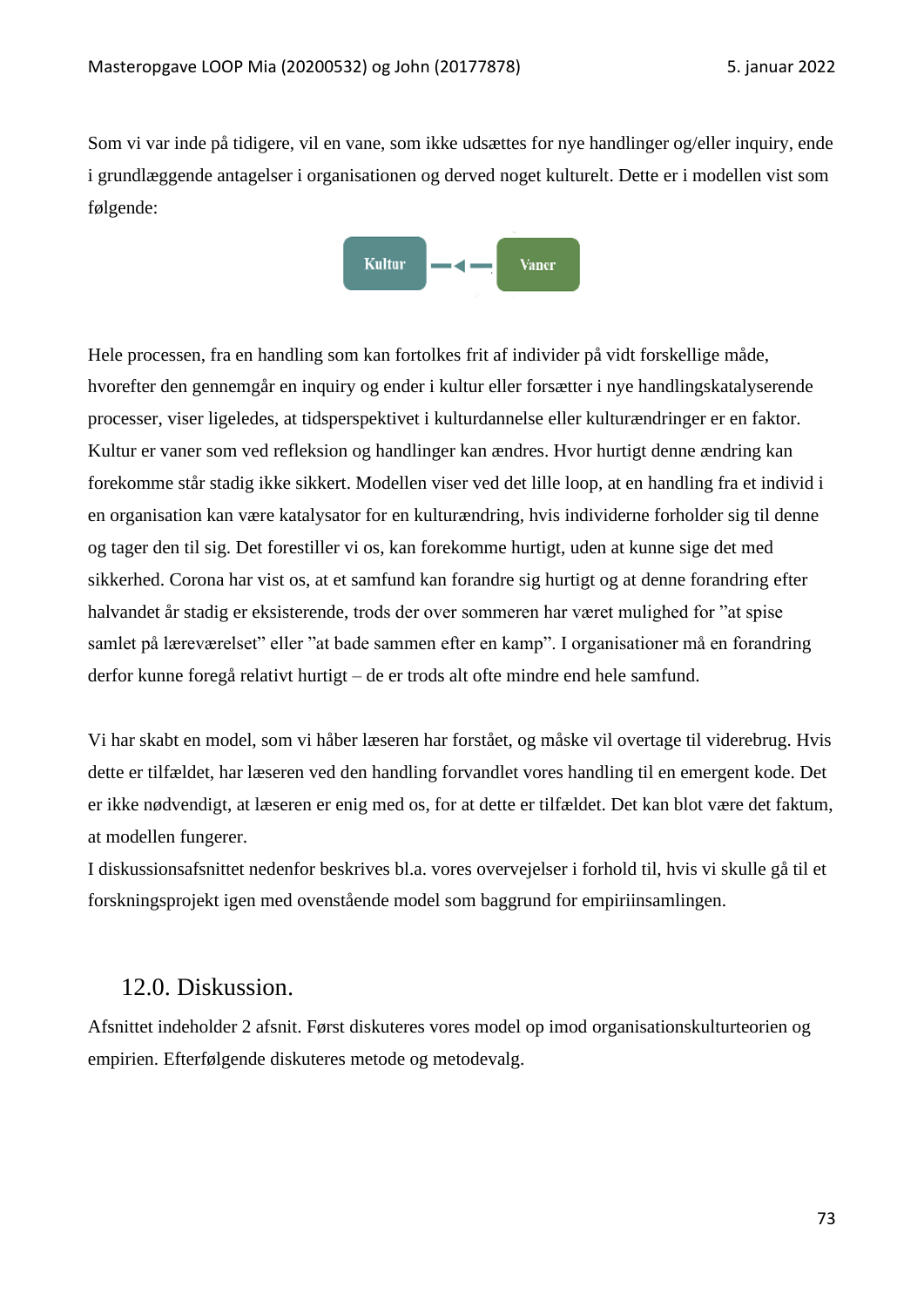#### 12.1. Teoretiske refleksioner.

Det store spørgsmål vi stiller os er, om vi er kommet nærmere en mere tidssvarende definition af kultur som begreb. Lægger vi os op af teorierne og de utallige definitioner, som allerede findes eller tillader vi os at komme med yderligere en definition?

I denne proces har vi vævet frem og tilbage i forhold til teoriernes syn på, at kultur er et stabilt fænomen, som guider individerne i f.eks. en organisation. Om vi kan tillade os at sige, at kultur er en stabil konstruktion eller ej, ligger der i dette, at vi ser, at kultur kan ændre sig forholdsvis hurtigt. Som beskrevet ovenfor i vores model, kan en handling hos et individ resulteret i en vane i organisationen og evt. kultur. I dette bør der dog undersøges, hvor lang tid en handling kræver gentagelse, før denne bliver en vane i organisationen. Dette har vi ikke et svar på her, hvorfor vi heller ikke kan svare på, hvad der præcis menes, når vi omtaler en forandringsperiode værende "relativ hurtig".

Samtidig står det os klart, at vi også i vores model har agency og rammer stående som begreber i fokus og som udgangspunkt for, at en kulturforandringsproces kan foregå. Der er altså noget overliggende, en kulturel forståelse måske, som indbefatter, at alle individer i organisationen har en grundlæggende antagelse om, at agency er mulig i organisationen, hvor rammerne er tydelige. Set i forhold til de tre organisationer fra empirien, ser vi, at den grundlæggende antagelse om eks. agency på folkeskolen er godt udbredt, i håndboldklubben findes den nærmest ikke og hos den Nordjyske virksomhed forsøger de at skabe mere agency i organisationen. Ledelse1 kalder selv dette for en kulturforandring, der er ved at ske.

Så vi er todelte i vores opfattelse af kulturens stabile element. At kultur er en grundlæggende antagelse, er vi så vidt mulig enige med, men at denne er fast og svær foranderlig, godtager vi ikke. I f.eks. den Nordjyske virksomhed siger de, at de har forsøgt at lave en kulturændring i de 5-6 år, hvor Ledelse1 har været chef. Der er sket en forandring, men forandringen er stadig ikke fuldbyrdet. Vi ser, at Ledelse1 forsøger at give medarbejderne mere ansvar, men samtidig ser vi også, at han stadig er chef for en organisation, hvor han har ledere, som med ham tager de økonomisk krævende beslutninger, samt at han har besluttet faste mødetider mm. Vi ser altså tilmed en organisation, som ikke fuldt ud opfylder agency begrebets størrelse, hvorfor vi opstiller en hypotese om, at forandringen i kulturen måske derfor tager 'længere tid'.

I håndboldklubben tager spiller9 handling i forhold til sin praktiske ansvarsopgave. Ingen andre på holdet følger denne handling (endnu). Men hensigten med handlingen har heller ikke været tydelige for alle, ej heller blevet italesat og der er derfor ikke skabt grobund for inquiry hos de andre spillere,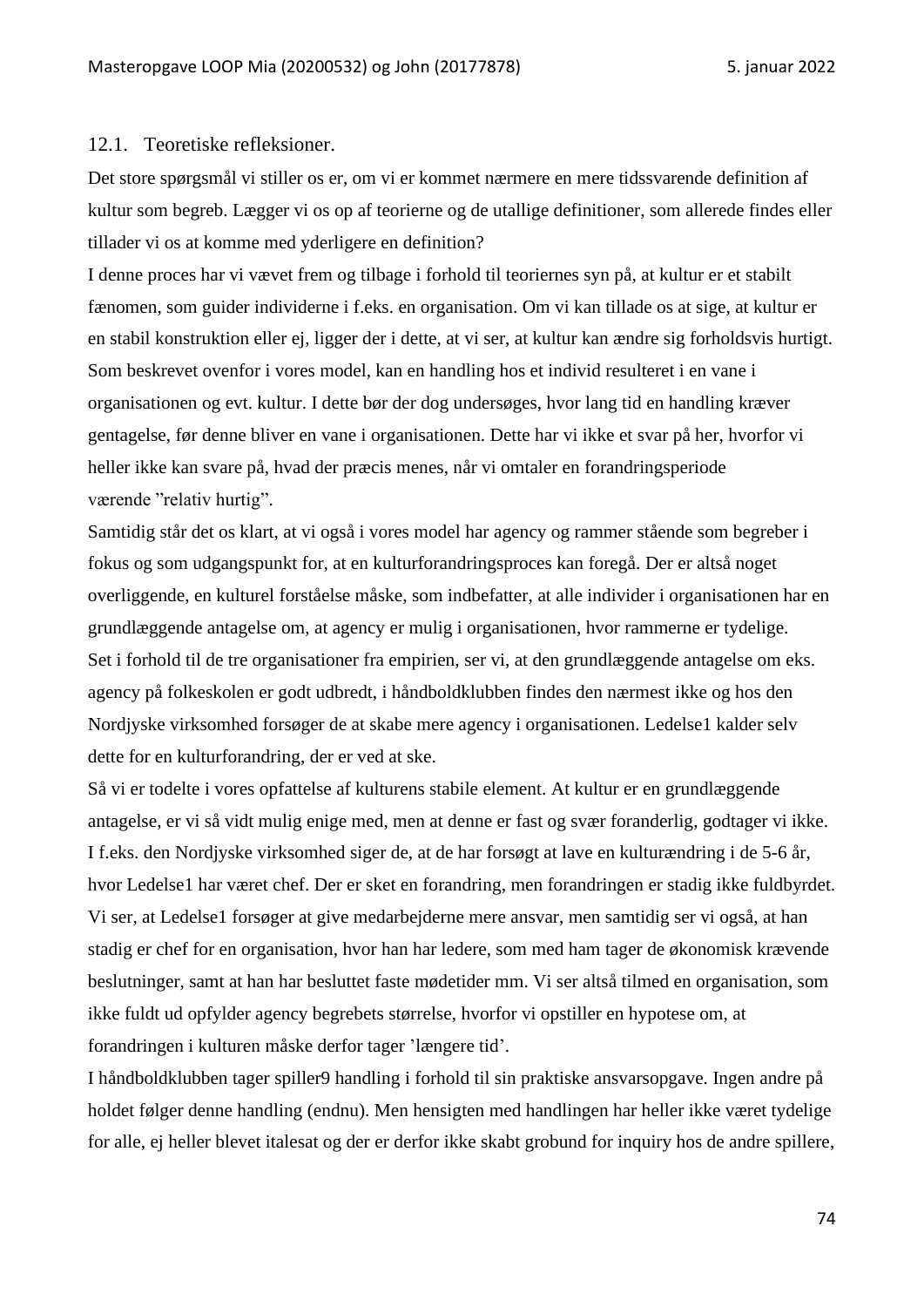i forhold til deres fremtidige handlinger ift. emnet. Måske har vi i fokusgruppeinterviewet skabt denne grobund for inquiry. Vi har i hvert fald belyst handlingen i det dialogiske forum og fremtiden må vise, om dette har udløst noget.

Desværre søgte vi ikke inquiry situationer i fokusgruppeinterviewene, hvilket vi retrospektivt ville have gjort. Vi tager det med videre i vores organisationer til fremtidige møder og er bevidste om vores egen læring af denne proces. Vi forestiller os, at vi med inquiry som fokus i fokusgruppeinterviewene måske havde set vores model anderledes. Vi havde måske set, at en kulturændring *kan* forekomme, blot ved at italesætte en vane. Hvis spiller9's handling udløser en kædereaktion hos spillerne i forhold til at ændre deres ansvarsopgave, og at det med tiden bliver vane, at spillere selv vælger opgaver ud fra, hvad de har interesse for. Dvs. i forhold til vores model, behøver der ikke agency i rammer, for at den efterfølgende proces i modellen kan forekomme. Samtidig tolker vi spiller9 som en person med agency, som foretog en handling, som for hende gav mening. Derfor ser vores model stadig ud, som den gør, startende med agency og rammer. Især i lyset af det performative perspektiv på modellen, som vi fra start har været meget optaget af, ser vi agency som et vigtigt element. I en postmoderne verden med forandring i centrum behøves dette syn på den grundlæggende antagelse i organisationen og der behøves agency for at kreativitet, innovation mm. kan forekomme bredt og organisationen kan forblive eftertragtet i samfundet, også i fremtiden.

Dog inkluderer denne opgave ikke selvet som begreb, hvilket godt kan været relevant at inddrage i dette. For har alle individer lige mulighed for agency? Hvis du ikke er vokset op med agency, tager det så lang tid for dig at lære? Vil nogen mene at evnen til agency er noget biologisk? Pragmatisk lægger vi os ikke op af sidstnævnte, men spekulerer over tidsperspektivet i læring af agency. Det kræver måske tid, overbevisning, mening. Heller ikke dette kommer vi nærmere i denne opgaveproces. Den Nordjyske virksomhed er måske et eksempel på dette. Organisationen forsøger at skabe agency, hvilket foreløbig har taget dem 5-6 år, dog har vi ikke kendskab til hele processen. For os et langt tidsperspektiv, specielt i lyset af, at de ikke er i mål endnu (ifølge dem selv og os). Samtidig inkluderer denne opfattelse også autentisitets begrebet, som vi tidligere har belyst ift. den Nordjyske virksomhed. Hvis autentisitet mangler, bliver målsætningen muligvis også svært at efterleve.

Organisationskulturteorierne pointerer, at måling af organisationskultur foretages i sammenligning af to kulturer. Denne opfattelse stiller vi os kritiske overfor set i forhold til vores model samt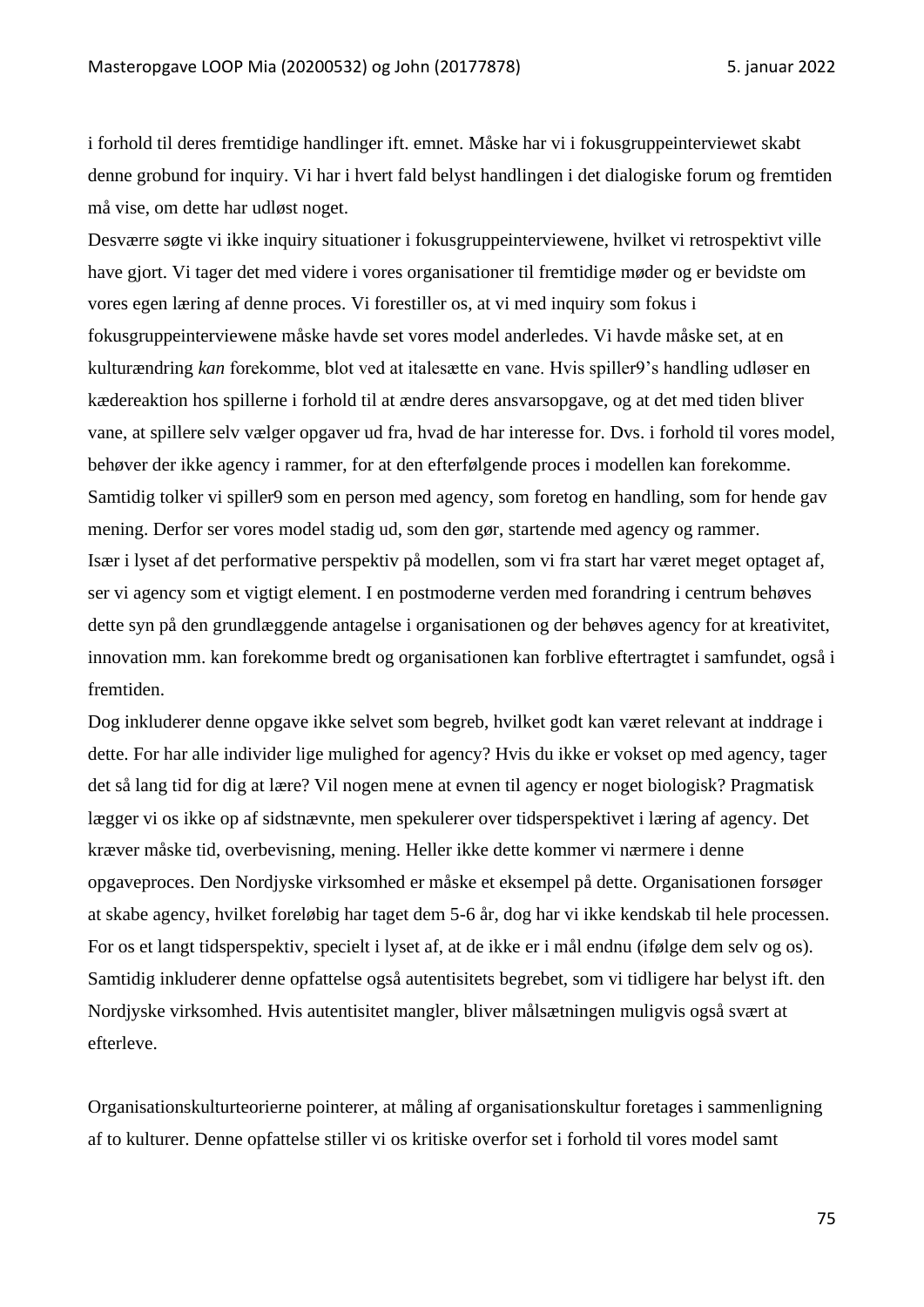forskelligheden i organisationerne fra empirien. I en kulturopfattelse som er bundet på individers handlinger, som vores model er, kan vi i målinger ikke sammenligne kulturer. For selvom en kultur forsøger at kopiere en anden kultur, vil der altid forekomme individuelle forskelle grundet organisationens forskellige individer. En opfattelse som måske kan virke skræmmende, da der så altid forekommer en form for uvished og risiko. For os fortæller det om et samfund i konstant fremgang og udvikling. Kulturer som lærer af 'lignende' kulturer, men som alligevel gøres anderledes og videre lærer lignende kulturer. En cirkulær, dynamisk, performativ proces, som selvfølgelig kræver, at individer kan lytte og tør eksperimentere.

I forlængelse af dette står det ligeledes klart, hvorfor organisationskulturteorier pointerer, at det er personer, som betragtes vigtige for kulturen, som kan ændre denne. I håndboldklubben synes det som om, at ledere, trænere og anførere beslutter kulturen i klubben. I organisationen ser vi også, at agency nærmest ikke forekommer hos individerne. For os går dette hånd i hånd. Hos den Nordjyske virksomhed skinner Ledelse1's værdier stadig igennem i organisationen og på folkeskolen, gives der ikke et klart billede af, hvem som i organisationen anses som vigtige for kulturen. På folkeskolen finder vi større mulighed for agency hos den enkelte. Dette understøtter vores model, hvorfor agency står som katalysator for kulturændringsprocesser. Samtidig er vi også bevidste om, at vi heller ikke har forfulgt "helte" elementet i vores empiriindsamling. Retrospektivt kunne vi havde forfulgt spørgsmålet om f.eks., hvilke individer på f.eks. folkeskolen som igen besluttede at spise frokost på lærerværelset. Eller om spiller9 anses som vigtig for kulturen i håndboldklubben, og at alle derfor nu vælger at forfølge hendes handling. Vi opstiller dog hypotesen om, at det igen hænger sammen med agency begrebet og den grundlæggende antagelse i forhold til dette. Hvilket indikerer, at en udbredt agency opfattelse i organisationen, vil betyde at flere har mulighed for at påvirke kulturen med deres handlinger.

Vi spurgte os selv om kultur er værdier eller værdier kultur. Dette svar er vi kommet nærmere. Kultur er værdier. Dette understøtter igen, at alle kulturer er forskellige, da ingen individer er ens. Ingen individer har nøjagtig samme værdier. Vi godtager, at kultur er grundlæggende antagelser og den grundlæggende antagelse er, at der i organisationen skal eller ikke skal forekomme agency hos individerne. I dette er kultur værdier. Vi kan ikke godtage at værdier er kultur, da kultur ikke er fast, kultur kan forandres og kultur er bundet på individer i organisationen.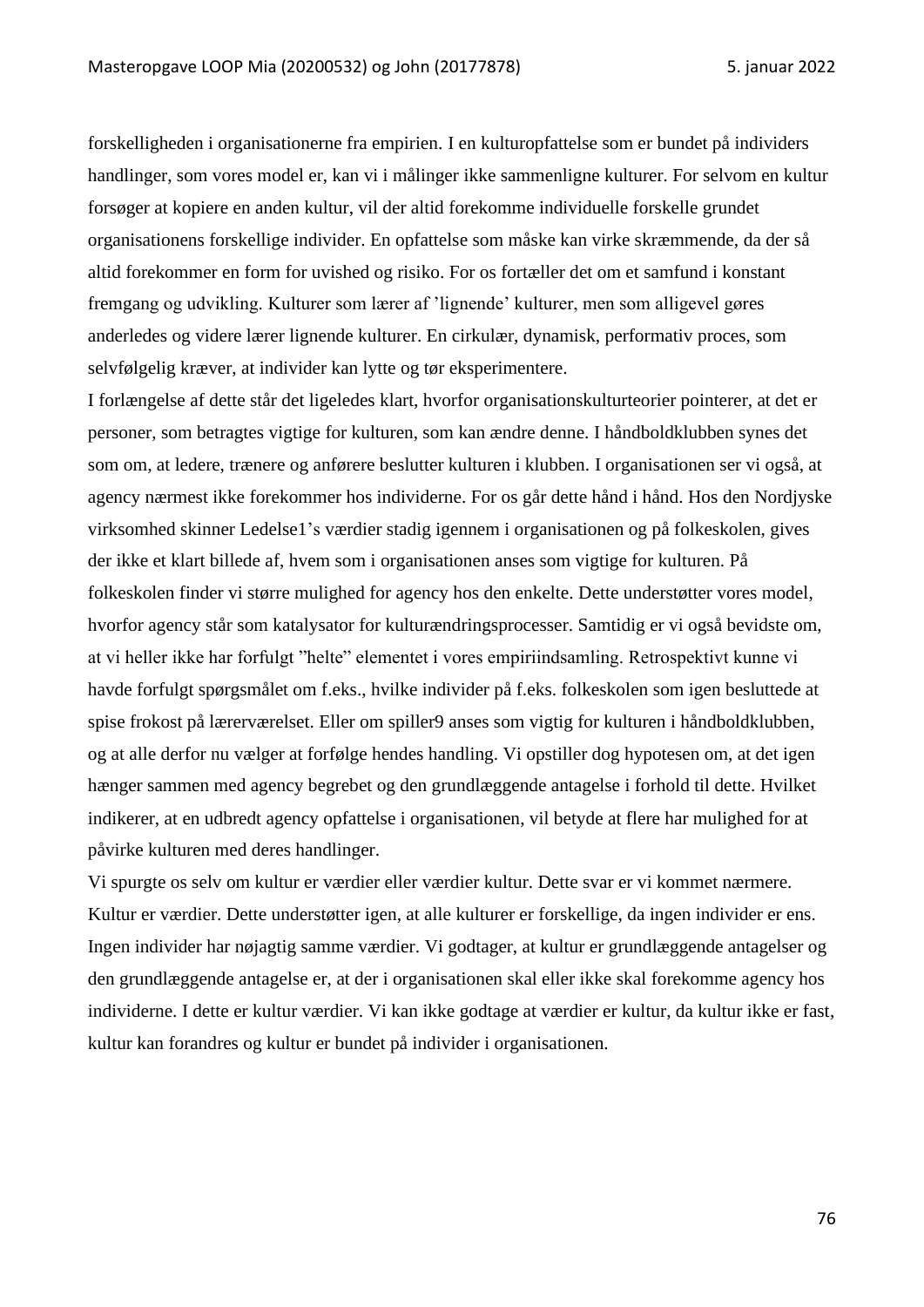#### 12.2. Metodiske refleksioner.

I mødet med kulturanalyse kan det ikke undgås at blive påvirket af forforståelse, som vi har opbygget gennem livet. Forforståelsen har betydning for, hvad vi vælger at fokusere på og de konklusioner vi drager. Kulturundersøgelser er derfor aldrig objektive, det betyder dog ikke, at de resultater, vi er kommet frem til, ikke er brugbare set ud fra et pragmatisk perspektiv. Vigtigt var det for os løbende at reflektere over, hvordan forforståelsen har påvirket projektet. Metoder til procesforskning er underudviklet i den organisatoriske litteratur generelt, så vi tilbyder erfaring med skyggesituationen, som et metodisk bidrag og håber at andre vil tage disse ideer op for at udvikle dem yderligere. Vi valgte i dette lys at lave et fokusgruppeinterview efter vores observationer for i sidste ende at sikre os, at de observationer og konklusioner, vi er kommet frem til, stemte overens med de situationsbestemte kulturobservationer, vi fremlagde. I udarbejdelse og fortolkning af kvalitative interviews er der altid grundlag for misforståelser og fejlfortolkninger. Ligeledes er der risiko for, at deltagerne ikke forstår spørgsmål på sammen måde

som os, forskere. En væsentlig fejlkilde vil antageligvis være, at deltagerne ikke tidligere har forholdt sig til eller sat ord på spørgsmålene, der blev stillet. Retrospektivt kunne vi have givet deltagerne et kvalitativt spørgeskema, som de kunne have udfyldt hjemme i god tid til overvejelse, inden vi gennemførte fokusgruppeinterviewet.

Troværdighed er i en kvalitativ opgave et kriterium. Vi vurderer vores opgave som troværdig, da det er problemformuleringen, der har guidet os i teorivalg, metodevalg og analysedesign. Om opgaven er omsættelig, må være op til læseren at vurdere. Vores "culture as practice" model kan benyttes i alle kulturer, som ønsker en mere performativ forståelse af kultur. Grundet den performative tilgang, kan modellen forventes at gælde på senere tidpunkter. Ligeledes er alle faser for forskningsprocessen transparent for læseren, hvorfor pålideligheden vurderes god.

En teoretisk og metodisk diskussion afsluttes herved og følger læseren videre til den sidste delkonklusion for opgaven.

### 13.0. Delkonklusion 3.

I afsnittet konkluderer vi på indholdet af opgavens kapitel 4. Dette inkluderes efterfølgende i en overordnet konklusion på opgaven, som kort beskriver, om forskningsprocessen har besvaret problemformuleringen.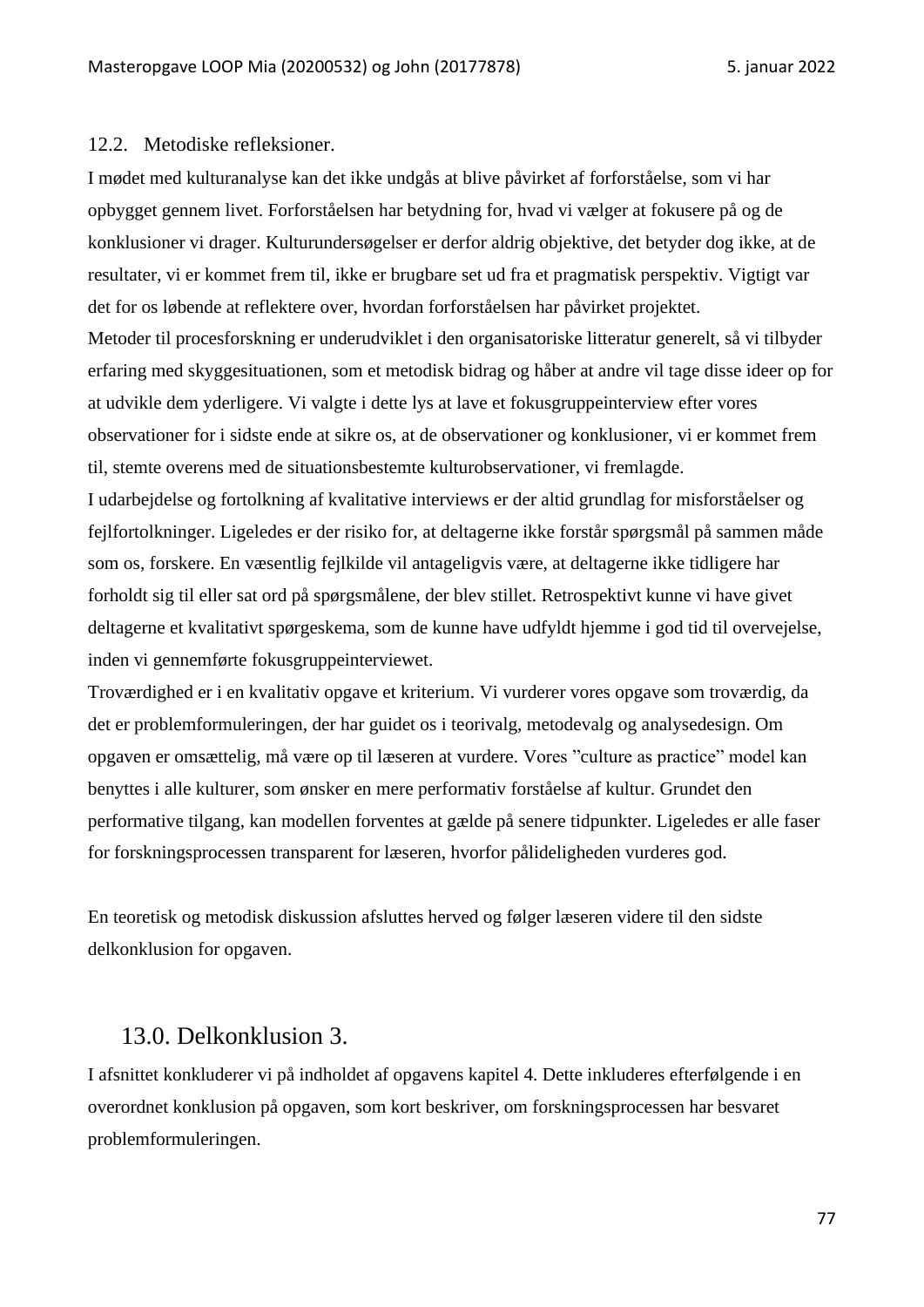Kapitel 4 omhandlede udarbejdelsen af en ny "culture as practice" model. Denne blev skabt på baggrund af udplukkede begreber fra organisationskulturteorier, Barbara Simpsons performative perspektiv og vores empiriindsamling i tre organisationer. Vi har diskuteret modellen op imod teorierne samt egne erfaringer og konkluderer nu, at for at en organisation skal have de bedste muligheder for fremtidig vedvarende succes i en foranderlig verden, skal organisationen havde en mere performativ kulturopfattelse.

I dette indbefattes det at 1. Rammerne som foreligger organisationen, bestemt på forskellige niveauer, er tydelige for individerne. Dette giver mulighed for optimal udnyttelse af individernes agency, samt at rammerne i mindre grad betragtes som begrænsninger for handling af individerne i organisationen. 2. Individerne i organisationen har en grundlæggende antagelse om, at de har mulighed for agency. Med agency i tydelige rammer følger at flere individer har mulighed for at påvirke organisationens vaner og evt. kultur. En mulighed for kreativitet, innovation mm. i organisationen, som organisationer uden agency ikke vil kunne opfylde.

Et individs handling bliver af andre individer i organisationen udsat for inquiry, hvis ikke går handlingen tabt i organisationen. Opstår der en emergent kode for handlingen mellem individerne, er der grobund for, at handlingen kan blive en vane. Vanen kan igen udsættes for inquiry osv. og denne cirkulære performative proces kan ske igen og igen. En organisatorisk mulighed for konstant at være i bevægelse og konstant udviklende.

Forekommer ikke den emergent kode mellem individerne i organisationen, stopper den potentielle kulturforandring i inquiry processen. Individerne i organisationen er gennem inquiry processen blevet bevidste om handlingens størrelse og evt. påvirkning på kulturen og har derved gennemgået en individuel læring og/eller bevidstgørelse om, at handlingen ikke har potentiale til at blive vane i organisationen og organisationen fortsætter i uændrede vaner.

Vores "culture as practice" model viser, at noget kulturelt forekommer udelukkende, fordi det ikke videreføres i den performative proces. Vanen bliver ikke genstand for inquiry og forbliver derved en handling i organisationen, som individerne med tiden betragter som kulturel. Om vaner på den måde med tiden bliver kultur, står vi stadig uvisse overfor, da vi ikke med sikkerhed kan konkludere på dette i denne forskning, men vi opstiller hypotesen derom.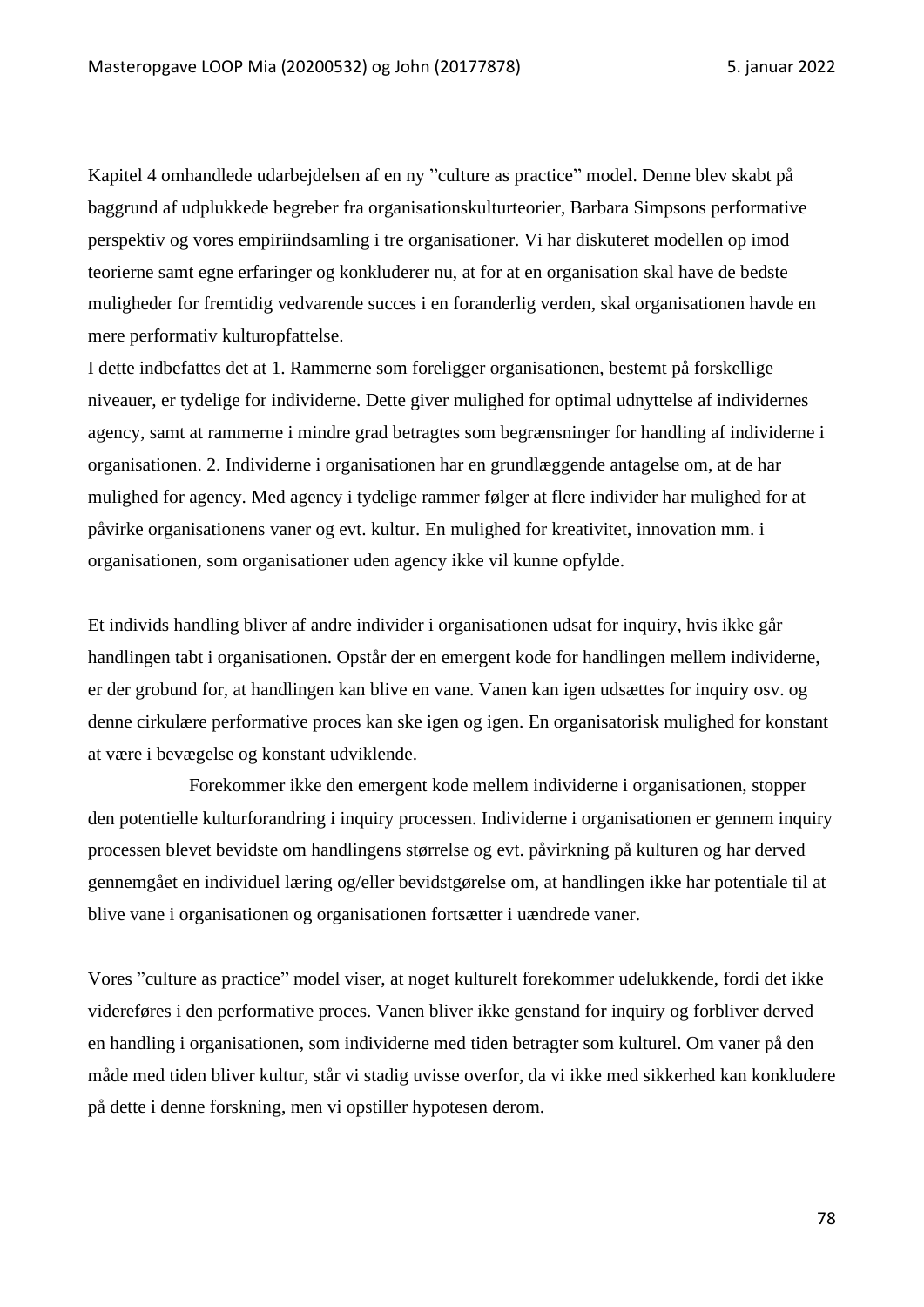At kultur er grundlæggende antagelser og i et performativt perspektiv er kultur, ifølge os, antagelsen om agency hos individer indenfor rammerne i samfundet, lokalsamfundet og organisationen. Dette fører os videre til den overordnede konklusion på opgaven.

## 14.0. Konklusion.

Opgavens problemformulering lød: "Hvordan gøres kultur i praksis i tre forskellige organisationer? Et sigte på kulturbegrebet i et pragmatisk performativt perspektiv, som katalysator for en ny organisatorisk "Culture as practice" kulturmodel.

Vi har på skuldrene af Barbara Simpsons performative as practice begreb undersøgt, analyseret og vurderet kultur i tre organisationer. Med baggrundsviden om kultur mødte vi forskningen abduktivt og konkluderer nu, at kultur i de tre organisationer gøres forskelligt, da kulturen er bundet på individerne i organisationen og deres handlinger (verbum).

Vores "Culture as practice" model danner et visuelt billede af, hvordan kultur kan opfattes i et performativt perspektiv, som vi mener, er nødvendigt i en verden hvor forandringsparathed er lig med vedvarende organisatorisk succes.

Ud fra vores findings træder fire væsentlige ting frem. 1. Den grundlæggende antagelse om agency hos individer er ikke tydelig i de tre organisationer fra empirien. 2. Rammer har en afgørende betydning for agency, inquiry mm., hvorfor rammer bør seriøst overvejes. 3. Inquiryprocesser i organisationer sker sjældent og hænger muligvis sammen med den manglende agency. 4. Kulturbegrebet ses som et statisk svært foranderligt fænomen, som styrer adfærd mm., hvilket måske skyldes, at organisationens vaner ikke udsættes for inquiry og derved vedvarer og sidst anses som noget kulturelt.

# 15.0. Perspektivering.

Vi håber, at denne opgave vil opleves som et bidrag til det fortsatte arbejde med organisationskultur. Med afsæt i vores findings i opgaven kan vi generelt opfordre organisationer til at være nysgerrige på agency i organisationen.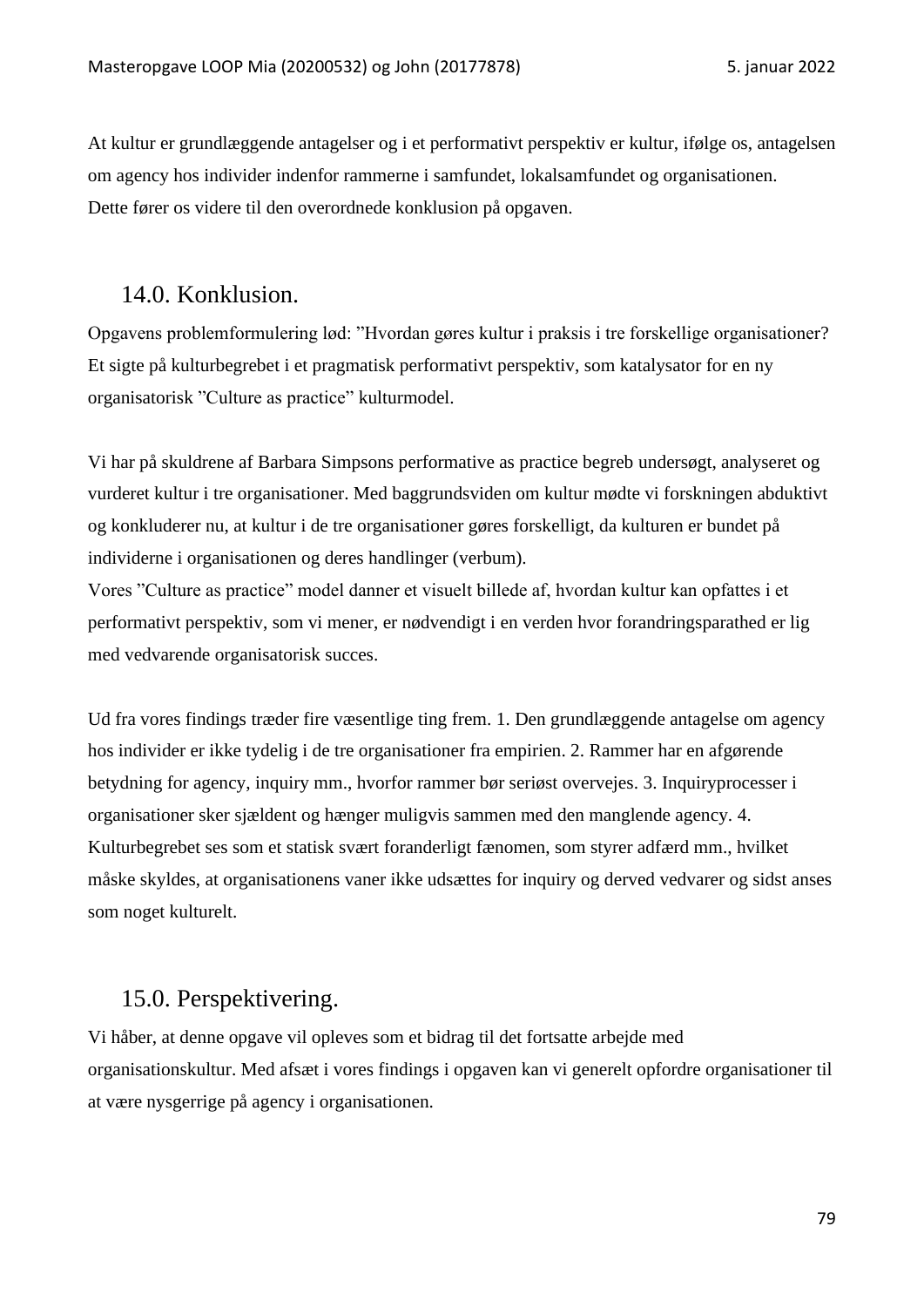Det næste skridt i forskningen kunne være at undersøge individers evne til agency. Vi har selv den overbevisning, at alle har samme mulighed for agency, men at denne skal værnes om og fremmes hos det enkelte individ. Hvis ikke agency hos individet stimuleres, vil den hæmmes. Besidder alle individer agency eller udvikler nogle identiteter agency mere end andre? Dette kræver et større kendskab til identitetsbegrebet, og derudover kunne det være relevant at undersøge, hvilke tiltag der i organisationen kan gøres for at stimulere agency? Vi er selv bekendte med tiltag fra lederløse organisationer, hvilke vi er blevet præsenteret for under vores uddannelse på LOOP og en undersøgelse af agency (som fordele og ulemper ved dette) i en sådan organisation kunne måske være relevant.

Et andet skridt kunne være rammernes betydning for f.eks. agency. I dette kan vi f.eks. inkludere Scheins og Hatchs teorier om Artefakter. I stedet for at se på, hvordan artefakter påvirker individuelle handlinger, kunne fokus være på, hvordan artefakter påvirker det sæt af handlinger, der er tilgængelige for individet. Vi er stødt på begrebet Action Scheme (Illies & Meijers, 2009). En handleplan, der formes af fysiske (f.eks. artefakter, kontekster mm.), sociale (rolle, status mm.) og intentionelle (overbevisninger, kommunikationsmønstre mm.) rammer. Kan artefakter påvirke vores handleplaner? Dette er for os interessant. Nogle mener, at artefakter skal ses som mere eller mindre autonome og virkningerne af artefakter er svære eller endda umulige at forudsige eller dirigere. Handleplaner er resultatet af interaktionen mellem ovenstående tre rammer. Det er selve kompleksiteten af denne interaktion, der gør det svært at forudsige virkningerne af artefakter. Resultatet er derfor, at artefakter kan komme til at have en effekt, der afviger fra dem, der oprindeligt var tiltænkt (Illies & Meijers, 2009) .

Agency og rammer er ifølge denne opgave forudsætninger for at en handling kan gennemgå en inquiryproces. En inquryproces er nødvendig for at skabe bevidsthed, afklaring, læring, nye vaner og evt. kultur. Hvorfor sker inquiry så sjældent? Grundet manglende agency, grundet rammer som hæmmer muligheden for evt. kreativitet og innovation, grundet manglende tid og ressourcer? Ifølge "Culture as practice" vil inquiry nærmest opstå af sig selv i det rette niveau af agency samt de rette rammer. Vil vi kunne danne inquiry på andre måder i en organisation? Dewey mente, at inqury skete ved dialog. Så vi bør i organisationer danner rammer, som skaber grobund for dialog, hvis vi ønsker inquiry. Hvilke rammer gør dette? Og sidst er inquiry kun positivt?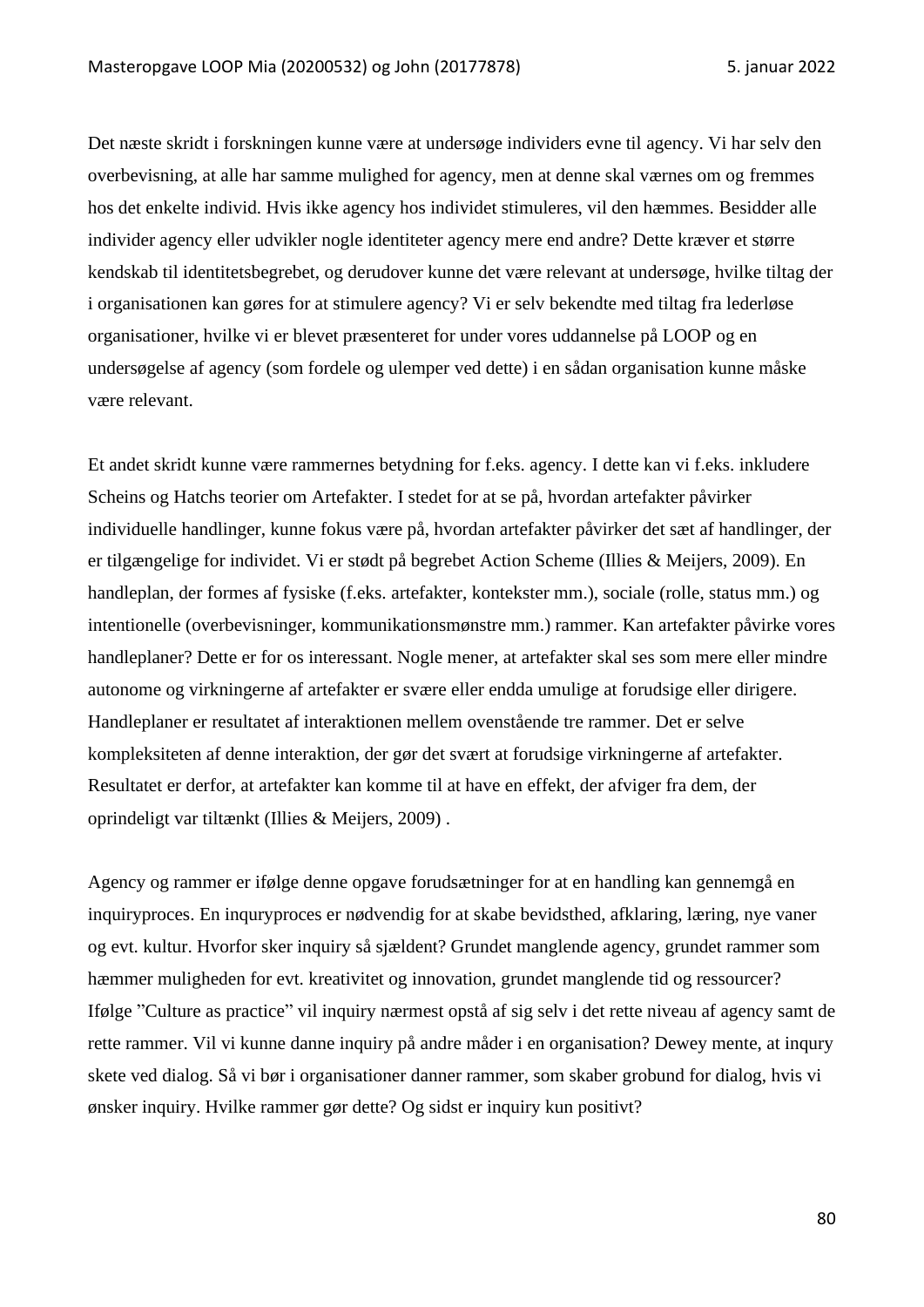Organisationer har med større grad af agency mulighed for at blive mere agile, lydhøre og omstillingsparate, hvilket har nutidig stor relevans indenfor bæredygtig ledelse. Vi ser derfor med stor relevans på denne opgave, men er samtidig meget bevidste om, at kultur er en kompleks størrelse. I denne forskningsproces har det været svært at holde den røde tråd, da kulturbegrebet inkluderer mange retninger, begreber og følelser. Vi er stadig lidt i tvivl om, vi selv er kommet frem til, *hvad* kultur sådan rigtig er. Et skridt for videre forskning kunne derfor også være at undersøge, om agency hos individer i sig selv ændre kultur. Eller er det faktisk det, vi oplever netop nu. Individer besidder i det postmoderne samfund mere agency, hvorfor vi nu ændrer på måden, vi anskuer f.eks. kulturbegrebet.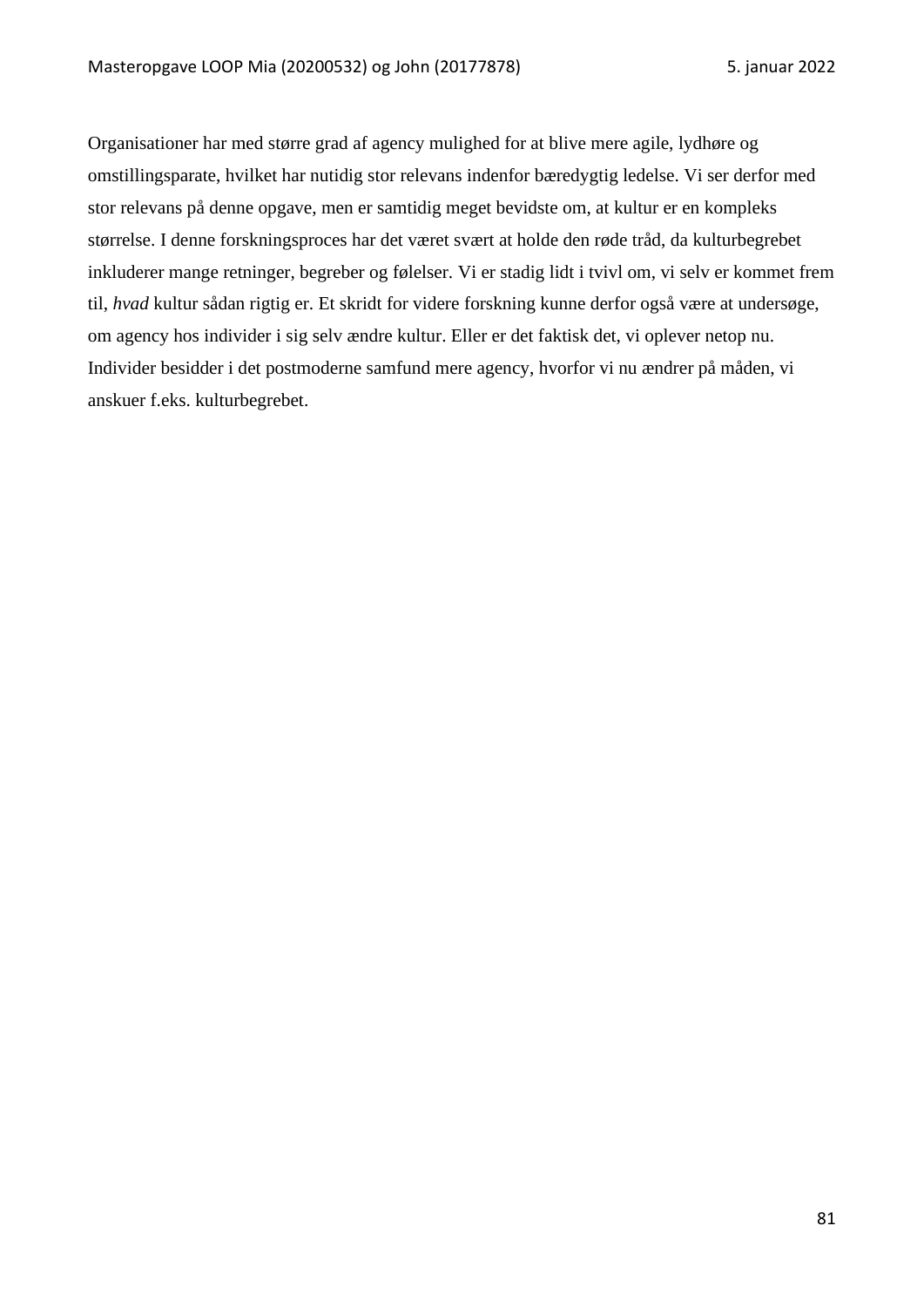# Litteraturliste:

- Andersson, M., & Holst, J. (2022). *Culture as practice, et sigte på kultur i praksis med et pragmatisk performativt perspektiv.* Aalborg: Master i læreprocesser LOOP, Aalborg Universitet. Speciale.
- Benedict, R. (1934). *Patterns of Culture.* Boston, New York: Houghton Mifflin Company.
- Brinkmann, S. (2006). *John Dewey - en introduktion.* København: Gyldendal.
- Brinkmann, S., & Tanggaard, L. (2020). *Kvalitative metoder. En grundbog.* København K: Hans Reitzels Forlag.
- Buchan, L., & Simpson, B. (2020). Project-as-practice: A Deweyan Perspective. *Project Management Jounal vol. 51*, s. 38-48.
- Chase, P. G. (2006). *The Emergence of Culture. The Evolution of a Uniquely Human Way of Life.* Philadelphia, USA: Springer.
- Dewey, J. (1916). *Dewey 1916. Democracy and education. An introduction to the philosophy of education. .* Teddington, UK.: Echo Library.
- Dewey, J. (1922). *Human nature and conduct: An introduction to social psychology.* New York: H. Holt & Company.
- Dewey, J. (1938). Logic: The theory of inquiry. I J. A. Boydston(Ed.), *The Later works, 1925-1953.* Cardondale, IL: Southern Illinois Unveristy Press.
- Dewey, J. (2007). *Logic: The theory of inquiry.* New York: Henry Holt and company.
- Dewey, J. (2008). *Erfaringer og opdragelse.* København: Gyldendal.
- Dewey, J., & Bentley, A. f. (1949). *Knowing and the known.* Westport: CT: Greenwood Press.
- Elder, G. (2007). Time, Self, and the Curiously Abstract Concept of Agency. *Sociological Theory*, s. 170-191.
- Geertz, C. (1973). *The interpretation of Culture.* New York: Basic Books.
- Giddens, A. (1999). *Modernitet og selvidentitet.* København: Hans Reitzels Forlag A/S.
- Halkier, B. (2002). *Fokusgrupper.* Frederiksberg C: Samfundslitteratur.
- Hatch, M. J. (1993). The dynamics of organizational culture. *Academy of Management Review vol. 18 No. 4*, s. 657-693.
- Hatch, M. J. (2001). *Organisationsteori. Moderne, symbolske og postmoderne perspektiver.* Lund Sverige: Student litteratur.
- Hatch, M. J. (2004). The dynamics of organizational culture. I M. Poole Scott, & A. Van de Ven, *Handbook of organizational change and innovation* (s. 190-212). Oxford, New York: Oxford university press.
- Hatch, M. J. (2012). *Organisationer: en meget kort introduktion.* Frederiksberg C: Samfundslitteratur.
- Heiselberg, L. (2. December 2008). Fokusgrupper og forskellige intelligenser om metodisk design af fokusgrupper og menneskets forskellige intelligenser. *Journal of media and communication research*, s. 93-105.
- Hofstede, G. (1980). *Culture's Consequences in work related values.* Beverly Hills: SAGE Publications.
- Hofstede, G. (2005). *Cultures and organizations - Software of the mind.* New York: McGraw-Hill.

Illies, C., & Meijers, A. (2009). Artefacts Without Agency. *The Monist Vol 92(3)*, s. 420-440.

Jacobsen, M., & Kristiansen, S. (2002). *Erving Goffman. Sociologien om det elementære livs sociale former.* København: Hans Reitzels Forlag.